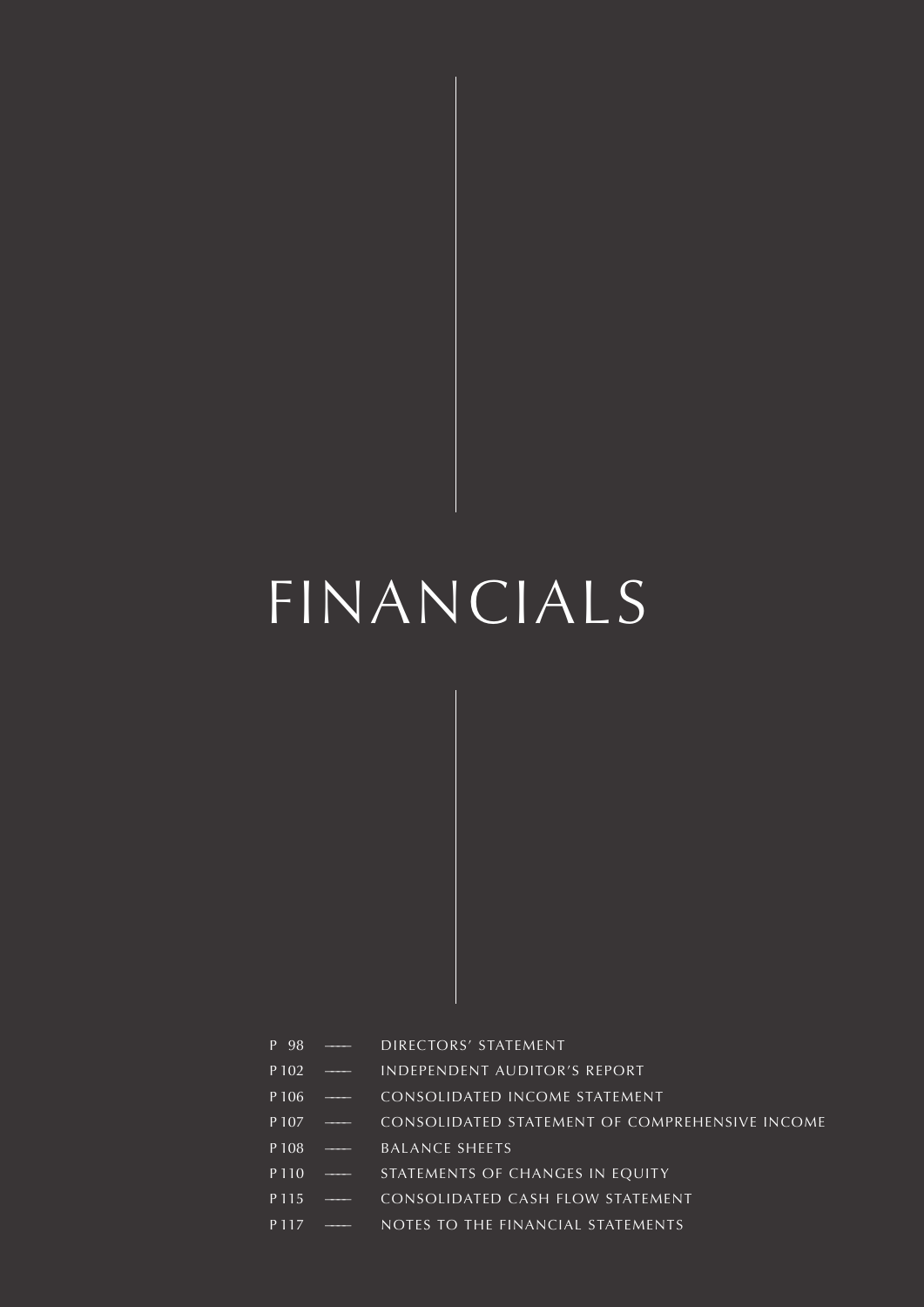<span id="page-1-0"></span>The directors hereby present their statement to the members together with the audited consolidated financial statements of Banyan Tree Holdings Limited (the "Company") and its subsidiaries (collectively, the "Group") and the balance sheet and statement of changes in equity of the Company for the financial year ended 31 December 2021.

#### Opinion of the directors

#### In the opinion of the directors,

- (a) the consolidated financial statements of the Group and the balance sheet and statement of changes in equity of the Company are drawn up so as to give a true and fair view of the financial position of the Group and of the Company as at 31 December 2021 and the financial performance, changes in equity and cash flows of the Group and changes in equity of the Company for the year ended on that date; and
- (b) at the date of this statement there are reasonable grounds to believe that the Company will be able to pay its debts as and when they fall due.

#### **Directors**

The directors of the Company in office at the date of this statement are:

Ho KwonPing Karen Tay Koh Paul Beh Jit Han Tan Chian Khong Arnoud De Meyer Gaurav Bhushan Jason Chew Van Hoong Mohamed Al-Hashmi (Alternate Director to Jason Chew Van Hoong) Ho Ren Hua Ding Changfeng Parnsiree Amatayakul Lien Choong Luen

#### Arrangements to enable directors to acquire shares and debentures

Neither at the end of nor at any time during the financial year was the Company a party to any arrangement whose objects are, or one of whose object is, to enable the directors of the Company to acquire benefits by means of the acquisition of shares or debentures of the Company or any other body corporate, other than pursuant to the Banyan Tree Share Award Scheme 2016.

#### Banyan Tree Share Award Scheme 2016

The Company adopted the Banyan Tree Share Award Scheme 2016 ("Share Award Scheme") at the annual general meeting of the Company on 28 April 2016. Ho KwonPing, the Executive Chairman and controlling shareholder\*, is not entitled to participate in the Share Award Scheme.

At the date of this statement, the Share Award Scheme is the only share incentive scheme of the Company in force and administered by the Remuneration Committee ("RC") which comprises Karen Tay Koh, Paul Beh Jit Han and Arnoud De Meyer, all of whom are Independent Directors of the Company.

The Share Award Scheme enable eligible participants to participate in the equity of the Company with the aim of motivating them towards better performance. More information about the Share Award Scheme and details of performance shares and awards granted to eligible participants during the financial year under the Share Award Scheme, can be found in Note 43 to the financial statements.

### Founder's Grant

Ho KwonPing is entitled to, for each financial year for a period of ten years beginning from the financial year ended 31 December 2010, an amount equivalent to 5% of the profit before tax of the Group, such amount to be payable in cash or in shares at the sole discretion of the Company (the "Founder's Grant"). The entitlement has ended at financial year ended 31 December 2019. Ho KwonPing was entitled to be paid a total amount of \$734,492 in cash pursuant to the Founder's Grant in respect of financial year ended 31 December 2019. Ho KwonPing has requested for payment to be deferred which was approved by the Board of Directors on 28 February 2020. Payment of the Founder's Grant will be deferred to such date as may be agreed with Management. The Board of Directors and Remuneration Committee will be duly informed when payment is made. For avoidance of doubt, save for the said deferred payment, the Founder's Grant has otherwise expired and does not apply to financial year ended 31 December 2020 or subsequent financial years. Details of the Founder's Grant can be found in Note 43 to the financial statements.

#### Directors' interests in shares and debentures

The following directors, who held office at the end of the financial year had, according to the register of directors' shareholdings required to be kept under Section 164 of the Companies Act 1967 of Singapore (the "Companies Act"), an interest in shares and debentures of the Company and related corporations (other than wholly-owned subsidiaries), as stated below:

|                                                                                                                                                                               |                                                                    | Holdings registered in the name<br>of director or nominee |                                         | Holdings in which a director<br>is deemed to have an interest      |                                  |                                         |  |  |
|-------------------------------------------------------------------------------------------------------------------------------------------------------------------------------|--------------------------------------------------------------------|-----------------------------------------------------------|-----------------------------------------|--------------------------------------------------------------------|----------------------------------|-----------------------------------------|--|--|
| Name of directors and companies<br>in which interests are held                                                                                                                | At the<br>beginning of<br>financial<br>year/date of<br>appointment | At the<br>end of                                          | As at<br>financial year 21 January 2022 | At the<br>beginning of<br>financial<br>year/date of<br>appointment | At the<br>end of                 | As at<br>financial year 21 January 2022 |  |  |
| <b>Banyan Tree Holdings Limited</b><br>("BTH")<br>(Incorporated in Singapore)<br><b>Ordinary shares</b>                                                                       |                                                                    |                                                           |                                         |                                                                    |                                  |                                         |  |  |
| Ho KwonPing<br>Ho Ren Hua<br>Arnoud De Meyer                                                                                                                                  |                                                                    |                                                           |                                         | 301,948,882<br>994,700                                             | 301,948,882<br>994,700<br>83,000 | 301,948,882<br>994,700<br>83,000        |  |  |
| Debentures - Convertible Bonds <sup>1</sup><br>Ho KwonPing<br>Ho Ren Hua                                                                                                      |                                                                    |                                                           |                                         | \$21,670,481<br>\$202,949                                          | \$21,670,481<br>\$202,949        | \$21,670,481<br>\$202,949               |  |  |
| <b>Bangtao Laguna Limited</b><br>(formerly known as Bangtao<br><b>Development Limited)</b><br>(Incorporated in Thailand)<br><b>Ordinary shares</b>                            |                                                                    |                                                           |                                         |                                                                    |                                  |                                         |  |  |
| Ho KwonPing<br><b>Phuket Grande Resort Limited</b><br>(formerly known as Phuket<br><b>Resort Development Limited)</b><br>(Incorporated in Thailand)<br><b>Ordinary shares</b> | 1                                                                  | 1                                                         | $\mathbf{1}$                            |                                                                    |                                  |                                         |  |  |
| Ho KwonPing                                                                                                                                                                   | 1                                                                  | 1                                                         | $\mathbf{1}$                            |                                                                    |                                  |                                         |  |  |
| <b>Twin Waters Limited</b><br>(formerly known as Twin<br><b>Waters Development</b><br><b>Company Limited)</b><br>(Incorporated in Thailand)<br><b>Ordinary shares</b>         |                                                                    |                                                           |                                         |                                                                    |                                  |                                         |  |  |
| Ho KwonPing                                                                                                                                                                   | $\overline{2}$                                                     | 2                                                         | 2                                       |                                                                    |                                  |                                         |  |  |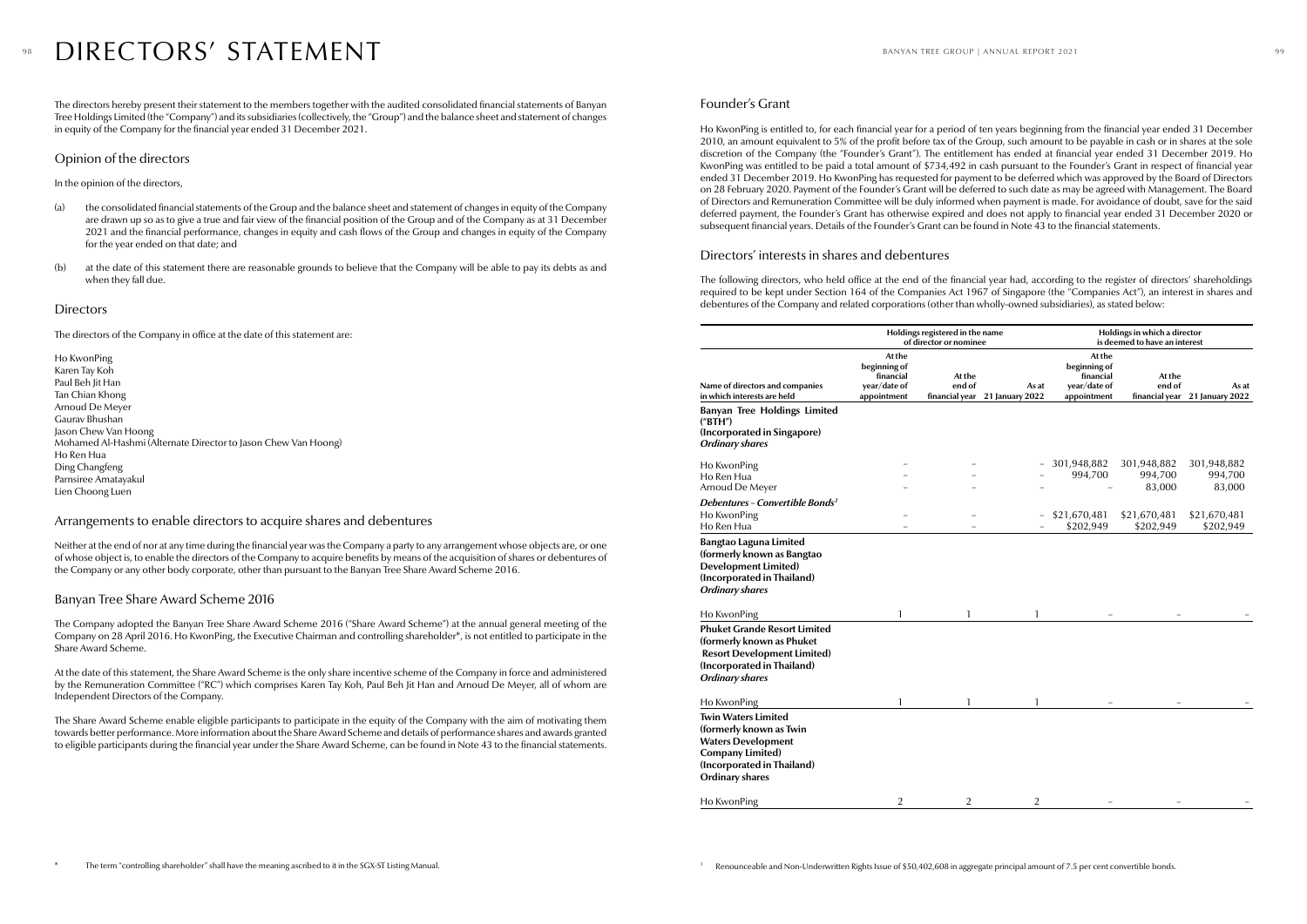### 100 DIRECTORS' STATEMENT

|     |                                  | Directors' interests in shares and debentures (cont'd)                                                                                                                                                                                                                                                                                             | Auditor                                                                   |                        |  |  |
|-----|----------------------------------|----------------------------------------------------------------------------------------------------------------------------------------------------------------------------------------------------------------------------------------------------------------------------------------------------------------------------------------------------|---------------------------------------------------------------------------|------------------------|--|--|
|     | Company.                         | By virtue of Section 7 of the Companies Act, Ho KwonPing is deemed to have interests in shares of the subsidiaries held by the                                                                                                                                                                                                                     | Ernst & Young LLP have expressed their willingness to accept re-appointme |                        |  |  |
|     |                                  | Except as disclosed in the financial statements, no director who held office at the end of the financial year had interest in shares, share<br>options, warrants or debentures of the Company, or of related corporations, either at the beginning of the financial year, or date of<br>appointment if later, or at the end of the financial year. | On behalf of the Board of Directors,                                      |                        |  |  |
|     |                                  | Audit and Risk Committee ("ARC")                                                                                                                                                                                                                                                                                                                   |                                                                           |                        |  |  |
|     |                                  | As at the date of this statement, the members of the ARC are as follows:                                                                                                                                                                                                                                                                           |                                                                           |                        |  |  |
|     | Tan Chian Khong<br>Karen Tay Koh | (Chairman, appointed on 28 January 2021)                                                                                                                                                                                                                                                                                                           | <b>Ho KwonPing</b>                                                        | <b>Tan Chian Khong</b> |  |  |
|     | Lien Choong Luen                 | (Appointed on 28 April 2021)                                                                                                                                                                                                                                                                                                                       | Director                                                                  | Director               |  |  |
|     |                                  | All ARC members are Non-Executive Independent Directors.                                                                                                                                                                                                                                                                                           |                                                                           |                        |  |  |
|     | as follows:                      | The ARC has adopted a Charter that is approved by the Board of Directors (the "Board") and which clearly set out its responsibilities                                                                                                                                                                                                              | Singapore<br>18 March 2022                                                |                        |  |  |
|     |                                  | assisting the Board in the discharge of its statutory responsibilities on financial and accounting matters;                                                                                                                                                                                                                                        |                                                                           |                        |  |  |
| 2.  |                                  | review of the audit plans, and the adequacy, effectiveness, independence, scope and results of the external audit and the<br>Company's internal audit function;                                                                                                                                                                                    |                                                                           |                        |  |  |
| 3.  |                                  | review of the co-operation given by the Company's officers to the external auditors;                                                                                                                                                                                                                                                               |                                                                           |                        |  |  |
| 4.  |                                  | making recommendations to the Board on (a) the proposals to the shareholders on the appointment, re-appointment and<br>removal of external auditors, and (b) the remuneration and terms of engagement of the external auditors;                                                                                                                    |                                                                           |                        |  |  |
| 5.  |                                  | review of the significant financial reporting issues and judgements so as to ensure the integrity of any financial information<br>presented to the Company's shareholders; including financial statements of the Group and any announcements relating to<br>the Group's financial performance;                                                     |                                                                           |                        |  |  |
| 6.  |                                  | review of the assurance from the Executive Chairman, the President & Group Managing Director and Senior Vice President,<br>Group Finance and Corporate Affairs on the financial records and financial statements;                                                                                                                                  |                                                                           |                        |  |  |
| 7.  |                                  | review of interested person transactions;                                                                                                                                                                                                                                                                                                          |                                                                           |                        |  |  |
| 8.  | acceptable to the Board;         | review at least annually of adequacy and effectiveness of the Company's internal controls and risk management systems, and<br>oversight of the risk management processes and activities to mitigate and manage risk at levels that are determined to be                                                                                            |                                                                           |                        |  |  |
| 9.  |                                  | where necessary, commission and review of the findings of internal investigations into matters where there is any suspected<br>fraud or irregularity, or failure of internal controls or infringement of any law, rule or regulation; and                                                                                                          |                                                                           |                        |  |  |
| 10. |                                  | review of the policy and arrangements for concerns about possible improprieties in financial reporting or other matters to be<br>safely raised, independently investigated and appropriately followed up on.                                                                                                                                       |                                                                           |                        |  |  |

The ARC performed the functions specified in the Companies Act. The functions performed are detailed in the Corporate Governance Report.

bintment as auditor.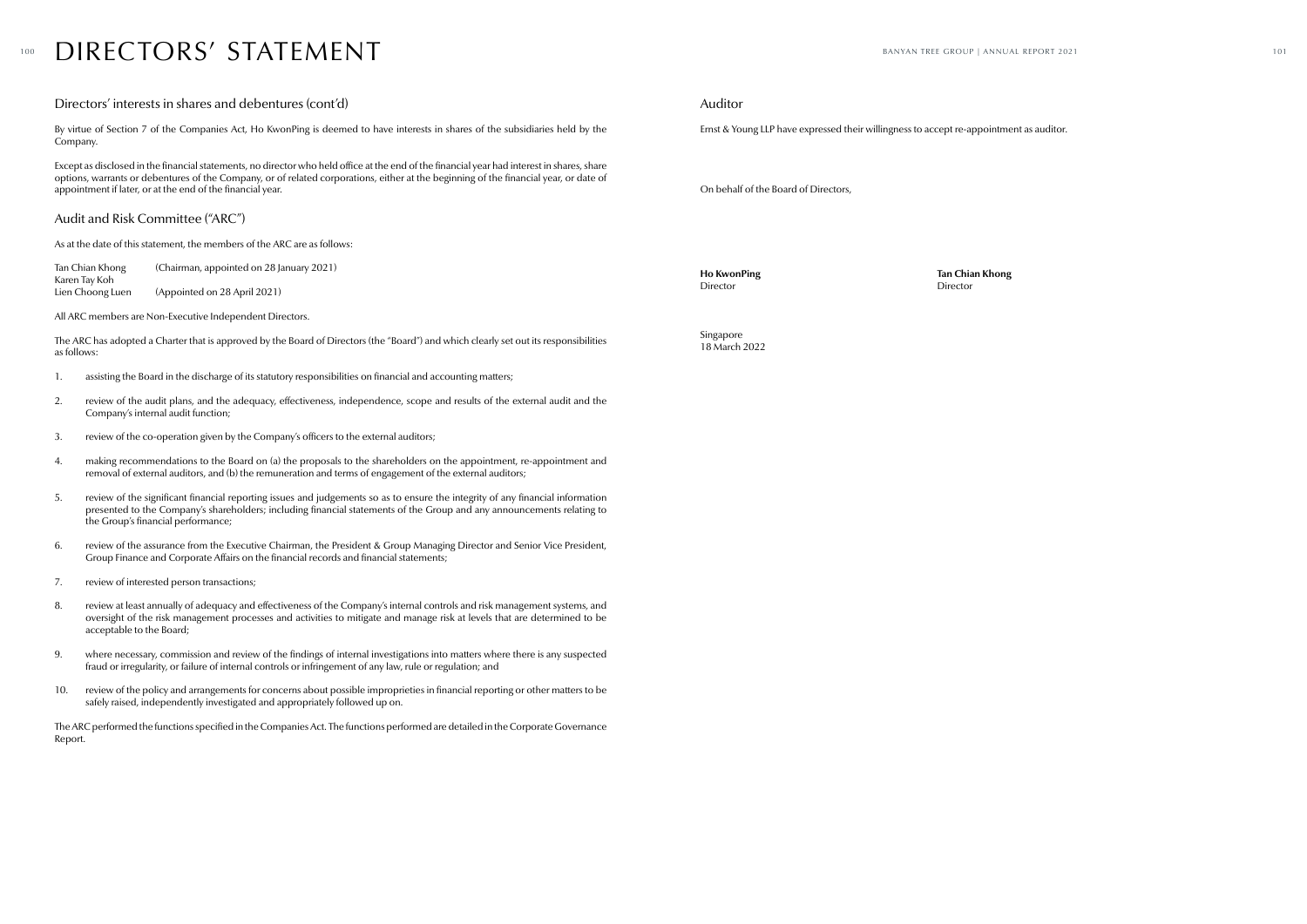### <span id="page-3-0"></span>102 INDEPENDENT AUDITOR'S REPORT

For the financial year ended 31 December 2021

#### Independent Auditor's Report to the Members of Banyan Tree Holdings Limited

#### **Report on the Audit of the Consolidated Financial Statements**

#### **Opinion**

We have audited the financial statements of Banyan Tree Holdings Limited (the "Company") and its subsidiaries (collectively, the "Group"), which comprise the balance sheets of the Group and the Company as at 31 December 2021, the statements of changes in equity of the Group and the Company and the consolidated income statement, consolidated statement of comprehensive income and consolidated cash flow statement of the Group for the year then ended, and notes to the financial statements, including a summary of significant accounting policies.

In our opinion, the accompanying consolidated financial statements of the Group, the balance sheet and the statement of changes in equity of the Company are properly drawn up in accordance with the provisions of the Companies Act 1967 (the Act) and Singapore Financial Reporting Standards (International) (SFRS(I)) so as to give a true and fair view of the consolidated financial position of the Group and the financial position of the Company as at 31 December 2021 and of the consolidated financial performance, consolidated changes in equity and consolidated cash flows of the Group and changes in equity of the Company for the year ended on that date.

#### **Basis for Opinion**

We have fulfilled our responsibilities described in the *Auditor's Responsibilities for the Audit of the Financial Statements* section of our report, including in relation to these matters. Accordingly, our audit included the performance of procedures designed to respond to our assessment of the risks of material misstatement of the financial statements. The results of our audit procedures, including the procedures performed to address the matters below, provide the basis for our audit opinion on the accompanying financial statements.

We conducted our audit in accordance with Singapore Standards on Auditing (SSAs). Our responsibilities under those standards are further described in the *Auditor's Responsibilities for the Audit of the Financial Statements* section of our report. We are independent of the Group in accordance with the Accounting and Corporate Regulatory Authority (ACRA) *Code of Professional Conduct and Ethics for Public Accountants and Accounting Entities* (ACRA Code) together with the ethical requirements that are relevant to our audit of the financial statements in Singapore, and we have fulfilled our other ethical responsibilities in accordance with these requirements and the ACRA Code. We believe that the audit evidence we have obtained is sufficient and appropriate to provide a basis for our opinion.

#### **Key Audit Matters**

Key audit matters are those matters that, in our professional judgment, were of most significance in our audit of the financial statements of the current period. These matters were addressed in the context of our audit of the financial statements as a whole, and in forming our opinion thereon, and we do not provide a separate opinion on these matters. For each matter below, our description of how our audit addressed the matter, including any commentary on the findings or outcome of our procedures, is provided in that context.

#### *1. Adequacy of loss allowance for a trade receivable (non-property sales) and current amounts due from associates (non-trade)*

As at 31 December 2021, the Group has a trade receivable (non-property sales) of approximately \$7.3 million and current amounts due from associates (non-trade) of approximately \$27.8 million (the "Receivables"). The Receivables represent approximately 2.5% of the Group's total assets. Management has assessed the recoverability of the Receivables and considered the loss allowance based on debtor-specific assessments of the expected impairment loss. The assessment of the expected loss allowance requires significant management judgment. As such, we determined this to be a key audit matter.

We assessed the Group's processes and controls for identifying and monitoring of the Receivables, including the Group's assessment of changes in loss rates applied. We performed audit procedures, amongst others, requesting confirmations from certain debtors, assessing the facts and circumstances surrounding the outstanding Receivables, and reviewing for evidence of collection by way of receipts from debtors after the year end. We also inquired with management if there is any dispute with the debtors. We evaluated the reasonableness of management's estimate of the future repayment by the debtors, by taking into consideration the debtor's past payment history, nature of business and economic environment as well as the debtors' repayment plan. In addition, we assessed the reasonableness of the loss rates applied by management, taking into consideration the latest available financial information of the debtors and current economic information in markets where the debtors operate.

#### **Key Audit Matters** (cont'd)

*1. Adequacy of loss allowance for a trade receivable (non-property sales) and current amounts due from associates (non-trade)* (cont'd)

The results of our evaluation show that management's assessment of the Group's allowance for the expected losses of the Receivables is reasonable.

We also assessed the adequacy of the Group's disclosures on the Receivables in Notes 21 and 30 and the related risks such as credit risk and liquidity risk in Notes 46(a) and 46(b) to the financial statements.

#### *2. Fair value measurement of freehold land and buildings and investment properties*

As at 31 December 2021, the carrying values of freehold land and buildings and investment properties amounted to approximately \$496.9 million and \$79.7 million respectively, which accounted for 40.5% of the Group's total assets. The valuation of freehold land and buildings and investment properties are complex and dependent on a range of estimates (amongst others, discount rates, yield adjustments, and growth rates) made by management, of which the levels of estimation uncertainties and required judgment are heightened by the changes in market and economic conditions arising from the COVID-19 pandemic. As such, we determined this to be a key audit matter.

The management engaged professional independent property valuers to support the determination of the fair value of freehold land and buildings and investment properties as at 31 December 2021. Our audit work in assessing the reasonableness of management's judgments and estimations of these fair values, included among others, considered the objectivity, independence and competency of the external property valuers. We held discussions with management and external property valuers to understand the valuation models and the basis for the key assumptions used, including key valuation adjustments made in response to the changes in market and economic conditions arising from the COVID-19 pandemic.

For the Group's significant freehold land and buildings and investment properties, we involved our internal real estate and valuation specialists to assist us in assessing the appropriateness of the valuation models and the reasonableness of significant assumptions on discount rates, yield adjustments, and growth rates used by comparing them against historical rates and available industry data, taking into consideration comparability and market factors. We also assessed the overall reasonableness of the fluctuations in the fair value of freehold land and buildings and investment properties.

Based on the work performed, we considered the methodology and key assumptions used by management to be appropriate.

We also assessed the adequacy of the disclosures related to freehold land and buildings and investment properties in Notes 13, 14 and 48 to the financial statements.

#### **Other Information**

Management is responsible for other information. The other information comprises the information included in the annual report, but does not include the financial statements and our auditor's report thereon.

Our opinion on the financial statements does not cover the other information and we do not express any form of assurance conclusion thereon.

In connection with our audit of the financial statements, our responsibility is to read the other information identified above when it becomes available and, in doing so, consider whether the other information is materially inconsistent with the financial statements or our knowledge obtained in the audit, or otherwise appears to be materially misstated.

When we read the annual report, if we conclude that there is a material misstatement therein, we are required to communicate the matter to those charged with governance and take appropriate actions in accordance with SSAs.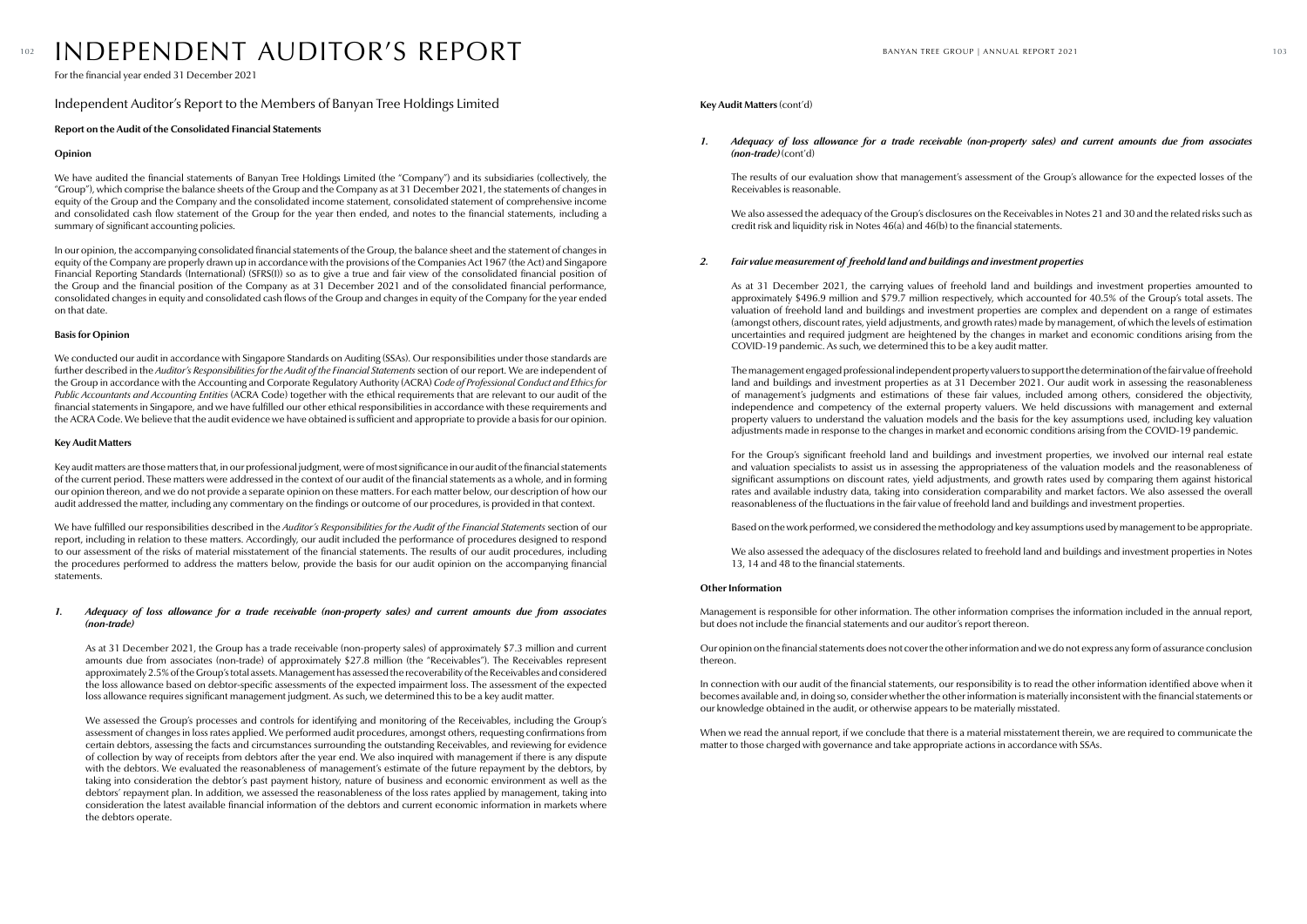### 104 INDEPENDENT AUDITOR'S REPORT

For the financial year ended 31 December 2021

#### **Responsibilities of Management and Directors for the Financial Statements**

Management is responsible for the preparation of financial statements that give a true and fair view in accordance with the provisions of the Act and SFRS(I), and for devising and maintaining a system of internal accounting controls sufficient to provide a reasonable assurance that assets are safeguarded against loss from unauthorised use or disposition; and transactions are properly authorised and that they are recorded as necessary to permit the preparation of true and fair financial statements and to maintain accountability of assets.

In preparing the financial statements, management is responsible for assessing the Group's ability to continue as a going concern, disclosing, as applicable, matters related to going concern and using the going concern basis of accounting unless management either intends to liquidate the Group or to cease operations, or has no realistic alternative but to do so.

The directors' responsibilities include overseeing the Group's financial reporting process.

#### **Auditor's Responsibilities for the Audit of the Financial Statements**

Our objectives are to obtain reasonable assurance about whether the financial statements as a whole are free from material misstatement, whether due to fraud or error, and to issue an auditor's report that includes our opinion. Reasonable assurance is a high level of assurance, but is not a guarantee that an audit conducted in accordance with SSAs will always detect a material misstatement when it exists. Misstatements can arise from fraud or error and are considered material if, individually or in the aggregate, they could reasonably be expected to influence the economic decisions of users taken on the basis of these financial statements.

As part of an audit in accordance with SSAs, we exercise professional judgment and maintain professional scepticism throughout the audit. We also:

- Identify and assess the risks of material misstatement of the financial statements, whether due to fraud or error, design and perform audit procedures responsive to those risks, and obtain audit evidence that is sufficient and appropriate to provide a basis for our opinion. The risk of not detecting a material misstatement resulting from fraud is higher than for one resulting from error, as fraud may involve collusion, forgery, intentional omissions, misrepresentations, or the override of internal control.
- Obtain an understanding of internal control relevant to the audit in order to design audit procedures that are appropriate in the circumstances, but not for the purpose of expressing an opinion on the effectiveness of the Group's internal control.
- Evaluate the appropriateness of accounting policies used and the reasonableness of accounting estimates and related disclosures made by management.
- Conclude on the appropriateness of management's use of the going concern basis of accounting and, based on the audit evidence obtained, whether a material uncertainty exists related to events or conditions that may cast significant doubt on the Group's ability to continue as a going concern. If we conclude that a material uncertainty exists, we are required to draw attention in our auditor's report to the related disclosures in the financial statements or, if such disclosures are inadequate, to modify our opinion. Our conclusions are based on the audit evidence obtained up to the date of our auditor's report. However, future events or conditions may cause the Group to cease to continue as a going concern.
- Evaluate the overall presentation, structure and content of the financial statements, including the disclosures, and whether the financial statements represent the underlying transactions and events in a manner that achieves fair presentation.
- Obtain sufficient appropriate audit evidence regarding the financial information of the entities or business activities within the Group to express an opinion on the consolidated financial statements. We are responsible for the direction, supervision and performance of the group audit. We remain solely responsible for our audit opinion.

We communicate with the directors regarding, among other matters, the planned scope and timing of the audit and significant audit findings, including any significant deficiencies in internal control that we identify during our audit.

We also provide the directors with a statement that we have complied with relevant ethical requirements regarding independence, and to communicate with them all relationships and other matters that may reasonably be thought to bear on our independence, and where applicable, related safeguards.

From the matters communicated with the directors, we determine those matters that were of most significance in the audit of the financial statements of the current period and are therefore the key audit matters. We describe these matters in our auditor's report unless law or regulation precludes public disclosure about the matter or when, in extremely rare circumstances, we determine that a matter should not be communicated in our report because the adverse consequences of doing so would reasonably be expected to outweigh the public interest benefits of such communication.

#### **Report on Other Legal and Regulatory Requirements**

In our opinion, the accounting and other records required by the Act to be kept by the Company and by those subsidiary corporations incorporated in Singapore of which we are the auditors have been properly kept in accordance with the provisions of the Act.

The engagement partner on the audit resulting in this independent auditor's report is Wong Yew Chung.

**Ernst & Young LLP**

Public Accountants and Chartered Accountants Singapore 18 March 2022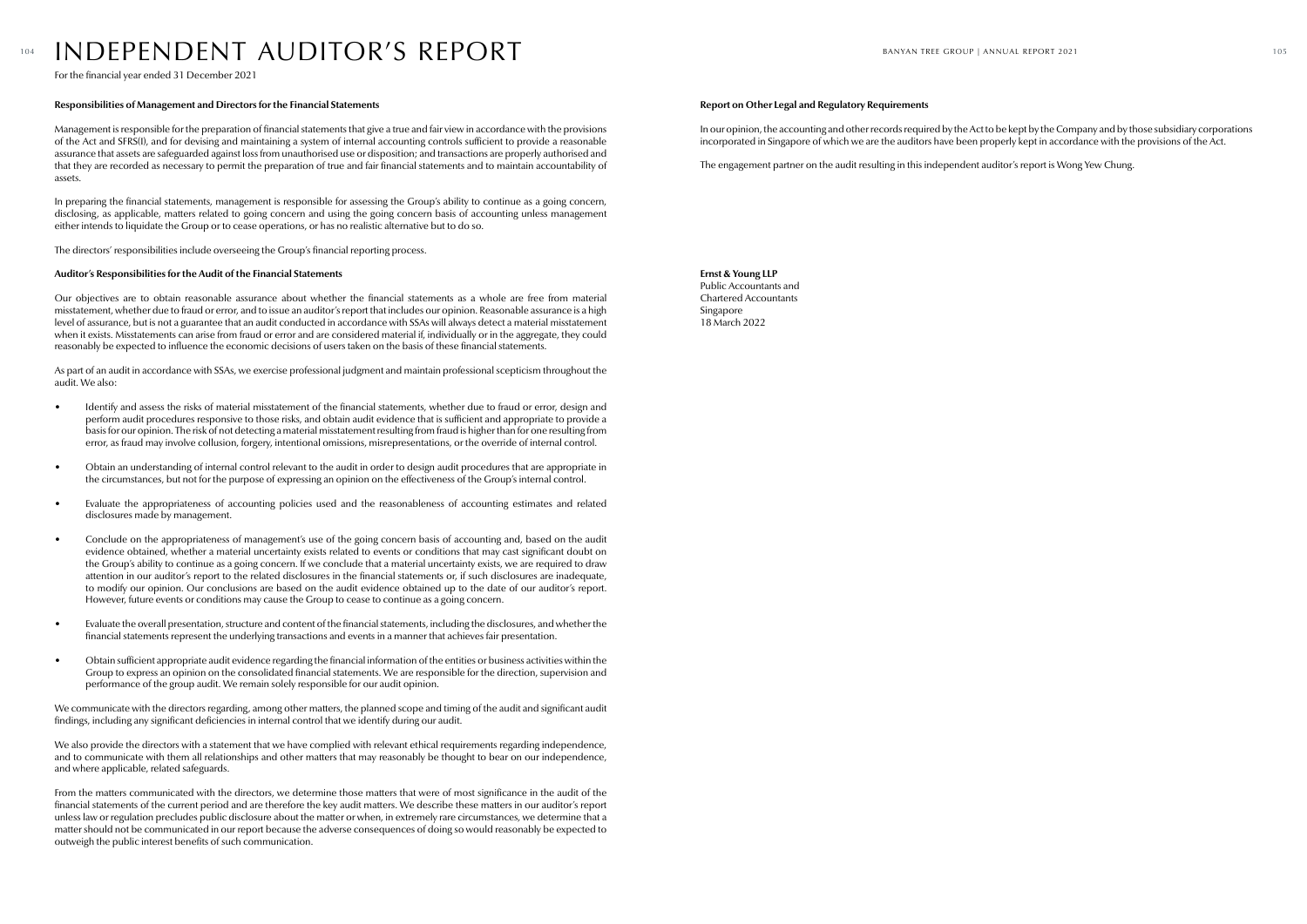## <span id="page-5-0"></span>106 CONSOLIDATED INCOME STATEMENT CONSOLIDATED STATEMENT OF 107

For the financial year ended 31 December 2021

|                                                                               |                | Group      |            |
|-------------------------------------------------------------------------------|----------------|------------|------------|
|                                                                               |                | 2021       | 2020       |
|                                                                               | <b>Note</b>    | \$'000     | \$'000     |
| Revenue                                                                       | 3              | 221,228    | 157,832    |
| Other income                                                                  | $\overline{4}$ | 13,224     | 1,747      |
|                                                                               |                | 234,452    | 159,579    |
| <b>Costs and expenses</b>                                                     |                |            |            |
| Cost of operating supplies                                                    |                | (9,916)    | (9,682)    |
| Cost of properties sold                                                       |                | (100, 824) | (36, 186)  |
| Salaries and related expenses                                                 | 5              | (50, 602)  | (55, 943)  |
| Administrative expenses                                                       |                | (28, 691)  | (55, 777)  |
| Sales and marketing expenses                                                  |                | (7, 123)   | (7, 933)   |
| Other operating expenses                                                      | 6              | (25, 646)  | (27, 041)  |
| Impairment losses on financial assets                                         | 10             | (7, 111)   | (2, 135)   |
|                                                                               |                | (229, 913) | (194, 697) |
|                                                                               |                |            |            |
| Profit/(Loss) before interests, taxes, depreciation and amortisation          |                | 4,539      | (35, 118)  |
| Depreciation of property, plant and equipment and right-of-use assets         | 13/38          | (21, 845)  | (25, 557)  |
| Amortisation expense                                                          |                | (825)      | (779)      |
|                                                                               |                |            |            |
| Loss from operations and other gains                                          | 7              | (18, 131)  | (61, 454)  |
| Finance income                                                                | 8              | 3,638      | 7,016      |
| Finance costs                                                                 | 9              | (39, 974)  | (33, 448)  |
| Share of results of associates                                                |                | 2,647      | (6,686)    |
|                                                                               |                |            |            |
| Loss before taxation                                                          |                | (51, 820)  | (94, 572)  |
| Income tax expense                                                            | 11             | (9, 454)   | (7,936)    |
|                                                                               |                |            |            |
| Loss after taxation                                                           |                | (61, 274)  | (102, 508) |
|                                                                               |                |            |            |
| Attributable to:                                                              |                |            |            |
| Owners of the Company                                                         |                | (55, 192)  | (95, 838)  |
| Non-controlling interests                                                     |                | (6,082)    | (6,670)    |
|                                                                               |                | (61, 274)  | (102, 508) |
|                                                                               |                |            |            |
| Earnings per share attributable to owners of the Company (in cents):<br>Basic | 12             | (6.50)     | (11.41)    |
| Diluted                                                                       | 12             | (6.50)     | (11.41)    |
|                                                                               |                |            |            |

| Group          |                |  |  |
|----------------|----------------|--|--|
| 2021<br>\$'000 | 2020<br>\$'000 |  |  |
| (61, 274)      | (102, 508)     |  |  |
| (139)          |                |  |  |
|                |                |  |  |
| (34, 720)      | (11, 985)      |  |  |
| (34, 859)      | (11, 985)      |  |  |
| 115            | (550)          |  |  |
| 914            | (447)          |  |  |
|                | (1, 222)       |  |  |
| 1,029          | (2, 219)       |  |  |
|                |                |  |  |
| (33, 830)      | (14, 204)      |  |  |
| (95, 104)      | (116, 712)     |  |  |
|                |                |  |  |
| (83, 578)      | (107, 924)     |  |  |
| (11, 526)      | (8,788)        |  |  |
| (95, 104)      | (116, 712)     |  |  |

|                                                                       | 2021<br>\$'000 | 2020<br>\$'000 |
|-----------------------------------------------------------------------|----------------|----------------|
| Loss after taxation                                                   | (61, 274)      | (102, 508)     |
| Other comprehensive loss:                                             |                |                |
| Items that may be reclassified subsequently to profit or loss         |                |                |
| Realisation of currency translation reserves                          | (139)          |                |
| Exchange differences arising from consolidation of foreign            |                |                |
| operations and net investment in foreign operations                   | (34,720)       | (11, 985)      |
|                                                                       | (34, 859)      | (11, 985)      |
| Items that will not be reclassified to profit or loss                 |                |                |
| Adjustment on property revaluation reserve, net of deferred tax       | 115            | (550)          |
| Net fair value gain/(loss) on equity instruments at fair value        |                |                |
| through other comprehensive income                                    | 914            | (447)          |
| Actuarial loss arising from defined benefit plan, net of deferred tax |                | (1, 222)       |
|                                                                       | 1,029          | (2, 219)       |
| Other comprehensive loss for the financial year, net of tax           | (33, 830)      | (14, 204)      |
| Total comprehensive loss for the financial year                       | (95, 104)      | (116, 712)     |
| Total comprehensive loss attributable to:                             |                |                |
| Owners of the Company                                                 | (83, 578)      | (107, 924)     |
| Non-controlling interests                                             | (11, 526)      | (8,788)        |
|                                                                       | (95, 104)      | (116, 712)     |

# COMPREHENSIVE INCOME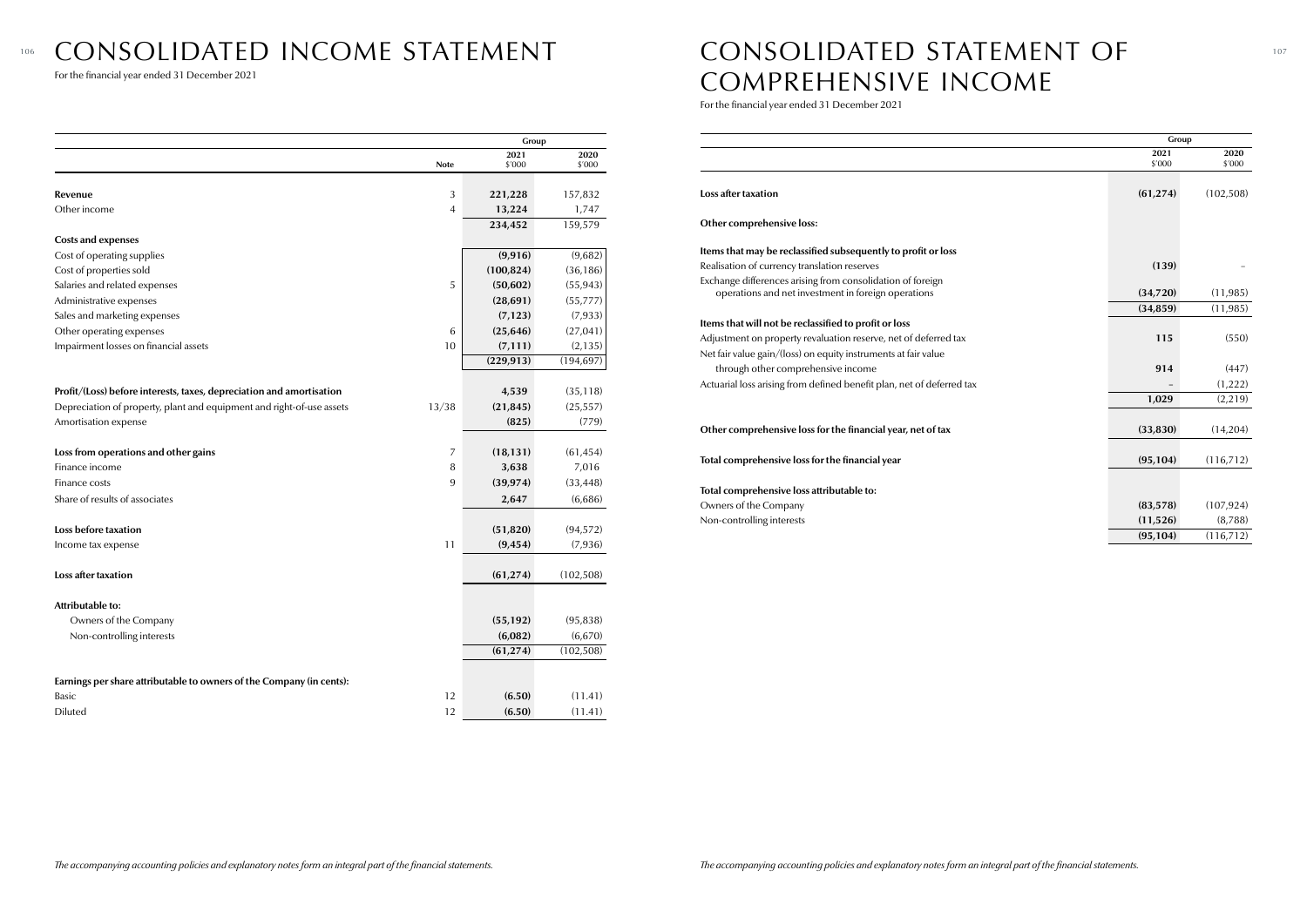### <span id="page-6-0"></span>108  $\mathsf{BALANCE}$   $\mathsf{SHEETS}$  109

|                                            |             | Group          |                | Company        |                |  |
|--------------------------------------------|-------------|----------------|----------------|----------------|----------------|--|
|                                            | <b>Note</b> | 2021<br>\$'000 | 2020<br>\$'000 | 2021<br>\$'000 | 2020<br>\$'000 |  |
|                                            |             |                |                |                |                |  |
| <b>Non-current assets</b>                  |             |                |                |                |                |  |
| Property, plant and equipment              | 13          | 567,671        | 651,822        |                |                |  |
| Right-of-use assets                        | 38          | 17,718         | 18,769         |                |                |  |
| Investment properties                      | 14          | 79,689         | 62,065         |                |                |  |
| Intangible assets                          | 15          | 36,723         | 35,198         | 3,730          | 3,815          |  |
| Land use rights                            | 16          | 2,647          | 2,338          |                |                |  |
| Subsidiaries                               | 17          |                |                | 562,806        | 637,063        |  |
| Associates                                 | 18          | 111,135        | 155,606        | 869            | 3,529          |  |
| Long-term investments                      | 19          | 29,010         | 100,245        |                |                |  |
| Deferred tax assets                        | 39          | 21,042         | 23,266         |                |                |  |
| Prepaid island rental                      | 20          | 17,557         | 17,962         |                |                |  |
| Prepayments                                |             | 1,555          | 433            |                |                |  |
| Long-term receivables                      | 21          | 20,418         | 41,530         |                | 5,720          |  |
| Other receivables                          | 22          | 4,511          | 4,883          |                |                |  |
| Amounts due from related parties           | 31          | 2,042          | 17,074         |                |                |  |
|                                            |             | 911,718        | 1,131,191      | 567,405        | 650,127        |  |
|                                            |             |                |                |                |                |  |
| <b>Current assets</b>                      |             |                |                |                |                |  |
| Property development costs                 | 24          | 211,391        | 314,091        |                |                |  |
| Inventories                                | 25          | 4,050          | 4,987          |                |                |  |
| Prepayments and other non-financial assets | 26          | 11,220         | 13,461         | 699            | 13             |  |
| Trade receivables                          | 27          | 41,884         | 38,163         | 5,347          | 4,317          |  |
| Other receivables                          | 28          | 13,245         | 18,045         | 509            | 666            |  |
| Contract assets                            | 3           | 1,666          | 2,592          |                |                |  |
| Amounts due from subsidiaries              | 29          |                |                | 169,789        | 185,428        |  |
| Amounts due from associates                | 30          | 41,869         | 2,756          | 7,202          | 1,430          |  |
| Amounts due from related parties           | 31          | 52             | 132            | 16             |                |  |
| Investments                                | 23          | 74,159         | 2,006          | 2,010          | 2,006          |  |
| Cash and short-term deposits               | 32          | 112,326        | 51,287         | 63,060         | 15,386         |  |
|                                            |             | 511,862        | 447,520        | 248,632        | 209,246        |  |
| <b>Total assets</b>                        |             | 1,423,580      | 1,578,711      | 816,037        | 859,373        |  |

|                                                                |             | Group          |                | Company           |                       |
|----------------------------------------------------------------|-------------|----------------|----------------|-------------------|-----------------------|
|                                                                | <b>Note</b> | 2021<br>\$'000 | 2020<br>\$'000 | 2021<br>\$'000    | <b>2020</b><br>\$'000 |
| <b>Current liabilities</b>                                     |             |                |                |                   |                       |
| Tax payable                                                    |             | 11,524         | 9,290          |                   | 16                    |
| Other non-financial liabilities                                | 33          | 13,321         | 14,297         | 1,051             | 1,009                 |
| Interest-bearing loans and borrowings                          | 34          | 153,576        | 226,204        | 58,825            | 91,561                |
| Convertible bonds                                              | 35          | 42,473         |                | 42,473            |                       |
| Derivative liability conversion option in<br>convertible bonds | 36          | 16,193         |                | 16,193            |                       |
| Trade payables                                                 |             | 21,825         | 32,166         |                   |                       |
| Other payables                                                 | 37          | 115,123        | 116,612        | 70,411            | 66,867                |
| <b>Contract liabilities</b>                                    | 3           | 69,286         | 52,853         |                   |                       |
| Lease liabilities                                              | 38          | 2,291          | 2,130          |                   |                       |
| Amounts due to subsidiaries                                    | 29          |                |                | 33,677            | 17,570                |
| Amounts due to associates                                      | 30          | 17,873         | 17,886         |                   | 17,831                |
| Amounts due to related parties                                 | 31          | 648            | 270            | 13                | 13                    |
|                                                                |             | 464,133        | 471,708        | 222,643           | 194,867               |
| Net current assets/(liabilities)                               |             | 47,729         | (24, 188)      | 25,989            | 14,379                |
| <b>Non-current liabilities</b>                                 |             |                |                |                   |                       |
| Deferred tax liabilities                                       | 39          | 128,889        | 138,017        | $\qquad \qquad -$ |                       |
| Defined and other long-term employee benefits                  | 40          | 5,210          | 6,727          |                   |                       |
| Deposits received                                              |             | 1,901          | 1,939          |                   |                       |
| Other non-financial liabilities                                |             | 16,847         | 7,792          |                   |                       |
| Interest-bearing loans and borrowings                          | 34          | 233,173        | 233,096        | 33,548            | 18,813                |
| Convertible bonds                                              | 35          |                | 41,318         |                   | 41,318                |
| Derivative liability conversion option in<br>convertible bonds | 36          |                | 15,182         |                   | 15,182                |
| Other payables                                                 |             | 3,239          | 3,034          |                   |                       |
| Lease liabilities                                              | 38          | 32,103         | 32,298         |                   |                       |
| Amounts due to subsidiaries                                    |             |                |                | 133,852           | 130,476               |
|                                                                |             | 421,362        | 479,403        | 167,400           | 205,789               |
| <b>Total liabilities</b>                                       |             | 885,495        | 951,111        | 390,043           | 400,656               |
| Net assets                                                     |             | 538,085        | 627,600        | 425,994           | 458,717               |
| Equity attributable to owners of the Company                   |             |                |                |                   |                       |
| Share capital                                                  | 41          | 247,578        | 241,750        | 247,578           | 241,750               |
| Treasury shares                                                | 42          | (706)          | (758)          | (706)             | (758)                 |
| Reserves                                                       | 42          | 241,378        | 325,247        | 179,122           | 217,725               |
|                                                                |             | 488,250        | 566,239        | 425,994           | 458,717               |
| Non-controlling interests                                      |             | 49,835         | 61,361         |                   |                       |
| <b>Total equity</b>                                            |             | 538,085        | 627,600        | 425,994           | 458,717               |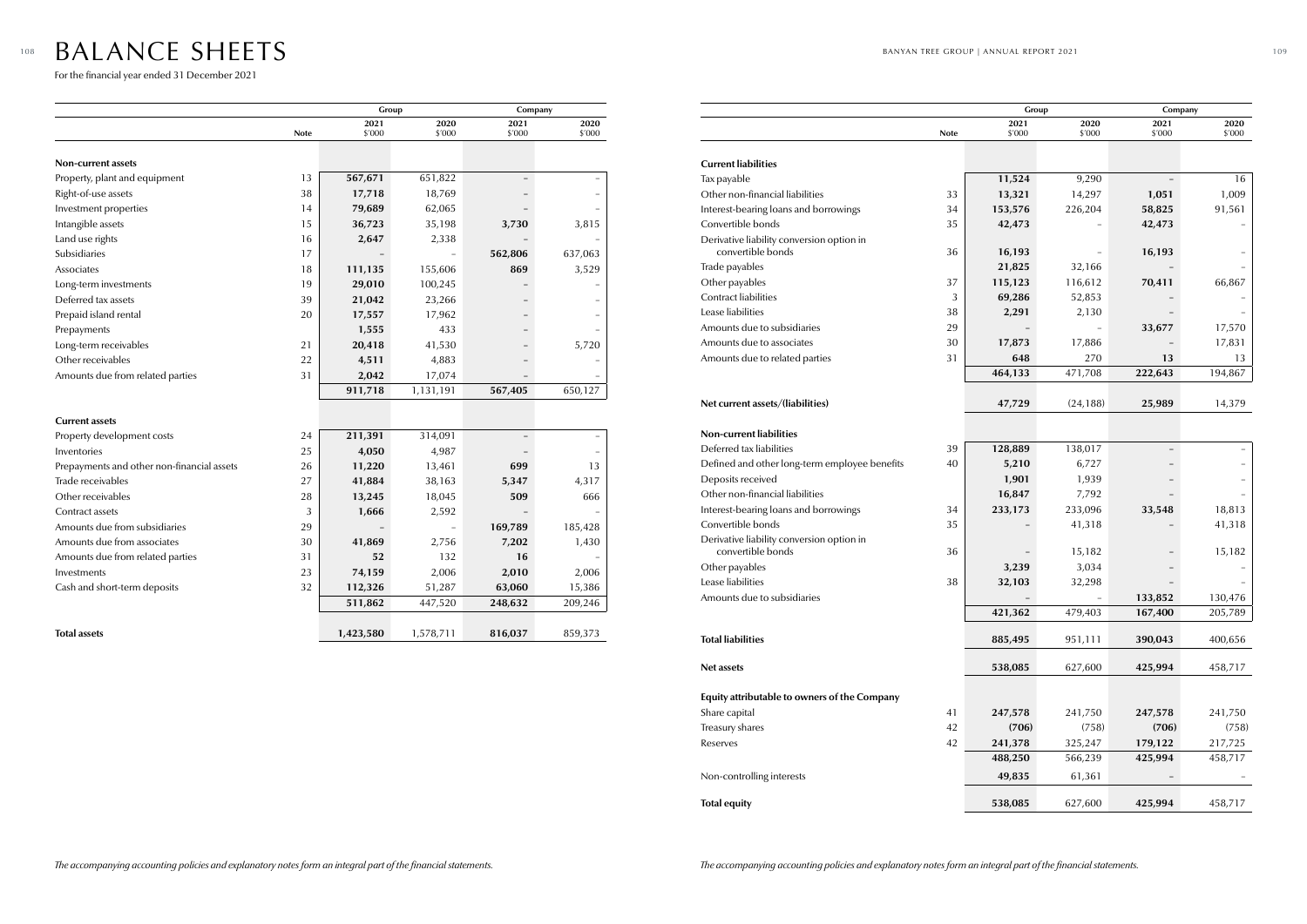## <span id="page-7-0"></span>110 STATEMENTS OF CHANGES IN EQUITY BANYAN TREE GROUP | ANNUAL REPORT 2021 111

| ulated<br>profits<br>\$'000 | <b>Equity</b><br>attributable<br>to owners of<br>the Company<br>\$'000 | Non-controlling<br>interests<br>\$'000 | <b>Total</b><br>equity<br>\$'000 |
|-----------------------------|------------------------------------------------------------------------|----------------------------------------|----------------------------------|
|                             |                                                                        |                                        |                                  |
| 1,543                       | 566,239                                                                | 61,361                                 | 627,600                          |
| 5,192)                      | (55, 192)                                                              | (6,082)                                | (61, 274)                        |
|                             |                                                                        |                                        |                                  |
|                             | (139)                                                                  |                                        | (139)                            |
|                             |                                                                        |                                        |                                  |
|                             | (29, 280)                                                              | (5, 440)                               | (34, 720)                        |
|                             | 115                                                                    |                                        | 115                              |
|                             |                                                                        |                                        |                                  |
|                             | 918                                                                    | (4)                                    | 914                              |
|                             | (28, 386)                                                              | (5, 444)                               | (33, 830)                        |
| 5,192)                      | (83,578)                                                               | (11, 526)                              | (95, 104)                        |
|                             |                                                                        |                                        |                                  |
|                             |                                                                        |                                        |                                  |
|                             |                                                                        |                                        |                                  |
|                             | (26)                                                                   |                                        | (26)                             |
|                             | 5,828                                                                  |                                        | 5,828                            |
|                             | 5,802                                                                  |                                        | 5,802                            |
|                             |                                                                        |                                        |                                  |
|                             |                                                                        |                                        |                                  |

|     | (26)  |   |
|-----|-------|---|
|     | 5,828 | Į |
|     | 5,802 | Į |
|     |       |   |
| 13) | (213) |   |
|     |       |   |

| 19  | 488,250 | 49,835 | 538,085 |
|-----|---------|--------|---------|
| 98  | (213)   |        | (213)   |
| )4) |         |        |         |
| 15  |         |        |         |
|     |         |        |         |

|                                                                                                                      | Share<br>capital<br>\$'000 | Treasury<br>shares<br>\$'000    | Share-based<br>payment reserve<br>\$'000 | Legal<br>reserve<br>\$'000      | Property<br>revaluation<br>reserve<br>\$'000 | Currency<br>translation<br>reserve<br>\$'000 | Other<br>reserves<br>\$'000 | Accumulated<br>profits<br>\$'000 | ryuny<br>attributable<br>to owners of<br>the Company<br>\$'000 | Non-controlling<br>interests<br>\$'000 | <b>Total</b><br>equity $$^{\prime}000$ |
|----------------------------------------------------------------------------------------------------------------------|----------------------------|---------------------------------|------------------------------------------|---------------------------------|----------------------------------------------|----------------------------------------------|-----------------------------|----------------------------------|----------------------------------------------------------------|----------------------------------------|----------------------------------------|
| Group                                                                                                                |                            |                                 |                                          |                                 |                                              |                                              | Note $42(f)$                |                                  |                                                                |                                        |                                        |
|                                                                                                                      |                            |                                 |                                          |                                 |                                              |                                              |                             |                                  |                                                                |                                        |                                        |
| 2021                                                                                                                 |                            |                                 |                                          |                                 |                                              |                                              |                             |                                  |                                                                |                                        |                                        |
| At 1 January 2021                                                                                                    | 241,750                    | (758)                           | 7,973                                    | 8,280                           | 206,123                                      | (29, 243)                                    | 20,571                      | 111,543                          | 566,239                                                        | 61,361                                 | 627,600                                |
| Loss after taxation                                                                                                  |                            |                                 |                                          |                                 |                                              | $\qquad \qquad -$                            |                             | (55, 192)                        | (55, 192)                                                      | (6,082)                                | (61, 274)                              |
| Other comprehensive income                                                                                           |                            |                                 |                                          |                                 |                                              |                                              |                             |                                  |                                                                |                                        |                                        |
| Realisation of currency translation reserves                                                                         |                            |                                 |                                          |                                 |                                              | (139)                                        |                             |                                  | (139)                                                          |                                        | (139)                                  |
| Exchange differences arising from consolidation<br>of foreign operations and net<br>investment in foreign operations |                            |                                 |                                          |                                 | $\overline{\phantom{0}}$                     | (29, 280)                                    |                             | $-$                              | (29, 280)                                                      | (5, 440)                               | (34, 720)                              |
| Adjustment on property revaluation reserve,<br>net of deferred tax                                                   |                            |                                 |                                          |                                 | 115                                          | $\overline{\phantom{a}}$                     |                             | $-$                              | 115                                                            | $\hspace{0.1mm}-\hspace{0.1mm}$        | 115                                    |
| Net fair value gain on equity instruments at fair<br>value through other comprehensive income                        | $\overline{\phantom{m}}$   | $\hspace{0.1mm}-\hspace{0.1mm}$ | $\overline{\phantom{m}}$                 | $\overline{a}$                  | $-$                                          | $\sim$                                       | 918                         | $\sim$                           | 918                                                            | (4)                                    | 914                                    |
| Total other comprehensive gain/(loss) for the<br>financial year                                                      |                            |                                 | $\overline{\phantom{a}}$                 | $\overline{\phantom{a}}$        | 115                                          | (29, 419)                                    | 918                         | $ \,$                            | (28, 386)                                                      | (5, 444)                               | (33, 830)                              |
| Total comprehensive gain/(loss) for the financial year                                                               |                            |                                 | $\qquad \qquad -$                        | $\hspace{0.1mm}-\hspace{0.1mm}$ | 115                                          | (29, 419)                                    | 918                         | (55, 192)                        | (83,578)                                                       | (11,526)                               | (95, 104)                              |
| Contributions by and distributions to owners                                                                         |                            |                                 |                                          |                                 |                                              |                                              |                             |                                  |                                                                |                                        |                                        |
| Treasury shares reissued pursuant to Share-based<br>Incentive Plan                                                   | $\qquad \qquad -$          | 52                              | (33)                                     |                                 |                                              |                                              | (19)                        |                                  |                                                                |                                        |                                        |
| Issuance of share grants pursuant to Share-based<br>Incentive Plan                                                   |                            |                                 | (26)                                     |                                 |                                              |                                              |                             |                                  | (26)                                                           |                                        | (26)                                   |
| Issue of new shares                                                                                                  | 5,828                      |                                 | $\overline{\phantom{a}}$                 |                                 |                                              |                                              |                             | $-$                              | 5,828                                                          |                                        | 5,828                                  |
| Total transactions with owners in their capacity<br>as owners                                                        | 5,828                      | 52                              | (59)                                     | $-$                             | $\overline{\phantom{0}}$                     | $\overline{\phantom{m}}$                     | (19)                        | $\sim$                           | 5,802                                                          | $\overline{\phantom{a}}$               | 5,802                                  |
| Other changes in equity                                                                                              |                            |                                 |                                          |                                 |                                              |                                              |                             |                                  |                                                                |                                        |                                        |
| Dividends paid to loan stockholders of a subsidiary                                                                  |                            |                                 |                                          |                                 |                                              |                                              | $-$                         | (213)                            | (213)                                                          | $\overline{\phantom{m}}$               | (213)                                  |
| Transfer to accumulated profits upon disposal                                                                        |                            |                                 |                                          |                                 |                                              |                                              |                             |                                  |                                                                |                                        |                                        |
| of asset                                                                                                             |                            |                                 | $\overline{\phantom{m}}$                 | $\hspace{0.1mm}-\hspace{0.1mm}$ | (1,015)                                      |                                              | $ \,$                       | 1,015                            |                                                                | $\overline{\phantom{a}}$               | $\overline{\phantom{a}}$               |
| Transfer to legal reserve                                                                                            |                            |                                 | $\overline{\phantom{m}}$                 | 104                             |                                              | $\qquad \qquad -$                            |                             | (104)                            |                                                                | $\overline{\phantom{a}}$               | $\overline{\phantom{a}}$               |
| Total other changes in equity                                                                                        | $\qquad \qquad -$          | $\hspace{0.1mm}-\hspace{0.1mm}$ | $\overline{\phantom{a}}$                 | 104                             | (1,015)                                      | $\overline{\phantom{m}}$                     | $\overline{\phantom{a}}$    | 698                              | (213)                                                          | $\hspace{0.1mm}-\hspace{0.1mm}$        | (213)                                  |
| At 31 December 2021                                                                                                  | 247,578                    | (706)                           | 7,914                                    | 8,384                           | 205,223                                      | (58, 662)                                    | 21,470                      | 57,049                           | 488,250                                                        | 49,835                                 | 538,085                                |
|                                                                                                                      |                            |                                 |                                          |                                 |                                              |                                              |                             |                                  |                                                                |                                        |                                        |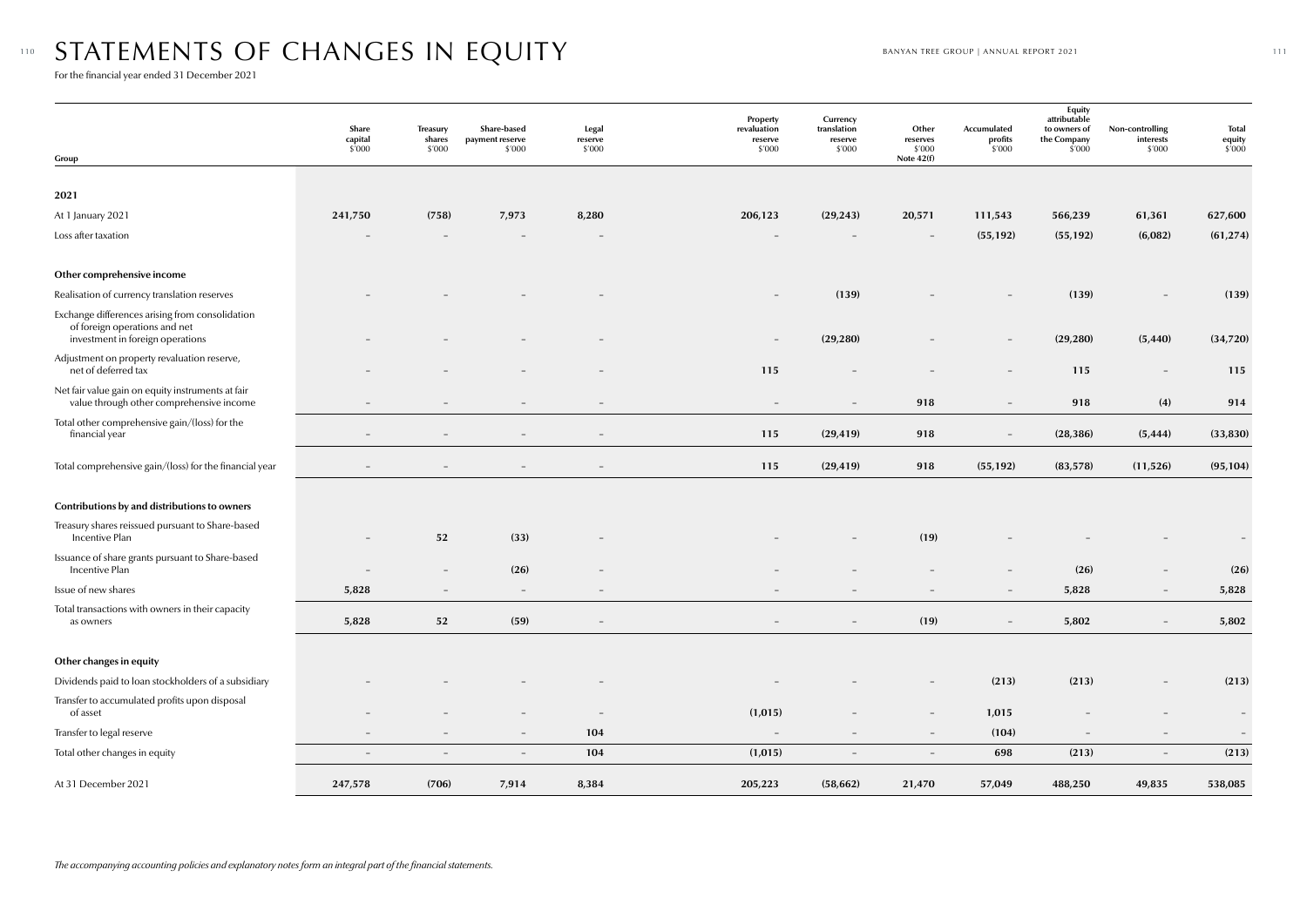## 112 STATEMENTS OF CHANGES IN EQUITY BANYAN TREE GROUP | ANNUAL REPORT 2021

For the financial year ended 31 December 2021

*The accompanying accounting policies and explanatory notes form an integral part of the financial statements.*

|  | ٧            |
|--|--------------|
|  |              |
|  | ۰.<br>×<br>٠ |

| Group                                                                                                                | Share<br>capital<br>\$7000 | Treasury<br>shares<br>\$'000 | Share-based<br>payment reserve<br>\$'000 | Legal<br>reserve<br>\$'000 | Property<br>revaluation<br>reserve<br>\$'000 | Currency<br>translation<br>reserve<br>\$'000 | Other<br>reserves<br>\$'000<br>Note $42(f)$ | Accumulated<br>profits<br>\$'000 | <b>Equity</b><br>attributable<br>to owners of<br>the Company<br>\$'000 | Non-controlling<br>interests<br>\$'000 | <b>Total</b><br>equity<br>$$'000$ |
|----------------------------------------------------------------------------------------------------------------------|----------------------------|------------------------------|------------------------------------------|----------------------------|----------------------------------------------|----------------------------------------------|---------------------------------------------|----------------------------------|------------------------------------------------------------------------|----------------------------------------|-----------------------------------|
|                                                                                                                      |                            |                              |                                          |                            |                                              |                                              |                                             |                                  |                                                                        |                                        |                                   |
| 2020                                                                                                                 |                            |                              |                                          |                            |                                              |                                              |                                             |                                  |                                                                        |                                        |                                   |
| At 1 January 2020                                                                                                    | 241,520                    | (900)                        | 8,111                                    | 8,280                      | 208,723                                      | (18,980)                                     | 21,100                                      | 206,381                          | 674,235                                                                | 73,178                                 | 747,413                           |
| Loss after taxation                                                                                                  |                            |                              |                                          |                            |                                              |                                              |                                             | (95, 838)                        | (95, 838)                                                              | (6,670)                                | (102, 508)                        |
| Other comprehensive income                                                                                           |                            |                              |                                          |                            |                                              |                                              |                                             |                                  |                                                                        |                                        |                                   |
| Exchange differences arising from consolidation<br>of foreign operations and net<br>investment in foreign operations |                            |                              |                                          |                            | $\overline{\phantom{a}}$                     | (10, 263)                                    |                                             | $\overline{\phantom{a}}$         | (10, 263)                                                              | (1,722)                                | (11, 985)                         |
| Adjustment on property revaluation reserve,<br>net of deferred tax                                                   |                            |                              |                                          | $\overline{\phantom{0}}$   | (323)                                        | $\overline{\phantom{a}}$                     |                                             | $\overline{\phantom{a}}$         | (323)                                                                  | (227)                                  | (550)                             |
| Net fair value loss on equity instruments at fair<br>value through other comprehensive income                        |                            |                              |                                          |                            | $\equiv$                                     | $\overline{\phantom{a}}$                     | (447)                                       | $\overline{\phantom{a}}$         | (447)                                                                  | $\overline{\phantom{a}}$               | (447)                             |
| Actuarial loss arising from defined benefit<br>plan, net of deferred tax                                             |                            |                              | $\overline{\phantom{a}}$                 | $\equiv$                   | $\overline{\phantom{m}}$                     |                                              | $\sim$                                      | (1,053)                          | (1,053)                                                                | (169)                                  | (1,222)                           |
| Total other comprehensive loss for the financial year                                                                |                            | $\overline{\phantom{a}}$     | $\overline{\phantom{a}}$                 | $\sim$                     | (323)                                        | (10, 263)                                    | (447)                                       | (1,053)                          | (12,086)                                                               | (2, 118)                               | (14,204)                          |
| Total comprehensive loss for the financial year                                                                      |                            |                              |                                          | $\overline{\phantom{a}}$   | (323)                                        | (10, 263)                                    | (447)                                       | (96, 891)                        | (107, 924)                                                             | (8,788)                                | (116,712)                         |
| Contributions by and distributions to owners                                                                         |                            |                              |                                          |                            |                                              |                                              |                                             |                                  |                                                                        |                                        |                                   |
| Treasury shares reissued pursuant to Share-based<br>Incentive Plan                                                   |                            | 142                          | (60)                                     |                            |                                              |                                              | (82)                                        |                                  |                                                                        |                                        |                                   |
| Issuance of share grants pursuant to Share-based<br>Incentive Plan                                                   |                            |                              | (78)                                     |                            |                                              |                                              |                                             |                                  | (78)                                                                   |                                        | (78)                              |
| Issue of new shares                                                                                                  | 230                        |                              |                                          |                            |                                              |                                              |                                             |                                  | 230                                                                    |                                        | 230                               |
| Total transactions with owners in their capacity<br>as owners                                                        | 230                        | 142                          | (138)                                    | $\overline{\phantom{m}}$   | $\overline{\phantom{m}}$                     | $\overline{\phantom{a}}$                     | (82)                                        | $\overline{\phantom{a}}$         | 152                                                                    | $\overline{\phantom{a}}$               | 152                               |
| Other changes in equity                                                                                              |                            |                              |                                          |                            |                                              |                                              |                                             |                                  |                                                                        |                                        |                                   |
| Dividends paid to loan stockholders of a subsidiary                                                                  |                            |                              |                                          |                            |                                              |                                              | $\overline{\phantom{m}}$                    | (224)                            | (224)                                                                  | $\qquad \qquad -$                      | (224)                             |
| Dividends paid to non-controlling shareholders<br>of a subsidiary                                                    |                            |                              |                                          |                            |                                              |                                              |                                             |                                  | $\hspace{0.1mm}-\hspace{0.1mm}$                                        | (3,029)                                | (3,029)                           |
| Transfer to accumulated profits upon disposal<br>of asset                                                            | $\overline{\phantom{0}}$   |                              | $\overline{\phantom{a}}$                 | $\overline{\phantom{a}}$   | (2,277)                                      | $\sim$                                       | $\overline{\phantom{a}}$                    | 2,277                            | $\overline{\phantom{a}}$                                               | $\overline{\phantom{a}}$               | $-$                               |
| Total other changes in equity                                                                                        | $\overline{\phantom{a}}$   | $\overline{\phantom{a}}$     | $\sim$                                   | $\sim$                     | (2,277)                                      | $\overline{\phantom{a}}$                     | $\sim$                                      | 2,053                            | (224)                                                                  | (3,029)                                | (3,253)                           |
| At 31 December 2020                                                                                                  | 241,750                    | (758)                        | 7,973                                    | 8,280                      | 206,123                                      | (29, 243)                                    | 20,571                                      | 111,543                          | 566,239                                                                | 61,361                                 | 627,600                           |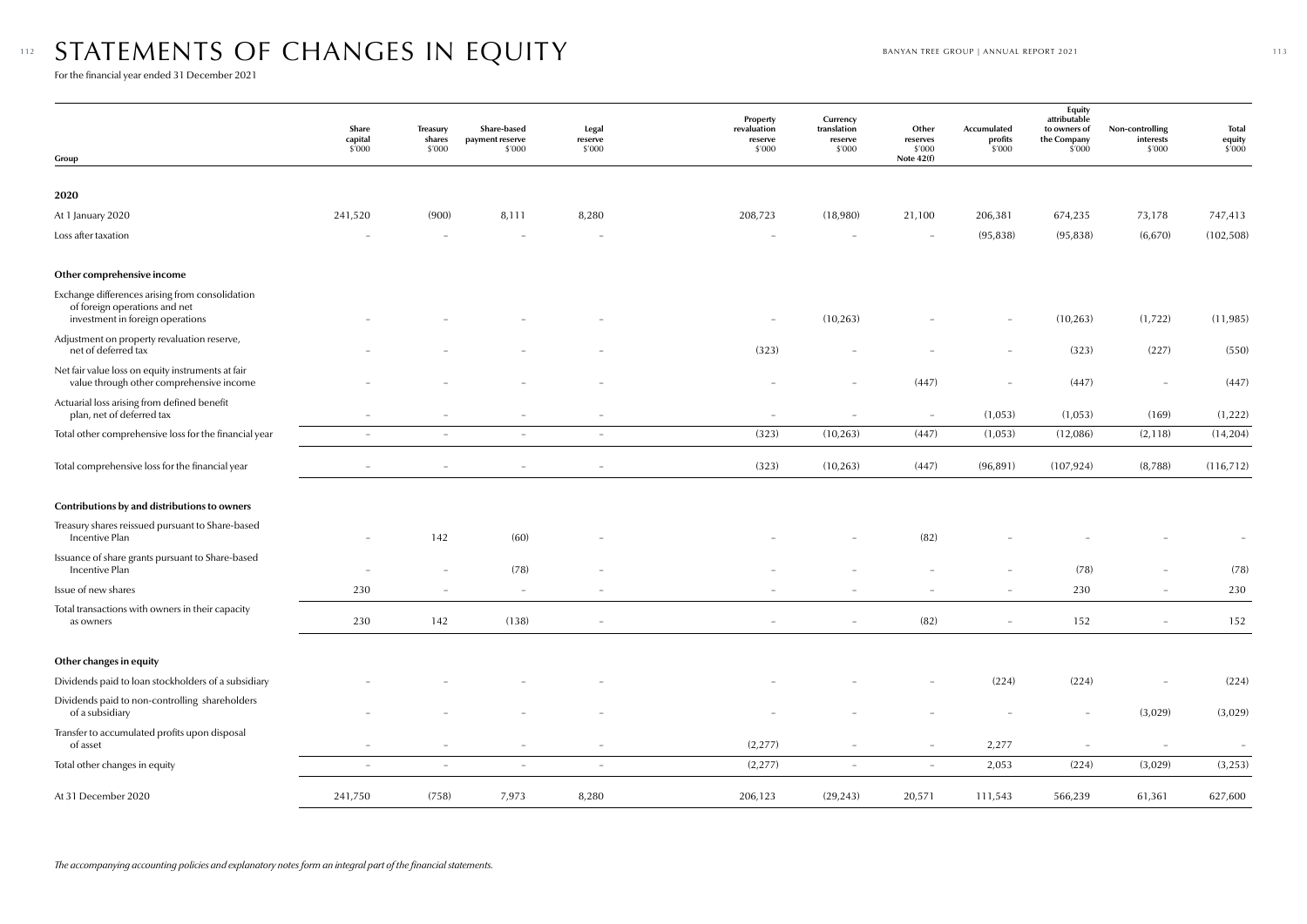## STATEMENTS OF CHANGES IN EQUITY

For the financial year ended 31 December 2021

| Company                                                            | <b>Share</b><br>capital<br>\$'000 | <b>Treasury</b><br>shares<br>\$'000 | Share-based<br>payment<br>reserve<br>\$'000 | Other<br>reserves<br>\$'000<br>Note $42(f)$ | <b>Accumulated</b><br>profits<br>\$'000 | <b>Total</b><br>equity<br>\$'000 |
|--------------------------------------------------------------------|-----------------------------------|-------------------------------------|---------------------------------------------|---------------------------------------------|-----------------------------------------|----------------------------------|
|                                                                    |                                   |                                     |                                             |                                             |                                         |                                  |
| At 1 January 2021                                                  | 241,750                           | (758)                               | 7,973                                       | 4,581                                       | 205,171                                 | 458,717                          |
| Loss after taxation                                                |                                   |                                     |                                             |                                             | (38, 525)                               | (38, 525)                        |
| Total comprehensive loss for the<br>financial year                 |                                   |                                     |                                             |                                             | (38, 525)                               | (38, 525)                        |
| Contributions by and distributions<br>to owners                    |                                   |                                     |                                             |                                             |                                         |                                  |
| Treasury shares reissued pursuant<br>to Share-based Incentive Plan |                                   | 52                                  | (33)                                        | (19)                                        |                                         |                                  |
| Issuance of share grants pursuant<br>to Share-based Incentive Plan |                                   |                                     | (26)                                        |                                             |                                         | (26)                             |
| Issue of new shares                                                | 5,828                             |                                     |                                             |                                             |                                         | 5,828                            |
| Total transactions with owners in<br>their capacity as owners      | 5,828                             | 52                                  | (59)                                        | (19)                                        |                                         | 5,802                            |
| At 31 December 2021                                                | 247,578                           | (706)                               | 7,914                                       | 4,562                                       | 166,646                                 | 425,994                          |
|                                                                    |                                   |                                     |                                             |                                             |                                         |                                  |
| At 1 January 2020                                                  | 241,520                           | (900)                               | 8,111                                       | 4,663                                       | 222,467                                 | 475,861                          |
| Loss after taxation                                                |                                   |                                     |                                             |                                             | (17, 296)                               | (17, 296)                        |
| Total comprehensive loss for the<br>financial year                 |                                   |                                     |                                             |                                             | (17, 296)                               | (17, 296)                        |
| Contributions by and distributions<br>to owners                    |                                   |                                     |                                             |                                             |                                         |                                  |
| Treasury shares reissued pursuant<br>to Share-based Incentive Plan |                                   | 142                                 | (60)                                        | (82)                                        |                                         |                                  |
| Issuance of share grants pursuant<br>to Share-based Incentive Plan |                                   |                                     | (78)                                        |                                             |                                         | (78)                             |
| Issue of new shares                                                | 230                               |                                     | $\overline{\phantom{0}}$                    |                                             |                                         | 230                              |
| Total transactions with owners in<br>their capacity as owners      | 230                               | 142                                 | (138)                                       | (82)                                        |                                         | 152                              |
| At 31 December 2020                                                | 241,750                           | (758)                               | 7,973                                       | 4,581                                       | 205,171                                 | 458,717                          |

## <span id="page-9-0"></span>114 STATEMENTS OF CHANGES IN EQUITY CONSOLIDATED CASH FLOW STATEMENT 115

|                                                                       | <b>Note</b> | 2021<br>\$'000 | 2020<br>\$'000 |
|-----------------------------------------------------------------------|-------------|----------------|----------------|
|                                                                       |             |                |                |
| Cash flows from operating activities                                  |             |                |                |
| Loss before taxation                                                  |             | (51, 820)      | (94, 572)      |
| Adjustments for:                                                      |             |                |                |
| Share of results of associates                                        |             | (2,647)        | 6,686          |
| Depreciation of property, plant and equipment and right-of-use assets | 13/38       | 21,845         | 25,557         |
| (Gain)/Loss on disposal of property, plant and equipment, net         | 7           | (558)          | 9              |
| Write-off of property, plant and equipment                            | 7           | 156            | 559            |
| Impairment loss on property, plant and equipment                      | 7           | 433            | 6,252          |
| Allowance for impairment loss on right-of-use assets                  | 7           | 87             |                |
| Finance income                                                        | 8           | (3,638)        | (7,016)        |
| Finance costs                                                         | 9           | 39,974         | 33,448         |
| Amortisation expense                                                  |             | 825            | 779            |
| Impairment losses on financial assets                                 | 10          | 7,111          | 2,135          |
| Write-off of property development costs                               | 7           | 1,596          | 15,862         |
| Allowance for inventory obsolescence                                  | 7           | 158            | 4              |
| Defined and other long-term employee benefits expense                 | 5           | 447            | 5,250          |
| Share-based payment expenses                                          | 5           | 164            | (70)           |
| Gain on disposal of investment in subsidiary                          | 17          | (167)          |                |
| Fair value loss on derivatives                                        | 7           | 2,708          | 5,702          |
| Net fair value (gain)/loss on investment properties                   | $4/7$       | (1,060)        | 27             |
| Currency realignment                                                  |             | 1,422          | (6,723)        |
|                                                                       |             | 68,856         | 88,461         |
| Operating profit/(loss) before working capital changes                |             | 17,036         | (6, 111)       |
| Decrease in inventories                                               |             | 539            | 827            |
| Decrease/(Increase) in property development costs                     |             | 84,564         | (365)          |
| Decrease in trade and other receivables and contract assets           |             | 10,393         | 5,791          |
| Decrease in amounts due from related parties                          |             | 2,771          | 384            |
| Increase in trade and other payables, and contract liabilities        |             | 26,429         | 7,635          |
|                                                                       |             | 124,696        | 14,272         |
| Cash flows generated from operating activities                        |             | 141,732        | 8,161          |
| Interest received                                                     |             | 3,662          | 3,319          |
| Interest paid                                                         |             | (21, 863)      | (22, 930)      |
| Tax paid                                                              |             | (2,680)        | (3, 493)       |
| Payment of employee benefits                                          | 40          | (1, 411)       | (4, 196)       |
| Payment of cash-settled share grants                                  |             | (34)           | (14)           |
| Net cash flows generated from/(used in) operating activities          |             | 119,406        | (19, 153)      |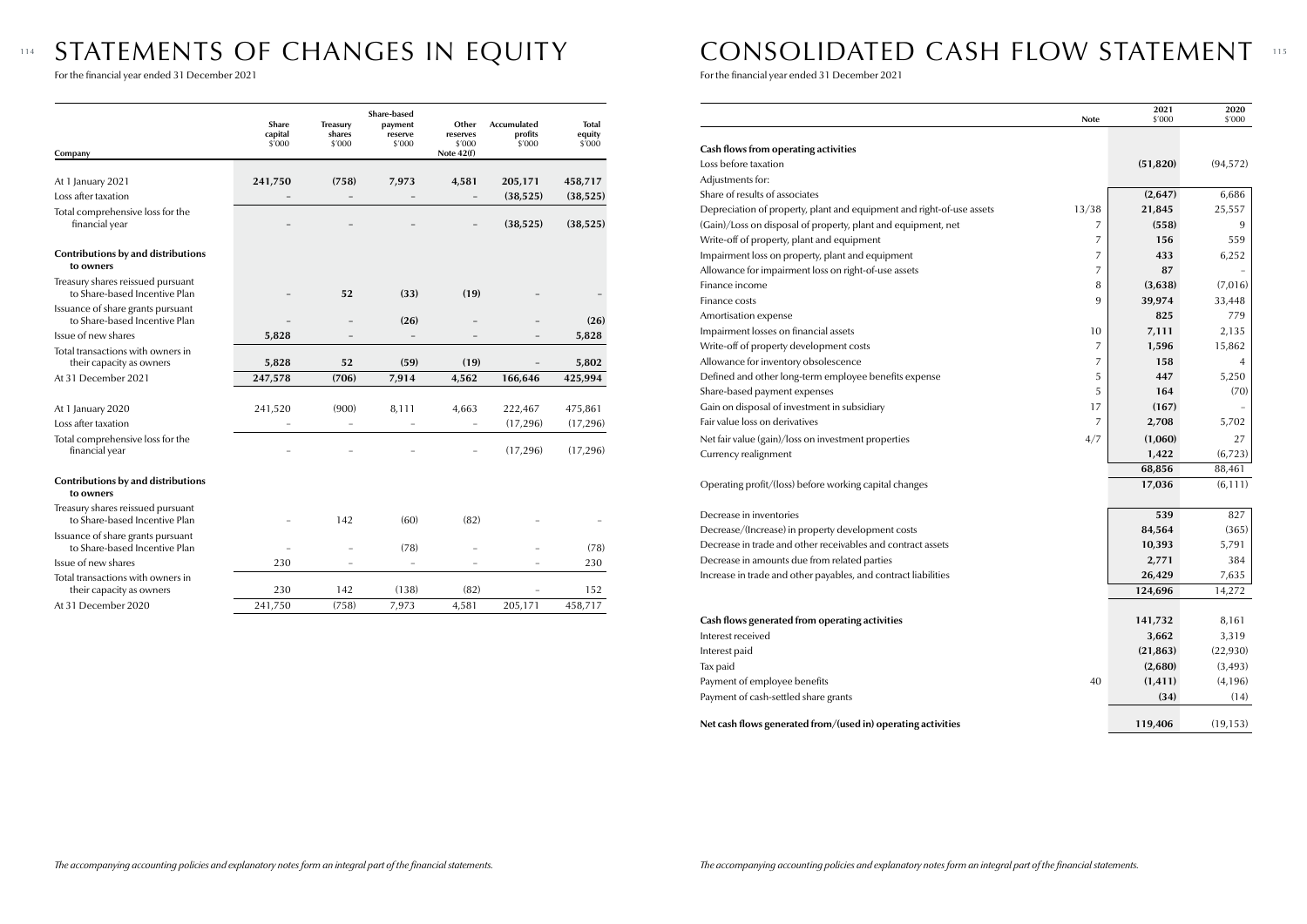## <span id="page-10-0"></span>116 CONSOLIDATED CASH FLOW STATEMENT MOTES TO THE FINANCIAL STATEMENTS 117

For the financial year ended 31 December 2021

|                                                              | <b>Note</b> | 2021<br>\$'000 | 2020<br>\$'000 |
|--------------------------------------------------------------|-------------|----------------|----------------|
| Cash flows from investing activities                         |             |                |                |
| Purchase of property, plant and equipment                    | 13          | (6,751)        | (9,196)        |
| Proceeds from disposal of property, plant and equipment      |             | 1,027          | 114            |
| Dividend income from an associate                            |             | 494            | 520            |
| Additions to intangible assets                               | 15          |                | (478)          |
| Net cash flows used in investing activities                  |             | (5, 230)       | (9,040)        |
| Cash flows from financing activities                         |             |                |                |
| Proceeds from bank loans                                     |             | 69,386         | 88,145         |
| Repayment of bank loans                                      |             | (116, 456)     | (82, 294)      |
| Repayment of notes payable                                   |             |                | (100,000)      |
| Payment of principal portion of lease liabilities            | 38          | (3,234)        | (3,560)        |
| Payment of dividends                                         |             |                |                |
| - by subsidiaries to non-controlling interests               |             |                | (3,029)        |
| - by subsidiaries to loan stockholders                       |             | (213)          | (224)          |
| Proceeds from issue of bonds                                 | 35          |                | 50,403         |
| Net cash flows used in financing activities                  |             | (50, 517)      | (50, 559)      |
| Net increase/(decrease) in cash and cash equivalents         |             | 63,659         | (78, 752)      |
| Net foreign exchange difference                              |             | (2,620)        | (763)          |
| Cash and cash equivalents at beginning of the financial year |             | 51,287         | 130,802        |
|                                                              |             |                |                |
| Cash and cash equivalents at end of the financial year       | 32          | 112,326        | 51,287         |

## NOTES TO THE FINANCIAL STATEMENTS

For the financial year ended 31 December 2021

1. Corporate information

Banyan Tree Holdings Limited (the "Company") is a limited liability company, which is incorporated and domiciled in the Republic of Singapore and is listed on the Singapore Exchange Securities Trading Limited (SGX-ST).

The registered office of the Company is located at 211 Upper Bukit Timah Road, Singapore 588182.

The principal activities of the Company are those of investment holding and the provision of project design and management services. The principal activities of the subsidiaries are set out in Note 17 to the financial statements. There have been no significant changes in the nature of these activities during the year.

- 2. Summary of significant accounting policies
- **2.1 Basis of preparation**

The consolidated financial statements of the Group and the balance sheet and statement of changes in equity of the Company have been prepared in accordance with Singapore Financial Reporting Standards (International) ("SFRS(I)").

The financial statements have been prepared on a historical cost basis except as disclosed in the accounting policies below.

The financial statements are presented in Singapore Dollars (SGD or \$) and all values in the tables are rounded to the nearest thousand (\$'000), except when otherwise indicated.

#### *Fundamental accounting concept*

The consolidated financial statements have been prepared on a going concern basis, which assumes that the Group will be able to meet its liabilities as and when they fall due within the next twelve months.

As at 31 December 2021, the Group recorded net current assets of \$47,729,000 which was an improvement of \$71,917,000 as compared to net current liabilities of \$24,188,000 as at 31 December 2020.

#### **2.2 Changes in accounting policies**

The accounting policies adopted are consistent with those of the previous financial year except that in the current financial year, the Group has adopted all the new and revised standards which are effective for the annual financial periods beginning on or after 1 January 2021. The adoption of these standards, did not have any material effect on the financial performance or position of the Group and the Company.

#### *COVID-19-Related Rent Concessions beyond 30 June 2021 Amendments to SFRS(I) 16*

On 28 May 2020, the ASC issued COVID-19-Related Rent Concessions – amendment to SFRS(I) 16 Leases. The amendments provide relief to lessees from applying SFRS(I) 16 guidance on lease modification accounting for rent concessions arising as a direct consequence of the COVID-19 pandemic. As a practical expedient, a lessee may elect not to assess whether a COVID-19 related rent concession from a lessor is a lease modification. A lessee that makes this election accounts for any change in lease payments resulting from the COVID-19 related rent concession the same way it would account for the change under SFRS(I) 16, if the change were not a lease modification.

The amendment was intended to apply until 30 June 2021, but as the impact of the COVID-19 pandemic is continuing, on 31 March 2021, the ASC extended the period of application of the practical expedient to 30 June 2022. The amendment applies to annual reporting periods beginning on or after 1 April 2021. However, the Group has not received COVID-19-related rent concessions, but plans to apply the practical expedient if it becomes applicable within allowed period of application.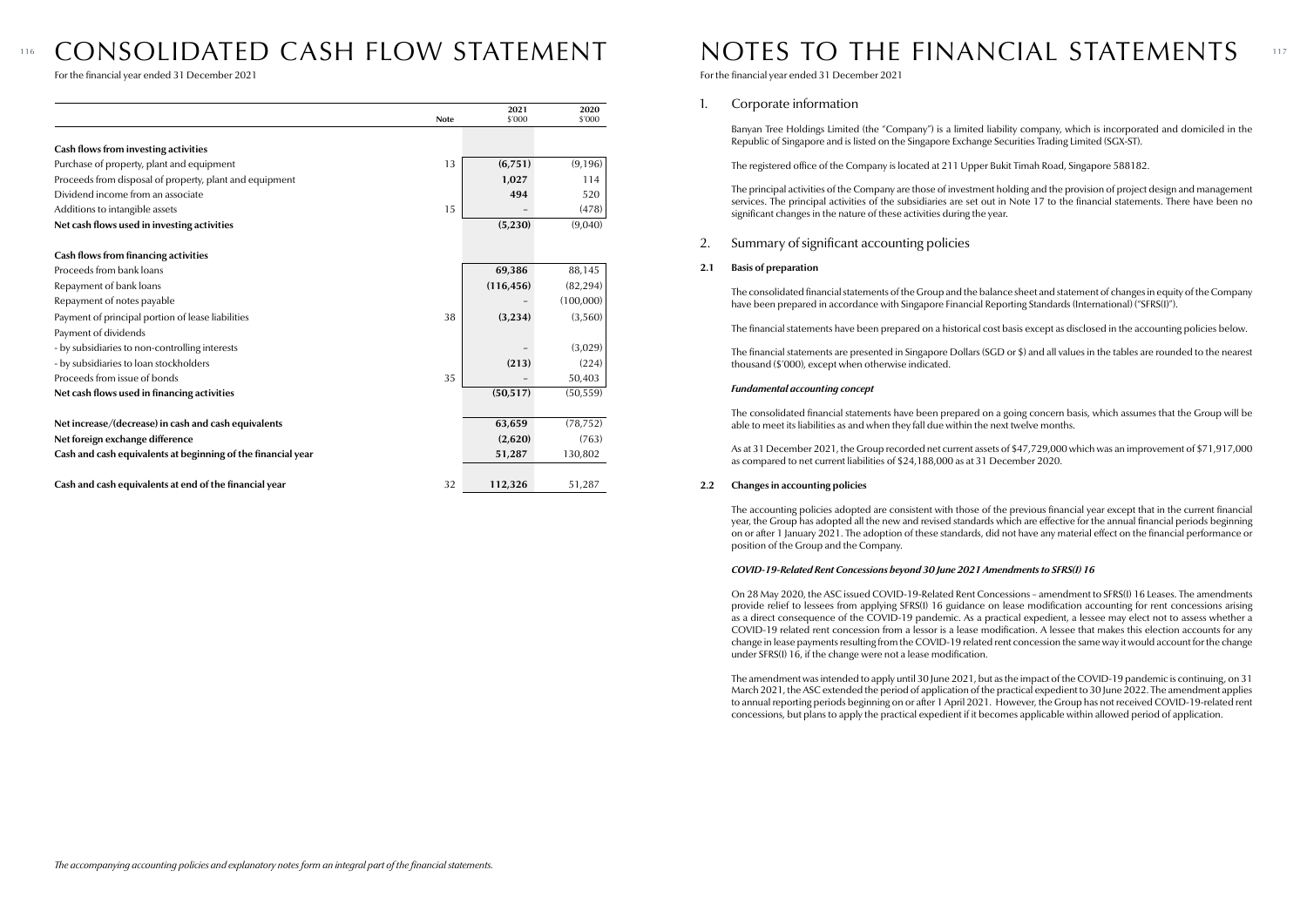For the financial year ended 31 December 2021

#### 2. Summary of significant accounting policies (cont'd)

#### **2.3 Standards issued but not yet effective**

The Group has not adopted the following standards applicable to the Group that have been issued but not yet effective:

| <b>Description</b>                                                                   | Effective for annual periods beginning on or after |
|--------------------------------------------------------------------------------------|----------------------------------------------------|
| Amendments to SFRS(I) 1-1 on Classification of Liabilities as Current or Non-current | 1 January 2023                                     |
| Amendments to SFRS(I) 1-8 on Definition of Accounting Estimates                      | 1 January 2023                                     |
| Amendments to SFRS(I) 1-12 on Deferred Tax related to Assets and Liabilities arising |                                                    |
| from a Single Transaction                                                            | 1 January 2023                                     |
| Amendments to SFRS(I) 1-1 and SFRS(I) Practice Statement 2:                          |                                                    |
| Disclosure of Accounting Policies                                                    | 1 January 2023                                     |
| Amendment to SFRS(I) 1-1 on Classification of Liabilities as Current or              |                                                    |
| Non-current - Deferral of Effective Date                                             | Date to be determined                              |
| Amendments to SFRS(I) 10 and SFRS(I) 1-28 Sale or Contribution of Assets             |                                                    |
| between an Investor and its Associate or Joint Venture                               | Date to be determined                              |

The directors expect that the adoption of the standards above will have no material impact to the financial statements in the year of initial application.

#### **2.4 Significant accounting estimates and judgments**

Estimates, assumptions concerning the future and judgments are made in the preparation of the financial statements. They affect the application of the Group's accounting policies, reported amounts of assets, liabilities, income and expenses, and disclosures made. They are assessed on an on-going basis and are based on experience and relevant factors, including expectations of future events that are believed to be reasonable under the circumstances.

#### *Impact of COVID-19 on the Group*

The Group has considered the impact of COVID-19 in preparing its financial statements for the year. The critical accounting estimates and key judgement areas of the Group have required additional consideration and analysis due to the impact of COVID-19. Other than adjusting events that provide evidence of conditions that existed at the end of the financial year, the impact of events that arise after the reporting period will be accounted for in future reporting periods. The impact of COVID-19 increases the level of judgement required in measurement of assets and projected cash flows. The COVID-19 assumptions and considerations for the critical accounting estimates and key judgement areas of the Group relating to recognition and measurement of the assets as at 31 December 2021 are outlined in further detail in Note 48(d)(iii) Level 3 fair value measurements policies and procedures.

As at 31 December 2021, the Group has current loans and borrowings of \$153.6 million of which \$84.2 million relates to revolving and working capital facilities ("RCF") which would be rolled over periodically based on past history with its relationship banks and another \$21.6 million relates to short term funding for its Property Sales business segment which would be repayable from proceeds of unit completion and handover to contracted buyers. Amount of RCF has decreased by \$41.0 million or 33% as compared to same period in prior year. The balance of \$47.8 million relates to term loans repayable within the next 12 months, of which \$17.0 million has secured commitments subject to documentation for another term loan extension.

In addition to the above measures to roll over and term out its loans, the Group has cash balance of \$112.3 million, trade receivables and current amount due from associates totalling \$83.8 million, which would provide adequate liquidity to meet its current loans, borrowings and Convertible bonds.

#### 2. Summary of significant accounting policies (cont'd)

#### **2.4 Significant accounting estimates and judgments** (cont'd)

#### *(a) Key sources of estimation uncertainty*

The key assumptions concerning the future and other key sources of estimation uncertainty at the end of the reporting period are discussed below. The Group based its assumptions and estimates on parameters available when the financial statements were prepared. Existing circumstances and assumptions about future developments, however, may change due to market changes or circumstances arising beyond the control of the Group. Such changes are reflected in the assumptions when they occur.

*(i) Impairment of intangible assets*

The Group assesses whether there are any indicators of impairment for all non-financial assets at each reporting date. Goodwill and other indefinite life intangibles are tested for impairment annually and at other times when such indicators exist. Other non-financial assets are tested for impairment when there are indicators that the carrying amounts may not be recoverable.

When value in use calculations are undertaken, management must estimate the expected future cash flows from the asset or cash-generating unit and choose a suitable discount rate in order to calculate the present value of those cash flows. The recoverable amount is most sensitive to the discount rate used for the discounted cash flow model as well as the expected future cash inflows and the growth rate used for extrapolation purposes. Further details of the key assumptions applied in the impairment assessment of goodwill and trademarks including a sensitivity analysis, are given in Note 15 to the financial statements.

*(ii) Depreciation of property, plant and equipment*

The cost of property, plant and equipment is depreciated on a straight-line basis over their useful lives. Management estimates the useful lives of these property, plant and equipment to be within 3 to 50 years. The carrying amounts of the Group's property, plant and equipment at 31 December 2021 are disclosed in Note 13 to the financial statements. Changes in the expected level of usage and technological developments could impact the economic useful lives of these assets, therefore future depreciation charges could be revised.

*(iii) Loss allowance for trade and non-trade receivables*

The Group assesses at the end of each reporting period whether there is any objective evidence that a financial asset is impaired. For the current financial year, the Group also assessed and made changes to loss rates applied as a result of the impact of COVID-19 on trade and non-trade receivables. Factors such as the probability of insolvency or significant financial difficulties of the debtor and default or significant delay in payments are objective evidence of impairment. In determining whether there is objective evidence of impairment, the Group considers whether there is observable data indicating that there have been significant changes in the debtor's payment ability or whether there have been significant changes with adverse effects in the economic conditions in which the debtor operates in.

Where there is objective evidence of impairment, the amount and timing of future cash flows are estimated based on historical loss experience for assets with similar credit risk characteristics. The carrying amounts of the Group's trade and non-trade receivables at the end of each reporting period are disclosed in Note 46(a) to the financial statements.

The Group uses the general and simplified approaches to calculate the allowance for expected credit losses ("ECLs") for its trade and non-trade receivables. Under the general approach, the Group would assess if there is any significant increase in credit risk of the debtors, by evaluating qualitative and quantitative factors that are indicative of the risk of default (including but not limited to the latest available financial results, repayment history, economic environment and cash flow projections, if available, and applying the loss rates). The loss allowance is measured on the 12-month expected credit loss basis, if it is assessed that there has not been a significant increase in credit risk of the debtors since initial recognition.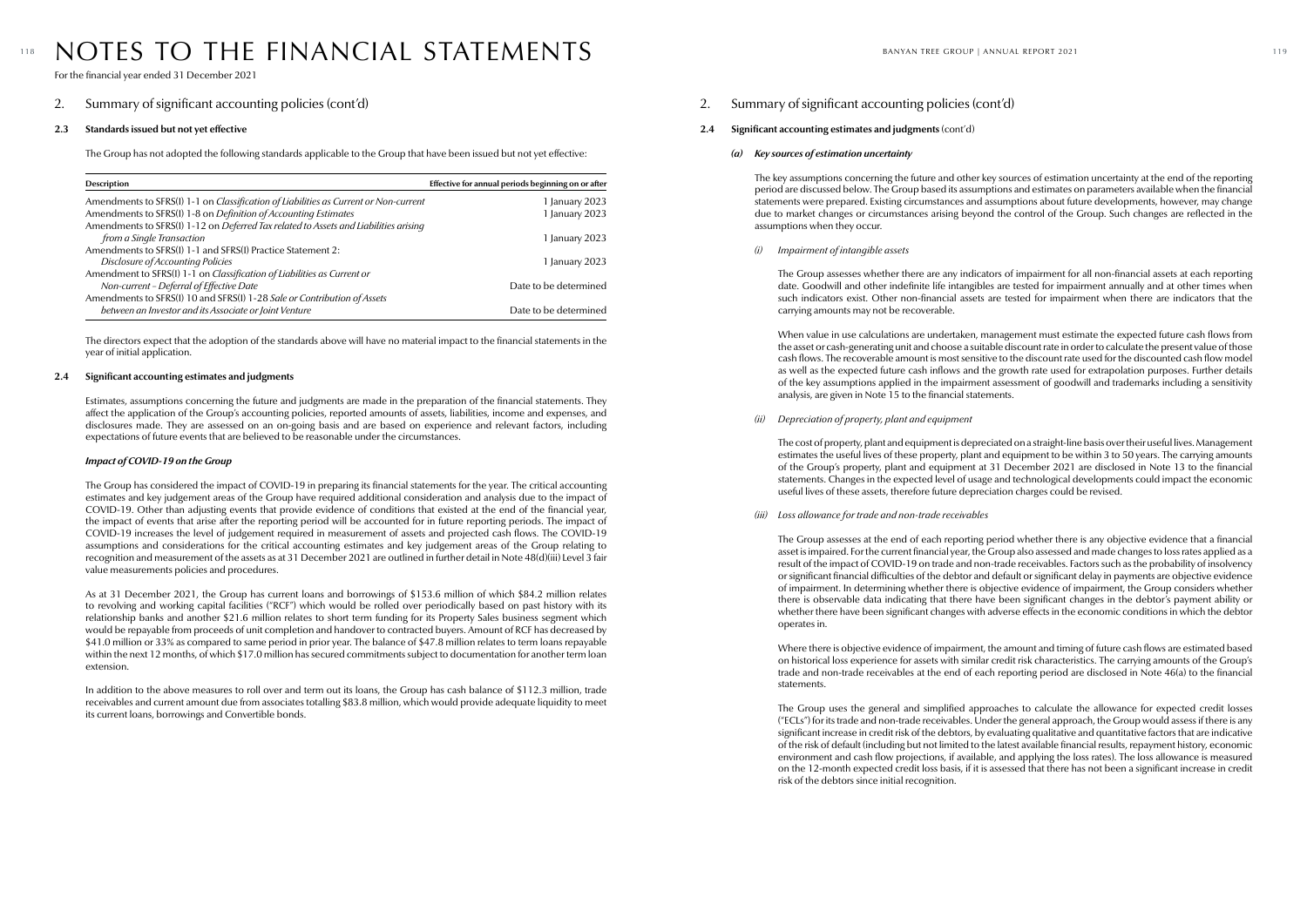For the financial year ended 31 December 2021

#### 2. Summary of significant accounting policies (cont'd)

#### **2.4 Significant accounting estimates and judgments** (cont'd)

#### *(a) Key sources of estimation uncertainty* (cont'd)

#### *(iii) Loss allowance for trade and non-trade receivables* (cont'd)

For the simplified approach, the Group uses a provision matrix to calculate ECLs for trade receivables. The provision rates are based on days past due for groupings of various customer segments that have similar loss patterns.

The provision matrix is initially based on the Group's historical observed default rates. The Group will calibrate the matrix to adjust historical credit loss experience with forward looking information. At every reporting date, historical default rates are updated and changes in the forward looking estimates are analysed.

The assessment of the estimated future repayments, historical observed default rates, forecast economic conditions and ECLs is a significant estimate. The amount of ECLs is sensitive to changes in circumstances and forecast of economic conditions. The Group's historical credit loss experience and forecast of economic conditions may also not be representative of customer's actual default in the future. The information about the ECLs on the Group's trade and non-trade receivables is disclosed in Note 46(a).

The carrying amounts of trade and non-trade receivables as at 31 December 2021 are disclosed in Notes 3, 21, 22, 27, 28, 30 and 31.

#### *(iv) Deferred tax assets*

Deferred tax assets are recognised for all unused tax losses to the extent that it is probable that taxable profit will be available against which the losses can be utilised. Significant management judgment is required to determine the amount of deferred tax assets that can be recognised, based on the likely timing and level of future taxable profits together with future tax planning strategies.

The fair value of financial instruments that are not traded in an active market is determined using valuation techniques. The Group uses its judgment to select the appropriate valuation model and make assumptions that are mainly based on market conditions existing at the end of each reporting period. The inputs to this model are derived from market data where possible, but where not feasible, a degree of judgment is required in establishing fair values. For details of the valuation methods and key assumptions used, refer to Notes 18, 19, 23, 36 and 48(d).

Where taxable profits are expected in the foreseeable future, deferred tax assets are recognised on the unused tax losses. The carrying values of recognised tax losses and unrecognised tax losses at 31 December 2021 are disclosed in Note 39.

#### *(v) Revaluation of freehold and investment properties*

The Group carries its freehold and investment properties at fair value, with changes in fair values being recognised in other comprehensive income and profit or loss respectively.

The Group engaged professional independent property valuers to determine the fair values for its freehold properties and investment properties in Singapore, Thailand, Sri Lanka and Morocco on a regular basis. The fair value is determined using recognised valuation techniques which require the use of estimates such as market comparables, future cash flows and discount rates applicable to these assets. These estimates are based on local market conditions existing at each valuation date. The professional independent property valuers have considered available information as at 31 December 2021 relating to COVID-19 and have made necessary adjustments due to the COVID-19 pandemic on the valuation. Certain valuation reports also highlighted that given the unprecedented set of circumstances on which to base a judgement, less certainty, and a higher degree of caution, should be attached to their valuations than would normally be the case.

The carrying amounts, key assumptions and valuation techniques used to determine the fair value of the freehold and investment properties of the Group are stated in Notes 13, 14 and 48 respectively.

- 2. Summary of significant accounting policies (cont'd)
- **2.4 Significant accounting estimates and judgments** (cont'd)
	- *(a) Key sources of estimation uncertainty* (cont'd)

#### *(vi) Fair value of financial instruments*

#### *(b) Judgments made in applying accounting policies*

In the process of applying the Group's accounting policies, management has made the following judgments which have the most significant effect on the amounts recognised in the consolidated financial statements:

*(i) Investment in associates*

Management has assessed and is of the view that the Group exercises significant influence over associates, as disclosed in Note 18, notwithstanding that the Group holds less than 20% voting power in these companies. The Group is deemed to exercise significant influence by virtue of its representation on the board/governing committees of these entities.

*(ii) Income taxes*

The Group has exposure to income taxes in numerous jurisdictions. Significant judgment is involved in determining the group-wide provision for income taxes. There are certain transactions and computations for which the ultimate tax determination is uncertain during the ordinary course of business. The Group recognises liabilities for expected tax issues based on estimates of whether additional taxes will be due. Where the final tax outcome of these matters is different from the amounts that were initially recognised, such differences will impact the income tax and deferred tax provisions in the period in which such determination is made. The carrying amounts of the Group's income tax payables and net deferred tax liabilities at 31 December 2021 are disclosed in the balance sheet and Note 39 respectively.

*(iii) Determination of functional currency*

The Group measures foreign currency transactions in the respective functional currencies of the Company and its subsidiaries. In determining the functional currencies of the entities in the Group, judgment is required to determine the currency that mainly influences sales prices for goods and services and of the country whose competitive forces and regulations mainly determines the sales prices of its goods and services. The functional currencies of the entities in the Group are determined based on management's assessment of the economic environment in which the entities operate and the entities' process of determining sales prices.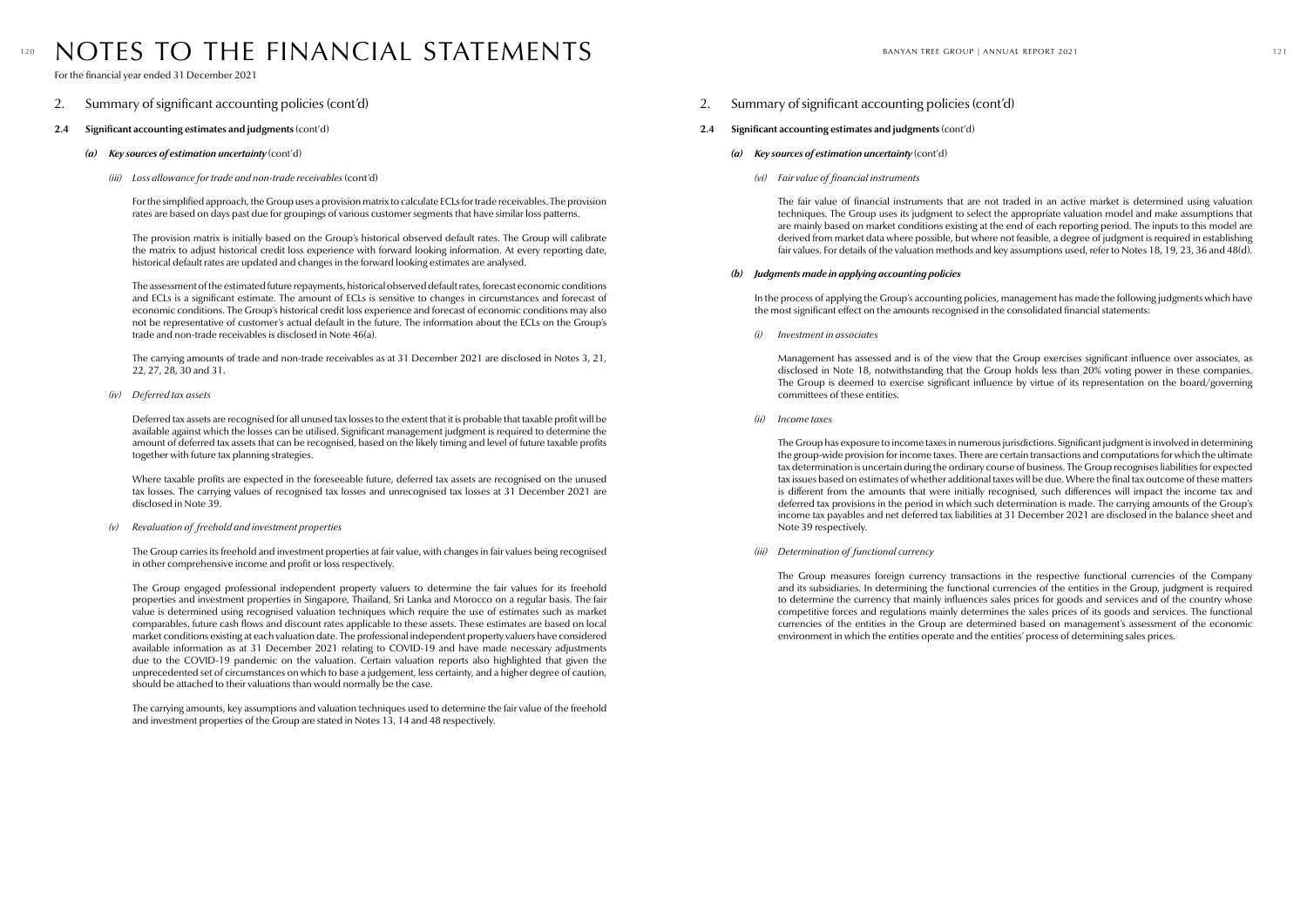For the financial year ended 31 December 2021

#### 2. Summary of significant accounting policies (cont'd)

#### **2.5 Foreign currency**

The financial statements are presented in Singapore Dollars, which is also the Company's functional currency. Each entity in the Group determines its own functional currency and items included in the financial statements of each entity are measured using that functional currency.

#### *(a) Transactions and balances*

Transactions in foreign currencies are measured in the respective functional currencies of the Company and its subsidiaries and are recorded on initial recognition in the functional currencies at exchange rates approximating those ruling at the transaction dates. Monetary assets and liabilities denominated in foreign currencies are translated at the rate of exchange ruling at the end of the reporting period. Non-monetary items that are measured in terms of historical cost in a foreign currency are translated using the exchange rates as at the dates of the initial transactions. Non-monetary items measured at fair value in a foreign currency are translated using the exchange rates at the date when the fair value was measured.

Exchange differences arising on the settlement of monetary items or on translating monetary items at the end of the reporting period are recognised in profit or loss except for exchange differences arising on monetary items that form part of the Group's net investment in foreign operations, which are recognised initially in other comprehensive income and accumulated under foreign currency translation reserve in equity. The foreign currency translation reserve is reclassified from equity to profit or loss of the Group on disposal of the foreign operation.

#### *(b) Consolidated financial statements*

For consolidation purpose, the assets and liabilities of foreign operations are translated into SGD at the rate of exchange ruling at the end of the reporting period and their profit or loss are translated at the exchange rates prevailing at the date of the transactions. The exchange differences arising on the translation are recognised in other comprehensive income. On disposal of a foreign operation, the component of other comprehensive income relating to that particular foreign operation is recognised in profit or loss.

In the case of a partial disposal without loss of control of a subsidiary that includes a foreign operation, the proportionate share of the cumulative amount of the exchange differences are re-attributed to non-controlling interests and are not recognised in profit or loss. For partial disposals of associates or jointly controlled entities that are foreign operations, the proportionate share of the accumulated exchange differences is reclassified to profit or loss.

#### **2.6 Subsidiaries**

A subsidiary is an investee that is controlled by the Group. The Group controls an investee when it is exposed, or has rights, to variable returns from its involvement with the investee and has the ability to affect those returns through its power over the investee.

In the Company's separate financial statements, investments in subsidiaries are accounted for at cost less any impairment losses.

#### **2.7 Basis of consolidation and business combinations**

#### *(a) Basis of consolidation*

The consolidated financial statements comprise the financial statements of the Company and its subsidiaries as at the end of the reporting period. The financial statements of the subsidiaries used in the preparation of the consolidated financial statements are prepared for the same reporting date as the Company. Consistent accounting policies are applied to like transactions and events in similar circumstances.

All intra-group balances, income and expenses and unrealised gains and losses resulting from intra-group transactions and dividends are eliminated in full.

Subsidiaries are consolidated from the date of acquisition, being the date on which the Group obtains control, and continue to be consolidated until the date that such control ceases.

- 2. Summary of significant accounting policies (cont'd)
- **2.7 Basis of consolidation and business combinations** (cont'd)
	- *(a) Basis of consolidation* (cont'd)

Losses within a subsidiary are attributed to the non-controlling interests even if that results in a deficit balance.

- 
- A change in the ownership interest of a subsidiary, without a loss of control, is accounted for as an equity transaction. If

- 
- 

the Group loses control over a subsidiary, it:

- de-recognises the assets (including goodwill) and liabilities for the subsidiary at their carrying amounts at the date when control is lost;
- de-recognises the carrying amount of any non-controlling interests;
- de-recognises the cumulative translation differences recorded in equity;
- recognises the fair value of the consideration received;
- recognises the fair value of any investment retained;
- recognises any surplus or deficit in profit or loss;
- loss or retained earnings, as appropriate.

– reclassifies the Group's share of components previously recognised in other comprehensive income to profit or

#### *(b) Business combinations and goodwill*

Business combinations are accounted for by applying the acquisition method. Identifiable assets acquired and liabilities assumed in a business combination are measured initially at their fair values at the acquisition date. Acquisition-related costs are recognised as administrative expenses in the periods in which the costs are incurred and the services are received.

When the Group acquires a business, it assesses the financial assets and liabilities assumed for appropriate classification and designation in accordance with the contractual terms, economic circumstances and pertinent conditions as at the acquisition date. This includes the separation of embedded derivatives in host contracts by the acquiree.

Any contingent consideration to be transferred by the acquirer will be recognised at fair value at the acquisition date. Subsequent changes to the fair value of the contingent consideration which is an asset or liability are recognised in profit or loss.

Non-controlling interests in the acquiree, that are present ownership interests and entitle their holders to a proportionate share of net assets of the acquiree are recognised on the acquisition date at either fair value, or the non-controlling interests' proportionate share of the acquiree's identifiable net assets.

Any excess of the sum of the fair value of the consideration transferred in the business combination, the amount of non-controlling interests in the acquiree (if any), and the fair value of the Group's previously held equity interest in the acquiree (if any), over the net fair value of the acquiree's identifiable assets and liabilities is recorded as goodwill. In instances where the latter amount exceeds the former, the excess is recognised as gain on bargain purchase in profit or loss on the acquisition date.

Goodwill is initially measured at cost. Following initial recognition, goodwill is measured at cost less any accumulated impairment losses.

For the purpose of impairment testing, goodwill acquired in a business combination is, from the acquisition date, allocated to the Group's cash-generating units that are expected to benefit from the synergies of the combination, irrespective of whether other assets or liabilities of the acquiree are assigned to those units.

The cash-generating units to which goodwill have been allocated is tested for impairment annually and whenever there is an indication that the cash-generating unit may be impaired. Impairment is determined for goodwill by assessing the recoverable amount of each cash-generating unit (or group of cash-generating units) to which the goodwill relates.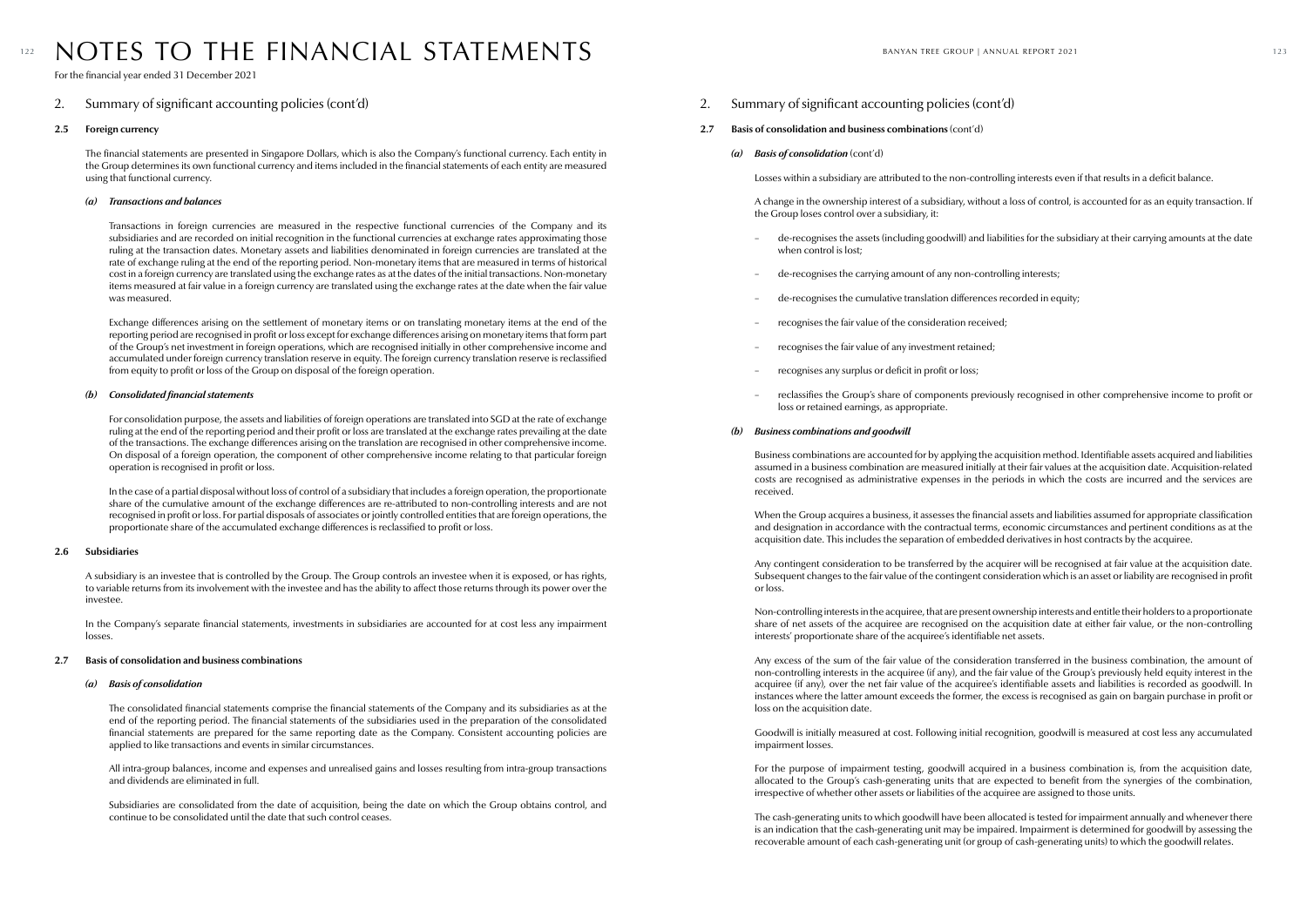For the financial year ended 31 December 2021

#### 2. Summary of significant accounting policies (cont'd)

#### **2.8 Transactions with non-controlling interests**

Non-controlling interests represent the equity in subsidiaries not attributable, directly or indirectly, to owners of the Company.

Changes in the Company's ownership interest in a subsidiary that do not result in a loss of control are accounted for as equity transactions. In such circumstances, the carrying amounts of the controlling and non-controlling interests are adjusted to reflect the changes in their relative interests in the subsidiary. Any difference between the amount by which the non-controlling interest is adjusted and the fair value of the consideration paid or received is recognised directly in equity and attributed to owners of the Company.

#### **2.9 Joint ventures and associates**

An associate is an entity over which the Group has the power to participate in the financial and operating policy decisions of the investee but does not have control or joint control of those policies.

The Group accounts for its investments in associates and joint ventures using the equity method from the date on which it becomes an associate or joint venture.

On acquisition of the investment, any excess of the cost of the investment over the Group's share of the net fair value of the investee's identifiable assets and liabilities represents goodwill and is included in the carrying amount of the investment. Any excess of the Group's share of the net fair value of the investee's identifiable assets and liabilities over the cost of the investment is included as income in the determination of the entity's share of the associate's or joint venture's profit or loss in the period in which the investment is acquired.

Under the equity method, the investments in associates or joint ventures are carried in the balance sheet at cost plus postacquisition changes in the Group's share of net assets of the associates or joint ventures. The profit or loss reflects the share of results of the operations of the associates or joint ventures. Distributions received from associates or joint ventures reduce the carrying amount of the investment. Where there has been a change recognised in other comprehensive income by the associates or joint venture, the Group recognises its share of such changes in other comprehensive income. Unrealised gains or losses resulting from transactions between the Group and associate or joint venture are eliminated to the extent of the interest in the associates or joint ventures.

Where the Group's share of losses in an associate or joint venture equals or exceeds its interest in the associate or joint venture, the Group does not recognise further losses, unless it has incurred obligations or made payments on behalf of the associate or joint venture.

After application of the equity method, the Group determines whether it is necessary to recognise an additional impairment loss on the Group's investment in associates or joint ventures. The Group determines at the end of each reporting period whether there is any objective evidence that the investment in the associate or joint venture is impaired. If this is the case, the Group calculates the amount of impairment as the difference between the recoverable amount of the associate or joint venture and its carrying value and recognises the amount in profit or loss.

The financial statements of the associates and joint ventures are prepared as the same reporting date as the Company. Where necessary, adjustments are made to bring the accounting policies in line with those of the Group.

#### **2.10 Property, plant and equipment**

All items of property, plant and equipment are initially recorded at cost. Such cost includes the cost of replacing part of the property, plant and equipment and borrowing costs that are directly attributable to the acquisition, construction or production of a qualifying property, plant and equipment. The accounting policy for borrowing costs is set out in Note 2.21. The cost of an item of property, plant and equipment is recognised as an asset if, and only if, it is probable that future economic benefits associated with the item will flow to the Group and the cost of the item can be measured reliably.

#### 2. Summary of significant accounting policies (cont'd)

#### **2.10 Property, plant and equipment** (cont'd)

Subsequent to recognition, property, plant and equipment other than freehold land and buildings are measured at cost or valuation less accumulated depreciation and any accumulated impairment losses. The Group segregates land and buildings into two classes: leasehold and freehold. For leasehold land and buildings, the Group adopts the cost model and no revaluation will be carried out on these classes of assets. For freehold land and buildings, the Group adopts the revaluation model. Fair value is determined based on appraisal undertaken by professional independent property valuers, using marketbased evidence.

Valuations are performed with sufficient regularity to ensure that their carrying amounts do not differ materially from their fair values at the end of the reporting period.

When an asset is revalued, any increase in the carrying amount is credited to other comprehensive income and accumulated in equity under the property revaluation reserve. However, the increase is recognised in profit or loss to the extent that it reverses a revaluation decrease of the same asset previously recognised in profit or loss. A revaluation deficit is recognised in profit or loss, except to the extent that it offsets an existing surplus on the same asset carried in the property revaluation reserve.

Any accumulated depreciation as at the revaluation date is eliminated against the gross carrying amount of the asset and the net amount is restated to the revalued amount of the asset. The revaluation surplus included in the property revaluation reserve in respect of an asset is transferred directly to accumulated profits on retirement or disposal of the asset.

Freehold land has an unlimited useful life and therefore is not depreciated. Construction-in-progress included in property, plant and equipment are not depreciated as these assets are not available for use. Depreciation of an asset begins when it is available for use and is computed on a straight-line basis over the estimated useful lives of the assets as follows:

| Freehold buildings                |        | 40 to 50 years |
|-----------------------------------|--------|----------------|
| Leasehold buildings               | $\sim$ | 10 to 50 years |
| Furniture, fittings and equipment | $\sim$ | 3 to 20 years  |
| Computers                         | $\sim$ | 3 years        |
| Motor vehicles                    |        | 5 to 10 years  |

The Group reviews the estimated residual value and expected useful life of assets at least annually. In particular, the Group considers the impact of health, safety and environmental legislation in its assessment of expected useful life and estimated residual value.

The residual value, useful life and depreciation method are reviewed at each financial year-end, and adjusted prospectively, if appropriate.

#### **2.11 Investment properties**

Investment properties are properties that are either owned by the Group or leased under a finance lease that are held to earn rentals or for capital appreciation, or both, rather than for use in the production or supply of goods or services, or for administrative purposes, or in the ordinary course of business. Investment properties comprise completed investment properties and properties that are being constructed or developed for future use as investment properties. Properties held under operating leases are classified as investment properties when the definition of an investment property is met.

Investment properties are initially measured at cost, including transaction costs.

Subsequent to initial recognition, investment properties are measured at fair value. Gains or losses arising from changes in the fair values of investment properties are included in profit or loss in the year in which they arise.

Investment properties are derecognised when either they have been disposed of or when the investment property is permanently withdrawn from use and no future economic benefit is expected from its disposal. Any gain or loss on the retirement or disposal of an investment property is recognised in profit or loss in the year of retirement or disposal.

Transfers are made to or from investment property only when there is a change in use. For a transfer from investment property to owner-occupied property, the deemed cost for subsequent accounting is the fair value at the date of change in use. For a transfer from owner-occupied property to investment property, the property is accounted for in accordance with the accounting policy for property, plant and equipment set out in Note 2.10 up to the date of change in use.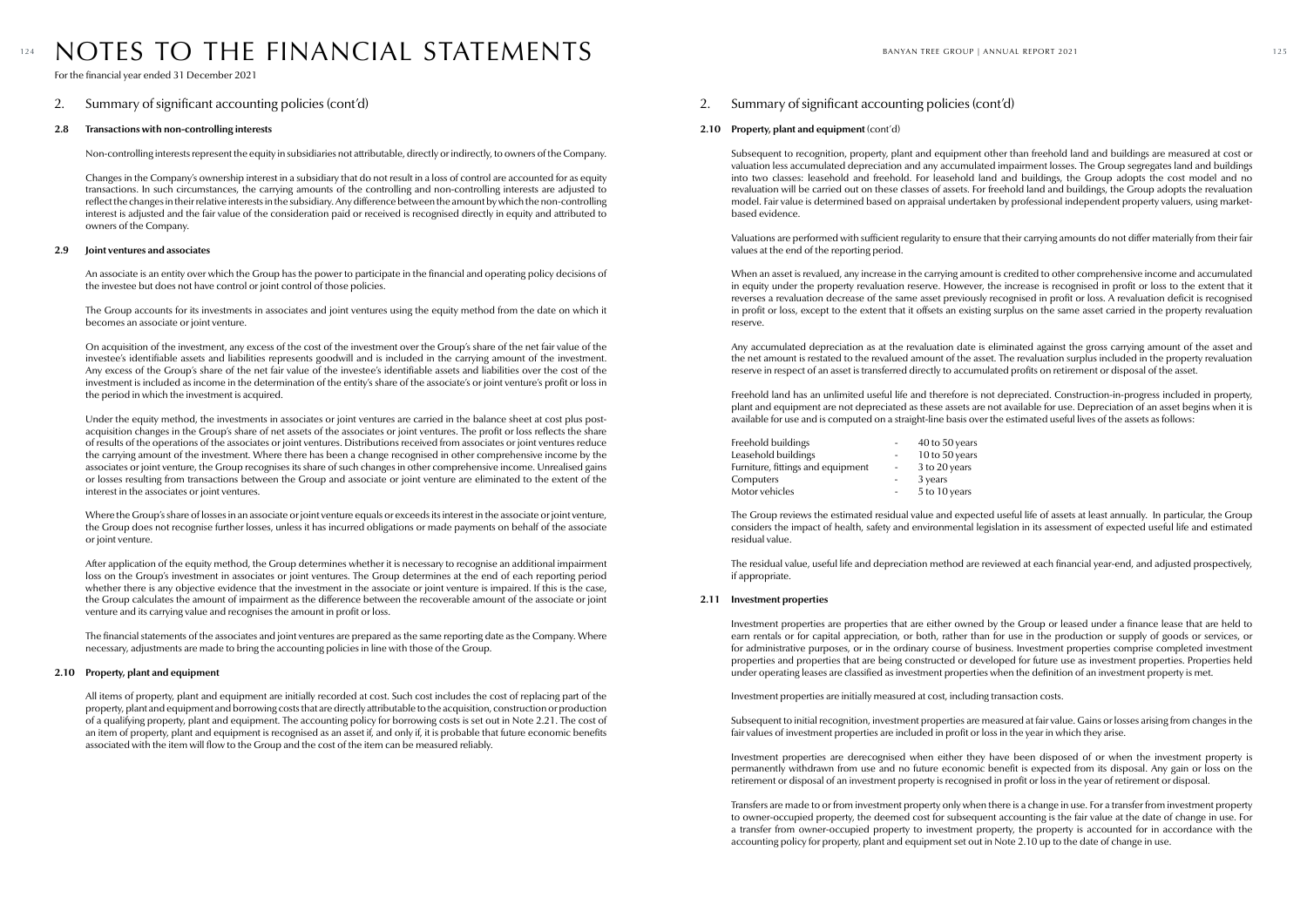For the financial year ended 31 December 2021

### 2. Summary of significant accounting policies (cont'd)

#### **2.12 Intangible assets**

Intangible assets acquired separately are measured initially at cost. Following initial acquisition, intangible assets are carried at cost less any accumulated amortisation and any accumulated impairment losses.

The useful lives of intangible assets are assessed as either finite or indefinite.

Intangible assets with finite useful lives except those classified as other intangible assets are amortised over the estimated useful lives and assessed for impairment whenever there is an indication that the intangible asset may be impaired. The amortisation period and the amortisation method are reviewed at least at each financial year-end. Changes in the expected useful life or the expected pattern of consumption of future economic benefits embodied in the asset is accounted for by changing the amortisation period or method, as appropriate, and are treated as changes in accounting estimates.

Intangible assets with indefinite useful lives or not yet available for use are tested for impairment annually, or more frequently if the events and circumstances indicate that the carrying value may be impaired either individually or at the cash-generating unit level. Such intangible assets are not amortised. The useful life of an intangible asset with an indefinite useful life is reviewed annually to determine whether the useful life assessment continues to be supportable. If not, the change in useful life from indefinite to finite is made on a prospective basis.

Gains or losses arising from de-recognition of an intangible asset are measured as the difference between the net disposal proceeds and the carrying amount of the asset and are recognised in profit or loss when the asset is de-recognised.

#### *(a) Trademarks*

The trademarks acquired are measured on initial recognition at cost. Following initial recognition, the trademarks are carried at cost less any accumulated impairment loss. The useful life of trademarks is estimated to be indefinite as management believes that there is no foreseeable limit to the period over which the trademarks are expected to generate net cash flows for the Group.

#### *(b) Other intangible assets*

Sales commission costs arising from property sales are recognised as an intangible asset when the Group can demonstrate that these are incremental costs directly attributable to securing a property sales contract and are recoverable in the gross margin of the contract. Incremental cost is one that would not have been incurred if the Group had not secured the property sales contract.

Following initial recognition of the sales commission costs as an intangible asset, it is carried at cost and expensed off to profit or loss upon the recognition of revenue from property sales.

#### *(c) Club membership*

Club membership was acquired separately and is amortised on a straight-line basis over its remaining useful life of underlying assets.

#### **2.13 Impairment of non-financial assets**

The Group assesses at each reporting date whether there is an indication that an asset may be impaired. If any such indication exists, or when an annual impairment testing for an asset is required, the Group makes an estimate of the asset's recoverable amount.

An asset's recoverable amount is the higher of an asset's or cash-generating unit's fair value less costs of disposal and its value in use and is determined for an individual asset, unless the asset does not generate cash inflows that are largely independent of those from other assets or groups of assets. Where the carrying amount of an asset or cash-generating unit exceeds its recoverable amount, the asset is considered impaired and is written down to its recoverable amount.

#### 2. Summary of significant accounting policies (cont'd)

#### **2.13 Impairment of non-financial assets** (cont'd)

Impairment losses are recognised in profit or loss, except for assets that are previously revalued where the revaluation was taken to other comprehensive income. In this case, the impairment is also recognised in other comprehensive income up to the amount of any previous revaluation.

A previously recognised impairment loss is reversed only if there has been a change in the estimates used to determine the asset's recoverable amount since the last impairment loss was recognised. If that is the case, the carrying amount of the asset is increased to its recoverable amount. That increased amount cannot exceed the carrying amount that would have been determined, net of depreciation, had no impairment loss been recognised previously. Reversal of an impairment loss is recognised in profit or loss unless the asset is carried at revalued amount, in which case the reversal in excess of impairment loss previously recognised through profit or loss is treated as a revaluation increase recognised in other comprehensive income. After such a reversal, the depreciation charge is adjusted in future periods to allocate the asset's revised carrying amount, less any residual value, on a systematic basis over its remaining useful life.

### **2.14 Financial instruments**

#### *(a) Financial assets*

#### Initial recognition and measurement

Financial assets are recognised when, and only when the Group becomes a party to the contractual provisions of the financial instrument. The Group determines the classification of its financial assets at initial recognition.

At initial recognition, the Group measures a financial asset at its fair value plus, in the case of a financial asset not at fair value through profit or loss, transaction costs that are directly attributable to the acquisition of the financial asset. Transaction costs of financial assets carried at fair value through profit or loss are expensed in profit or loss.

Trade receivables are measured at the amount of consideration to which the Group expects to be entitled in exchange for transferring promised goods or services to a customer, excluding amounts collected on behalf of third party, if the trade receivables do not contain a significant financing component at initial recognition.

#### Subsequent measurement

#### *Investments in debt instruments*

Subsequent measurement of debt instruments depends on the Group's business model for managing the asset and the contractual cash flow characteristics of the asset. The three measurement categories for classification of debt instruments are:

*(i) Amortised cost*

Financial assets that are held for the collection of contractual cash flows where those cash flows represent solely payments of principal and interest are measured at amortised cost. Financial assets are measured at fair value and subsequently at amortised cost using the effective interest method, less impairment. Gains and losses are recognised in profit or loss when the assets are derecognised or impaired, and through amortisation process.

*(ii) Fair value through other comprehensive income ("FVOCI")*

Financial assets that are held for collection of contractual cash flows and for selling the financial assets, where the assets' cash flows represent solely payments of principal and interest, are measured at FVOCI. Financial assets measured at FVOCI are subsequently measured at fair value. Any gains or losses from changes in fair value of the financial assets are recognised in other comprehensive income, except for impairment losses, foreign exchange gains and losses and interest calculated using the effective interest method are recognised in profit or loss. The cumulative gain or loss previously recognised in other comprehensive income is reclassified from equity to profit or loss as a reclassification adjustment when the financial asset is de-recognised.

 *(iii) Fair value through profit or loss*

Assets that do not meet the criteria for amortised cost or FVOCI are measured at fair value through profit or loss. A gain or loss on a debt instrument that is subsequently measured at fair value through profit or loss and is not part of a hedging relationship is recognised in profit or loss in the period in which it arises.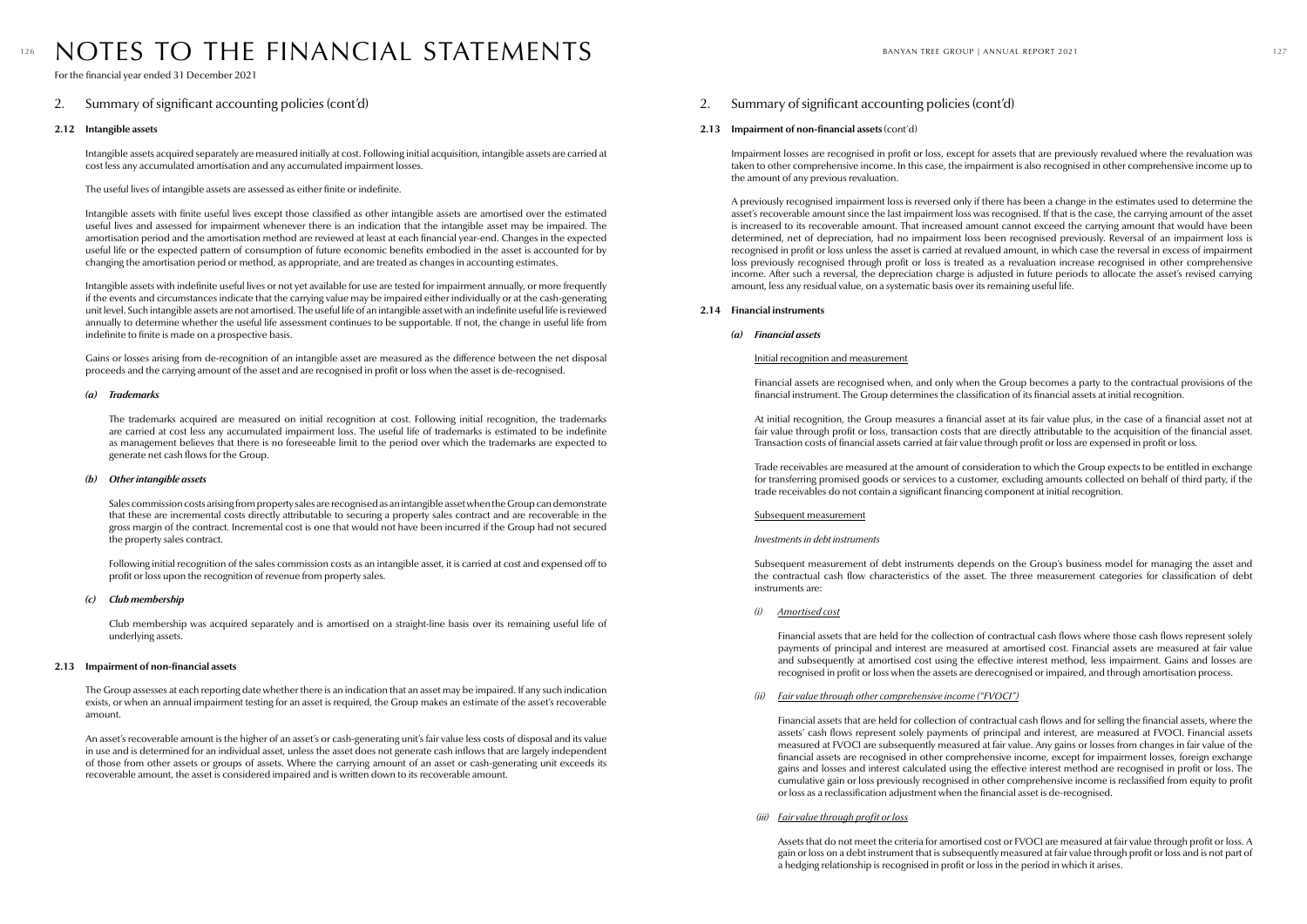For the financial year ended 31 December 2021

#### 2. Summary of significant accounting policies (cont'd)

- **2.14 Financial instruments** (cont'd)
	- *(a) Financial assets* (cont'd)

Subsequent measurement (cont'd)

*Investments in equity instruments*

On initial recognition of an investment in equity instrument that is not held for trading, the Group may irrevocably elect to present subsequent changes in fair value in other comprehensive income. Dividends from such investments are to be recognised in profit or loss when the Group's right to receive payments is established. For investments in equity instruments which the Group has not elected to present subsequent changes in fair value in other comprehensive income, changes in fair value are recognised in profit or loss.

#### *Derivatives*

Derivatives are initially recognised at fair value on the date a derivative contract is entered into and are subsequently remeasured to their fair value at the end of each reporting period. Changes in fair value of derivatives are recognised in profit or loss.

#### De-recognition

A financial asset (or, where applicable a part of a financial asset or part of a group of similar financial assets) is derecognised where:

- The contractual rights to receive cash flows from the asset has expired; or
- The Group retains the contractual rights to receive the cash flows of the financial asset, but assumes a contractual obligation to pay the cash flows to one or more recipients in a 'pass-through' arrangement; or
- The Group has transferred its rights to receive cash flows from the asset and either has transferred substantially all the risks and rewards of the asset, or has neither transferred nor retained substantially all the risks and rewards of the asset, but has transferred control of the asset.

Where the Group has transferred its rights to receive cash flows from an asset and has neither transferred nor retained substantially all the risks and rewards of the asset nor transferred control of the asset, the asset is recognised to the extent of the Group's continuing involvement in the asset. Continuing involvement that takes the form of a guarantee over the transferred asset, is measured at the lower of the original carrying amount of the asset and the maximum amount of consideration that the Group could be required to repay.

On de-recognition of a financial asset in its entirety, the difference between the carrying amount and the sum of the consideration received (including any new asset obtained less any new liability assumed) and any cumulative gain or loss that had been recognised directly in other comprehensive income for debt instruments is recognised in profit or loss.

#### 2. Summary of significant accounting policies (cont'd)

- **2.14 Financial instruments** (cont'd)
	- *(b) Financial liabilities*

#### Initial recognition and measurement

Financial liabilities are recognised when, and only when the Group becomes a party to the contractual provisions of the financial instrument. The Group determines the classification of its financial liabilities at initial recognition. Financial liabilities include trade payables, which are normally settled on 30 to 90 days' terms, other payables, amounts due to subsidiaries, associates and related parties, interest-bearing loans and borrowings, convertible bonds and lease liabilities.

All financial liabilities are recognised initially at fair value plus in the case of financial liabilities not at fair value through profit or loss, directly attributable transaction costs.

#### Subsequent measurement

After initial recognition, financial liabilities that are not carried at fair value through profit or loss are subsequently measured at amortised cost using the effective interest method. Gains and losses are recognised in profit or loss when the liabilities are de-recognised, and through the amortisation process.

#### De-recognition

A financial liability is de-recognised when the obligation under the liability is discharged or cancelled or expired. On de-recognition, the difference between the carrying amounts and the consideration paid is recognised in profit or loss.

#### *(c) Offsetting of financial instruments*

Financial assets and financial liabilities are offset and the net amount is reported in the consolidated statement of financial position if there is a currently enforceable legal right to offset the recognised amounts and there is an intention to settle on a net basis, to realise the assets and settle the liabilities simultaneously.

#### *(d) Derivative financial instruments*

Derivative financial instruments are initially recognised at fair value on the date the derivative contract is entered into and subsequently re-measured at their fair values at the end of each reporting period.

A derivative financial instrument is carried as an asset when the fair value is positive and as a liability when the fair value is negative.

Any gains or losses arising from the changes in fair value are recognised in profit or loss.

#### **2.15 Investments**

Investments are classified as equity investments at FVOCI or fair value through profit or loss as disclosed in Notes 19 and 23 to the financial statements.

#### **2.16 Cash and cash equivalents**

Cash and cash equivalents comprise cash on hand and at bank, and short-term, highly liquid investments that are readily convertible to known amounts of cash and which are subject to an insignificant risk of changes in value. These also include bank overdrafts that form an integral part of the Group's cash management.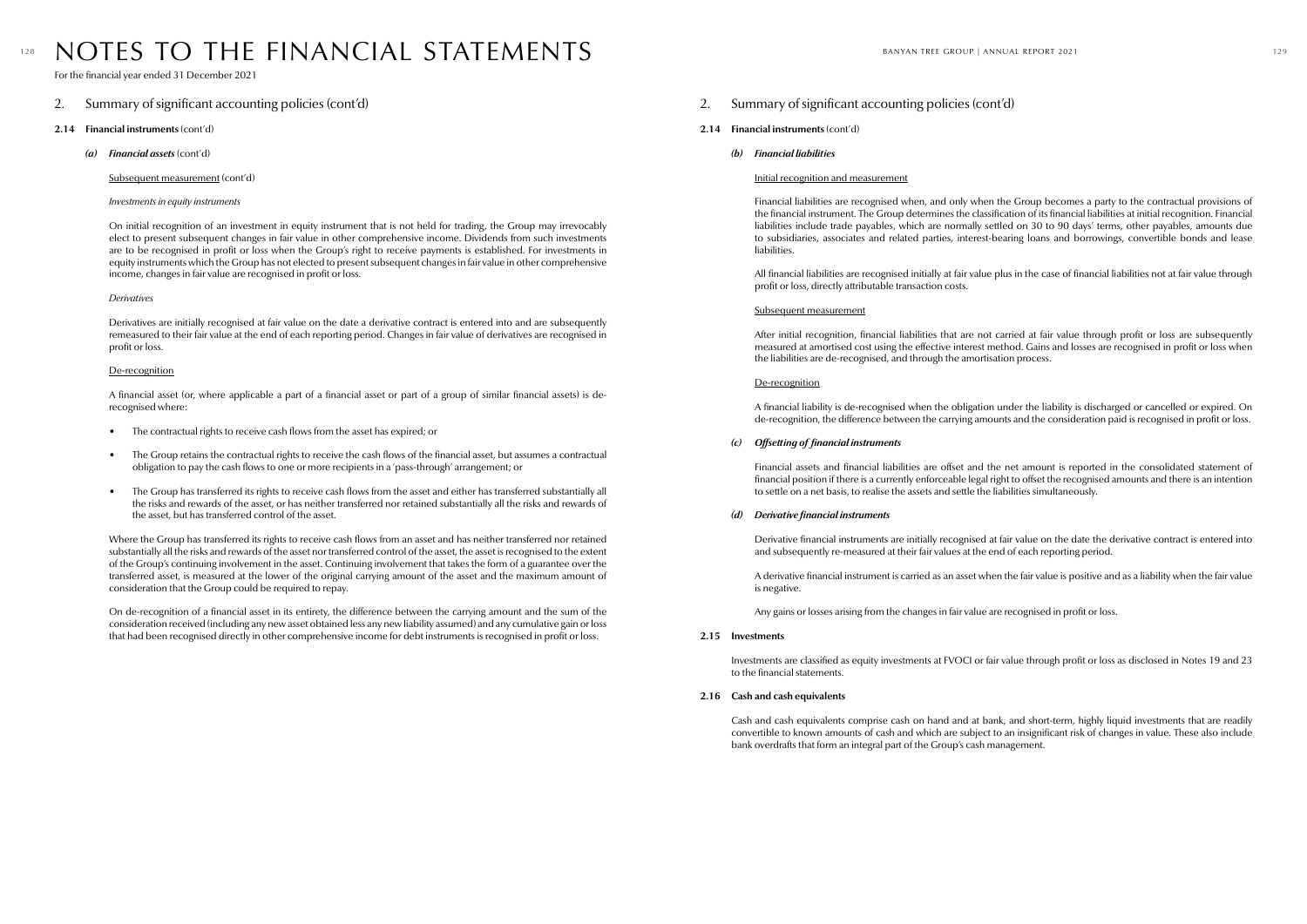For the financial year ended 31 December 2021

#### 2. Summary of significant accounting policies (cont'd)

#### **2.17 Property development costs**

Development properties are properties acquired or being constructed for sale in the ordinary course of business, rather than to be held for the Group's own use, rental or capital appreciation.

Development properties are held as inventories and are measured at the lower of cost and net realisable value. Costs comprise cost of land, design fee, infrastructure and construction and related interest and are assigned by using specific identification. Included in the property development costs are completed properties which are held for sale in the ordinary course of business.

Non-refundable commissions paid to sales or marketing agents on the sale are capitalised and amortised to profit or loss when the Group recognises the related revenue.

Net realisable value of the development properties is the estimated selling price in the ordinary course of the business, based on market prices at the reporting date and discounted for the time value of money if material, less the estimated costs of completion and the estimated costs necessary to make the sale.

The costs of development properties recognised in profit or loss on disposal are determined with reference to the specific costs incurred on the property sold and an allocation of any non-specific costs based on the relative size of the property sold.

#### **2.18 Impairment of financial assets**

The Group recognises an allowance for ECLs for all non-trade financial assets at amortised costs. ECLs are based on the difference between the contractual cash flows due in accordance with the contract and all the cash flows that the Group expects to receive, discounted at an approximation of the original effective interest rate. The expected cash flows will include cash flows from the sale of collateral held or other credit enhancements that are integral to the contractual terms.

ECLs are recognised in two stages under the general approach. For credit exposures which there has not been a significant increase in credit risk since initial recognition, ECLs are provided for credit losses that result from default events that are possible within the next 12 months (a 12-month ECL). For those credit exposures for which there has been a significant increase in credit risk since initial recognition, a loss allowance is recognised for credit losses expected over the remaining life of the exposure, irrespective of timing of the default (a lifetime ECL).

For trade receivables, contract assets, amounts due from associates (trade) and amounts due from related parties (trade), the Group applies a simplified approach in calculating ECLs. Therefore, the Group does not track changes in credit risk, but instead recognises a loss allowance based on lifetime ECLs at each reporting date. The Group has established a provision matrix that is based on geographical locations, aging of the debts and historical information that reflects high levels of default risk (e.g. in financial difficulty, outstanding legal law suits and amounts in dispute).

The Group considers a financial asset in default when contractual payments are 90 days past due or if there are significant deterioration in credit rating. However, in certain cases, the Group may also consider a financial asset to be in default when internal or external information indicates that the Group is unlikely to receive the outstanding contractual amounts in full before taking into account any credit enhancements held by the Group. A financial asset is written off when there is no reasonable expectation of recovering the contractual cash flows.

#### **2.19 Inventories**

Inventories are stated at the lower of cost and net realisable value.

Costs incurred in bringing the inventories to their present location and condition are accounted for as follows:

- Food and beverage cost of purchase on a weighted average basis;
- Trading goods and supplies cost of purchase on a weighted average basis; and
- Materials and others cost of purchase on a weighted average basis.

Where necessary, allowance is provided for damaged, obsolete and slow moving items to adjust the carrying value of inventories to the lower of cost and net realisable value.

Net realisable value is the estimated selling price in the ordinary course of business, less estimated costs of completion and the estimated costs necessary to make the sale.

#### **2.20 Segment reporting**

For management reporting purposes, the Group is organised into operating segments based on their products and services which are independently managed by the respective segment managers responsible for the performance of the respective segments under their charge. The segment managers report directly to the management of the Company who regularly review the segment results in order to allocate resources to the segments and to assess the segment performance. Additional disclosures on each of these segments are shown in Note 49, including the factors used to identify the reportable segments and the measurement basis of segment information.

#### **2.21 Borrowing costs**

Borrowing costs are capitalised as part of the cost of a qualifying asset if they are directly attributable to the acquisition, construction or production of that asset. Capitalisation of borrowing costs commences when the activities to prepare the asset for its intended use or sale are in progress and the expenditures and borrowing costs are incurred. Borrowing costs are capitalised until the assets are substantially completed for their intended use or sale. All other borrowing costs are expensed in the period they occur. Borrowing costs consist of interest and other costs that an entity incurs in connection with the borrowing of funds.

#### **2.22 Provisions**

Provisions are recognised when the Group has a present obligation (legal or constructive) as a result of a past event, it is probable that an outflow of resources embodying economic benefits will be required to settle the obligation and the amount of the obligation can be estimated reliably.

Provisions are reviewed at the end of each reporting period and adjusted to reflect the current best estimate. If it is no longer probable that an outflow of economic resources will be required to settle the obligation, the provision is reversed. If the effect of the time value of money is material, provisions are discounted using a current pre-tax rate that reflects where appropriate, the risks specific to the liability. When discounting is used, the increase in the provision due to the passage of time is recognised as a finance cost.

#### **2.23 Financial guarantee**

A financial guarantee contract is a contract that requires the issuer to make specified payments to reimburse the holder for a loss it incurs because a specified debtor fails to make payment when due in accordance with the terms of a debt instrument.

Financial guarantees are recognised initially as a liability at fair value, adjusted for transaction costs that are directly attributable to the issuance of the guarantee. Subsequent to initial recognition, financial guarantees are measured at the higher of the amount of expected credit loss determined in accordance with the policy set out in Note 2.18 and the amount initially recognised less, when appropriate, the cumulative amount of income recognised over the period of the guarantee.

#### **2.24 Employee benefits**

#### *(a) Defined contribution plans*

The Group participates in the national pension schemes as defined by the laws of the countries in which it has operations. In particular, the Singapore companies in the Group make contributions to the Central Provident Fund ("CPF") scheme in Singapore, a defined contribution pension scheme. Contributions to national pension schemes and defined contribution plans are recognised as an expense in the period in which the related service is performed.

#### *(b) Employee leave entitlement*

Employee entitlements to annual leave are recognised as a liability when they accrue to the employees. The estimated liability for leave is recognised for services rendered by employees up to the end of the reporting period.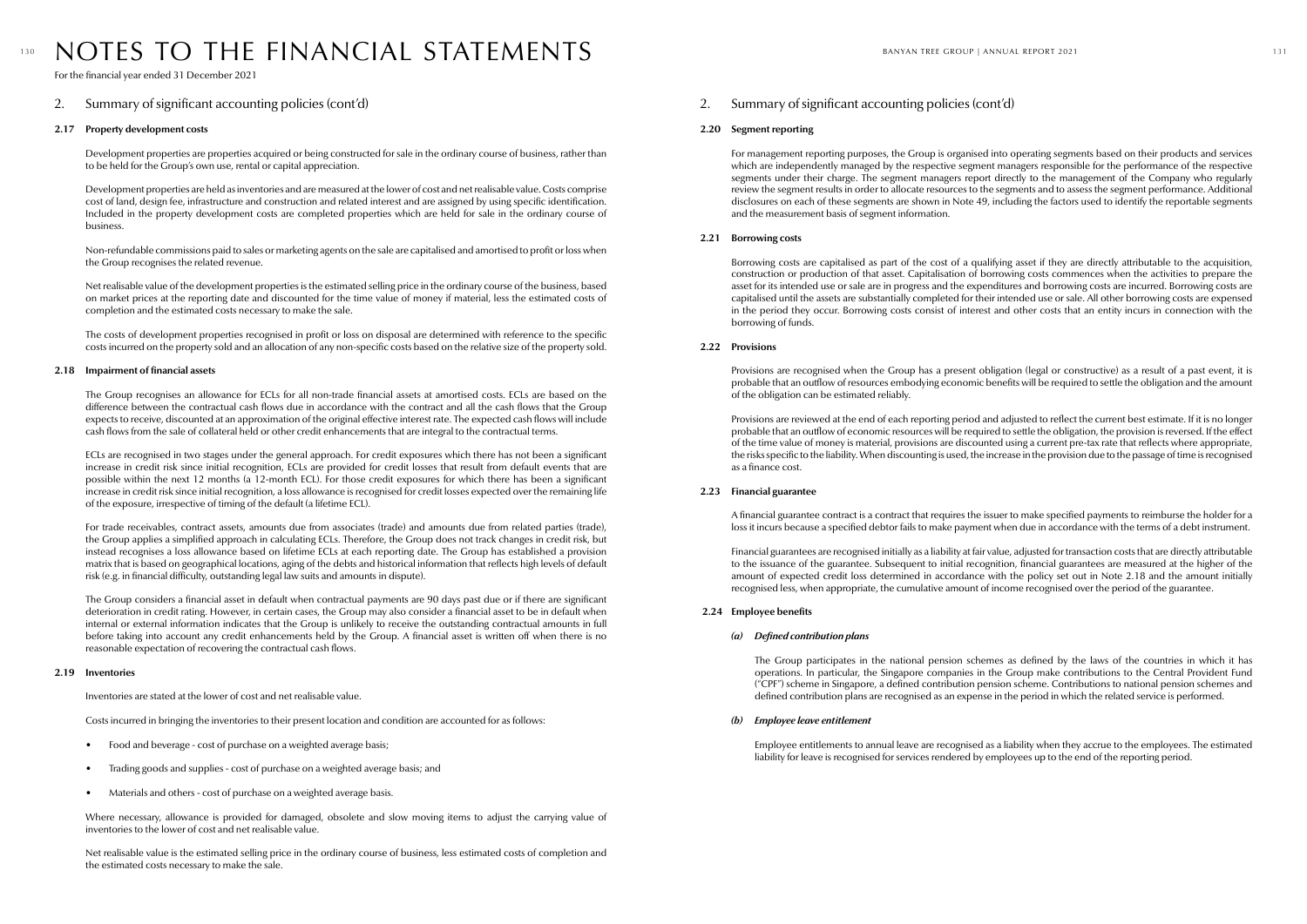For the financial year ended 31 December 2021

#### 2. Summary of significant accounting policies (cont'd)

#### **2.24 Employee benefits** (cont'd)

#### *(c) Share-based payment*

#### *Performance share plan and restricted share plan*

The Group's Performance Share Plan ("PSP") and Restricted Share Plan ("RSP") are both equity-settled and cash-settled share-based payment transactions.

The cost of these equity-settled share-based payment transactions is measured by reference to the fair value at the date of grant. This cost is recognised in profit or loss, with a corresponding increase in the share-based payment reserve, over the vesting period. The cumulative expense recognised at each reporting date until the vesting date reflects the extent to which the vesting period has expired and the Group's best estimate of the number of shares that will ultimately vest. At the end of each reporting period, the Group revises its estimates of the number of PSP and RSP shares that are expected to vest on vesting date. Any revision of this estimate is included in profit or loss and a corresponding adjustment to equity over the remaining vesting period. The charge or credit to profit or loss for a period represents the movement in cumulative expense recognised as at the beginning and end of that period and is recognised in employee benefits expense.

The cost of cash-settled share-based payment transactions is measured initially at fair value at the grant date. This fair value is recognised in profit or loss over the vesting period with recognition of a corresponding liability. At the end of each reporting period, the Group revises its estimates of the number of PSP and RSP shares that are expected to vest on vesting date. Any revision of this estimate is included in profit or loss and a corresponding adjustment to liability over the remaining vesting period. Until the liability is settled, it is re-measured at each reporting date with changes in fair value recognised in profit or loss and a corresponding adjustment to liability for the period.

The share-based payment reserve is transferred to accumulated profits reserve upon expiry of the plan. Where shares are issued under the PSP or RSP, the share-based payment reserve is transferred to share capital if new shares are issued, or to treasury shares if the plan is satisfied by the reissuance of treasury shares.

No expense is recognised for shares under both PSP and RSP that do not ultimately vest, except where vesting is conditional upon a market or non-vesting condition, which are treated as vested irrespective of whether or not the market condition or non-vesting condition is satisfied, provided that all other performance and/or service conditions are satisfied. In the case where the option does not vest as the result of a failure to meet a non-vesting condition that is within the control of the Group or the employee, it is accounted for as a cancellation. In such case, the amount of the compensation cost that otherwise would be recognised over the remainder of the vesting period is recognised immediately in profit or loss upon cancellation.

#### *(d) Post employment benefits and other long term employment benefits plans*

The subsidiaries in Thailand operate two unfunded benefit schemes, Legal Severance Pay ("LSP") and Long Service Award ("LSA") for qualifying employees.

The LSP scheme is a defined benefit plan which pays employees a lump sum benefit computed based on their number of years of service and their basic salary upon retirement or early termination of their employment contracts.

The LSA scheme is a long-term employee benefit which rewards employees in cash and/or in gold. To be entitled to the award, employees will have to complete certain number of years of service with the Group.

The benefit schemes are assessed using the projected unit credit actuarial valuation method. The cost of providing for the employee benefits are charged to profit or loss so as to spread the service cost over the service lives of employees in accordance with the actuarial valuation carried out during the year. The provision for the employee benefits is measured as the present value of the estimated future cash outflows by reference to the interest rates of government bonds in Thailand that have terms to maturity approximating the terms of the related liabilities. Actuarial gains and losses arising from LSP are recognised in other comprehensive income and for those arising from LSA to be recognised in profit or loss in the year these gains and losses arise.

The unvested past service costs are recognised as an expense on a straight-line basis over the average period until the benefits become vested. If the benefits are already vested, immediately following the introduction of, or changes to, a scheme, past service costs are recognised immediately.

#### 2. Summary of significant accounting policies (cont'd)

#### **2.24 Employee benefits** (cont'd)

#### *(e) Defined benefits plans*

The subsidiaries in Indonesia are required to provide a minimum pension benefit ("MPB") under the Indonesian Labour Law, which represents an underlying defined benefit obligation. The defined benefit obligation is calculated annually by an independent actuary using the projected unit credit method. The present value of the defined benefit obligation is determined by discounting the estimated future cash outflows using the interest rates of high-quality long-term bonds that are denominated in Indonesian Rupiah in which the benefits will be paid and that have terms of maturity similar to the related pension liability.

Remeasurements, comprising of actuarial gains and losses, are recognised immediately in the balance sheet with a corresponding debit or credit to other comprehensive income in the period in which they occur. Remeasurements are not reclassified to profit or loss in subsequent periods.

Past service costs are recognised in profit or loss at the earlier between:

- (i) the date of the plan amendment or curtailment, and
- (ii) the date the related restructuring costs and termination benefits are recognised.

Net interest is calculated by applying the discount rate to the net defined benefit liability. The following changes in the net defined benefit obligation are recognised in the profit or loss:

(i) Service costs comprising current service costs, past service costs, gains and losses on curtailments and non-routine

- settlements, and
- (ii) Net interest expense or income.

#### **2.25 Leases**

The Group assesses at contract inception whether a contract is, or contains, a lease. That is, if the contract conveys the right to control the use of an identified asset for a period of time in exchange for consideration.

#### *(a) As lessee*

The Group applies a single recognition and measurement approach for all leases, except for leases of 'low value' assets and short-term leases. The Group recognises lease liabilities to make a lease payment and right-of-use assets representing the right to use the underlying assets during the lease term.

*(i) Right-of-use assets*

The Group recognises right-of-use assets at the commencement date of the lease (i.e. the date the underlying asset is available for use). Right-of-use assets are measured at cost, less any accumulated depreciation and impairment losses, and adjusted for any remeasurement of lease liabilities. The cost of right-of-use assets includes the amount of lease liabilities recognised, initial direct costs incurred, and lease payments made at or before the commencement date less any lease incentives received. Right-of-use assets are depreciated on a straight-line basis over the shorter of the lease term and the estimated useful lives of the assets, as follows:

| Land             |   | 34 to 44 years |
|------------------|---|----------------|
| <b>Buildings</b> | - | 2 to 4 years   |

If the ownership of the lease asset transfers to the Group at the end of the lease or the cost reflects the exercise of a purchase option, depreciation is calculated using the estimated useful life of the asset.

The right-of-use assets are also subject to impairment. The accounting policy for impairment of non-financial assets is set out in Note 2.13.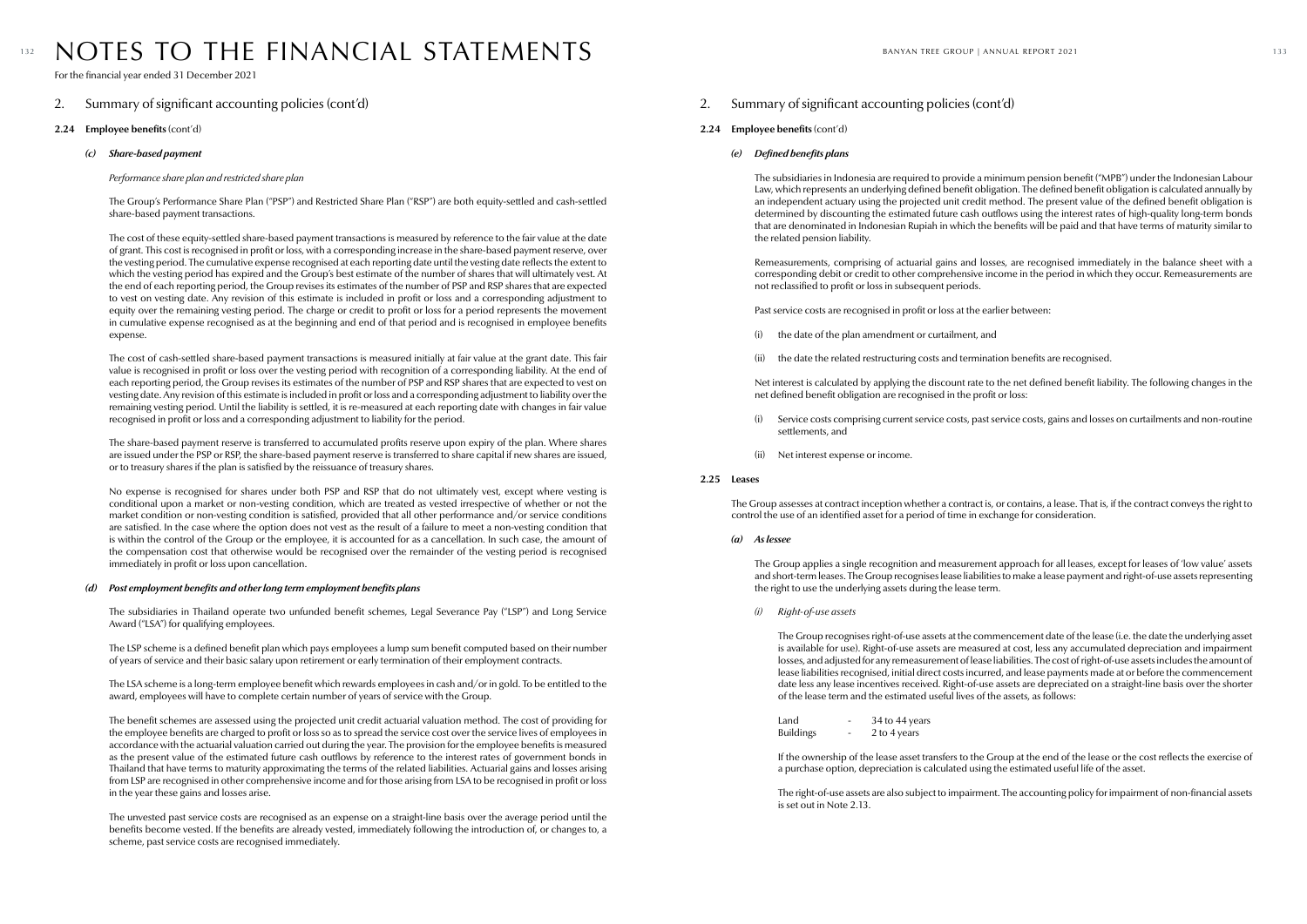For the financial year ended 31 December 2021

#### 2. Summary of significant accounting policies (cont'd)

- **2.25 Leases** (cont'd)
	- *(a) As lessee* (cont'd)
		- *(ii) Lease liabilities*

At the commencement date of the lease, the Group recognises lease liabilities measured at the present value of lease payments to be made over the lease term. The lease payments include fixed payments (including insubstance fixed payments) less any lease incentives receivable, variable lease payments that depend on an index or a rate, and amounts expected to be paid under residual value guarantees. The lease payments also include the exercise price of a purchase option reasonably certain to be exercised by the Group and payments of penalties for terminating a lease, if the lease term reflects the Group exercising the option to terminate. Variable lease payments that do not depend on an index or a rate are recognised as expenses (unless they are incurred to produce inventories) in the period in which the event or condition that triggers the payments occurs.

In calculating the present value of lease payments, the Group uses its incremental borrowing rate at the lease commencement date because the interest rate implicit in the lease is not readily determinable. After the commencement date, the amount of lease liabilities is increased to reflect the accretion of interest and reduced for the lease payments made. In addition, the carrying amount of lease liabilites is remeasured if there is a modification, a change in the lease term, a change in the lease payments (eg. changes to future payments resulting from a change in an index or rate used to determine such lease payments) or a change in the assessment of an option to purchase the underlying asset.

*(iii) Short-term leases and leases of ' low value' assets*

The Group applies the short-term lease recognition exemption to its short-term leases of equipment (i.e. those leases that have a lease term of 12 months or less from the commencement date and do not contain a purchase option). It also applies the lease of low-value assets recognition exemption to leases of office equipment that are considered to be low value. Lease payments on short-term leases and leases of low-value assets are recognised as expense on a straight-line basis over the lease term.

#### *(b) As lessor*

Leases in which the Group does not transfer substantially all the risks and rewards of ownership of the asset are classified as operating leases. Initial direct costs incurred in negotiating an operating lease are added to the carrying amount of the leased asset and recognised over the lease term on the same basis as rental income. The accounting policy for rental income is set out in Note 2.27(i).

#### **2.26 Prepaid island rental and land use rights**

Prepaid island rental and land use rights are initially measured at cost. Following initial recognition, prepaid island rental and land use rights are measured at cost less accumulated amortisation and accumulated impairment losses. The prepaid island rental and land use rights are amortised over the lease term as stipulated in the respective island rental and land use rights agreements.

#### **2.27 Revenue**

Revenue is measured based on the consideration to which the Group expects to be entitled in exchange for transferring promised goods or services to a customer, excluding amounts collected on behalf of third parties.

Revenue is recognised when the Group satisfies a performance obligation by transferring a promised good or service to the customer, which is when the customer obtains control of the good or service. A performance obligation may be satisfied at a point in time or over time. The amount of revenue recognised is the amount allocated to the satisfied performance obligation. The Group assesses its revenue arrangements to determine if it is acting as principal or agent. The Group has concluded that it is acting as a principal in all of its revenue arrangements. The following specific recognition criteria must also be met before revenue is recognised:

- 2. Summary of significant accounting policies (cont'd)
- **2.27 Revenue** (cont'd)

#### *(a) Hotel investments*

Revenue from hotel investments mainly comprises room rental, food and beverage sales and auxiliary activities, and represents the invoiced value of services rendered after deducting discounts. Revenue is recognised at a point in time when the services are rendered.

*(b) Property sales*

#### – Sale of completed development property

Revenue from sale of a development property is recognised at a point in time when control over the property is transferred to the buyer, which is normally on unconditional exchange of contracts. For conditional exchanges, sales are recognised only when all the significant conditions are satisfied.

Sale of development property under construction

Where development property is under construction and agreement has been reached to sell such property when construction is completed, revenue is recognised at a point in time when control over the property is transferred to the buyer.

#### *(c) Management services*

Management services comprises the management of hotels and resorts, the management of an asset-backed club, the management of private-equity funds and the management of golf courses. In addition, the Group also collects royalty fees from licensing its Brands for branded residences development.

Revenue from management services is recognised over time as the relevant services are rendered over the duration of the service contracts.

#### *(d) Spa operation*

Revenue from operating spas is recognised over time as the relevant services are rendered over the duration of the service contracts.

#### *(e) Merchandise sales*

Revenue is recognised at a point in time when control of the goods is transferred to the customer, and generally coincides with delivery and acceptance of goods. Revenue is not recognised to the extent where there are significant uncertainties regarding recovery of the consideration due, associated costs or possible return of goods.

Payment of the transaction price is due immediately at the point the customer purchases the goods for retail customer. Otherwise, invoices are issued on a monthly basis and are payable within 30 days.

#### *(f) Project and design services*

Revenue from the provision of project and design services is recognised over time based on completion of certain performance obligation according to the stage of completion as certified by qualified professionals.

Progress billings to the customers are based on a payment schedule in the contract and are typically triggered upon achievement of specified project milestones. A contract asset is recognised when the Group has performed under the contract but has not yet billed the customer. Conversely, a contract liability is recognised when the Group has not yet performed under the contract but has received advance payments from the customer.

#### *(g) Dividend income*

Dividend income is recognised in profit or loss when the Group's right to receive payment is established.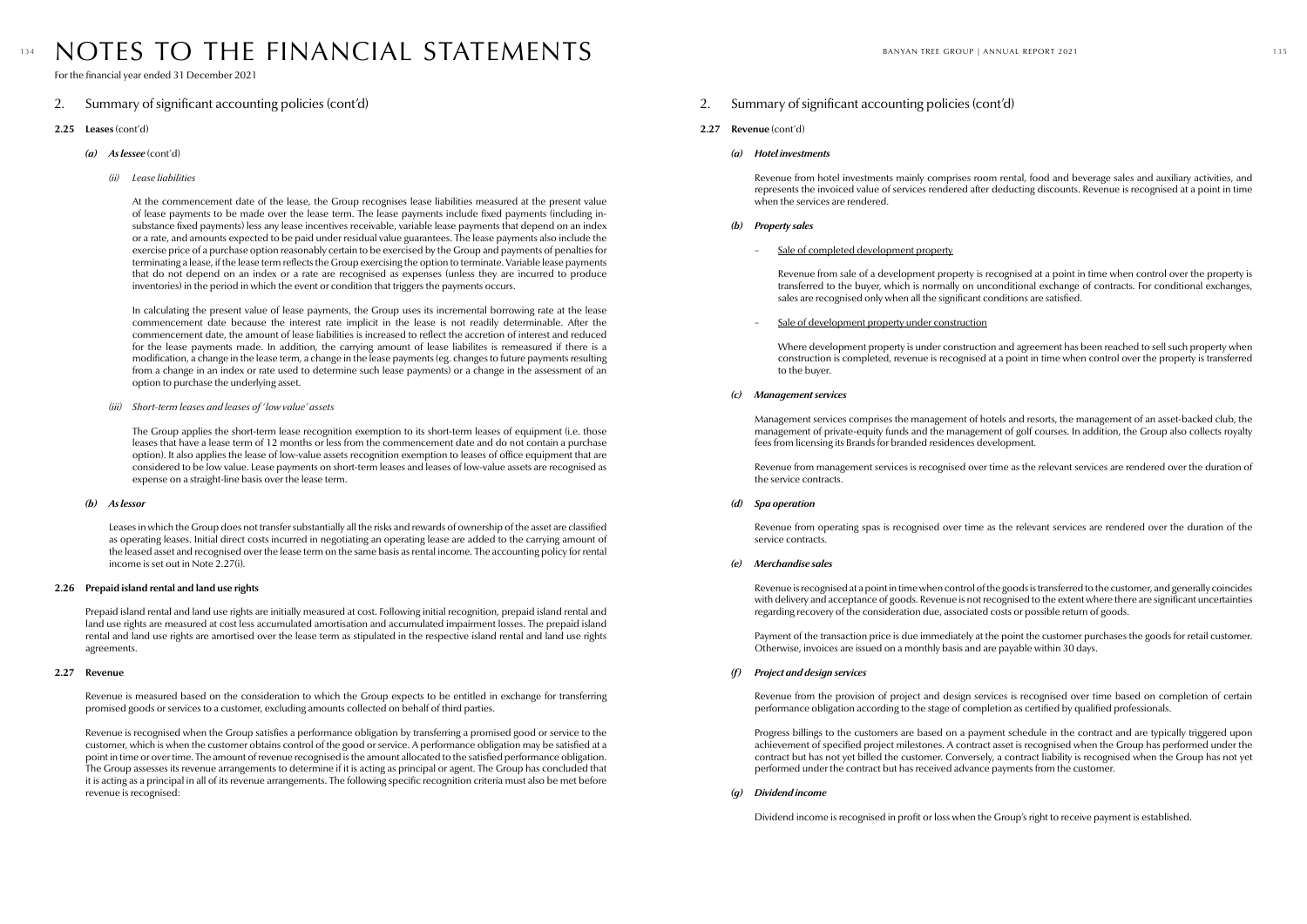For the financial year ended 31 December 2021

#### 2. Summary of significant accounting policies (cont'd)

- **2.27 Revenue** (cont'd)
	- *(h) Interest income*

Interest income is recognised using the effective interest method.

#### *(i) Rental income*

Rental income arising from operating leases on investment properties is accounted for on a straight-line basis over the lease terms.

#### **2.28 Government grants**

Government grants are recognised where there is reasonable assurance that the grant will be received and all attached conditions will be complied with. When the grant relates to an expense item, it is recognised as income on a systematic basis over the periods that the related costs, for which it is intended to compensate are expensed. When the grant relates to an asset, it is recognised as income in equal amounts over the expected useful life of the related asset.

When the Group receives grants of non-monetary assets, the asset and the grant are recorded at nominal amounts and released to profit or loss over the expected useful life of the asset, based on the pattern of consumption of the benefits of the underlying asset by equal annual instalments.

#### **2.29 Taxes**

#### *(a) Current income tax*

Current income tax assets and liabilities for the current and prior periods are measured at the amount expected to be recovered from or paid to the taxation authorities. The tax rates and tax laws used to compute the amount are those that are enacted or substantively enacted at the end of the reporting period, in the countries where the Group operates and generates taxable income.

Current income taxes are recognised in profit or loss except to the extent that the tax relates to items recognised outside profit or loss, either in other comprehensive income or directly in equity. Management periodically evaluates positions taken in the tax returns with respect to situations in which applicable tax regulations are subject to interpretation and establishes provisions where appropriate.

#### *(b) Deferred tax*

Deferred tax is provided using the liability method on temporary differences at the end of the reporting period between the tax bases of assets and liabilities and their carrying amounts for financial reporting purposes.

Deferred tax assets and liabilities are recognised for all temporary differences, except:

- Where the deferred tax arises from the initial recognition of goodwill or of an asset or liability in a transaction that is not a business combination and, at the time of the transaction, affects neither the accounting profit nor taxable profit or loss; and
- In respect of taxable temporary differences associated with investments in subsidiaries, associates and interests in joint ventures, where the timing of the reversal of the temporary differences can be controlled by the Group and it is probable that the temporary differences will not reverse in the foreseeable future; and
- In respect of deductible temporary differences and carry-forward of unused tax credits and unused tax losses, if it is not probable that taxable profit will be available against which the deductible temporary differences, and carryforward of unused tax credits and unused tax losses can be utilised.

### 2. Summary of significant accounting policies (cont'd)

- **2.29 Taxes** (cont'd)
	- *(b) Deferred tax* (cont'd)

The carrying amount of deferred tax assets is reviewed at the end of each reporting period and reduced to the extent that it is no longer probable that sufficient taxable profit will be available to allow all or part of the deferred tax asset to be utilised. Unrecognised deferred tax assets are reassessed at the end of each reporting period and are recognised to the extent that it has become probable that future taxable profit will allow the deferred tax asset to be recovered.

In assessing the recoverability of deferred tax assets, the Group relies on the same forecast assumptions used elsewhere in the financial statements and in other management reports.

Deferred tax assets and liabilities are measured at the tax rates that are expected to apply in the year when the asset is realised or the liability is settled, based on tax rates and tax laws that have been enacted or substantively enacted at the end of each reporting period.

Deferred tax relating to items recognised outside profit or loss is recognised outside profit or loss. Deferred tax items are recognised in correlation to the underlying transaction either in other comprehensive income or directly in equity and deferred tax arising from a business combination is adjusted against goodwill on acquisition.

Deferred tax assets and deferred tax liabilities are offset, if a legally enforceable right exists to set off current tax assets against current tax liabilities and the deferred taxes relate to the same taxable entity and the same taxation authority.

Tax benefits acquired as part of a business combination, but not satisfying the criteria for separate recognition at that date, would be recognised subsequently if new information about facts and circumstances changed. The adjustment would either be treated as a reduction of goodwill (as long as it does not exceed goodwill) if it is incurred during the measurement period or in profit or loss.

#### *(c) Sales tax*

Revenue, expenses and assets are recognised net of the amount of sales tax except:

• Where the sales tax incurred on a purchase of assets or services is not recoverable from the taxation authority, in which case the sales tax is recognised as part of the cost of acquisition of the asset or as part of the expense item as

- applicable; and
- Receivables and payables that are stated with the amount of sales tax included.

The net amount of sales tax recoverable from, or payable to, the taxation authority is included as part of receivables or payables in the balance sheet.

#### **2.30 Share capital and share issuance expenses**

Proceeds from issuance of ordinary shares are recognised as share capital in equity. Incremental costs directly attributable to the issuance of ordinary shares are deducted against share capital.

#### **2.31 Treasury shares**

When shares recognised as equity are reacquired, the amount of consideration paid is recognised directly in equity. Reacquired shares are classified as treasury shares and presented as a deduction from total equity. When treasury shares are subsequently sold or reissued pursuant to equity compensation plans, the cost of treasury shares is reversed from treasury shares account and the realised gain or loss on sale or reissue, net of any directly attributable incremental transaction costs, is recognised in equity. Voting rights related to treasury shares are nullified for the Group and no dividends are allocated to them respectively.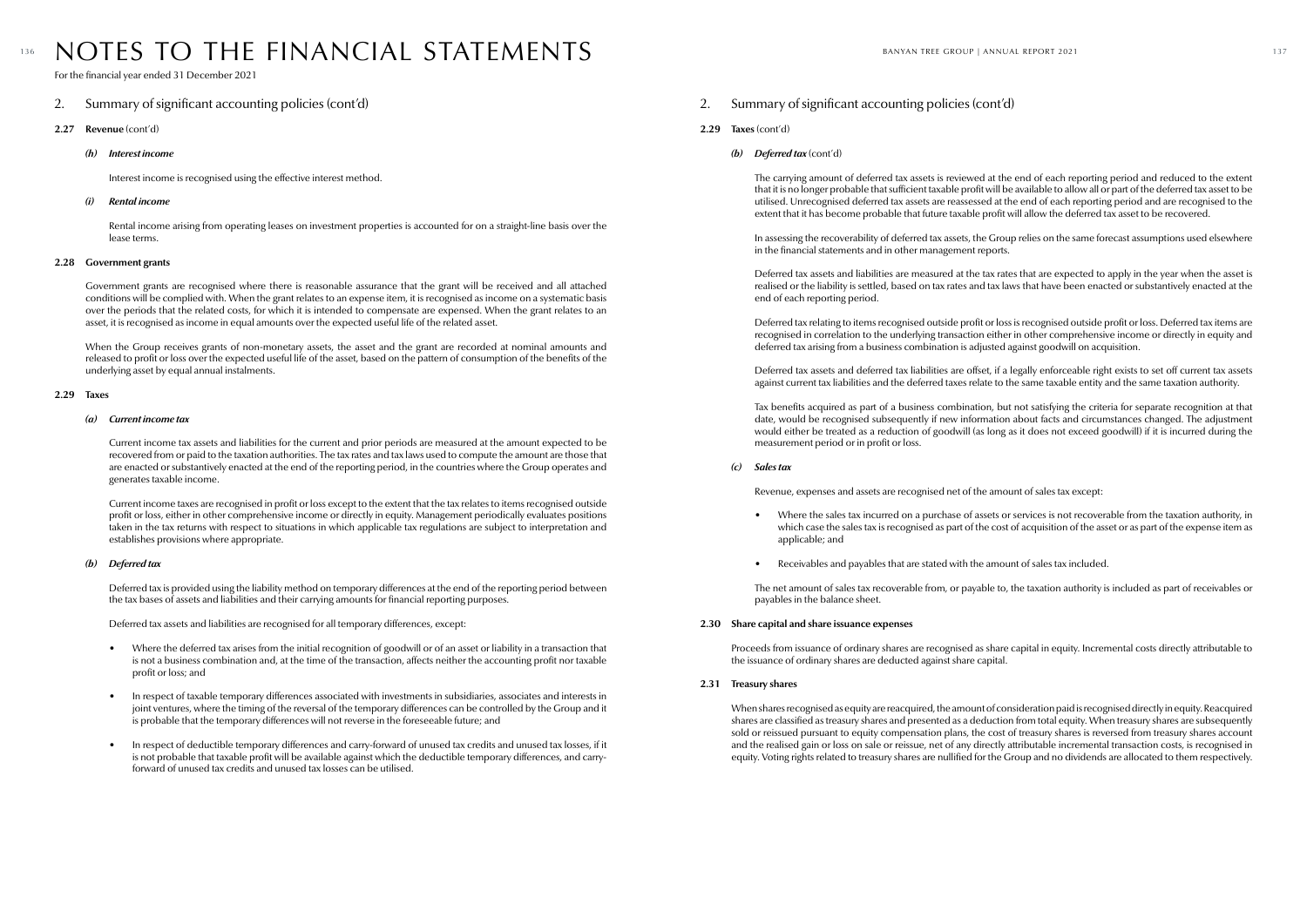For the financial year ended 31 December 2021

### 2. Summary of significant accounting policies (cont'd)

#### **2.32 Contingencies**

A contingent liability is:

- (a) a possible obligation that arises from past events and whose existence will be confirmed only by the occurrence or nonoccurrence of one or more uncertain future events not wholly within the control of the Group; or
- (b) a present obligation that arises from past events but is not recognised because:
	- (i) It is not probable that an outflow of resources embodying economic benefits will be required to settle the obligation; or
	- (ii) The amount of the obligation cannot be measured with sufficient reliability.

A contingent asset is a possible asset that arises from past events and whose existence will be confirmed only by the occurrence or non-occurrence of one or more uncertain future events not wholly within the control of the Group.

Contingent liabilities and assets are not recognised on the balance sheet of the Group, except for contingent liabilities assumed in a business combination that are present obligations and which the fair values can be reliably determined.

#### **2.33 Related parties**

A related party is defined as follows:

- (a) A person or a close member of that person's family is related to the Group and the Company if that person:
	- (i) has control or joint control over the Company;
	- (ii) has significant influence over the Company; or
	- (iii) is a member of the key management personnel of the Group or Company or of a parent of the Company.
- (b) An entity is related to the Group and the Company if any of the following conditions applies:
	- (i) the entity and the Company are members of the same group (which means that each parent, subsidiary and fellow subsidiary is related to the others).
	- (ii) one entity is an associate or joint venture of the other entity (or an associate or joint venture of a member of a group of which the other entity is a member).
	- (iii) both entities are joint ventures of the same third party.
	- (iv) one entity is a joint venture of a third entity and the other entity is an associate of the third entity.
	- (v) the entity is a post-employment benefit plan for the benefit of employees of either the Company or an entity related to the Company. If the Company is itself such a plan, the sponsoring employers are also related to the Company.
	- (vi) the entity is controlled or jointly controlled by a person identified in (a).
	- (vii) a person identified in (a)(i) has significant influence over the entity or is a member of the key management personnel of the entity (or of a parent of the entity).

#### 3. Revenue

#### **(a) Disaggregation of revenue**

Revenue of the Group represents revenue from operation and management of hotels, property sales and fee-based segment after eliminating intercompany transactions. The amount of each significant category of revenue recognised during the year is as follows:

| Segments                                             | <b>Hotel investments</b> |                | <b>Property sales</b> |                          | Fee-based segment |                | <b>Total revenue</b> |                |  |
|------------------------------------------------------|--------------------------|----------------|-----------------------|--------------------------|-------------------|----------------|----------------------|----------------|--|
|                                                      | 2021<br>\$'000           | 2020<br>\$'000 | 2021<br>\$'000        | 2020<br>\$'000           | 2021<br>\$'000    | 2020<br>\$'000 | 2021<br>\$'000       | 2020<br>\$'000 |  |
| Primary<br>geographical<br>markets                   |                          |                |                       |                          |                   |                |                      |                |  |
| Singapore                                            |                          |                |                       |                          | 469               | 594            | 469                  | 594            |  |
| South East Asia                                      | 22,238                   | 44,714         | 30,969                | 69,398                   | 15,173            | 15,091         | 68,380               | 129,203        |  |
| Indian Oceania                                       | 37,145                   | 17,031         |                       |                          | 157               | 215            | 37,302               | 17,246         |  |
| Middle East                                          |                          |                |                       | $\overline{\phantom{0}}$ | 1,637             | 219            | 1,637                | 219            |  |
| North East Asia                                      |                          |                |                       | -                        | 10,762            | 6,134          | 10,762               | 6,134          |  |
| Rest of the world                                    | 107                      | 431            | 91,819                | $\qquad \qquad -$        | 10,752            | 4,005          | 102,678              | 4,436          |  |
|                                                      | 59,490                   | 62,176         | 122,788               | 69,398                   | 38,950            | 26,258         | 221,228              | 157,832        |  |
| Major product<br>or services line                    |                          |                |                       |                          |                   |                |                      |                |  |
| Hotel investments                                    | 59,490                   | 62,176         |                       |                          |                   |                | 59,490               | 62,176         |  |
| Property sales                                       |                          |                | 122,788               | 69,398                   |                   |                | 122,788              | 69,398         |  |
| Management services                                  |                          |                |                       | -                        | 27,847            | 14,127         | 27,847               | 14,127         |  |
| Spa operation                                        |                          |                |                       | $\overline{\phantom{a}}$ | 2,638             | 3,250          | 2,638                | 3,250          |  |
| Project and<br>design services                       |                          |                |                       | $\overline{\phantom{0}}$ | 3,450             | 2,571          | 3,450                | 2,571          |  |
| Merchandise sales                                    |                          |                |                       | $\overline{\phantom{0}}$ | 3,837             | 4,677          | 3,837                | 4,677          |  |
| Rental income                                        |                          |                |                       | $\overline{\phantom{0}}$ | 1,178             | 1,633          | 1,178                | 1,633          |  |
|                                                      | 59,490                   | 62,176         | 122,788               | 69,398                   | 38,950            | 26,258         | 221,228              | 157,832        |  |
| <b>Timing of transfer</b><br>of goods or<br>services |                          |                |                       |                          |                   |                |                      |                |  |
| At a point in time                                   | 59,490                   | 62,176         | 122,788               | 69,398                   | 3,837             | 4,677          | 186,115              | 136,251        |  |
| Over time                                            |                          |                |                       |                          | 35,113            | 21,581         | 35,113               | 21,581         |  |
|                                                      | 59,490                   | 62,176         | 122,788               | 69,398                   | 38,950            | 26,258         | 221,228              | 157,832        |  |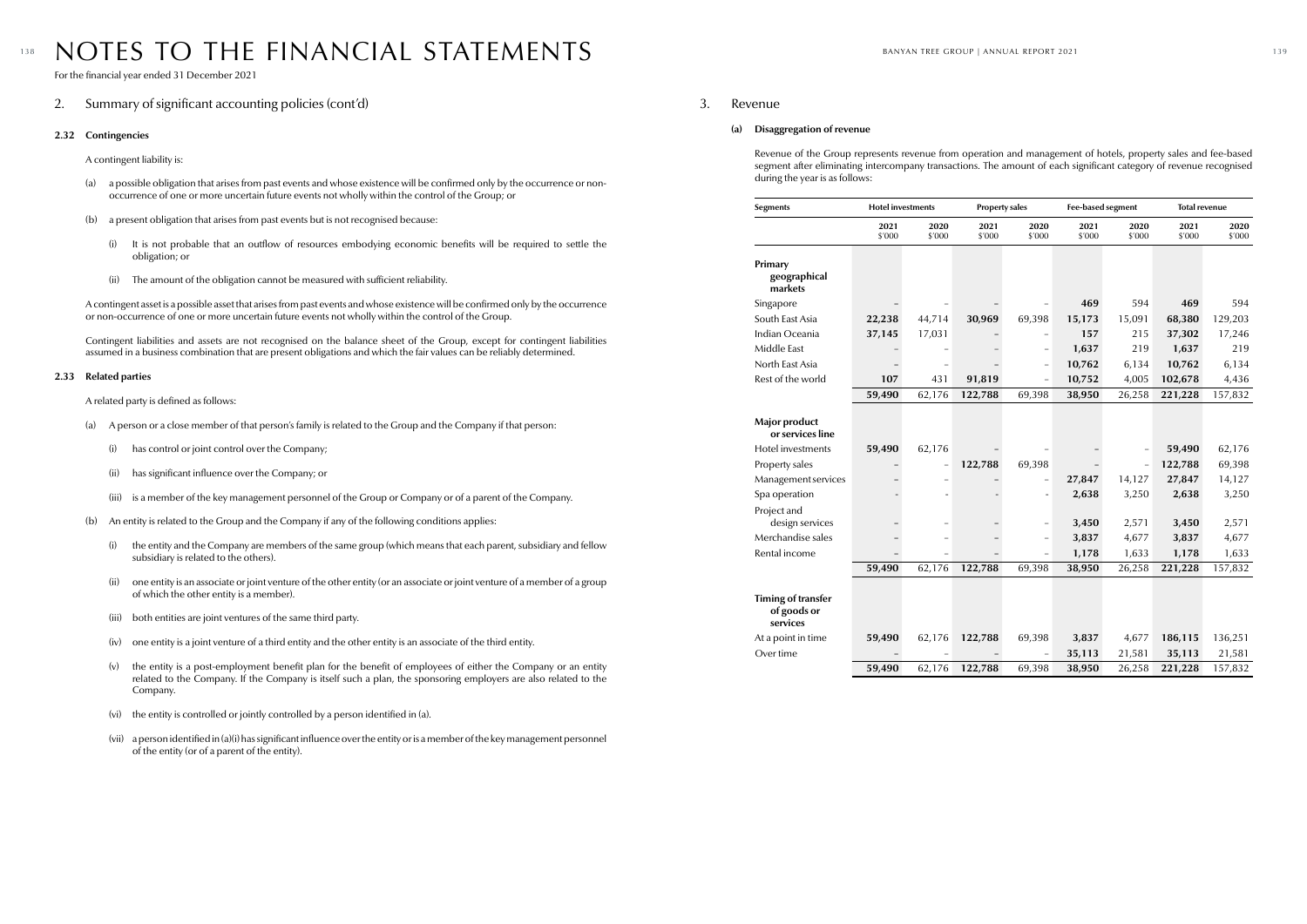For the financial year ended 31 December 2021

#### 3. Revenue (cont'd)

#### **(b) Contract assets and contract liabilities**

Information about receivables, contract assets and contract liabilities from contracts with customers is disclosed as follows:

|                                         | Group                   |                         |  |
|-----------------------------------------|-------------------------|-------------------------|--|
|                                         | 2021<br>$$^{\prime}000$ | 2020<br>$$^{\prime}000$ |  |
|                                         |                         |                         |  |
| Long-term receivables - Trade (Note 21) | 20,418                  | 41,530                  |  |
| Trade receivables (Note 27)             | 41,884                  | 38,163                  |  |
| Contract assets                         | 1,666                   | 2,592                   |  |
| <b>Contract liabilities</b>             | (69, 286)               | (52, 853)               |  |

The Group has recognised write back on impairment losses on receivables arising from contracts with customers amounting to \$108,000 (2020: \$31,000).

Contract assets primarily relate to the Group's right to consideration for work completed but not yet billed at reporting date for project and design services. Contract assets are transferred to receivables when the rights become unconditional.

Contract liabilities primarily relate to the Group's obligation to transfer services to customers for which the Group has received advances from customers for project and design services, hotel operations and property sales.

Contract liabilities are recognised as revenue as the Group performs under the contract.

#### *(i) Significant changes in contract assets are explained as follows:*

|                                            | Group          |                |  |
|--------------------------------------------|----------------|----------------|--|
|                                            | 2021<br>\$'000 | 2020<br>\$'000 |  |
| Contract asset reclassified to receivables | (2,592)        | (2,638)        |  |

#### *(ii) Significant changes in contract liabilities are explained as follows:*

|                                                                |                | Group                   |
|----------------------------------------------------------------|----------------|-------------------------|
|                                                                | 2021<br>\$'000 | 2020<br>$$^{\prime}000$ |
| Revenue recognised that was included in the contract liability |                |                         |
| balance at the beginning of the year                           | 32,318         | 26,820                  |

#### 3. Revenue (cont'd)

#### **(c) Transaction price allocated to remaining performance obligations**

#### *Property sales*

The Group expects to recognise \$120,700,000 (2020: \$108,821,000) as revenue relating to the transaction price allocated to the unsatisfied (or partially unsatisfied) performance obligations as at 31 December 2021 within the next 3 years.

#### *Management services*

Other than revenue from the management of hotels and resorts, the Group expects to recognise royalties from branded residences development of \$7,327,000 (2020: \$10,407,000) as revenue relating to the transaction price allocated to the unsatisfied (or partially unsatisfied) performance obligations as at 31 December 2021 within the next 5 years.

#### *Spa operation*

The Group expects to recognise \$1,560,000 (2020: \$1,422,000) as management fees relating to the transaction price allocated to the unsatisfied (or partially unsatisfied) performance obligations as at 31 December 2021 within the next 3 years.

#### *Project and design services*

The Group expects to recognise \$5,782,000 (2020: \$5,238,000) as revenue relating to the transaction price allocated to the unsatisfied (or partially unsatisfied) performance obligations as at 31 December 2021 within the next 3 years.

The above amounts have not included the following:

• Performance obligations for which the Group has applied the practical expedient not to disclose information

The performance obligation is part of a contract that has an original expected duration of one year or less, or

The Group recognises revenue from the management of hotels and resorts based on the underlying hotel

- about its remaining performance obligations if:
	-
	- performance completed to date.
- Variable consideration that is constrained and therefore is not included in the transaction price.
- 4. Other income

|                                                                   | Group          |                |  |
|-------------------------------------------------------------------|----------------|----------------|--|
|                                                                   | 2021<br>\$'000 | 2020<br>\$'000 |  |
|                                                                   |                |                |  |
| Management and service fees                                       | 57             | 195            |  |
| Net fair value gain on investment properties (Note 14)            | 1,060          |                |  |
| Rental income                                                     | 855            | 849            |  |
| Fair value gain on investments (Note 23)                          | 4              | 6              |  |
| Gain on disposal of investment in subsidiary (Note 17)            | 167            |                |  |
| Compensation from early termination of Hotel Management Agreement | 9,812          |                |  |
| Others                                                            | 1,269          | 697            |  |
|                                                                   | 13,224         | 1.747          |  |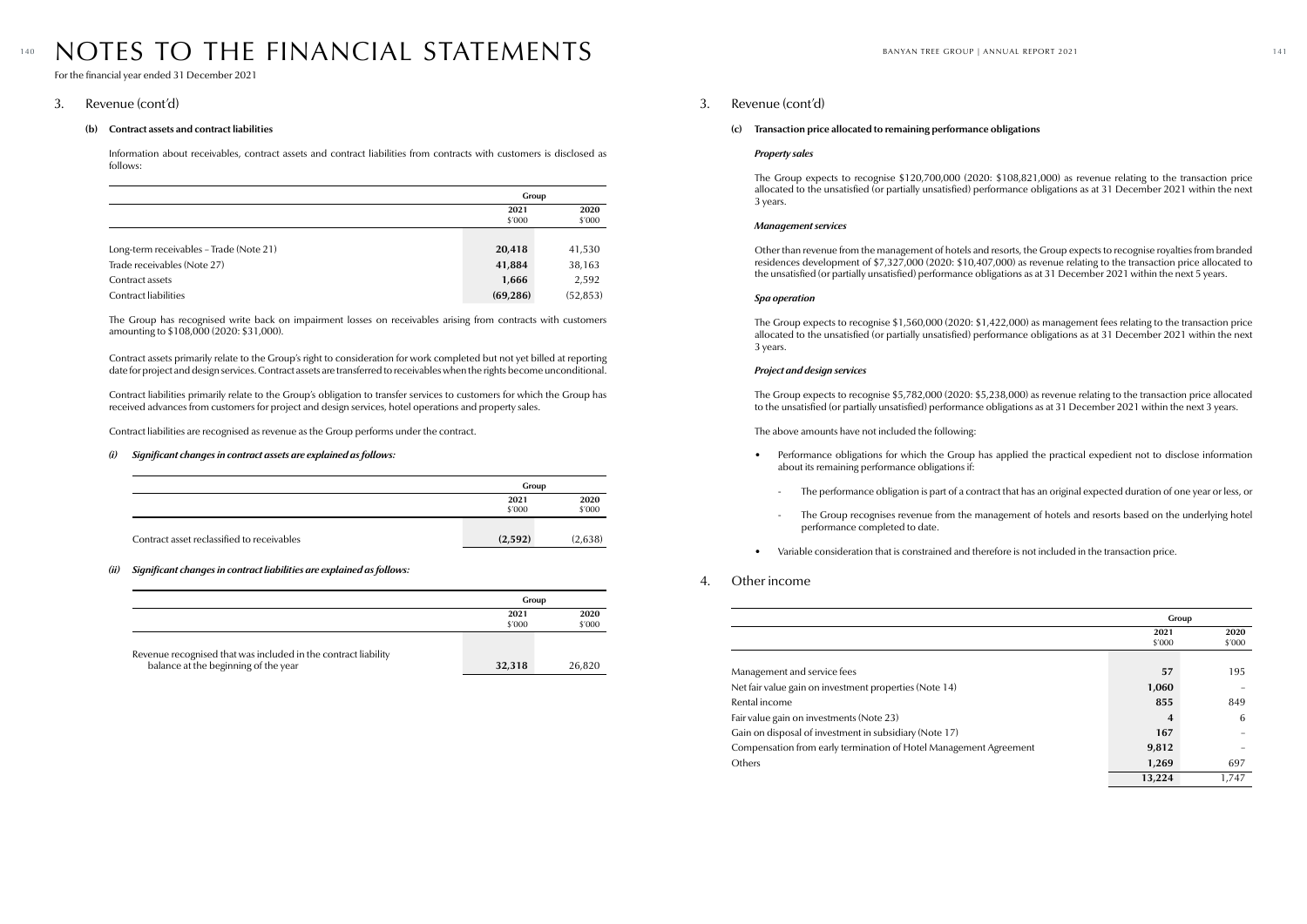For the financial year ended 31 December 2021

### 5. Salaries and related expenses

|                                                                 | Group          |                |
|-----------------------------------------------------------------|----------------|----------------|
|                                                                 | 2021<br>\$'000 | 2020<br>\$'000 |
|                                                                 |                |                |
| Salaries, wages and other related costs                         | 47,883         | 41,181         |
| Defined and other long-term employee benefits expense (Note 40) | 447            | 5,250          |
| Share-based payment expenses                                    | 164            | (70)           |
| Contributions to defined contribution plans                     | 2,108          | 2,327          |
| Severance payments                                              |                | 7,255          |
| The above amounts include salaries and related expenses         |                |                |
| of key management personnel                                     | 50,602         | 55,943         |

Salaries, wages and other related costs are net of the government grants of \$319,000 (2020: \$2,844,000), which relates to Jobs Support Scheme funded by the Singapore Government under the COVID-19 (Temporary Measures) Act 2020.

#### 6. Other operating expenses

The following items have been included in arriving at other operating expenses:

|                               | Group                   |                |
|-------------------------------|-------------------------|----------------|
|                               | 2021<br>$$^{\prime}000$ | 2020<br>\$'000 |
|                               |                         |                |
| Utilities and communication   | 8,550                   | 7,716          |
| Repair and maintenance        | 5,618                   | 6,241          |
| Printing and stationery       | 665                     | 737            |
| Travelling and transportation | 458                     | 271            |
| Commission expenses           | 3,681                   | 3,538          |
| Laundry and valet             | 793                     | 896            |
| Guest expendable supplies     | 1,372                   | 1,441          |

### 7. Loss from operations and other gains

Loss from operations is stated after charging/(crediting):

|                                                               | Group          |                |
|---------------------------------------------------------------|----------------|----------------|
|                                                               | 2021<br>\$'000 | 2020<br>\$'000 |
|                                                               |                |                |
| Audit fees:                                                   |                |                |
| Auditor of the Company                                        | 397            | 491            |
| Other auditors                                                | 543            | 650            |
| Non-audit fees:                                               |                |                |
| Auditor of the Company                                        | 46             | 51             |
| Other auditors                                                | 9              | 9              |
| Allowance for inventory obsolescence (Note 25)                | 158            | 4              |
| Write-off of property, plant and equipment (Note 13)          | 156            | 559            |
| Impairment loss on property, plant and equipment (Note 13)    | 433            | 6,252          |
| Impairment loss on right-of-use assets (Note 38)              | 87             |                |
| Exchange gain                                                 | (3,795)        | (1,802)        |
| (Gain)/Loss on disposal of property, plant and equipment, net | (558)          | 9              |
| Fair value loss on derivatives (Note 36)                      | 2,708          | 5,702          |
| Write-off of property development costs (Note 24)             | 1,596          | 15,862         |
| One-off settlement cost from a claim provision                |                | 4,252          |
| Net fair value loss on investment properties (Note 14)        |                | 27             |

#### 8. Finance income

- 
- Related parties
- Interest accretion on amount due from associates
- Interest from long-term receivables from property sales
- 

|                                                                                     | Group          |                         |
|-------------------------------------------------------------------------------------|----------------|-------------------------|
|                                                                                     | 2021<br>\$'000 | 2020<br>$$^{\prime}000$ |
|                                                                                     |                |                         |
| Interest received and receivable from:                                              |                |                         |
| Banks<br>$\overline{\phantom{0}}$                                                   | 68             | 517                     |
| - Related parties                                                                   |                | 108                     |
| Interest accretion on amount due from associates<br>÷.                              | 664            | 3,033                   |
| Interest from long-term receivables from property sales<br>$\overline{\phantom{0}}$ | 1,966          | 2,217                   |
| Others                                                                              | 940            | 1,141                   |
|                                                                                     | 3,638          | 7,016                   |

The finance income of the Group is mainly derived from loans and receivables.

|   | ٧<br>۰. |
|---|---------|
| × | ×<br>٠  |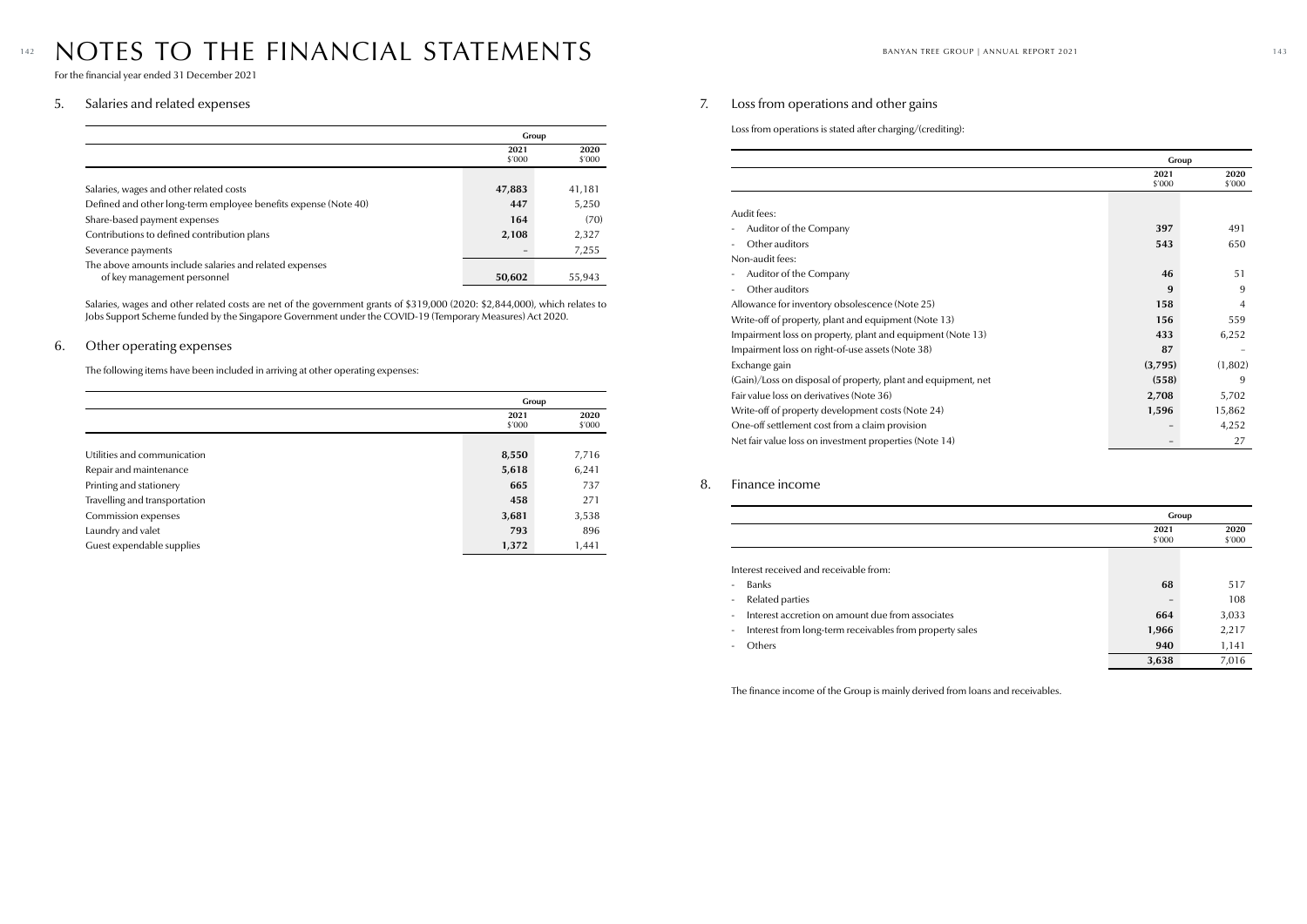For the financial year ended 31 December 2021

#### 9. Finance costs

|                                                                 | Group                   |                |
|-----------------------------------------------------------------|-------------------------|----------------|
|                                                                 | 2021<br>$$^{\prime}000$ | 2020<br>\$'000 |
|                                                                 |                         |                |
| Interest expense on:                                            |                         |                |
| Bank loans and bank overdrafts carried at amortised cost        | 19,102                  | 22,128         |
| Lease liabilities (Note 38)                                     | 2,248                   | 2,325          |
| Convertible bonds (Note 35)                                     | 5,286                   | 1,916          |
| Modification loss on amounts due from related parties (Note 31) | 13,703                  | 7,360          |
|                                                                 | 40,339                  | 33,729         |
| Less: interest expense capitalised in:                          |                         |                |
| Property development costs (Note 24)                            | (365)                   | (281)          |
|                                                                 | 39,974                  | 33.448         |

#### 10. Impairment losses on financial assets

The following items have been included in arriving at impairment losses:

### **Consolidated income statement:** *Current income tax* **Current income taxation** Under provision in respect of prior years

Origination and reversal in temporary differences **2,311** 457 Expiry or write-off of previously recognised deferred tax assets

|                                                | Group                   |                         |
|------------------------------------------------|-------------------------|-------------------------|
|                                                | 2021<br>$$^{\prime}000$ | 2020<br>$$^{\prime}000$ |
| Impairment losses on financial assets:         |                         |                         |
| Long-term amount due from associates (Note 18) |                         | 116                     |
| Long-term receivables (Note 21)                | 704                     | 269                     |
| Amount due from associates (Note 30)           | (62)                    | 51                      |
| Trade receivables (Note 27)                    | 1,969                   | 1,699                   |
| Other receivables (Note 28)                    | 2,436                   |                         |
| Amount due from related parties (Note 31)      | 2,064                   |                         |
|                                                | 7,111                   | 2,135                   |

Included in the Long-term receivables and Trade receivables are reversal of impairment losses from amount due from Banyan Tree Assets (China) Holdings Pte Ltd. ("BTAC") of \$2,835,000 (2020 impairment losses: \$758,000).

#### 11. Income tax expense

#### **Major components of income tax expense**

Major components of income taxes for the financial years ended 31 December 2021 and 2020 are:

#### *Deferred income tax*

|   | Group          |                |
|---|----------------|----------------|
|   | 2021<br>\$'000 | 2020<br>\$'000 |
|   |                |                |
|   |                |                |
|   | 2,969          | 6              |
|   | 129            | 698            |
|   | 3,098          | 704            |
|   |                |                |
|   | 2,311          | 457            |
| S | 1,858          | 5,510          |
|   | 4,169          | 5,967          |
|   |                |                |
|   |                |                |
|   | 2,158          | 1,264          |
|   | 29             | $\mathbf{1}$   |
|   | 2,187          | 1,265          |
|   |                |                |
|   | 9,454          | 7,936          |
|   |                |                |
|   |                |                |
|   |                | (413)          |
|   |                | (314)          |
|   |                |                |

### *Withholding tax expense*

**Current year provision** Under provision in respect of prior years

Income tax expense recognised in profit or loss **9,454** 7,936

#### **Statement of comprehensive income:**

Deferred tax credit related to other comprehensive income:

- Adjustment on property revaluation reserve
- **-** Actuarial loss on Legal Severance Pay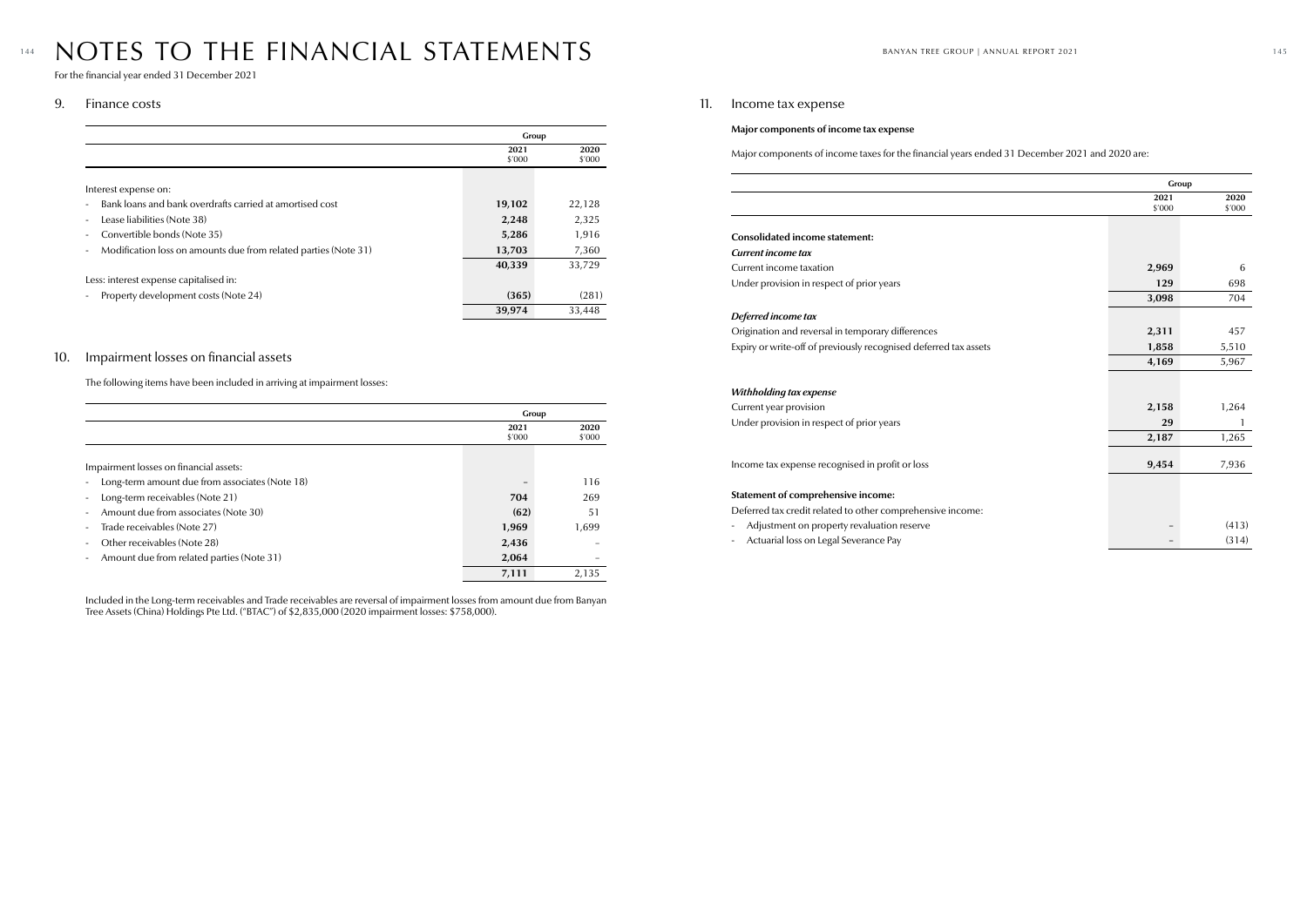For the financial year ended 31 December 2021

#### 11. Income tax expense (cont'd)

#### **Relationship between tax expense and accounting profit**

A reconciliation between tax expense and the product of accounting loss multiplied by the applicable corporate tax rate for the financial years ended 31 December 2021 and 2020 respectively are as follows:

|                                                                  | Group          |                |
|------------------------------------------------------------------|----------------|----------------|
|                                                                  | 2021<br>\$'000 | 2020<br>\$'000 |
| Accounting loss before taxation                                  | (51, 820)      | (94, 572)      |
|                                                                  |                |                |
| Income tax using Singapore tax rate of 17% (2020: 17%)           | (8,809)        | (16,077)       |
| Effect of different tax rates in other countries                 | (801)          | (3, 116)       |
| Expenses not deductible for tax purposes                         | 5,893          | 9,171          |
| Tax exempt income                                                | (197)          | 56             |
| Under provision in respect of prior years                        | 129            | 698            |
| Deferred tax assets not recognised                               | 9,644          | 9,292          |
| Withholding tax                                                  | 2,187          | 1,265          |
| Expiry or write-off of previously recognised deferred tax assets | 1,858          | 5,510          |
| Share of results of associates                                   | (450)          | 1,137          |
| Income tax expense recognised in profit or loss                  | 9,454          | 7,936          |

Group royalty fees income derived from Indonesia, Thailand and Maldives is subject to withholding tax at 15%, 8% and 10% respectively (2020: 15%, 8% and 10%).

### 12. Earnings per share

Basic earnings per share are calculated by dividing profit after taxation for the year that is attributable to owners of the Company by the weighted average number of ordinary shares outstanding during the financial year.

Weighted average number of ordinary shares for basic  $64$  earnings per share computation

Diluted earnings per share are calculated by dividing profit after taxation for the year that is attributable to owners of the Company by the weighted average number of ordinary shares outstanding during the financial year plus the weighted average number of ordinary shares that would be issued on the conversion of all the dilutive potential ordinary shares into ordinary shares.

Potential ordinary shares are weighted for the period they are outstanding. Potential ordinary shares that are cancelled or allowed to lapse during the period are included in the calculation of diluted earnings per share only for the portion of the period during which they are outstanding. Potential ordinary shares that are converted into ordinary shares during the period are included in the calculation of diluted earnings per share from the beginning of the period to the date of conversion; from the date of conversion, the resulting ordinary shares are included in both basic and diluted earnings per share.

The following table reflects the loss after taxation and share data used in the computation of basic and diluted earnings per share for the financial years ended 31 December:

Loss after taxation attributable to owners of the Company use in computation of basic and diluted earnings per share

|   | Group                |                      |
|---|----------------------|----------------------|
|   | 2021<br>\$'000       | 2020<br>\$'000       |
| d |                      |                      |
|   | (55, 192)            | (95, 838)            |
|   |                      |                      |
|   | <b>No. of Shares</b> | <b>No. of Shares</b> |
|   |                      |                      |
|   | 849,029,337          | 840,028,634          |
|   | 849,029,337          | 840,028,634          |

Weighted average number of ordinary shares for diluted earnings per share computation **849,029,337** 840,028,634

#### **Earnings per share computation**

For the financial year ended 31 December 2021, 906,553 contingently issuable shares under the Banyan Tree Performance Share Plan and 192,693,362 conversion shares under Convertible Bonds had been excluded from the calculation of diluted earnings per share as their effects would be anti-dilutive (i.e. loss per share would have been reduced in the event that dilutive potential shares issued are converted into ordinary shares). Thus, the dilutive earnings per share was the same as the basic earnings per share.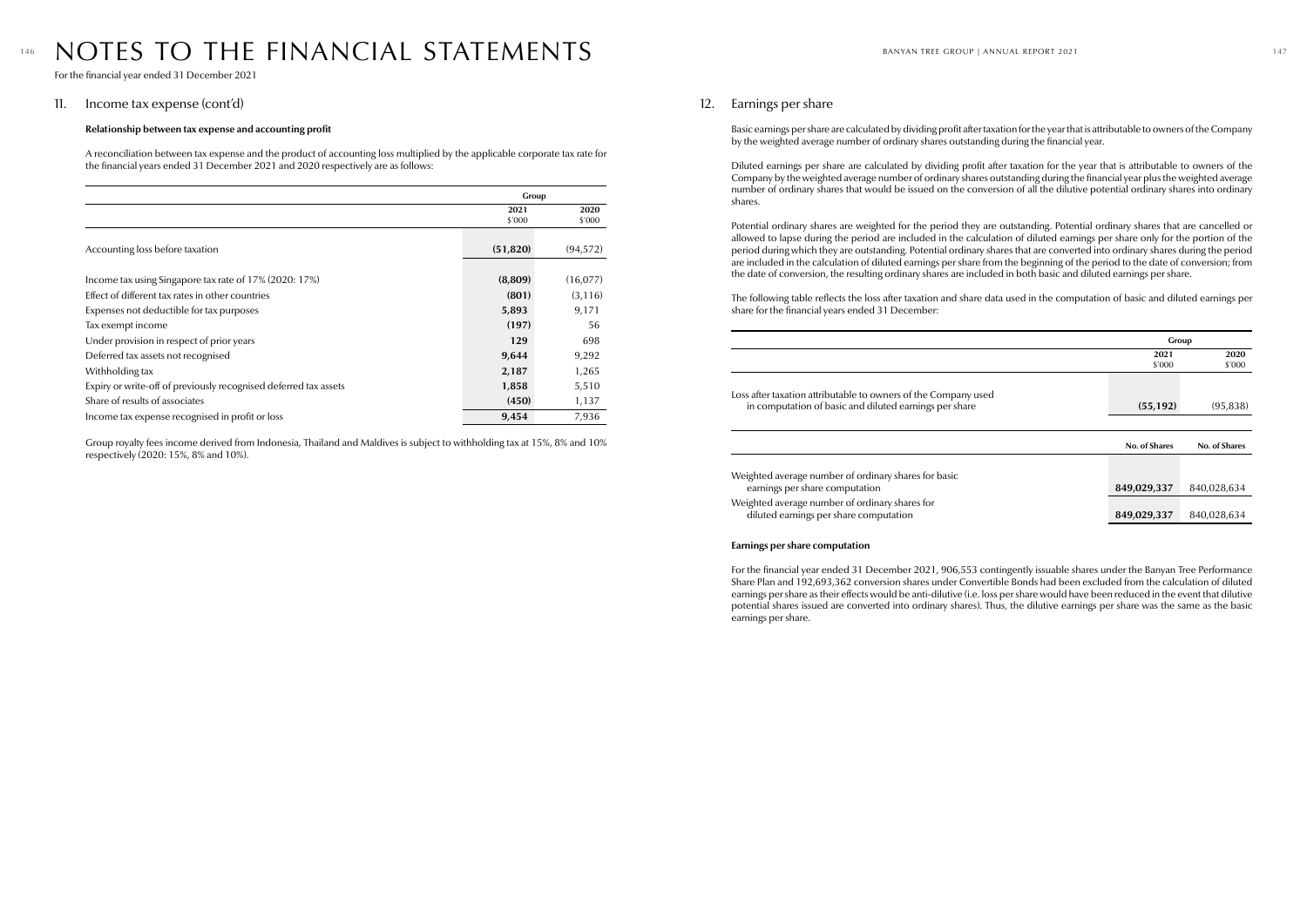For the financial year ended 31 December 2021

### 13. Property, plant and equipment

| Group                                                           | Freehold<br>land<br>\$'000 | Freehold<br>buildings<br>\$'000 | Leasehold<br>buildings<br>\$'000 | Furniture,<br>fittings and<br>equipment<br>\$'000 | Computers<br>\$'000 | vehicles<br>\$'000       | <b>Motor Construction-</b><br>in-progress<br>\$'000 | Total<br>\$'000      |
|-----------------------------------------------------------------|----------------------------|---------------------------------|----------------------------------|---------------------------------------------------|---------------------|--------------------------|-----------------------------------------------------|----------------------|
| <b>Cost or valuation:</b>                                       |                            |                                 |                                  |                                                   |                     |                          |                                                     |                      |
| At 1 January 2020                                               | 402,487                    | 294,642                         | 40,305                           | 208,872                                           | 16,654              | 14,939                   | 8,420                                               | 986,319              |
| Additions                                                       | 21                         | 299                             | $\overline{\phantom{m}}$         | 3,003                                             | 446                 | 247                      | 5,180                                               | 9,196                |
| Disposals                                                       |                            |                                 | $\overline{\phantom{m}}$         | (310)                                             | (163)               | (790)                    | (36)                                                | (1, 299)             |
| Write-off                                                       | (11)                       | (45)                            | $\overline{\phantom{m}}$         | (20, 128)                                         | (838)               | (470)                    | (556)                                               | (22,048)             |
| Revaluation surplus                                             | 1,425                      | (2, 387)                        |                                  |                                                   |                     |                          |                                                     | (962)                |
| Elimination of<br>accumulated<br>depreciation on<br>revaluation |                            | (2,295)                         |                                  |                                                   |                     |                          |                                                     | (2, 295)             |
| Transfer to property<br>development<br>costs                    | (1, 235)                   | (9,027)                         | (323)                            |                                                   |                     |                          |                                                     | (10, 585)            |
| Transfer in/(out)                                               | -                          | 11,181                          | $\qquad \qquad -$                | (6, 432)                                          | 62                  | 49                       | (4,860)                                             |                      |
| Net exchange<br>differences                                     | (7,661)                    | (5,581)                         | (1, 166)                         | (5, 581)                                          | (231)               | (302)                    | (719)                                               | (21, 241)            |
| At 31 December 2020<br>and 1 January 2021                       | 395,026                    | 286,787                         | 38,816                           | 179,424                                           | 15,930              | 13,673                   | 7,429                                               | 937,085              |
| Additions                                                       | 30                         | 496                             | 167                              | 1,477                                             | 159                 | 82                       | 4,340                                               | 6,751                |
| Disposals                                                       | $\qquad \qquad -$          | (425)                           | (252)                            | (1, 434)                                          | (199)               | (232)                    | $\overline{\phantom{a}}$                            | (2, 542)             |
| Write-off                                                       |                            |                                 | -                                | (21, 616)                                         | $\qquad \qquad -$   | $\overline{\phantom{0}}$ | (131)                                               | (21, 747)            |
| Revaluation surplus                                             | (3)                        | 118                             |                                  |                                                   |                     |                          |                                                     | 115                  |
| Elimination of<br>accumulated<br>depreciation on<br>revaluation |                            | (118)                           |                                  |                                                   |                     |                          |                                                     | (118)                |
| Transfer to investment<br>properties                            | (20,006)                   | (2,889)                         |                                  |                                                   |                     |                          |                                                     | (22, 895)            |
| Transfer (out)/in                                               | (670)                      | 2,137                           | 60                               | (1, 135)                                          | 1,058               | (526)                    | (924)                                               |                      |
| Net exchange<br>differences<br>At 31 December 2021              | (30,772)<br>343,605        | (26, 331)<br>259,775            | 1,303<br>40,094                  | (15,010)<br>141,706                               | (482)<br>16,466     | (840)<br>12,157          | 1,931<br>12,645                                     | (70, 201)<br>826,448 |

Transfer to property development costs relates to freehold buildings and other related assets that the Group will be using for its hospitality business.

### 13. Property, plant and equipment (cont'd)

|                                                                 |                            |                                 |                                  | Furniture,                          |                     |                    |                                                     |                        |
|-----------------------------------------------------------------|----------------------------|---------------------------------|----------------------------------|-------------------------------------|---------------------|--------------------|-----------------------------------------------------|------------------------|
| Group (cont'd)                                                  | Freehold<br>land<br>\$'000 | Freehold<br>buildings<br>\$'000 | Leasehold<br>buildings<br>\$'000 | fittings and<br>equipment<br>\$'000 | Computers<br>\$'000 | vehicles<br>\$'000 | <b>Motor Construction-</b><br>in-progress<br>\$'000 | <b>Total</b><br>\$'000 |
| <b>Accumulated</b><br>depreciation and<br>impairment losses:    |                            |                                 |                                  |                                     |                     |                    |                                                     |                        |
| At 1 January 2020                                               | 2,127                      | 94,675                          | 18,605                           | 147,347                             | 13,188              | 11,251             |                                                     | 287,193                |
| Depreciation charge<br>for the financial year                   | $\qquad \qquad -$          | 8,746                           | 918                              | 11,789                              | 1,518               | 646                |                                                     | 23,617                 |
| <b>Disposals</b>                                                |                            | $\overline{\phantom{m}}$        | $\overline{\phantom{a}}$         | (229)                               | (157)               | (790)              | $\overline{\phantom{0}}$                            | (1, 176)               |
| Write-off                                                       | (11)                       | (43)                            | $\overline{\phantom{0}}$         | (20, 127)                           | (838)               | (470)              |                                                     | (21, 489)              |
| Impairment loss                                                 | 1,721                      | 3,577                           |                                  | 954                                 |                     |                    |                                                     | 6,252                  |
| Elimination of<br>accumulated<br>depreciation on<br>revaluation |                            | (2, 295)                        |                                  |                                     |                     |                    |                                                     | (2, 295)               |
| Transfer in/(out)                                               |                            | 3,365                           |                                  | (3, 364)                            | (1)                 |                    |                                                     |                        |
| Net exchange<br>differences                                     | 3                          | (3, 924)                        | (295)                            | (2, 248)                            | (145)               | (230)              |                                                     | (6,839)                |
| At 31 December 2020<br>and 1 January 2021                       | 3,840                      | 104,101                         | 19,228                           | 134,122                             | 13,565              | 10,407             |                                                     | 285,263                |
| Depreciation charge<br>for the financial year                   | $\boldsymbol{2}$           | 7,538                           | 848                              | 10,235                              | 1,049               | 563                | $\qquad \qquad -$                                   | 20,235                 |
| Disposals                                                       |                            | (118)                           | (199)                            | (1, 361)                            | (182)               | (213)              |                                                     | (2,073)                |
| Write-off                                                       |                            |                                 | $\overline{\phantom{a}}$         | (21, 591)                           |                     |                    |                                                     | (21, 591)              |
| Impairment loss                                                 | 95                         | 338                             |                                  |                                     |                     |                    |                                                     | 433                    |
| Elimination of<br>accumulated<br>depreciation on<br>revaluation |                            | (118)                           |                                  |                                     |                     |                    |                                                     | (118)                  |
| Transfer to investment<br>properties                            |                            | (739)                           |                                  |                                     |                     |                    |                                                     | (739)                  |
| Transfer in/(out)                                               | 24                         | (103)                           | (2)                              | (307)                               | 976                 | (588)              |                                                     |                        |
| Net exchange<br>differences                                     | (4)                        | (8, 358)                        | 357                              | (13,710)                            | (320)               | (598)              | $\overline{a}$                                      | (22, 633)              |
| At 31 December 2021                                             | 3,957                      | 102,541                         | 20,232                           | 107,388                             | 15,088              | 9,571              | $\overline{\phantom{a}}$                            | 258,777                |
|                                                                 |                            |                                 |                                  |                                     |                     |                    |                                                     |                        |
| Net carrying amount:                                            |                            |                                 |                                  |                                     |                     |                    |                                                     |                        |
| At 31 December 2020                                             | 391,186                    | 182,686                         | 19,588                           | 45,302                              | 2,365               | 3,266              | 7,429                                               | 651,822                |
| At 31 December 2021                                             | 339,648                    | 157,234                         | 19,862                           | 34,318                              | 1,378               | 2,586              | 12,645                                              | 567,671                |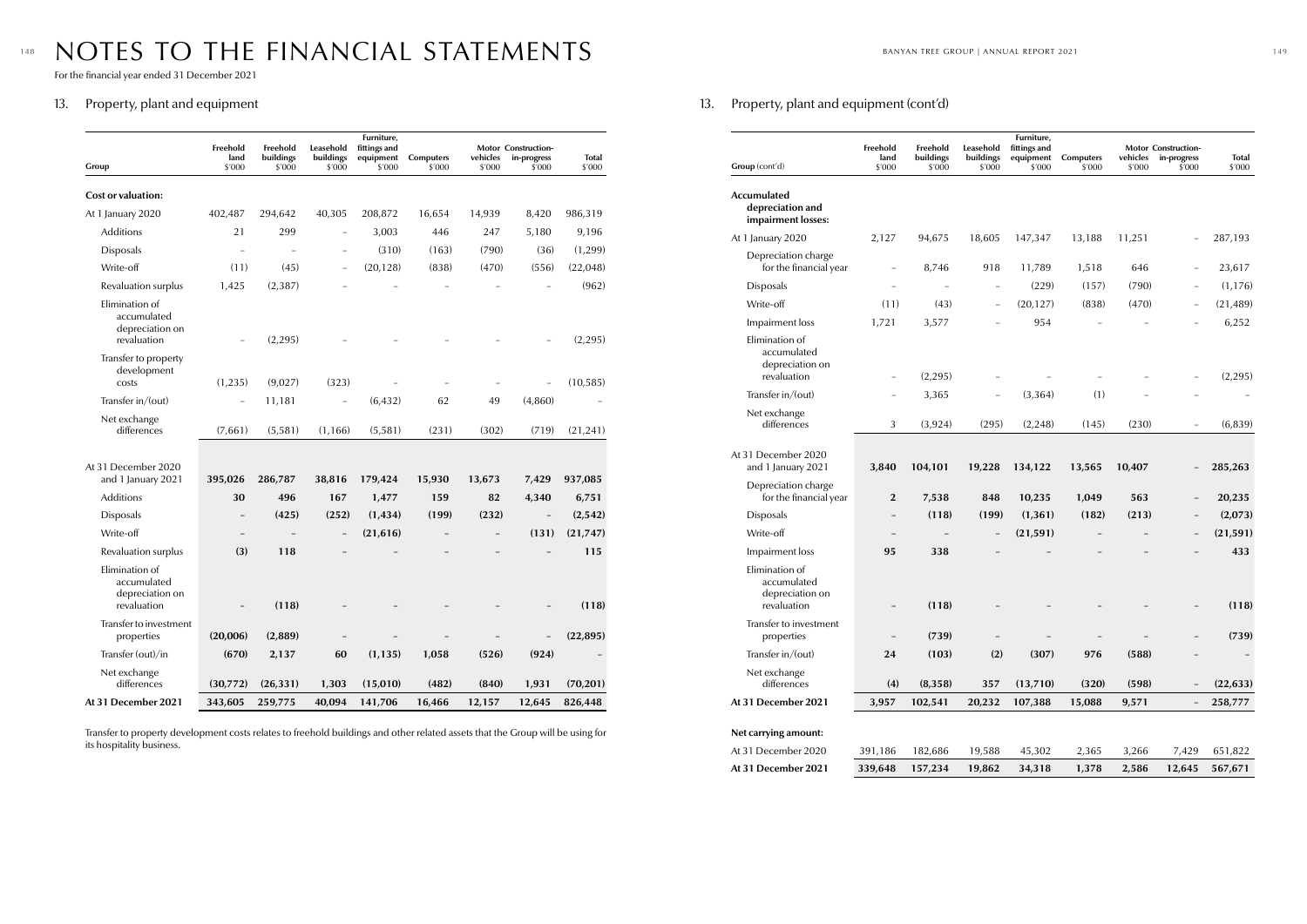For the financial year ended 31 December 2021

#### 13. Property, plant and equipment (cont'd)

The freehold land and freehold buildings of the Group are carried at valuation. The remaining items of property, plant and equipment are carried at cost.

#### **Revaluation of freehold land and buildings**

Freehold land and buildings in Singapore were revalued on 17 November 2021 by professional independent property valuers.

Freehold land and buildings in Thailand were revalued by a professional independent property valuer on 30 December 2021.

The hotel properties in Morocco, which comprise of freehold land and buildings, were appraised by a professional independent property valuer on 15 December 2021.

Freehold land in Sri Lanka was appraised by a professional independent property valuer on 8 December 2021.

Revaluation and details of valuation techniques and inputs used are disclosed in Note 48.

If the freehold land and freehold buildings were measured using the cost model, the carrying amounts would be as follows:

|                                                      | Group          |                         |  |
|------------------------------------------------------|----------------|-------------------------|--|
|                                                      | 2021<br>\$'000 | 2020<br>$$^{\prime}000$ |  |
| Freehold land                                        |                |                         |  |
| Cost and net carrying amount<br>$\blacksquare$       | 78,530         | 89,727                  |  |
| Freehold buildings                                   |                |                         |  |
| Cost<br>$\sim 100$                                   | 262,408        | 297,470                 |  |
| Accumulated depreciation<br>$\overline{\phantom{a}}$ | (110, 985)     | (114, 552)              |  |
| Net carrying amount<br>$\overline{\phantom{a}}$      | 151,423        | 182,918                 |  |

### 13. Property, plant and equipment (cont'd)

As at 31 December 2021, certain properties with net carrying amount amounting to \$393,121,000 (2020: \$460,103,000) were mortgaged to banks to secure credit facilities for the Group (Note 34).

#### **Company**

| Furniture,<br>fittings and<br>equipment<br>\$'000 | Computers<br>\$'000 | <b>Total</b><br>\$'000 |
|---------------------------------------------------|---------------------|------------------------|
|                                                   |                     |                        |
| 17                                                | 183                 | 200                    |
| 17                                                | 183                 | 200                    |
|                                                   |                     |                        |
| 17                                                | 183                 | 200                    |
| 17                                                | 183                 | 200                    |
|                                                   |                     |                        |

#### **Cost:**

At 1 January 2020, 31 December 2020 and 1 January 2021 **17 183 200**

**At 31 December 2021 17 183 200**

#### **Accumulated depreciation:**

At 1 January 2020, 31 December 2020 and 1 January 2021 **17 183 200 At 31 December 2021 17 183 200**

**Net carrying amount:** At 31 December 2020 **At 31 December 2021 – – –**

#### 14. Investment properties

|                                                                                          | Group          |                |
|------------------------------------------------------------------------------------------|----------------|----------------|
|                                                                                          | 2021<br>\$'000 | 2020<br>\$'000 |
|                                                                                          |                |                |
| <b>Balance sheet:</b>                                                                    |                |                |
| At 1 January                                                                             | 62,065         | 63,504         |
| Transfer from property, plant and equipment                                              | 22,156         |                |
| Net gain/(loss) from fair value adjustments recognised in profit or loss (Notes 4 and 7) | 1,060          | (27)           |
| Net exchange differences                                                                 | (5,592)        | (1, 412)       |
| At 31 December                                                                           | 79,689         | 62,065         |
| Income statement:                                                                        |                |                |
| Rental income from investment properties                                                 |                |                |
| Minimum lease payments<br>4                                                              | 1,746          | 1,578          |
| Direct operating expense (including repairs and maintenance) arising from:               |                |                |
| Rental generating properties<br>-                                                        | 1,114          | 1,142          |
| Non-rental generating properties                                                         | 62             | 52             |

#### **Balance sheet:**

#### **Income statement:**

- Rental generating properties
- Non-rental generating properties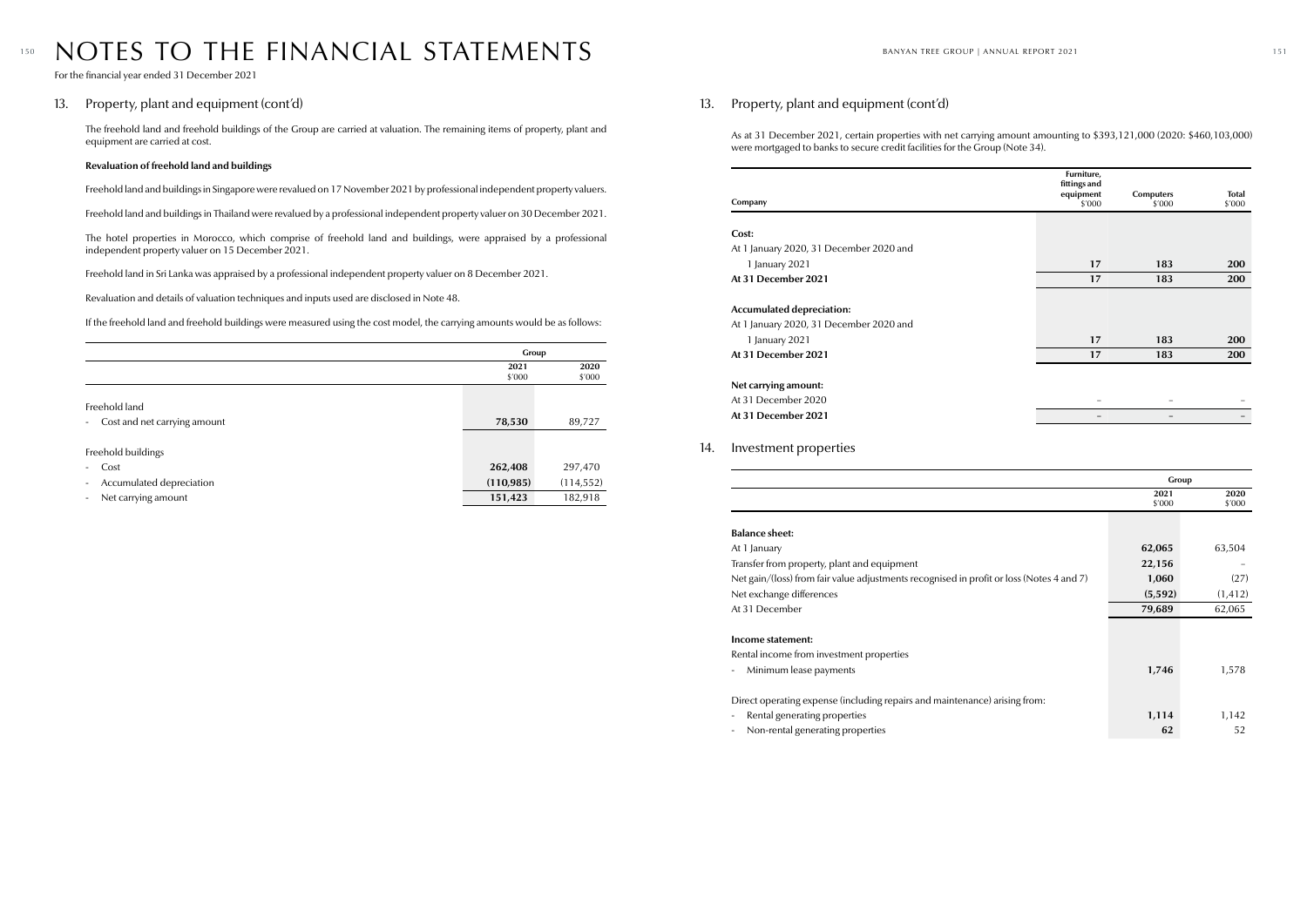For the financial year ended 31 December 2021

#### 14. Investment properties (cont'd)

#### **Valuation of investment properties**

Investment properties in Thailand and Singapore are stated at fair value, which has been determined based on valuation report dated 31 December 2021 and 17 December 2021 respectively. The revaluations were performed by professional independent property valuers with recognised and relevant professional qualifications and with recent experience in the location and category of the properties being valued.

Freehold land and buildings were revalued using the market value approach.

Details of valuation techniques and inputs used are disclosed in Note 48.

#### **Properties pledged as security**

Certain investment properties amounting to \$56,361,000 (2020: \$35,158,000) are mortgaged to secure bank loans (Note 34).

The investment properties held by the Group as at 31 December 2021 are as follows:

| <b>Description and Location</b>                                    | <b>Existing Use</b>       | <b>Tenure</b> |
|--------------------------------------------------------------------|---------------------------|---------------|
|                                                                    |                           |               |
| Shopping centre with more than 50 leased outlets, Phuket, Thailand | Shops                     | Freehold      |
| Land located at the shopping centre, Phuket, Thailand              | Land for shopping centre  | Freehold      |
| 63 office units in a 24-storey office tower, Bangkok, Thailand     | Offices                   | Freehold      |
| Land located in northern Thailand                                  | Land awaiting development | Freehold      |
| Angsana House, 24 Cheong Chin Nam Road                             | Offices                   | Freehold      |

### 15. Intangible assets

| Goodwill | <b>Trademarks</b> | Club<br>membership       | Other<br>intangible<br>assets | <b>Total</b><br>\$'000 |
|----------|-------------------|--------------------------|-------------------------------|------------------------|
|          |                   |                          |                               |                        |
|          |                   |                          |                               |                        |
| 2,603    | 24,300            | 3,752                    | 14,328                        | 44,983                 |
|          |                   | 478                      | 1,569                         | 2,047                  |
|          |                   | $\overline{\phantom{m}}$ | (225)                         | (225)                  |
| 2,603    | 24,300            | 4,230                    | 15,672                        | 46,805                 |
|          |                   |                          | 2,968                         | 2,968                  |
|          |                   |                          | (609)                         | (609)                  |
|          |                   | $\qquad \qquad -$        | (1, 153)                      | (1, 153)               |
| 2,603    | 24,300            | 4,230                    | 16,878                        | 48,011                 |
|          |                   |                          |                               |                        |
|          |                   |                          |                               |                        |
|          |                   | 338                      | 9,406                         | 9,744                  |
|          |                   | 77                       | 1,916                         | 1,993                  |
|          |                   | $\overline{\phantom{a}}$ | (130)                         | (130)                  |
|          |                   | 415                      | 11,192                        | 11,607                 |
|          |                   | 85                       | 867                           | 952                    |
|          |                   |                          | (609)                         | (609)                  |
|          |                   |                          | (662)                         | (662)                  |
|          |                   | 500                      | 10,788                        | 11,288                 |
|          |                   |                          |                               |                        |
|          |                   |                          |                               |                        |
| 2,603    | 24,300            | 3,815                    | 4,480                         | 35,198                 |
| 2,603    | 24,300            | 3,730                    | 6,090                         | 36,723                 |
|          | \$'000            | \$'000                   | \$'000                        | \$'000                 |

#### **Other intangible assets**

Other intangible assets include sales commission incurred that are directly attributable to securing property sales contracts. The sales commission will be amortised as the Group recognises the related revenue.

| ٦      | ٧<br>۰. |
|--------|---------|
| ٧<br>× | ×<br>٠  |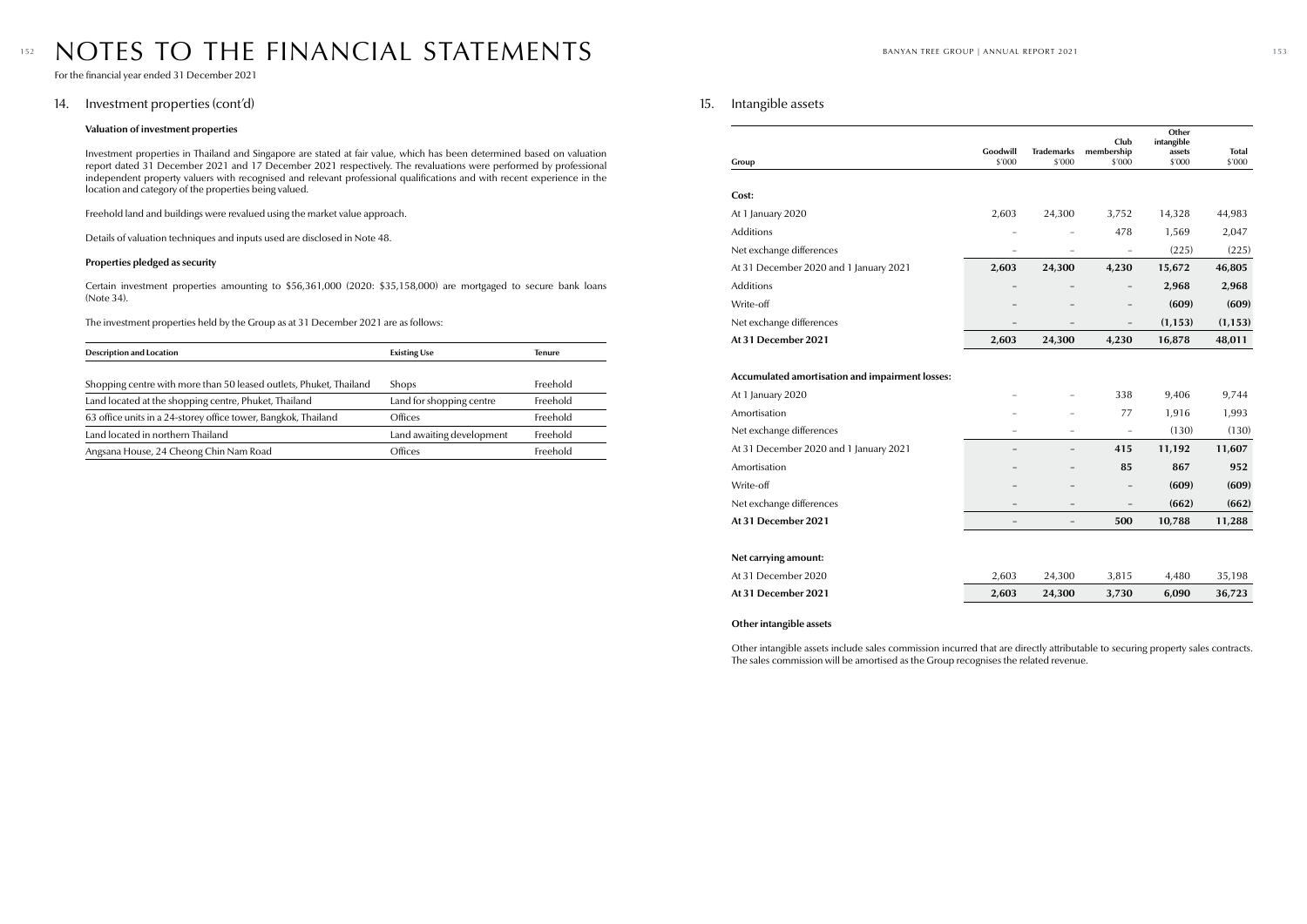For the financial year ended 31 December 2021

### 15. Intangible assets (cont'd)

| Company                                         | Club<br>membership<br>\$'000 |
|-------------------------------------------------|------------------------------|
|                                                 |                              |
| Cost:                                           |                              |
| At 1 January 2020                               | 3,752                        |
| Additions                                       | 478                          |
| At 31 December 2020 and 1 January 2021          | 4,230                        |
| At 31 December 2021                             | 4,230                        |
| Accumulated amortisation and impairment losses: |                              |
| At 1 January 2020                               | 338                          |
| Amortisation                                    | 77                           |
| At 31 December 2020 and 1 January 2021          | 415                          |
| Amortisation                                    | 85                           |
| At 31 December 2021                             | 500                          |
|                                                 |                              |
| Net carrying amount:                            |                              |
| At 31 December 2020                             | 3,815                        |

## **At 31 December 2021 3,730**

#### **Impairment testing of goodwill**

Goodwill acquired through business combination was related to Thai Wah Plaza Limited, which has been identified as the single cash-generating unit ("CGU") for impairment testing.

The recoverable amount of the CGU is determined based on value in use calculations. These calculations use cash flow projections based on financial budgets approved by management covering a five-year period. Cash flows for the five-year period are computed using the estimated rates stated below.

#### Key assumptions used for value in use calculations:

|               | Thai Wah Plaza Limited |      |  |
|---------------|------------------------|------|--|
|               | 2021                   | 2020 |  |
|               |                        |      |  |
| Growth rate   | 4.6%                   | 7.5% |  |
| Discount rate | 7.4%                   | 5.9% |  |

With regards to the assessment of value in use, if the growth rate has been revised downward by 50%, the estimated recoverable amount would still exceed the carrying value.

The above assumptions have been used for analysis of the CGU. Management determined the budgeted growth rate based on past performance and its expectation for market development factoring the impact caused by the COVID-19 pandemic. The discount rate represents the current market assessment of the risks specific to the CGU, regarding the time value of money and individual risks of the underlying assets which have not been incorporated in the cash flow estimates. The discount rate calculation is derived from its weighted average cost of capital ("WACC") which takes into account both debt and equity. The cost of equity is derived from the expected return on investment and the cost of debt is based on servicing obligations over the interest-bearing borrowings. Segment-specific risk is incorporated by applying individual beta factors. The beta factors are derived annually based on publicly available market data.

#### 15. Intangible assets (cont'd)

#### **Impairment testing of goodwill** (cont'd)

#### *Sensitivity to changes in assumptions*

#### **Impairment testing of trademarks**

The trademarks comprise of "Banyan Tree" and "Angsana" brands. Trademarks have been allocated to individual CGUs, which are the Group's reportable operating segments, for impairment testing as follows:

- Property Sales Segment;
- Fee-based Segment

Carrying amounts of trademarks are allocated to each of the Group's CGUs based on a valuation performed by a professional and independent valuer at acquisition date, using the projected discounted cash flows on future royalties from each of the reportable operating segments. The allocated amounts to each CGU are as follows:

|                               |                | <b>Property Sales Segment</b> |                | <b>Fee-based Segment</b> |                         | Total                   |  |
|-------------------------------|----------------|-------------------------------|----------------|--------------------------|-------------------------|-------------------------|--|
|                               | 2021<br>\$'000 | 2020<br>\$'000                | 2021<br>\$'000 | 2020<br>\$'000           | 2021<br>$$^{\prime}000$ | 2020<br>$$^{\prime}000$ |  |
|                               |                |                               |                |                          |                         |                         |  |
| Carrying amount of trademarks | 630            | 630                           | 23,670         | 23,670                   | 24,300                  | 24,300                  |  |

The recoverable amount for all the individual reportable operating segment is determined based on value in use calculation using cash flow projections based on financial budgets approved by management covering a five-year period.

The discount rate applied to the cash flow projections of each reportable operating segment is 12.48% (2020: 8.36%). The growth rate used to extrapolate the cash flows of each business segment beyond the five-year period is 1% (2020: 2%). Management determined the budgeted growth rate based on past performance and its expectation for market development factoring the impact caused by the COVID-19 pandemic. The discount rate, which reflects the WACC rate used, is consistent with forecasts used in industry. The discount rate reflects specific risks relating to the relevant companies.

The following describes each key assumption on which management has based its cash flow projections to undertake impairment testing of trademarks:

- Budgeted hotel occupancy rates the basis used to determine the budgeted annual hotel occupancy rates is the average of expected guest arrivals for each month taking into consideration the seasonality and guest arrivals.
- Budgeted hotel room rates the basis used to determine the budgeted hotel room rates is the average of the expected

monthly revenues to be generated for each room type, considering the seasonality and competitive environment.

#### *Sensitivity to changes in assumptions*

With regards to the assessment of value in use, if both the discount rate has been 100 basis points higher and growth rate has been revised downwards by 1%, the estimated recoverable amount would still exceed the carrying value.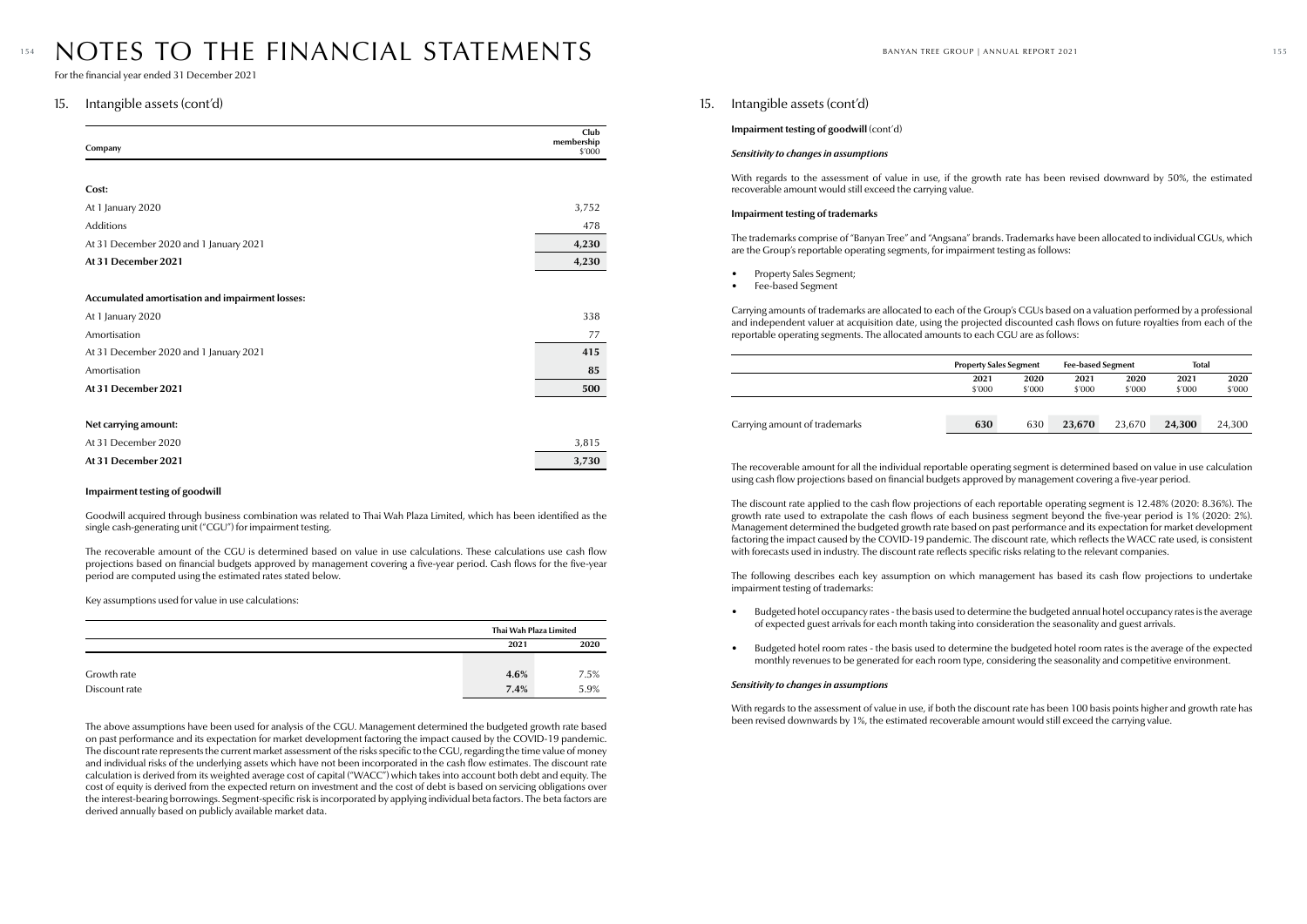For the financial year ended 31 December 2021

#### 16. Land use rights

|                                     |                | Group          |
|-------------------------------------|----------------|----------------|
|                                     | 2021<br>\$'000 | 2020<br>\$'000 |
| Cost                                |                |                |
| At 1 January                        | 2,594          | 2,830          |
| Net exchange differences            | 397            | (236)          |
| At 31 December                      | 2,991          | 2,594          |
| <b>Accumulated amortisation:</b>    |                |                |
| At 1 January                        | 256            | 271            |
| Amortisation for the financial year | 59             | $\overline{2}$ |
| Net exchange differences            | 29             | (17)           |
| At 31 December                      | 344            | 256            |
| Net carrying amount                 | 2,647          | 2,338          |
|                                     |                |                |

|                                      | Group          |                         |
|--------------------------------------|----------------|-------------------------|
|                                      | 2021<br>\$'000 | 2020<br>$$^{\prime}000$ |
| Amount to be amortised:              |                |                         |
| Within 1 year<br>$\omega_{\rm{max}}$ | 113            | 63                      |
| Between 2 to 5 years<br>$\sim 100$   | 451            | 252                     |
| After 5 years<br>$\omega_{\rm{max}}$ | 2,083          | 2,023                   |

The Group has land use rights over the following plots of land:

|                                                        | <b>Tenure</b> |          |  |
|--------------------------------------------------------|---------------|----------|--|
| Location                                               | 2021          | 2020     |  |
| People's Republic of China<br>Zhongdian Jiantang Hotel | 27 years      | 28 years |  |
| <b>Indonesia</b>                                       |               |          |  |
| PT. Heritage Resorts & Spas                            | 25 years      | 26 years |  |
| PT. Cassia Resorts Investments                         | 21 years      | 22 years |  |

### 17. Subsidiaries

#### Unquoted shares, at cost

Capital contribution through issue of ordinary shares to emplo subsidiaries at no consideration under SFRS(I) 2 Share-bas **Impairment losses** 

|            | Company        |                |
|------------|----------------|----------------|
|            | 2021<br>\$'000 | 2020<br>\$'000 |
| oyees of   | 262,092        | 267,189        |
| ed Payment | 5,863          | 5,863          |
|            | (49,061)       | (49, 561)      |
|            | 218,894        | 223,491        |
|            | 358,509        | 419,928        |
|            | (2,862)        | (2,862)        |
|            | (11, 735)      | (3,494)        |
|            | 343,912        | 413,572        |
|            | 562,806        | 637,063        |

#### **Loans and receivables**

Loans to subsidiaries Less: Expected credit losses Less: Impairment losses

In appointing the auditing firms for the Company and subsidiaries, the Group have complied with Listing Rules 712, 715 and 716.

During the financial year ended 31 December 2021, the Company has re-assessed the carrying amounts of investment in subsidiaries and has recognised a reversal of impairment loss of \$500,000 (2020: impairment loss of \$500,000).

For the financial year ended 31 December 2021, the Company has reclassified \$Nil (2020: \$13,731,000) from amounts due from subsidiaries to loans to subsidiaries.

As at 31 December 2021, included in the loans made to subsidiaries is an unsecured loan of \$4,100,000 (2020: \$4,013,000) bearing interest at a rate of 7.0% (2020: 7.0%) with no fixed terms of repayment.

Except for the above interest-bearing loan, the loans made to subsidiaries are interest-free, unsecured and the settlement of the amounts were neither planned nor likely to occur in the foreseeable future. As agreed with its subsidiaries, the Company will not demand repayment of the loan and its subsidiaries will have the discretion to determine when the loans will be repaid. During the financial year ended 31 December 2021, the Company has re-assessed the carrying amounts of loans to subsidiaries and has recognised an impairment loss of \$8,241,000 (2020: \$Nil).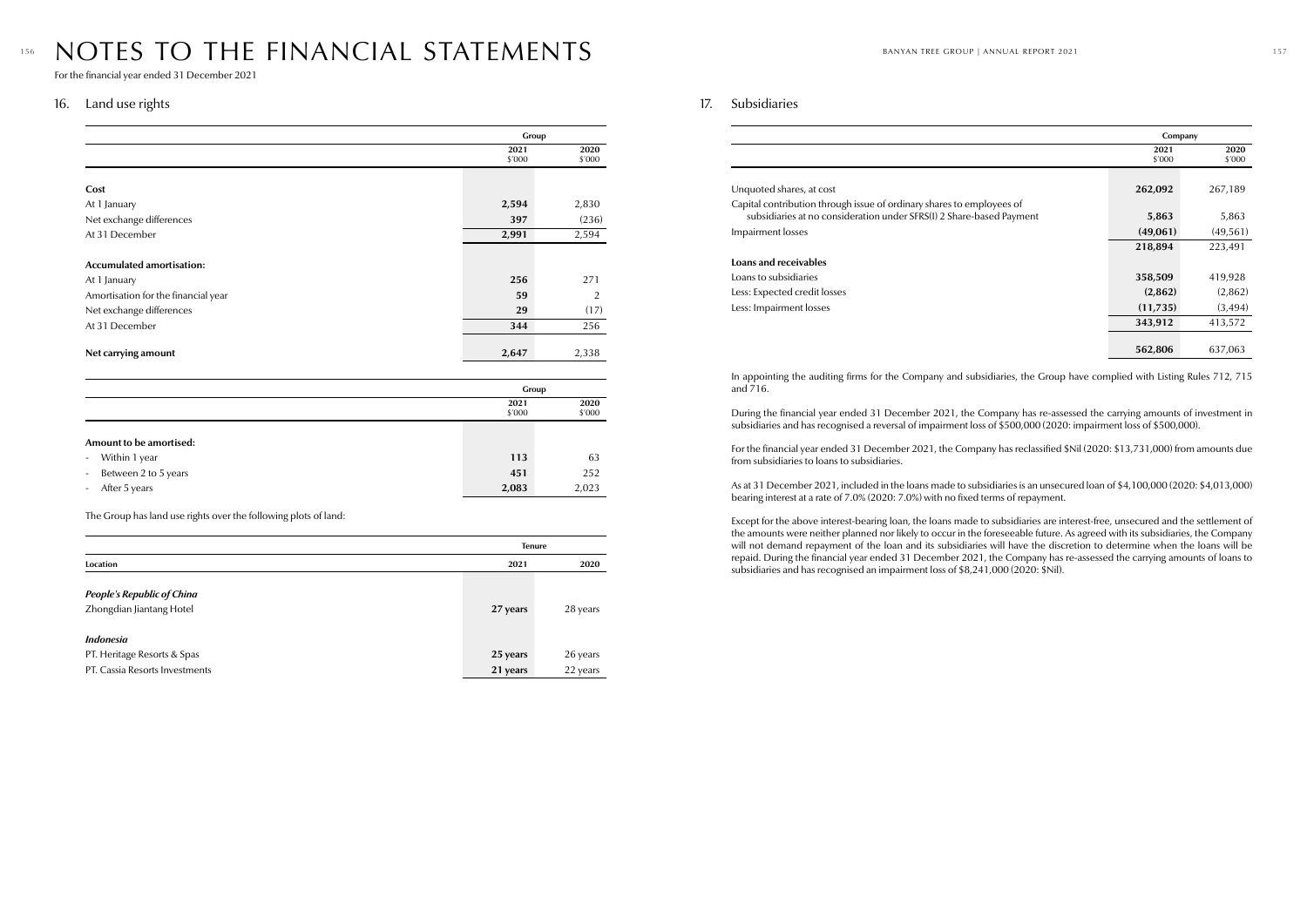For the financial year ended 31 December 2021

### 17. Subsidiaries (cont'd)

#### **Receivables that are impaired**

The Company's interest-bearing loans to subsidiaries that are impaired at the end of the reporting period and the movement of the allowance accounts used to record the impairment are as follows:

|                                         |                         | Company        |
|-----------------------------------------|-------------------------|----------------|
|                                         | 2021<br>$$^{\prime}000$ | 2020<br>\$'000 |
|                                         |                         |                |
| Loans to subsidiaries - nominal amounts | 4,100                   | 4,013          |
| Less: Expected credit losses            | (2,862)                 | (2,862)        |
|                                         | 1,238                   | 1,151          |

#### **Expected credit losses**

The movement in allowance for expected credit losses of amount due from subsidiaries is as follows:

|                                        |                          | Company        |
|----------------------------------------|--------------------------|----------------|
|                                        | 2021<br>$$^{\prime}000$  | 2020<br>\$′000 |
| <b>Movement in allowance accounts:</b> |                          |                |
| At 1 January                           | 2,862                    | 2,869          |
| Exchange differences                   | $\overline{\phantom{0}}$ | (7)            |
| At 31 December                         | 2,862                    | 2,862          |

#### **Disposal of subsidiary**

On 1 August 2021, the Group entered into a sale agreement to dispose 100% of its wholly-owned subsidiary, Tibet Lhasa Banyan Tree Resorts Limited at its carrying value.

The value of assets and liabilities of the disposed subsidiary recorded in the consolidated financial statements as at 1 August 2021, and the effects of the disposal were:

|                                                                                                                                            | Group          |
|--------------------------------------------------------------------------------------------------------------------------------------------|----------------|
|                                                                                                                                            | 2021<br>\$'000 |
|                                                                                                                                            |                |
| Amount due from holding company                                                                                                            | 5,151          |
| Carrying value of net assets of subsidiary disposed                                                                                        | 5,151          |
|                                                                                                                                            |                |
| Net cash inflow on disposal of subsidiary                                                                                                  |                |
|                                                                                                                                            |                |
| Gain on disposal:                                                                                                                          |                |
| Sales proceeds receivable                                                                                                                  | 5,151          |
| Net assets derecognised                                                                                                                    | (5, 151)       |
| Cumulative exchange differences in respect of the net asset of the subsidiary<br>reclassified from equity on loss of control of subsidiary | 167            |
| Gain on disposal (Note 4)                                                                                                                  | 167            |

### 17. Subsidiaries (cont'd)

Details of the subsidiaries at the end of the financial year are as follows:

| Name of     | subsidiary                                                   | Principal<br>activities                                                                     | Place of<br>Incorporation |                | Cost of<br>investment |           | <b>Effective equity held</b><br>by the Group |  |
|-------------|--------------------------------------------------------------|---------------------------------------------------------------------------------------------|---------------------------|----------------|-----------------------|-----------|----------------------------------------------|--|
|             |                                                              |                                                                                             |                           | 2021<br>\$'000 | 2020<br>\$'000        | 2021<br>% | 2020<br>%                                    |  |
| (i)         | <b>Held by the Company</b>                                   |                                                                                             |                           |                |                       |           |                                              |  |
| (1)         | <b>Banyan Tree Hotels</b><br>& Resorts Pte Ltd.              | Provision of resort,<br>spa, project and golf<br>management services                        | Singapore                 | 5,466          | 5,466                 | 100       | 100                                          |  |
| (1)         | <b>Banyan Tree</b><br>Investments Pte. Ltd.                  | Property holding                                                                            | Singapore                 | 15,673         | 15,673                | 100       | 100                                          |  |
| (8)         | <b>Banyan Tree Capital</b><br>Pte. Ltd.                      | Business management<br>and consultancy<br>services                                          | Singapore                 | 500            | 500                   | 100       | 100                                          |  |
| (8)         | Prestige Global<br>Services Pte. Ltd.                        | Own and manage<br>intellectual property<br>for and on behalf of<br><b>Banyan Tree Group</b> | Singapore                 | *              | $\ast$                | 100       | 100                                          |  |
| (1)         | Banyan Tree Indochina<br>Holdings Pte. Ltd.                  | Investment holding                                                                          | Singapore                 | $\ast$         | $\ast$                | 100       | 100                                          |  |
| (8)         | Banyan Tree Indochina<br>Management<br>(Singapore) Pte. Ltd. | Investment holding                                                                          | Singapore                 | $\ast$         | $\ast$                | 100       | 100                                          |  |
| (1)         | <b>Banyan Tree</b><br>Services Pte. Ltd.                     | Investment holding                                                                          | Singapore                 | $\ast$         | $\ast$                | 100       | 100                                          |  |
| (18)        | <b>Brand Management</b><br>Pte. Ltd.                         | Provision of<br>Consultancy services                                                        | Singapore                 |                | $\ast$                |           | 100                                          |  |
| (1)<br>(21) | Banyan Tree China<br>Pte. Ltd.                               | Investment holding                                                                          | Singapore                 | 152,678        | 152,678               | 98.53     | 98.53                                        |  |
| (1)         | <b>Hill View Resorts</b><br>Holdings Pte. Ltd.               | Investment holding                                                                          | Singapore                 | 25,692         | 25,692                | 100       | 100                                          |  |
| (11)        | <b>Banyan Tree Assets</b><br>(Thailand) Company<br>Limited   | Holding company                                                                             | Thailand                  | 91             | 91                    | 100       | 100                                          |  |
| (17)        | Tibet Lhasa Banyan<br>Tree Resorts Limited                   | Construction and<br>management of<br>hotels and spas                                        | China                     |                | 5,097                 |           | 100                                          |  |
| (2)         | <b>Banyan Tree Properties</b><br>(HK) Limited                | Investment holding                                                                          | Hong Kong                 | $\ast$         | $\ast$                | 100       | 100                                          |  |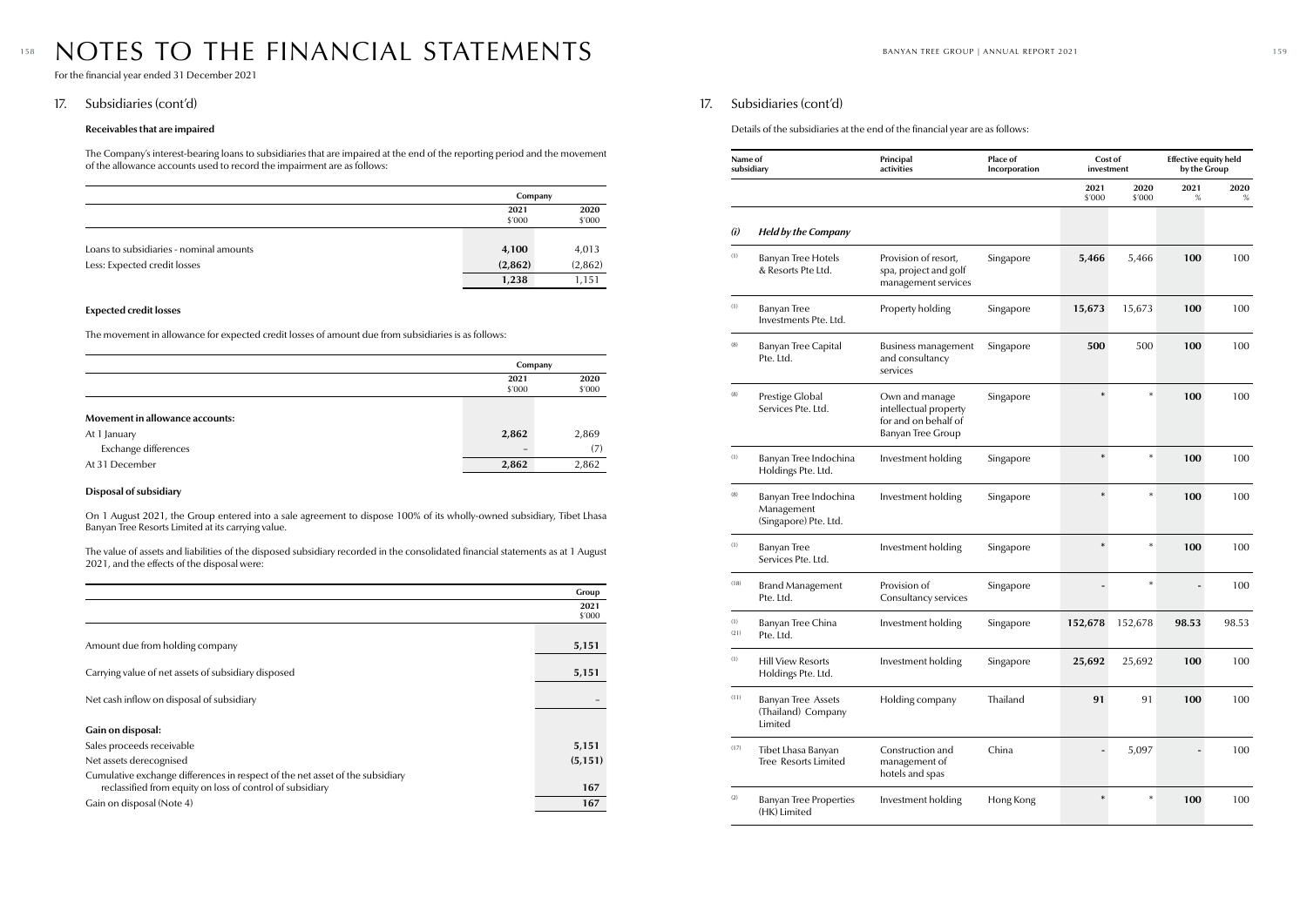For the financial year ended 31 December 2021

### 17. Subsidiaries (cont'd)

| Name of | subsidiary                                   | Principal<br>activities                                                                                               | Place of<br>Incorporation |                | Cost of<br>investment |           | <b>Effective equity held</b><br>by the Group |  |
|---------|----------------------------------------------|-----------------------------------------------------------------------------------------------------------------------|---------------------------|----------------|-----------------------|-----------|----------------------------------------------|--|
|         |                                              |                                                                                                                       |                           | 2021<br>\$'000 | 2020<br>\$'000        | 2021<br>% | 2020<br>%                                    |  |
| (i)     | Held by the Company (cont'd)                 |                                                                                                                       |                           |                |                       |           |                                              |  |
| (2)     | Maldives Bay Pvt Ltd                         | Development and<br>management of<br>resorts, hotels and spas                                                          | Maldives                  | 49,934         | 49,934                | 100       | 100                                          |  |
| (2)     | Maldives Cape Pvt Ltd                        | Development and<br>management of<br>resorts, hotels and spas                                                          | Maldives                  | $\ast$         | $\ast$                | 100       | 100                                          |  |
| (2)     | Banyan Tree Resorts &<br>Spas (Morocco) S.A. | Provision of<br>management,<br>operation services<br>and ancillary services<br>related to the<br>hospitality industry | Morocco                   | 9,883          | 9,883                 | 100       | 100                                          |  |
| (3)     | Beruwela Walk<br>Inn Limited                 | Operation of<br>Hotel resorts                                                                                         | Sri Lanka                 | 856            | 856                   | 100       | 100                                          |  |
| (2)     | PT. Heritage<br>Resorts & Spas               | Hotel operations and<br>property development                                                                          | Indonesia                 | 1,319          | 1,319                 | 100       | 100                                          |  |
|         |                                              |                                                                                                                       |                           | 262,092        | 267,189               |           |                                              |  |

### 17. Subsidiaries (cont'd)

| Name of | subsidiary                                               | Principal<br>activities                                                                   | Place of<br>Incorporation | <b>Effective equity held</b><br>by the Group |           |
|---------|----------------------------------------------------------|-------------------------------------------------------------------------------------------|---------------------------|----------------------------------------------|-----------|
|         |                                                          |                                                                                           |                           | 2021<br>%                                    | 2020<br>% |
| (ii)    | <b>Held through subsidiaries</b>                         |                                                                                           |                           |                                              |           |
| (1)     | Hotelspa Pte. Ltd.                                       | Investment holding                                                                        | Singapore                 | 100                                          | 100       |
| (1)     | Banyan Tree Gallery (Singapore)<br>Pte Ltd               | Sale of merchandise                                                                       | Singapore                 | 93                                           | 93        |
| (8)     | Banyan Tree Dunhuang (S) Pte. Ltd.                       | Investment holding                                                                        | Singapore                 | 100                                          | 100       |
| (1)     | Architrave Design & Planning<br>Services Pte. Ltd.       | Provision of design, planning<br>and consultancy services for<br>hotels, resorts and spas | Singapore                 | 100                                          | 100       |
| (1)     | <b>GPS Development Services</b><br>Pte. Ltd.             | Provision of purchasing and project<br>services for hotels, resorts and spas              | Singapore                 | 100                                          | 100       |
| (1)     | <b>Banyan Tree Marketing</b><br>Group Pte. Ltd.          | Provision of marketing services                                                           | Singapore                 | 100                                          | 100       |
| (1)     | <b>BT Development Singapore</b><br>Pte. Ltd.             | Investment holding                                                                        | Singapore                 | 100                                          | 100       |
| (8)     | Banyan Tree Management (S)<br>Pte. Ltd.                  | Hotel management                                                                          | Singapore                 | 100                                          | 100       |
| (1)     | Banyan Tree Spas Pte. Ltd.                               | Operation of spas                                                                         | Singapore                 | 100                                          | 100       |
| (1)     | Banyan Tree Businesses Pte. Ltd.                         | Investment holding                                                                        | Singapore                 | 100                                          | 100       |
| (1)     | Lindere Villas Pte. Ltd.                                 | Investment holding                                                                        | Singapore                 | 100                                          | 100       |
| (8)     | <b>ACAP</b> International<br>Investments Pte. Ltd.       | Investment holding                                                                        | Singapore                 | 100                                          | 100       |
| (2)     | Banyan Tree Mkg (HK) Limited                             | Provision of marketing services                                                           | Hong Kong                 | 100                                          | 100       |
| (2)     | Laguna Resorts & Hotels<br>Public Company Limited        | Hotel and Property development<br>business                                                | Thailand                  | 86.28                                        | 86.28     |
| (2)     | Banyan Tree Resorts & Spas<br>(Thailand) Company Limited | Provision of spa services                                                                 | Thailand                  | 100                                          | 100       |
| (2)     | Banyan Tree Hotels & Resorts<br>(Thailand) Limited       | Provision of hotel<br>management services                                                 | Thailand                  | 100                                          | 100       |
| (2)     | TWR - Holdings Limited                                   | Investment holding and<br>property development                                            | Thailand                  | 86.28                                        | 86.28     |
| (2)     | Laguna Holiday Club Limited                              | Holiday club membership and<br>property development                                       | Thailand                  | 86.28                                        | 86.28     |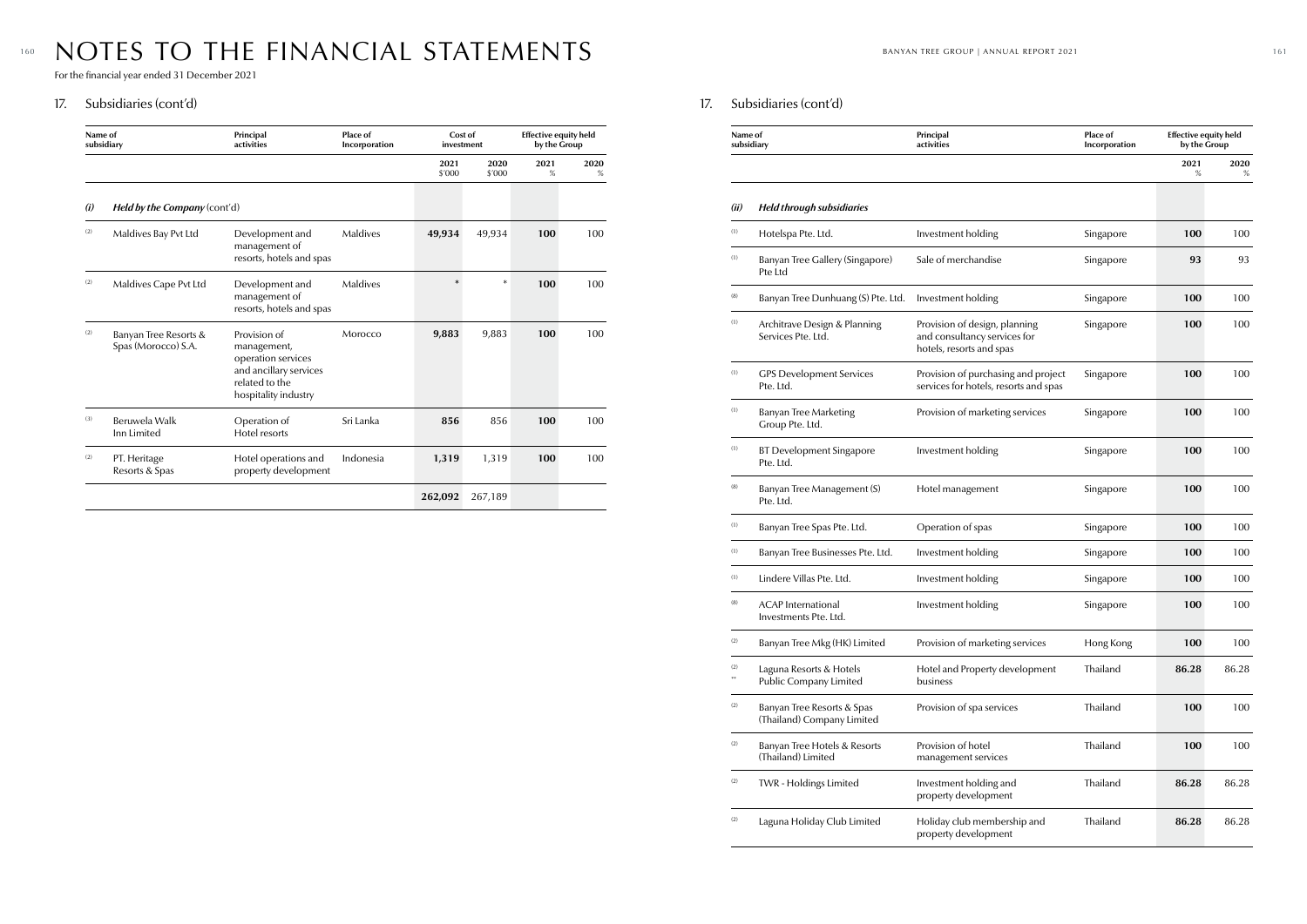For the financial year ended 31 December 2021

### 17. Subsidiaries (cont'd)

| Name of<br>subsidiary |                                              | Principal<br>activities                                                                               |          | <b>Effective equity held</b><br>by the Group |           |
|-----------------------|----------------------------------------------|-------------------------------------------------------------------------------------------------------|----------|----------------------------------------------|-----------|
|                       |                                              |                                                                                                       |          | 2021<br>%                                    | 2020<br>% |
| (ii)                  | Held through subsidiaries (cont'd)           |                                                                                                       |          |                                              |           |
| (11)                  | Laguna (3) Limited                           | Owns land on which a hotel is<br>situated                                                             | Thailand | 86.28                                        | 86.28     |
| (2)                   | Banyan Tree Gallery (Thailand)<br>Limited    | Sale of merchandise                                                                                   | Thailand | 93                                           | 93        |
| (11)                  | Pai Samart Development<br>Company Limited    | Holds land plots for future<br>development                                                            | Thailand | 86.28                                        | 86.28     |
| (11)                  | Mae Chan Property<br>Company Limited         | Holds land plots for future<br>development                                                            | Thailand | 86.28                                        | 86.28     |
| (2)                   | Phuket Grande Resort Limited                 | Property development and hotel<br>operations                                                          | Thailand | 86.28                                        | 86.28     |
| (2)                   | Laguna Grande Limited                        | Operation of golf club and<br>property development                                                    | Thailand | 86.28                                        | 86.28     |
| (2)                   | Laguna Banyan Tree Limited                   | Hotel operations, property<br>development, sales and marketing<br>service for holiday club membership | Thailand | 86.28                                        | 86.28     |
| (11)<br>(14)          | <b>Talang Development</b><br>Company Limited | Property development                                                                                  | Thailand | 43.14                                        | 43.14     |
| (2)                   | <b>Twin Waters Limited</b>                   | Property development                                                                                  | Thailand | 86.28                                        | 86.28     |
| (11)                  | Bangtao (1) Limited                          | Owns land on which the golf<br>course is situated                                                     | Thailand | 86.28                                        | 86.28     |
| (11)                  | Bangtao (2) Limited                          | Owns land on which the golf<br>course is situated                                                     | Thailand | 86.28                                        | 86.28     |
| (11)                  | Bangtao (3) Limited                          | Property development                                                                                  | Thailand | 86.28                                        | 86.28     |
| (11)                  | Bangtao (4) Limited                          | Owns land on which the golf<br>course is situated                                                     | Thailand | 86.28                                        | 86.28     |
| (2)                   | Bangtao Laguna Limited                       | Owns land on which a hotel is<br>situated and property development                                    | Thailand | 86.28                                        | 86.28     |
| (2)                   | <b>Bangtao Grande Limited</b>                | Hotel operations and property<br>development                                                          | Thailand | 86.28                                        | 86.28     |
| (2)                   | Laguna Service Company Limited               | Provision of utilities and other<br>services to hotels owned<br>by the subsidiaries                   | Thailand | 62.90                                        | 62.90     |

### 17. Subsidiaries (cont'd)

| Name of     | subsidiary                                                         | Principal<br>activities                                                         | Place of<br>Incorporation | <b>Effective equity held</b><br>by the Group |           |
|-------------|--------------------------------------------------------------------|---------------------------------------------------------------------------------|---------------------------|----------------------------------------------|-----------|
|             |                                                                    |                                                                                 |                           | 2021<br>%                                    | 2020<br>% |
| (ii)        | Held through subsidiaries (cont'd)                                 |                                                                                 |                           |                                              |           |
| (2)         | Thai Wah Plaza Limited                                             | Hotel operations, lease of<br>office building space and<br>property development | Thailand                  | 86.28                                        | 86.28     |
| (2)         | Thai Wah Tower Company Limited                                     | Lease of office building space                                                  | Thailand                  | 86.28                                        | 86.28     |
| (11)        | Thai Wah Tower (2) Company<br>Limited                              | Owns land on which a hotel is<br>situated                                       | Thailand                  | 86.28                                        | 86.28     |
| (2)<br>(14) | Laguna Excursions Limited                                          | Travel operations                                                               | Thailand                  | 42.28                                        | 42.28     |
| (2)         | Laguna Lakes Limited                                               | Property development                                                            | Thailand                  | 81.97                                        | 81.97     |
| (11)        | Laguna Jobs Co., Ltd (formerly<br>known as Laguna Village Limited) | <b>Employment services</b>                                                      | Thailand                  | 86.28                                        | 86.28     |
| (11)        | Vision 9 Farm Limited                                              | Farming and restaurant                                                          | Thailand                  | 51.77                                        | 51.77     |
| (9)         | Zhongdian Jiantang Hotel Limited                                   | Hotel services                                                                  | China                     | 80                                           | 80        |
| (12)        | Dunhuang Banyan Tree Hotel<br>Company Limited                      | Develop, own and operate<br>hotels and resorts in China                         | China                     | 100                                          | 100       |
| (12)        | Tianjin Banyan Tree Capital<br>Investment Management Co., Ltd.     | Investment management and<br>related consulting services                        | China                     | 100                                          | 100       |
| (12)        | Rong Yuan (Shanghai) Business<br>Management Co., Ltd.              | Provision of marketing and<br>management consulting services                    | China                     | 100                                          | 100       |
| (5)         | BT Development No. 1 Pty Ltd                                       | Development of residential<br>property                                          | Australia                 | 100                                          | 100       |
| (2)         | Banyan Tree Resorts Limited                                        | Provision of resort management<br>services                                      | Hong Kong                 | 100                                          | 100       |
| (2)         | Banyan Tree Spa (HK) Limited                                       | Provision of spa management<br>services                                         | Hong Kong                 | 100                                          | 100       |
| (4)         | <b>Cheer Golden Limited</b>                                        | Investment holding                                                              | Hong Kong                 | 86.28                                        | 86.28     |
| (2)         | Triumph International Holdings<br>Limited                          | Investment holding                                                              | Hong Kong                 | 80                                           | 80        |
| (2)         | Northpoint Investments Limited                                     | Investment holding                                                              | Hong Kong                 | 100                                          | 100       |
| (2)         | Banyan Tree Investment<br>Holdings (HK) Limited                    | Investment holding                                                              | Hong Kong                 | 100                                          | 100       |

| I            | ٧            |
|--------------|--------------|
| ٧            |              |
| ۰.<br>×<br>v | ۰.<br>×<br>٠ |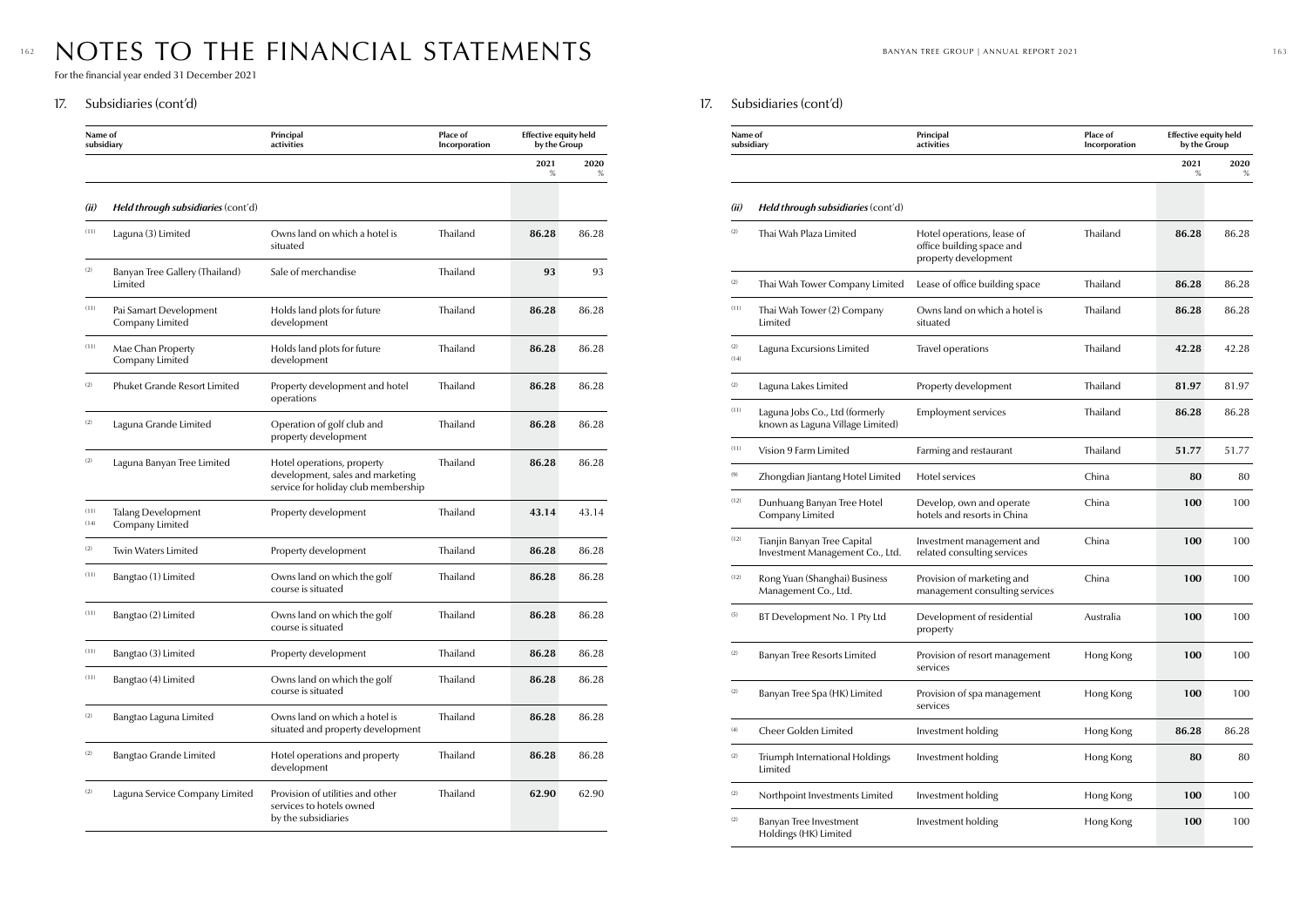For the financial year ended 31 December 2021

### 17. Subsidiaries (cont'd)

|                                               |                                                                                                                                                                   |                                  | 2021<br>% | 2020<br>% |
|-----------------------------------------------|-------------------------------------------------------------------------------------------------------------------------------------------------------------------|----------------------------------|-----------|-----------|
| Held through subsidiaries (cont'd)            |                                                                                                                                                                   |                                  |           |           |
| Vabbinvest Maldives Pvt Ltd                   | Operation of holiday resorts                                                                                                                                      | Maldives                         | 100       | 100       |
| Banyan Tree Hotels & Resorts<br>Korea Limited | Provision of hotel management<br>services                                                                                                                         | Korea                            | 100       | 100       |
| Banyan Tree Indochina (GP)<br>Company Limited | Manage and operate the Banyan<br>Tree Indochina Hospitality Fund, L.P.                                                                                            | Cayman<br>Islands                | 100       | 100       |
| Jayanne International Limited                 | Investment holding                                                                                                                                                | <b>British Virgin</b><br>Islands | 100       | 100       |
| Club Management Limited                       | Provision of resort and hotel<br>management and operation<br>services and ancillary services<br>related to the hospitality industry                               | <b>British Virgin</b><br>Islands | 100       | 100       |
| PT. AVC Indonesia                             | Holiday club membership<br>and golf club operations                                                                                                               | Indonesia                        | 86.28     | 86.28     |
| PT. Management Banyan<br>Tree Resorts & Spas  | Provision of consultation and<br>management services of the<br>international hotels marketing                                                                     | Indonesia                        | 100       | 100       |
| PT. Banyan Tree Management                    | Provision of hotel management<br>services                                                                                                                         | Indonesia                        | 100       | 100       |
| PT Cassia Resorts Investments                 | Hotel operations and property<br>development                                                                                                                      | Indonesia                        | 100       | 100       |
| PT Leisure Development Bintan                 | Hotel operations and property<br>development                                                                                                                      | Indonesia                        | 100       | 100       |
| Banyan Tree MX S.A. De C.V.                   | Provision of business management<br>services, resort and hotel<br>management, operation services<br>and ancillary services related<br>to the hospitality industry | Mexico                           | 100       | 100       |
| Banyan Tree Servicios S.A. De C.V.            | Provision of business management<br>services, resort and hotel<br>management, operation services<br>and ancillary services related<br>to the hospitality industry | Mexico                           | 100       | 100       |
| Banyan Tree Spas Sdn. Bhd.                    | Operation of spas                                                                                                                                                 | Malaysia                         | 100       | 100       |
|                                               |                                                                                                                                                                   |                                  |           |           |

### 17. Subsidiaries (cont'd)

| Name of<br>subsidiary |                                      | Principal<br>activities                                             | Place of<br>Incorporation | <b>Effective equity held</b><br>by the Group |           |
|-----------------------|--------------------------------------|---------------------------------------------------------------------|---------------------------|----------------------------------------------|-----------|
|                       |                                      |                                                                     |                           | 2021<br>%                                    | 2020<br>% |
| (ii)                  | Held through subsidiaries (cont'd)   |                                                                     |                           |                                              |           |
| (15)                  | Banyan Tree Japan Yugen Kaisha       | Operation of spas                                                   | Japan                     | 100                                          | 100       |
| (2)                   | Banyan Tree (Private) Limited        | Operation of spas                                                   | Sri Lanka                 | 100                                          | 100       |
| (6)                   | Heritage Spas South Africa (Pty) Ltd | Operation and investment in<br>resorts, spas and retail outlets     | South Africa              | 100                                          | 100       |
| (2)                   | Maldives Angsana Pvt Ltd             | Operation of holiday resorts                                        | Maldives                  | 100                                          | 100       |
| (5)                   | Keelbay Pty Ltd                      | Development of residential<br>property                              | Australia                 | 100                                          | 100       |
| (7)                   | Banyan Tree Mkg (UK) Ltd             | Provision of marketing services                                     | United<br>Kingdom         | 100                                          | 100       |
| (2)                   | BT Investments Holdings Phils. Inc.  | Investment holding                                                  | Philippines               | 97.85                                        | 97.85     |
| (19)                  | Banyan Tree Hotels (Cyprus) Ltd      | Provision of management<br>consultancy and hotel design<br>services | Cyprus                    |                                              | 100       |
| (16)                  | Green Transportation SARL AU         | Provision of tourist<br>transportation activities                   | Morocco                   | 100                                          | 100       |

| I<br>٧<br>۰. | I        |
|--------------|----------|
| $\sim$       | M.<br>۰. |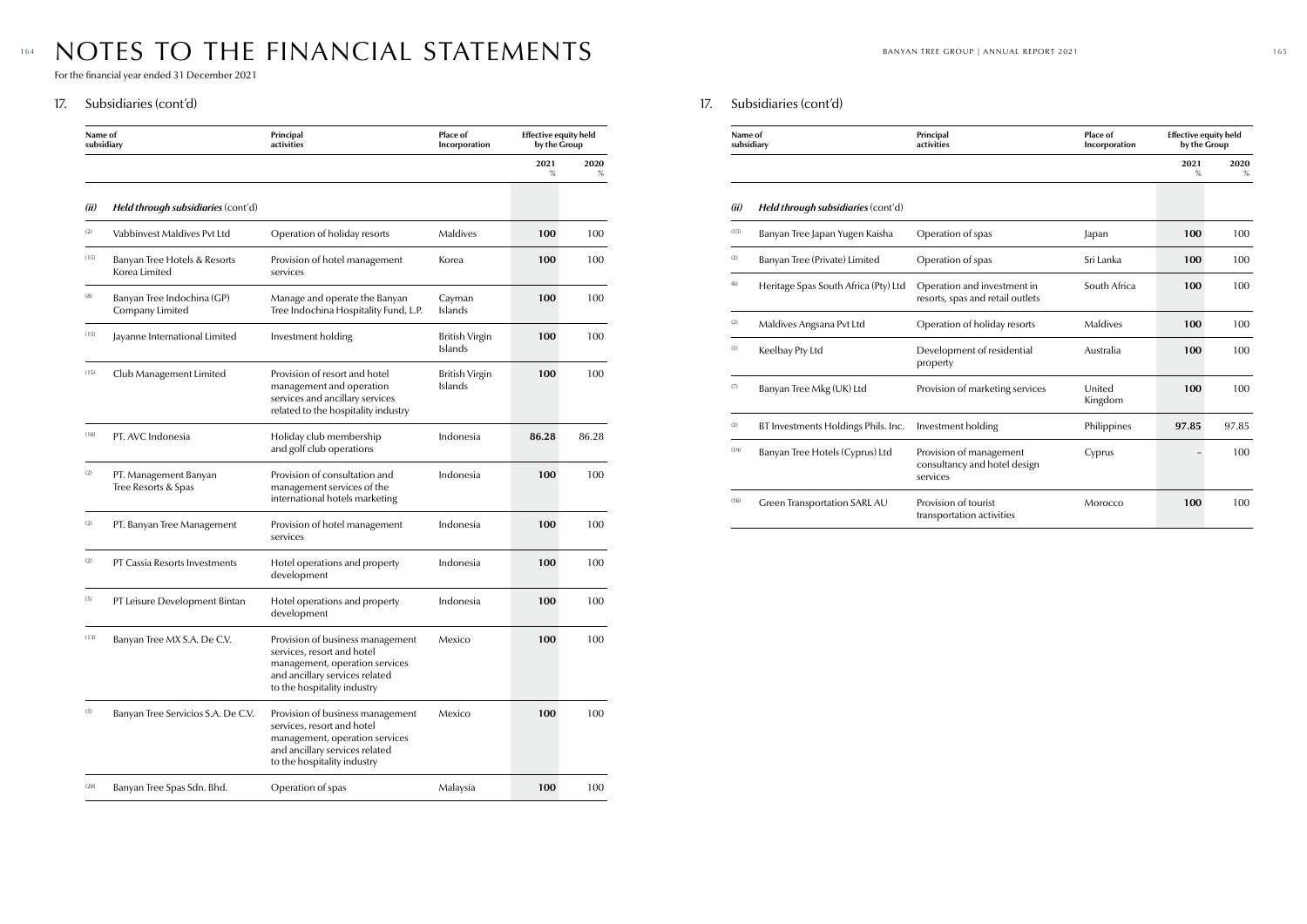For the financial year ended 31 December 2021

| 17. |        | Subsidiaries (cont'd)                                                                                                                                                                                                                                                                                                                                                                                                                           | 17. | Subsidiaries (cont'd)                                                                                                                                                                                                                                                         |                      |                                          |  |
|-----|--------|-------------------------------------------------------------------------------------------------------------------------------------------------------------------------------------------------------------------------------------------------------------------------------------------------------------------------------------------------------------------------------------------------------------------------------------------------|-----|-------------------------------------------------------------------------------------------------------------------------------------------------------------------------------------------------------------------------------------------------------------------------------|----------------------|------------------------------------------|--|
|     | (1)    | Audited by Ernst & Young LLP, Singapore.                                                                                                                                                                                                                                                                                                                                                                                                        |     | Interest in subsidiary with material non-controlling interest (NCI)                                                                                                                                                                                                           |                      |                                          |  |
|     | (2)    | Audited by member firms of Ernst & Young Global in the respective countries.                                                                                                                                                                                                                                                                                                                                                                    |     | The Group has the following subsidiary that has NCI that is material to the Grou                                                                                                                                                                                              |                      |                                          |  |
|     | (3)    | Audited by Tudor V.P. & Co.                                                                                                                                                                                                                                                                                                                                                                                                                     |     |                                                                                                                                                                                                                                                                               | Proportion           |                                          |  |
|     | (4)    | Audited by RSM Nelson Wheeler.                                                                                                                                                                                                                                                                                                                                                                                                                  |     |                                                                                                                                                                                                                                                                               | Principal            | of ownership<br>interest held<br>by non- |  |
|     | (5)    | Not required to be audited as the company is exempted from audit.                                                                                                                                                                                                                                                                                                                                                                               |     |                                                                                                                                                                                                                                                                               | place of<br>business | controlling<br>interest                  |  |
|     | (6)    | Audited by Mazars.                                                                                                                                                                                                                                                                                                                                                                                                                              |     | Name of subsidiary                                                                                                                                                                                                                                                            |                      |                                          |  |
|     | (7)    | Audited by MHA MacIntyre Hudson.                                                                                                                                                                                                                                                                                                                                                                                                                |     | 31 December 2021:                                                                                                                                                                                                                                                             |                      |                                          |  |
|     | (8)    | Audited by A Garanzia LLP.                                                                                                                                                                                                                                                                                                                                                                                                                      |     | Laguna Resorts & Hotels Public<br>Company Limited                                                                                                                                                                                                                             | Thailand             | 13.72%                                   |  |
|     | (9)    | Audited by Beijing Zhongtian Huaqing Certified Public Accountants Co., Ltd                                                                                                                                                                                                                                                                                                                                                                      |     | 31 December 2020:                                                                                                                                                                                                                                                             |                      |                                          |  |
|     | (10)   | Audited by RSM AAJ Associates.                                                                                                                                                                                                                                                                                                                                                                                                                  |     | Laguna Resorts & Hotels Public<br>Company Limited                                                                                                                                                                                                                             | Thailand             | 13.72%                                   |  |
|     | (11)   | Audited by SD Audit and Consultancy Limited.                                                                                                                                                                                                                                                                                                                                                                                                    |     |                                                                                                                                                                                                                                                                               |                      |                                          |  |
|     | (12)   | Audited by Shanghai Lixin Jiacheng Dongshen Certified Public Accountants Co., Ltd.                                                                                                                                                                                                                                                                                                                                                              |     | Summarised financial information about subsidiary with material NCI<br>Summarised financial information including goodwill on acquisition and consol<br>eliminations of subsidiary with material non-controlling interests are as follows:<br><b>Summarised balance sheet</b> |                      |                                          |  |
|     | (13)   | Audited by Galaz, Yamazaki, Ruiz Urquiza, S.C.                                                                                                                                                                                                                                                                                                                                                                                                  |     |                                                                                                                                                                                                                                                                               |                      |                                          |  |
|     | (14)   | These companies are subsidiaries of LRH which in turn are subsidiaries of the Group. Management of the Group is of the view that these<br>companies should be consolidated as subsidiaries in the consolidated financial statements as the Group has control over them through LRH.                                                                                                                                                             |     |                                                                                                                                                                                                                                                                               |                      |                                          |  |
|     | (15)   | Not required to be audited under the laws of country of incorporation.                                                                                                                                                                                                                                                                                                                                                                          |     |                                                                                                                                                                                                                                                                               |                      |                                          |  |
|     | (16)   | Not required to be audited as the company has not commenced operation as at 31 December 2021.                                                                                                                                                                                                                                                                                                                                                   |     |                                                                                                                                                                                                                                                                               |                      |                                          |  |
|     | (17)   | Disposed during the year.                                                                                                                                                                                                                                                                                                                                                                                                                       |     |                                                                                                                                                                                                                                                                               |                      |                                          |  |
|     | (18)   | Dissolved with effect from 8 April 2021.                                                                                                                                                                                                                                                                                                                                                                                                        |     | <b>Current</b>                                                                                                                                                                                                                                                                |                      |                                          |  |
|     | (19)   | Dissolved with effect from 20 August 2021.                                                                                                                                                                                                                                                                                                                                                                                                      |     | Assets<br>Liabilities                                                                                                                                                                                                                                                         |                      |                                          |  |
|     | (20)   | In the process of strike-off.                                                                                                                                                                                                                                                                                                                                                                                                                   |     | Net current assets                                                                                                                                                                                                                                                            |                      |                                          |  |
|     | (21)   | Effective interest held by the company is 89.31%. Including all the effective interest held by the subsidiaries, the Group effective interest is<br>98.53%.                                                                                                                                                                                                                                                                                     |     | Non-current                                                                                                                                                                                                                                                                   |                      |                                          |  |
|     | $\ast$ | Cost of investment is less than \$1,000.                                                                                                                                                                                                                                                                                                                                                                                                        |     | Assets<br>Liabilities                                                                                                                                                                                                                                                         |                      |                                          |  |
|     | **     | As at 31 December 2021, 0.03% (2020: 0.03%) of the issued and paid up capital of Laguna Resorts & Hotels Public Company Limited ("LRH") is<br>held by Thai NVDR Company Limited (a subsidiary wholly-owned by the Stock Exchange of Thailand issuing "Non-Voting Depository Receipt"<br>("TNVDR")). Pursuant to the provisions of their prospectus, TNVDR will not attend nor vote in any shareholders' meeting of LRH other than<br>delisting. |     | Net non-current assets<br>Net assets                                                                                                                                                                                                                                          |                      |                                          |  |
|     |        | Taking into account the issued and paid up capital of LRH held by TNVDR, the voting rights held by the Group in the subsidiary amount to<br>86.31% (2020: 86.31%) and the voting rights held by the non-controlling interest in the subsidiary amount to 13.69% (2020: 13.69%).                                                                                                                                                                 |     |                                                                                                                                                                                                                                                                               |                      |                                          |  |
|     |        | Of the effective equity held by the non-controlling interest of 13.72% (2020: 13.72%) in LRH, 0.03% (2020: 0.03%) is held by TNVDR<br>respectively. Taking into account of the issued and paid up capital of LRH held by TNVDR, the voting rights held by the non-controlling interest<br>in the subsidiary amount to 13.69% (2020: 13.69%).                                                                                                    |     |                                                                                                                                                                                                                                                                               |                      |                                          |  |

### **Illing interest (NCI)**

 $\kappa$  NCI that is material to the Group.

| e of subsidiary                                | Principal<br>place of<br>business | Proportion<br>of ownership<br>interest held<br>by non-<br>controlling<br>interest | Profit/(Loss)<br>allocated to<br><b>NCI</b> during<br>the reporting<br>period<br>\$'000 | Accumulated<br>NCI at the<br>end of<br>reporting<br>period<br>\$'000 | <b>Dividends</b><br>paid to NCI<br>\$'000 |
|------------------------------------------------|-----------------------------------|-----------------------------------------------------------------------------------|-----------------------------------------------------------------------------------------|----------------------------------------------------------------------|-------------------------------------------|
|                                                |                                   |                                                                                   |                                                                                         |                                                                      |                                           |
| <b>December 2021:</b>                          |                                   |                                                                                   |                                                                                         |                                                                      |                                           |
| una Resorts & Hotels Public                    |                                   |                                                                                   |                                                                                         |                                                                      |                                           |
| Company Limited                                | <b>Thailand</b>                   | 13.72%                                                                            | (6,049)                                                                                 | 50,254                                                               |                                           |
| <b>December 2020:</b>                          |                                   |                                                                                   |                                                                                         |                                                                      |                                           |
| una Resorts & Hotels Public<br>Company Limited | Thailand                          | 13.72%                                                                            | (6.674)                                                                                 | 61.731                                                               | 3.029                                     |

### **idiary with material NCI**

Summarised financial information including goodwill on acquisition and consolidation adjustments but before intercompany

|                        |                | Laguna Resorts & Hotels<br><b>Public Company Limited</b> |  |  |
|------------------------|----------------|----------------------------------------------------------|--|--|
|                        | 2021<br>\$'000 | 2020<br>\$'000                                           |  |  |
|                        |                |                                                          |  |  |
| rent                   |                |                                                          |  |  |
| Assets                 | 230,196        | 252,939                                                  |  |  |
| Liabilities            | (174, 362)     | (200, 465)                                               |  |  |
| Net current assets     | 55,834         | 52,474                                                   |  |  |
|                        |                |                                                          |  |  |
| า-current              |                |                                                          |  |  |
| Assets                 | 687,942        | 771,531                                                  |  |  |
| Liabilities            | (348, 151)     | (347, 843)                                               |  |  |
| Net non-current assets | 339,791        | 423,688                                                  |  |  |
|                        |                |                                                          |  |  |
| Net assets             | 395,625        | 476,162                                                  |  |  |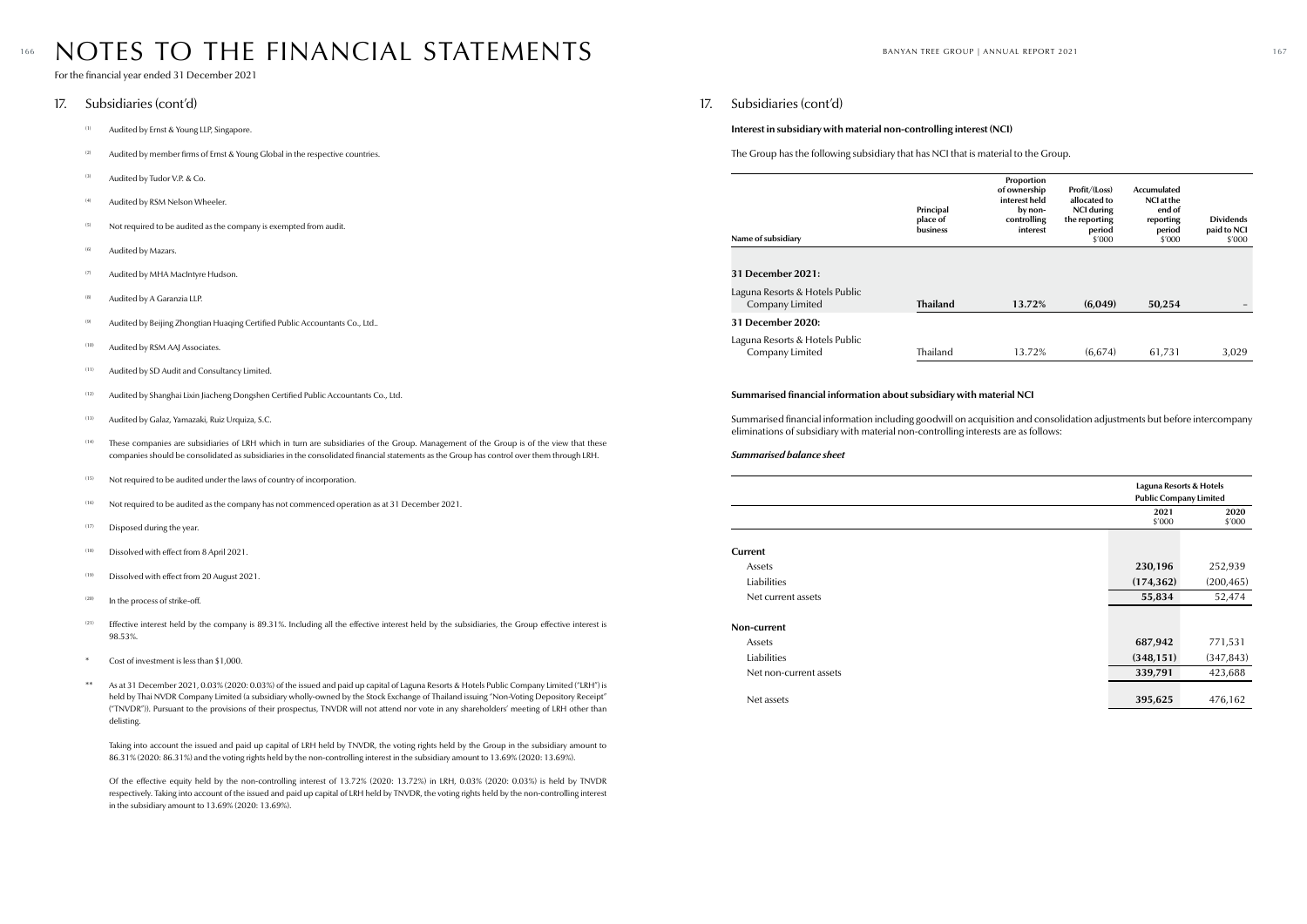For the financial year ended 31 December 2021

# 17. Subsidiaries (cont'd)

**Summarised financial information about subsidiary with material NCI** (cont'd)

## *Summarised statement of comprehensive income*

|                                                          |                | Laguna Resorts & Hotels<br><b>Public Company Limited</b> |  |  |
|----------------------------------------------------------|----------------|----------------------------------------------------------|--|--|
|                                                          | 2021<br>\$'000 | 2020<br>\$'000                                           |  |  |
|                                                          |                |                                                          |  |  |
| Revenue                                                  | 62,162         | 124,474                                                  |  |  |
| Loss before taxation                                     | (39,778)       | (35,029)                                                 |  |  |
| Income tax expense                                       | (3,293)        | (7, 421)                                                 |  |  |
| Loss after taxation                                      | (43,071)       | (42, 450)                                                |  |  |
| Other comprehensive loss                                 | (160)          | (3,398)                                                  |  |  |
| Total comprehensive loss                                 | (43, 231)      | (45, 848)                                                |  |  |
| Other summarised information                             |                |                                                          |  |  |
| Net increase/(decrease) in cash and cash equivalents     | 6,813          | (2,802)                                                  |  |  |
| Acquisition of significant property, plant and equipment | (3,573)        | (7, 165)                                                 |  |  |

# 18. Associates

|                                                                                            | Group             |                | Company        |                |
|--------------------------------------------------------------------------------------------|-------------------|----------------|----------------|----------------|
|                                                                                            | 2021<br>\$'000    | 2020<br>\$'000 | 2021<br>\$'000 | 2020<br>\$'000 |
|                                                                                            |                   |                |                |                |
| Quoted and unquoted equity shares, at cost                                                 | 109,087           | 112,236        | 869            | 869            |
| Share of post-acquisition reserves, net of<br>dividend received                            | 5,194             | 3,042          |                |                |
| Impairment loss                                                                            | (679)             | (679)          |                |                |
| Net exchange differences                                                                   | (2, 467)          | (3,336)        |                |                |
|                                                                                            | 111,135           | 111,263        | 869            | 869            |
| Loans and receivables                                                                      |                   |                |                |                |
| Long-term amount due from associates                                                       |                   |                |                |                |
| trade                                                                                      |                   | 3,862          |                |                |
| non-trade                                                                                  |                   | 40,734         |                | 2,660          |
| Less: Expected credit losses                                                               | $\qquad \qquad -$ | (253)          |                |                |
|                                                                                            |                   | 44,343         |                | 2,660          |
|                                                                                            |                   |                |                |                |
|                                                                                            | 111,135           | 155,606        | 869            | 3,529          |
| Fair value of investment in an associate for<br>which there is a published price quotation | 19,613            | 15,005         |                |                |

Included within quoted and unquoted equity shares, at cost is an aggregate amount of \$17,831,000 (2020: \$17,831,000) of RCPS which can be offset against the amounts due to associates subject to certain conditions being met (Note 30).

The Group has pledged 10 million ordinary shares of Thai Wah Public Company Limited with a bank to secure a long-term loan of the Group as at 31 December 2021 and 31 December 2020.

<sup>(3)</sup> The results of these associates were equity accounted for in the consolidated financial statements notwithstanding that the Group holds less than 20% of the voting power in these companies. The Group is deemed to exercise significant influence by virtue of its representation on the board/governing committees of these entities. The Group's direct interest in these associates differ from the corresponding effective interest as these associates are held by subsidiaries with non-controlling interests.

During the financial year ended 31 December 2021, the long-term amounts due from associates has been reclassified to short-term amounts due from associates as the Group expects to receive these receivables within the next 12 months.

# 18. Associates (cont'd)

### **Significant foreign currency denominated balances**

|                      |                                                 |                                                                                                   |                   |               | Group<br>2021  |              | 2020                                |
|----------------------|-------------------------------------------------|---------------------------------------------------------------------------------------------------|-------------------|---------------|----------------|--------------|-------------------------------------|
|                      |                                                 |                                                                                                   |                   |               | \$'000         |              | \$'000                              |
|                      | US Dollars                                      |                                                                                                   |                   |               |                |              | 552                                 |
|                      | <b>Expected credit losses</b>                   |                                                                                                   |                   |               |                |              |                                     |
|                      |                                                 | The movement in allowance for expected credit losses of amount due from associates is as follows: |                   |               |                |              |                                     |
|                      |                                                 |                                                                                                   |                   |               | Group          |              |                                     |
|                      |                                                 |                                                                                                   |                   |               | 2021<br>\$'000 |              | 2020<br>\$'000                      |
|                      | Movement in allowance accounts:                 |                                                                                                   |                   |               |                |              |                                     |
|                      | At 1 January                                    |                                                                                                   |                   |               | 253            |              |                                     |
|                      | Charge for the financial year (Note 10)         |                                                                                                   |                   |               |                |              | 116                                 |
|                      |                                                 | Transfer of allowance (to)/from amount due from associates (Note 30)                              |                   |               | (253)          |              | 137                                 |
|                      | At 31 December                                  |                                                                                                   |                   |               |                |              | 253                                 |
|                      |                                                 | The details of the material associates at the end of the financial year are as follows:           |                   |               |                |              |                                     |
| Name of<br>associate |                                                 | Principal<br>activities                                                                           | Place of          | Incorporation |                |              | Proportion of<br>ownership interest |
|                      |                                                 |                                                                                                   |                   |               |                | 2021<br>$\%$ | 2020<br>$\%$                        |
|                      | <b>Held through subsidiaries</b>                |                                                                                                   |                   |               |                |              |                                     |
| (2)<br>(3)           | Thai Wah Public<br>Company Limited              | Manufacture and distribution<br>of vermicelli, tapioca starch<br>and other food products          | Thailand          |               |                | 10.03        | 10.03                               |
| (1)<br>(3)           | Banyan Tree Indochina<br>Hospitality Fund, L.P. | Business of a real estate<br>development fund, focused on<br>the hospitality sector in Vietnam    | Cayman<br>Islands |               |                | 17.80        | 17.80                               |

| Name of<br>associate |                                                 | Principal<br>activities                                                                        | Place of<br>Incorporation | Proportion of<br>ownership interest |           |
|----------------------|-------------------------------------------------|------------------------------------------------------------------------------------------------|---------------------------|-------------------------------------|-----------|
|                      |                                                 |                                                                                                |                           | 2021<br>$\%$                        | 2020<br>% |
|                      | <b>Held through subsidiaries</b>                |                                                                                                |                           |                                     |           |
| (2)<br>(3)           | Thai Wah Public<br>Company Limited              | Manufacture and distribution<br>of vermicelli, tapioca starch<br>and other food products       | Thailand                  | 10.03                               | 10.03     |
| (1)<br>(3)           | Banyan Tree Indochina<br>Hospitality Fund, L.P. | Business of a real estate<br>development fund, focused on<br>the hospitality sector in Vietnam | Cayman<br><b>Islands</b>  | 17.80                               | 17.80     |

(1) Audited by Ernst & Young LLP, Singapore.

Audited by member firms of Ernst & Young Global in the respective countries.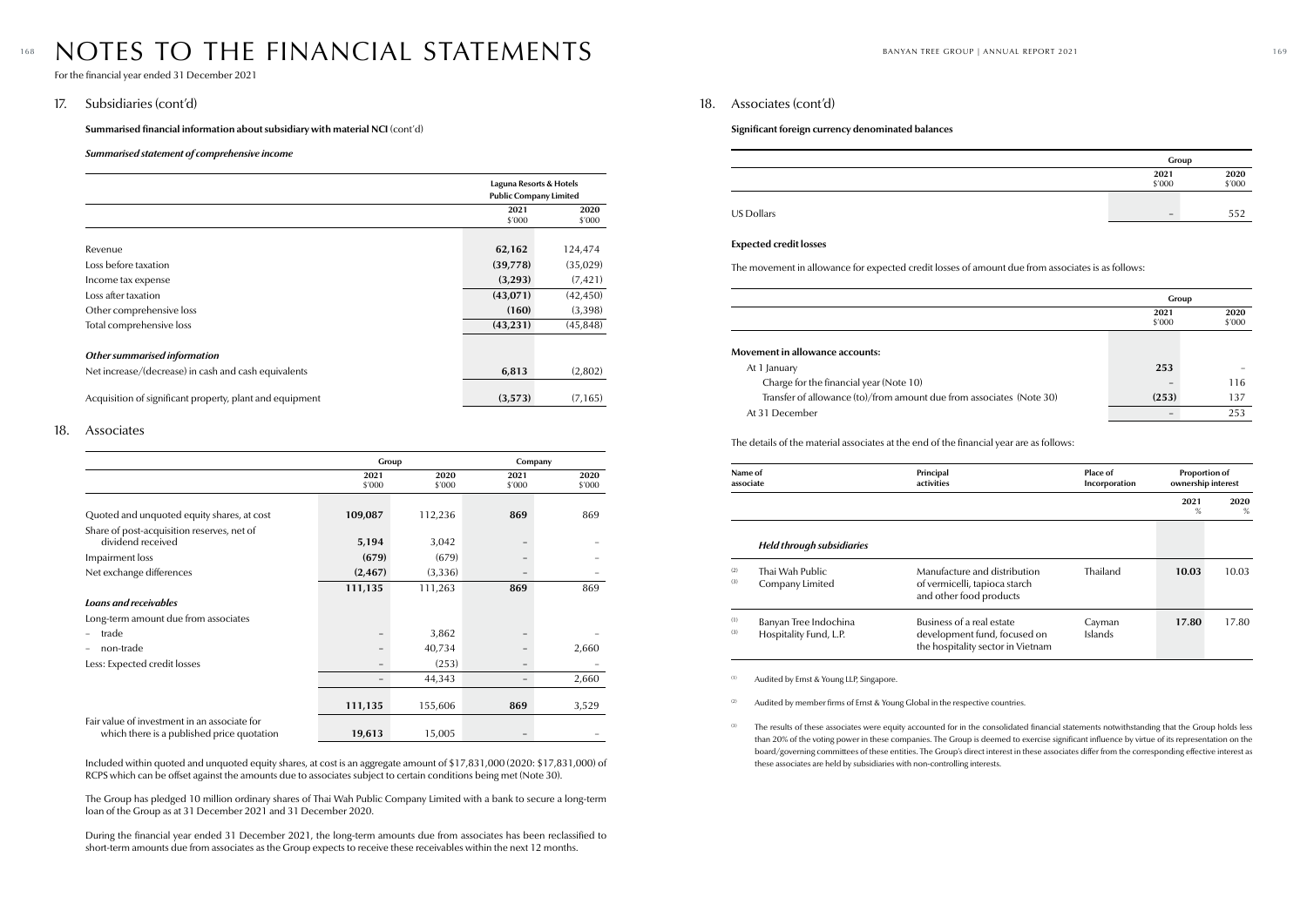For the financial year ended 31 December 2021

# 18. Associates (cont'd)

The summarised financial information in respect of Thai Wah Public Company Limited and Banyan Tree Indochina Hospitality Fund, L.P. and a reconciliation with the carrying amount of the investment in the consolidated financial statements are as follows:

|                                                                                  |                | Thai Wah Public<br><b>Company Limited</b> |                | <b>Banyan Tree Indochina</b><br>Hospitality Fund, L.P. |
|----------------------------------------------------------------------------------|----------------|-------------------------------------------|----------------|--------------------------------------------------------|
|                                                                                  | 2021<br>\$'000 | 2020<br>\$'000                            | 2021<br>\$'000 | 2020<br>\$'000                                         |
|                                                                                  |                |                                           |                |                                                        |
| <b>Assets and liabilities:</b>                                                   |                |                                           |                |                                                        |
| Current assets                                                                   | 162,325        | 153,589                                   | 12             | 13                                                     |
| Non-current assets                                                               | 181,839        | 203,693                                   | 263,743        | 265,710                                                |
| <b>Current liabilities</b>                                                       | (89, 322)      | (43,714)                                  | (1,711)        | (1, 551)                                               |
| Non-current liabilities                                                          | (33, 488)      | (84, 520)                                 |                |                                                        |
| Non-controlling interests                                                        | (14, 837)      | (13,696)                                  |                |                                                        |
| Net assets                                                                       | 206,517        | 215,352                                   | 262,044        | 264,172                                                |
|                                                                                  |                |                                           |                |                                                        |
| Proportion of the Group's ownership                                              | 10.03%         | 10.03%                                    | 17.80%         | 17.80%                                                 |
| Group's share of net assets                                                      | 20,714         | 21,600                                    | 46,644         | 47,022                                                 |
| Goodwill on acquisition                                                          | 3,934          | 4,327                                     |                |                                                        |
| Difference between fair value and cost of<br>identifiable assets and liabilities | 6,087          | 6,786                                     |                |                                                        |
| Other adjustments                                                                |                |                                           |                | 75                                                     |
| Carrying amount of the investment                                                | 30,735         | 32,713                                    | 46,644         | 47,097                                                 |

Aggregate information about the Group's investments in associates that are not individually material, not adjusted for the proportion of ownership interests held by the Group, are as follows:

|                             | Group                   |                         |  |
|-----------------------------|-------------------------|-------------------------|--|
|                             | 2021<br>$$^{\prime}000$ | 2020<br>$$^{\prime}000$ |  |
|                             |                         |                         |  |
| <b>Results:</b>             |                         |                         |  |
| Revenue                     | 29,498                  | 30,711                  |  |
|                             |                         |                         |  |
| Loss for the financial year | (6,057)                 | (20, 140)               |  |
| Other comprehensive income  | 919                     | 9,695                   |  |
| Total comprehensive loss *  | (5, 138)                | (10, 445)               |  |

The Group has not recognised its share of losses and deficit in the currency translation reserve relating to one of its associates, Tropical Resorts Limited where its share of deficit in equity has exceeded the Group's interest in this associate. At the end of the reporting period, the Group's cumulative share of unrecognised losses and currency translation surplus were \$14,225,000 (2020: \$12,016,000) and \$1,206,000 (2020: \$1,412,000) respectively. The Group's share of the current year's unrecognised loss was \$2,209,000 (2020: \$1,746,000).

The Group has no obligation in respect of these losses.

# 19. Long-term investments

|                                                                                                                                          | Group          |                |
|------------------------------------------------------------------------------------------------------------------------------------------|----------------|----------------|
|                                                                                                                                          | 2021<br>\$'000 | 2020<br>\$'000 |
| At fair value through other comprehensive income                                                                                         |                |                |
| Equity securities (quoted)                                                                                                               | $\mathbf{2}$   |                |
| Equity securities (unquoted)                                                                                                             | 29,008         | 100,243        |
|                                                                                                                                          | 29,010         | 100,245        |
| Investments in equity instruments designated at fair value through other comprehensive income                                            |                |                |
| The fair value of each of the investments in equity instruments designated at FVOCI at the end of the reporting period is as<br>follows: |                |                |

## *At fair value through other comprehensive income*

## **Equity securities (unquoted)**

|                                                  | Group                   |                |
|--------------------------------------------------|-------------------------|----------------|
|                                                  | 2021<br>$$^{\prime}000$ | 2020<br>\$'000 |
| At fair value through other comprehensive income |                         |                |
| Equity securities (quoted)                       |                         |                |
| Others                                           | $\overline{2}$          | 2              |
|                                                  |                         |                |
| Equity securities (unquoted)                     |                         |                |
| Mayakoba Thai S.A. De C.V. ("Mayakoba")          | 10,629                  | 10,521         |
| La Punta Resorts S.A. De C.V. ("La Punta")       | 2,733                   | 1,670          |
| <b>BTAC</b>                                      | 15,646                  | 88,052         |
|                                                  | 29,010                  | 100,245        |

For the financial year ended 31 December 2020, included within BTAC is an aggregate amount of \$72,149,000 of redeemable convertible preference shares ("RCPS") which can be settled against the amounts due to BTAC subject to conditions being met. A subsidiary of the Group entered into an agreement with the holding company of BTAC with effect from 31 December 2021 where it was contractually agreed that the RCPS will be redeemed on or before 31 December 2022 based on a step-bystep approach as prescribed in the agreement. As a result, an aggregate amount of \$72,149,000 of RCPS has been reclassified to Current Investments (Note 23).

The Group has elected to measure these equity securities at FVOCI due to the Group's intention to hold these equity instruments for long-term appreciation.

As at 31 December 2021, the Group has carried out an assessment on the fair value of the investment in Mayakoba and La Punta using the discount rate and growth rate of 10.6% and 1.0% and 10.6% and 2.0% (2020: 9.0% and 4.0% for both Mayakoba and La Punta) respectively, and a fair value gain of \$1,171,000 (2020: fair value loss of \$50,000) had been recognised in fair value adjustment reserve through other comprehensive income.

Included in total comprehensive loss of associates is Tropical Resorts Limited's total comprehensive loss of \$14,255,000 (2020: \$10,906,000).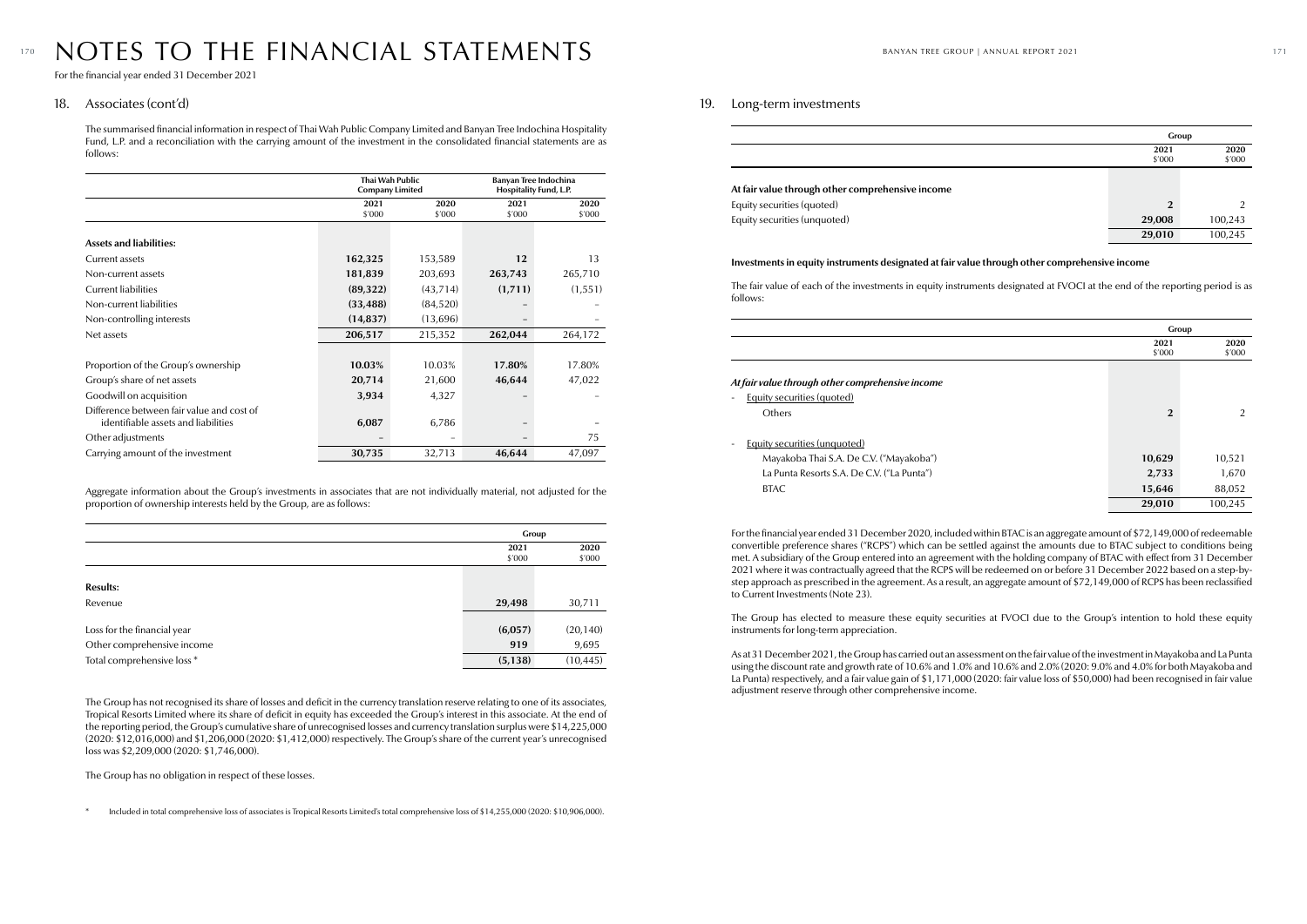For the financial year ended 31 December 2021

# 19. Long-term investments (cont'd)

### **Sensitivity to changes in assumptions**

If growth rate has been 1% lower and discount rate has been 100 basis points higher, the Group's fair value gain for La Punta would decrease by \$516,000 and if growth rate has been 1% higher and discount rate has been 100 basis points lower, the Group's fair value gain would increase by \$830,000.

As at 31 December 2021, the Group has carried out an assessment on the fair value of investment in BTAC (5.2% ownership interest in BTAC as at 31 December 2021 and 31 December 2020) and recorded a fair value loss of \$257,000 (2020: \$402,000) in fair value reserve through other comprehensive income.

If growth rate has been 1% lower and discount rate has been 100 basis points higher, the Group would have recorded fair value loss for Mayakoba of \$732,000 and if growth rate has been 1% higher and discount rate has been 100 basis points lower, the Group would have recorded a fair value gain of \$4,487,000.

# 20. Prepaid island rental

|                                                                       |                | Group                   |
|-----------------------------------------------------------------------|----------------|-------------------------|
|                                                                       | 2021<br>\$'000 | 2020<br>$$^{\prime}000$ |
|                                                                       |                |                         |
| At 1 January                                                          | 18,740         | 19,809                  |
| Net exchange differences                                              | 293            | (369)                   |
|                                                                       | 19,033         | 19,440                  |
| Less: Amortisation of prepaid island rental during the financial year | (681)          | (700)                   |
| At 31 December                                                        | 18,352         | 18,740                  |
|                                                                       |                |                         |
| Amount chargeable within 1 year (Note 26)                             | 795            | 778                     |
| Amount chargeable after 1 year                                        | 17,557         | 17,962                  |
|                                                                       | 18,352         | 18,740                  |

The above amounts were paid to the owners of the Vabbinfaru Island for the lease payments for the following periods:

| Island            | Lease period<br>2021    | Lease period<br>2020    |
|-------------------|-------------------------|-------------------------|
| <b>Maldives</b>   |                         |                         |
| Vabbinfaru Island | 1 May 1993 - 9 Apr 2045 | 1 May 1993 - 9 Apr 2045 |

# 21. Long-term receivables

| Group          |                |
|----------------|----------------|
| 2021<br>\$'000 | 2020<br>\$'000 |
|                |                |
|                |                |
| 31,829         | 46,930         |
| 8,205          | 13,739         |
| 40,034         | 60,669         |
|                |                |
|                |                |
|                |                |
| 12,233         | 14,787         |
| 10,446         | 5,891          |
| (3,063)        | (1, 539)       |
| 19,616         | 19,139         |
|                |                |
|                |                |
| 19,596         | 32,143         |
| 2,323          | 11,641         |
| (2,074)        | (2,882)        |
|                |                |
|                |                |
| 573            | 628            |
| 20,418         | 41,530         |

# *Loans and receivables*

- trade (property sales) (i)

- trade (non-property sales)

Long-term receivables (current and non-current)

Long-term receivables are repayable as follows: Within 12 months

- trade (property sales) (i)
- trade (non-property sales) (ii)

Less: Expected credit losses (non-property sales) Long-term receivables (current) (Note 27)

### Between 2 to 5 years

- trade (property sales) (i)
- trade (non-property sales)
- Less: Expected credit losses (non-property sales)

### After 5 years

- trade (non-property sales)

Long-term receivables (non-current)

### Long-term receivables consist of:

(i) Trade receivables from property sales bear interest at rates ranging from 0% to 7%, Minimum Lending Rate ("MLR") plus 0.5% per annum (2020: 5% to 7%, MLR plus 0.5% per annum) and are repayable over an instalment period of 3 to 10

- years (2020: 3 to 10 years).
- (ii) Included in the trade receivables (non-property sales) is a net amount of \$7,306,000 (current) (2020: \$2,641,000) and \$Nil (non-current) (2020: \$5,282,000) which bear interest rate of 5.33%.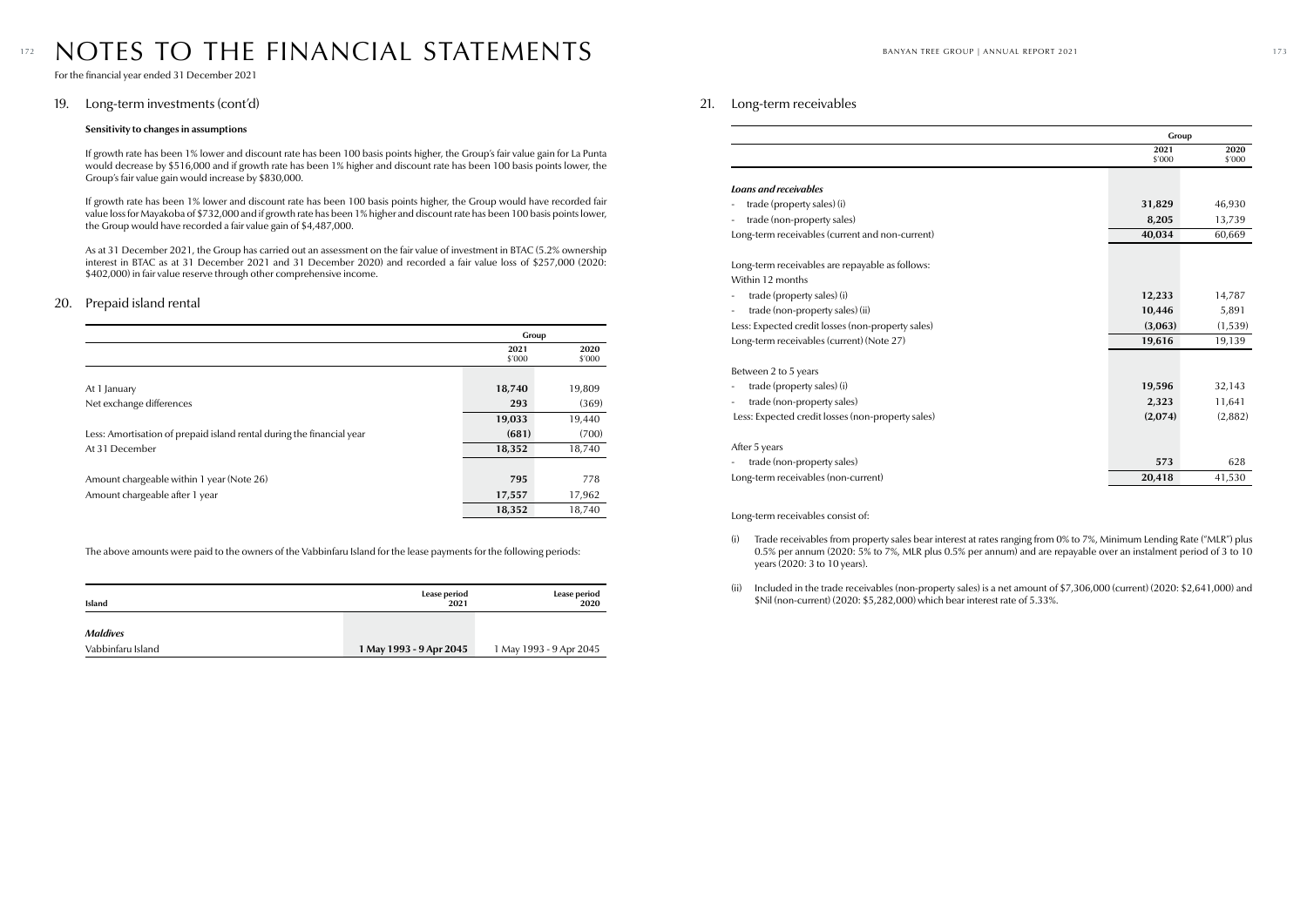For the financial year ended 31 December 2021

# 21. Long-term receivables (cont'd)

## **Significant foreign currency denominated balances**

|            |                | Group          |
|------------|----------------|----------------|
|            | 2021<br>\$'000 | 2020<br>\$'000 |
| US Dollars | 1,736          | 1,849          |

## **Expected credit losses**

The movement in allowance for expected credit losses of long-term receivables (current and non-current) is as follows:

|                                                          | Group                   |                |
|----------------------------------------------------------|-------------------------|----------------|
|                                                          | 2021<br>$$^{\prime}000$ | 2020<br>\$'000 |
| <b>Movement in allowance accounts:</b>                   |                         |                |
| At 1 January                                             | 4,421                   | 4,160          |
| Charge for the financial year (Note 10)                  | 3,539                   | 565            |
| Write-back of allowance for the financial year (Note 10) | (2,835)                 | (296)          |
| Exchange differences                                     | 12                      | (8)            |
| At 31 December                                           | 5,137                   | 4,421          |

## **Receivables subject to offsetting arrangements**

During the period ended 31 December 2021 and 31 December 2020, none of the Group's trade receivables and trade payables are subject to offsetting arrangements.

# 22. Other receivables – non-current

|                                 |                         | Group                   |  |
|---------------------------------|-------------------------|-------------------------|--|
|                                 | 2021<br>$$^{\prime}000$ | 2020<br>$$^{\prime}000$ |  |
| Loans and receivables           |                         |                         |  |
|                                 | 4,458                   | 4,883                   |  |
| Deposits<br>Loan to third party | 53                      | -                       |  |
|                                 | 4,511                   | 4,883                   |  |

Included in the deposits is an amount of \$1,524,000 (2020: \$1,674,000) of long-term restricted deposit pledged with a financial institution as security for bank guarantee and short-term facilities of a subsidiary (Note 34).

Loan to third party is an unsecured loan, bearing interest at a rate of 3.0% with fixed terms of repayment.

# 23. Investments

| Group           |                | Company        |                |  |  |
|-----------------|----------------|----------------|----------------|--|--|
| 2021<br>\$'000  | 2020<br>\$'000 | 2021<br>\$'000 | 2020<br>\$'000 |  |  |
| 72,149<br>2,010 | 2,006          | -<br>2,010     | 2,006          |  |  |
|                 |                |                |                |  |  |
| 74,159          | 2,006          | 2,010          | 2,006          |  |  |

# **At fair value through other comprehensive income** - Equity securities (unquoted) **72,149** – **–** – **At fair value through profit or loss** - Equity fund (quoted) **2,010** 2,006 **2,010** 2,006

A subsidiary of the Group entered into an agreement with the holding company of BTAC with effect from 31 December 2021 where it was contractually agreed that the RCPS issued to the subsidiary will be redeemed on or before 31 December 2022 based on a step-by-step approach as prescribed in the agreement. As a result, an aggregate amount of \$72,149,000 has been reclassified from Long-term Investments (Note 19). The RCPS can be settled simultaneously with loan from BTAC subject to certain conditions being met (Note 37).

The Group has invested in an equity fund of \$2,000,000 on 25 November 2020. For the financial year ended 31 December 2021, there is a fair value gain adjustment of \$4,000 (2020: \$6,000) recorded in profit or loss (Note 4).

The fair value measurement is categorised in Level 2 of the fair value hierarchy.

# 24. Property development costs

# **Properties under development**

Cost incurred to date

Add: Transfer from property, plant and equipment (Note 13) Less: Write-off of property development costs (Note 7) Less: Write-down to realisable value

**Properties held for sale** 

| Group          |                |
|----------------|----------------|
| 2021<br>\$'000 | 2020<br>\$'000 |
|                |                |
| 140,990        | 217,275        |
|                | 10,585         |
| (1, 596)       | (15, 862)      |
| (3,801)        | (4, 181)       |
| 135,593        | 207,817        |
| 75,798         | 106,274        |
| 211,391        | 314,091        |
|                |                |

During the financial year, borrowing costs of \$365,000 (2020: \$281,000) arising from borrowings obtained specifically for the development property were capitalised under properties under development. The rate used to determine the amount of borrowing costs eligible for capitalisation was 3.2% to 3.8% (2020: 2.2% to 5.5%), which is the effective interest rate of the specific borrowing.

|  | ۰.<br>$\sim$ |
|--|--------------|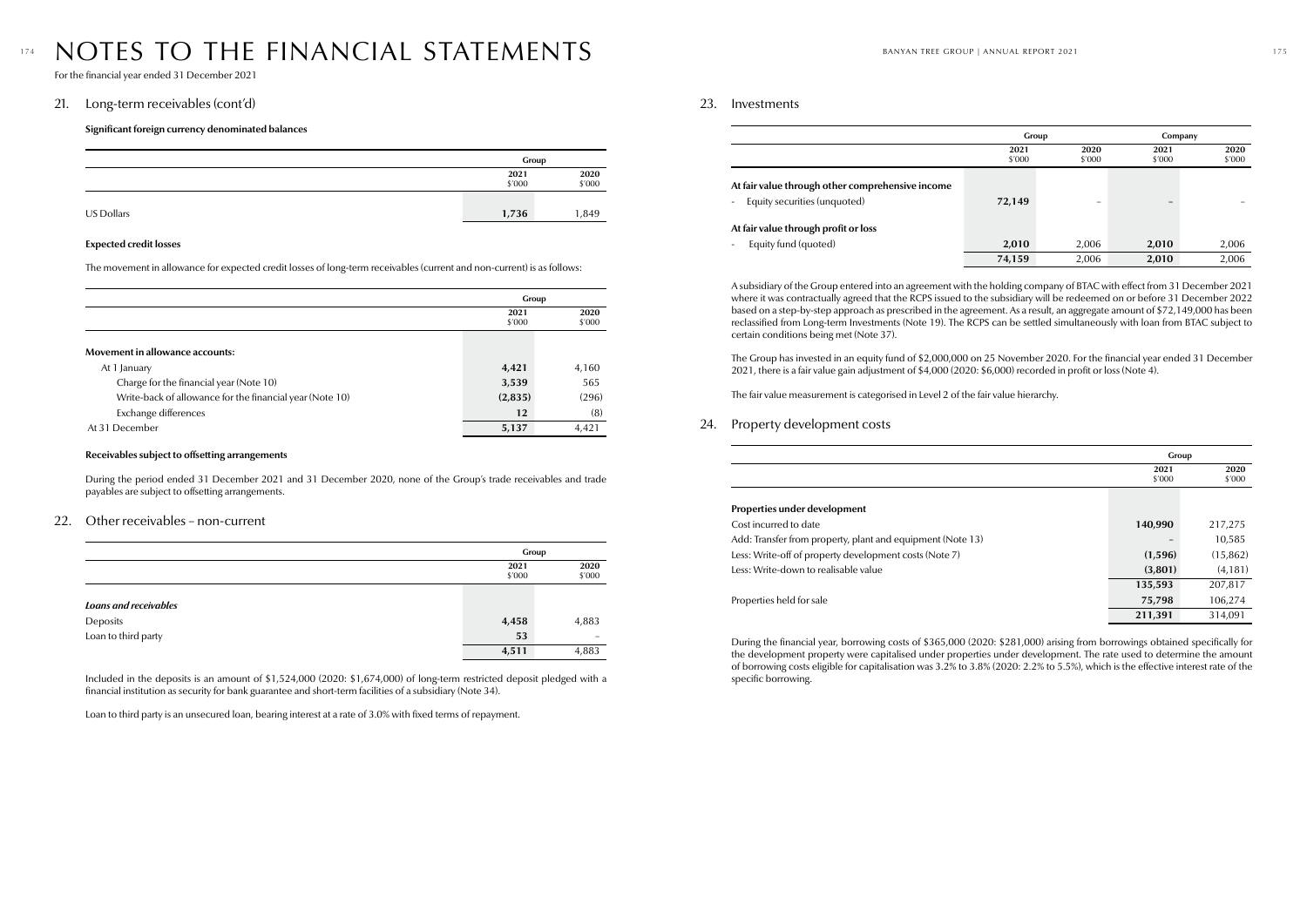For the financial year ended 31 December 2021

# 24. Property development costs (cont'd)

Details of the properties as at 31 December 2021 are as follows:

| <b>Description</b>                            | Location<br>of property | <b>Estimated</b><br>completion<br>% | Existing<br>use of<br>property | <b>Gross</b><br>floor<br>area<br>(Sq meter) | <b>Estimated</b><br>completion<br>date | <b>Effective</b><br>equity<br>held by<br>the Group<br>% |
|-----------------------------------------------|-------------------------|-------------------------------------|--------------------------------|---------------------------------------------|----------------------------------------|---------------------------------------------------------|
| Banyan Tree Phuket<br>Double Pool Villas      | Phuket, Thailand        | 100                                 | Held for sale                  | 1,353                                       | Completed                              | 86.28                                                   |
| Cassia Phuket Phase 1                         | Phuket, Thailand        | 100                                 | Held for sale                  | 1,865                                       | Completed                              | 86.28                                                   |
| Cassia Phuket Phase 2                         | Phuket, Thailand        | 100                                 | Held for sale                  | 2,110                                       | Completed                              | 86.28                                                   |
| Cassia Phuket Phase 3                         | Phuket, Thailand        | 100                                 | Held for sale                  | 102                                         | Completed                              | 86.28                                                   |
| Laguna Park 2<br>Townhouse<br>and Villas      | Phuket, Thailand        | 95                                  | Under<br>construction          | 2,770                                       | December<br>2022                       | 86.28                                                   |
| Laguna Village<br>Residences                  | Phuket, Thailand        | 44                                  | Under<br>construction          | 6,710                                       | December<br>2024                       | 86.28                                                   |
| <b>Banyan Tree Grand</b><br>Residence Phase 1 | Phuket, Thailand        | 34                                  | Under<br>construction          | 12,848                                      | December<br>2028                       | 86.28                                                   |
| Angsana Beach Front                           | Phuket, Thailand        | 99                                  | Under<br>construction          | 3,841                                       | December<br>2022                       | 86.28                                                   |
| Angsana Oceanview<br>Residences               | Phuket, Thailand        | 43                                  | Under<br>construction          | 7,367                                       | December<br>2025                       | 86.28                                                   |
| Dhawa apartments                              | Phuket, Thailand        | 43                                  | Under<br>construction          | 5,217                                       | December<br>2022                       | 86.28                                                   |
| Skypark                                       | Phuket, Thailand        | 48                                  | Under<br>construction          | 16,269                                      | December<br>2024                       | 86.28                                                   |
| Banyan Tree Bintan                            | Bintan, Indonesia       | 100                                 | Held for sale                  | 6,080                                       | Completed                              | 100                                                     |
| Cassia Bintan Phase 1                         | Bintan, Indonesia       | 100                                 | Held for sale                  | 475                                         | Completed                              | 100                                                     |
| Cassia Bintan Phase 2                         | Bintan, Indonesia       | 100                                 | Held for sale                  | 3,997                                       | Completed                              | 100                                                     |
| Cassia Bintan Phase 3                         | Bintan, Indonesia       | 100                                 | Held for sale                  | 4,258                                       | Completed                              | 100                                                     |

# 24. Property development costs (cont'd)

Details of the properties as at 31 December 2020 are as follows:

| <b>Description</b>                                   | Location<br>of property | <b>Estimated</b><br>completion<br>$\%$ | Existing<br>use of<br>property | <b>Gross</b><br>floor<br>area<br>(Sq meter) | Estimated<br>completion<br>date | <b>Effective</b><br>equity<br>held by<br>the Group<br>% |
|------------------------------------------------------|-------------------------|----------------------------------------|--------------------------------|---------------------------------------------|---------------------------------|---------------------------------------------------------|
| Banyan Tree Phuket<br>Double Pool Villas             | Phuket, Thailand        | 100                                    | Held for sale                  | 1,353                                       | Completed                       | 86.28                                                   |
| Cassia Phuket Phase 1                                | Phuket, Thailand        | 100                                    | Held for sale                  | 2,371                                       | Completed                       | 86.28                                                   |
| Cassia Phuket Phase 2                                | Phuket, Thailand        | 100                                    | Held for sale                  | 2,110                                       | Completed                       | 86.28                                                   |
| Cassia Phuket Phase 3                                | Phuket, Thailand        | 100                                    | Held for sale                  | 358                                         | Completed                       | 86.28                                                   |
| Laguna Park 2<br>Townhouse<br>and Villas             | Phuket, Thailand        | 66                                     | Under<br>construction          | 9,316                                       | December<br>2022                | 86.28                                                   |
| Laguna Village<br>Residences                         | Phuket, Thailand        | 44                                     | Under<br>construction          | 7,381                                       | December<br>2024                | 86.28                                                   |
| <b>Banyan Tree Grand</b><br>Residence Phase 1        | Phuket, Thailand        | 34                                     | Under<br>construction          | 12,848                                      | December<br>2028                | 86.28                                                   |
| Angsana Beach Front                                  | Phuket, Thailand        | 91                                     | Under<br>construction          | 6,953                                       | December<br>2022                | 86.28                                                   |
| Angsana Oceanview<br>Residences                      | Phuket, Thailand        | 43                                     | Under<br>construction          | 7,367                                       | December<br>2025                | 86.28                                                   |
| Dhawa apartments                                     | Phuket, Thailand        | 43                                     | Under<br>construction          | 5,217                                       | December<br>2022                | 86.28                                                   |
| <b>Banyan Tree</b><br>Residences,<br><b>Brisbane</b> | Brisbane, Australia     | $\overline{\phantom{0}}$               | Under<br>construction          | 27,375                                      |                                 | 100                                                     |
| Northpoint, Australia                                | Northpoint, Australia   |                                        | Under<br>construction          | 4,424                                       | $\overline{a}$                  | 100                                                     |
| Banyan Tree Bintan                                   | Bintan, Indonesia       | 100                                    | Held for sale                  | 6,080                                       | Completed                       | 100                                                     |
| Cassia Bintan Phase 1                                | Bintan, Indonesia       | 100                                    | Held for sale                  | 475                                         | Completed                       | 100                                                     |
| Cassia Bintan Phase 2                                | Bintan, Indonesia       | 100                                    | Held for sale                  | 3,997                                       | Completed                       | 100                                                     |
| Cassia Bintan Phase 3                                | Bintan, Indonesia       | 100                                    | Held for sale                  | 4,258                                       | Completed                       | 100                                                     |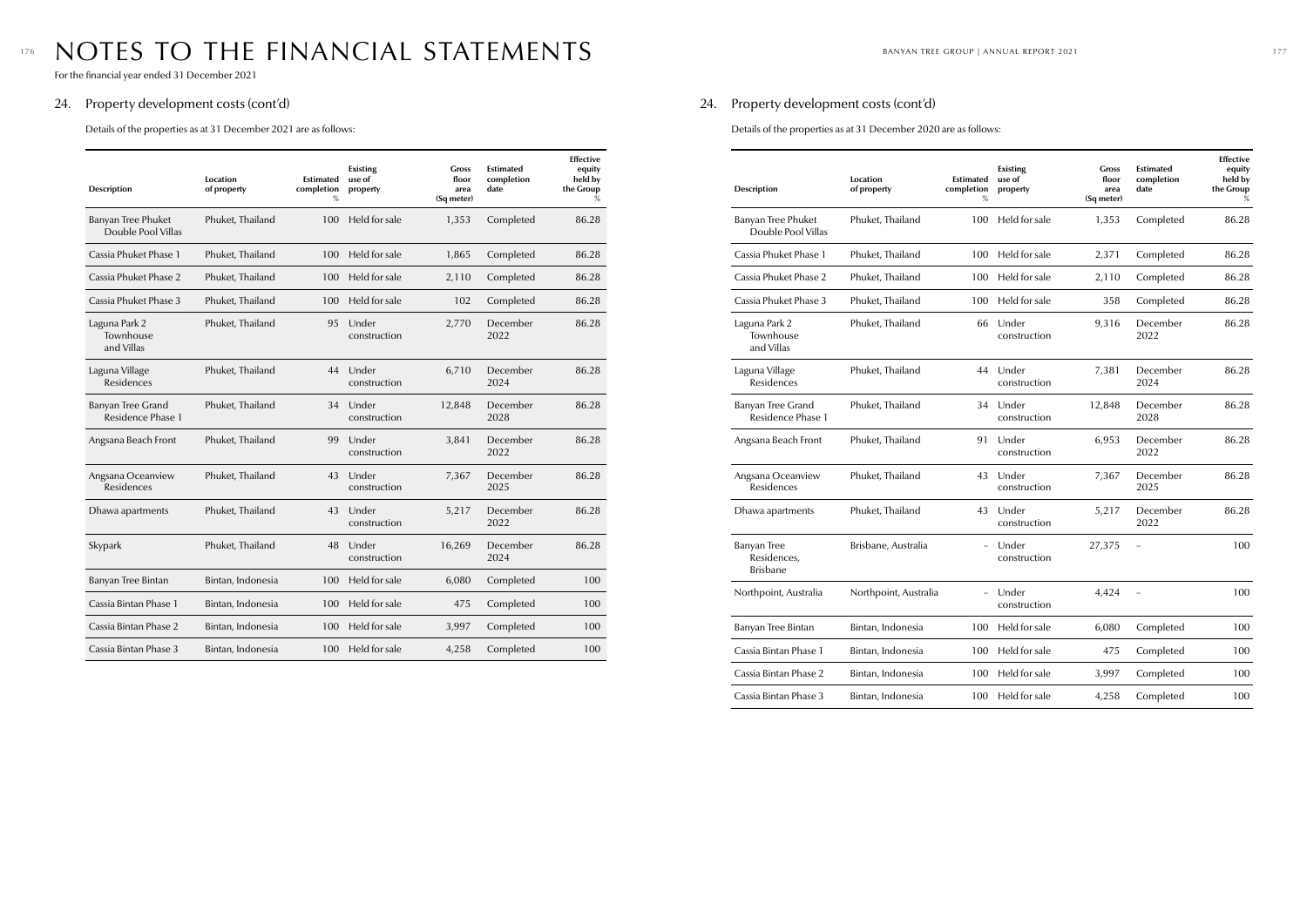For the financial year ended 31 December 2021

# 25. Inventories

|                                                                                   | Group                   |                |  |
|-----------------------------------------------------------------------------------|-------------------------|----------------|--|
|                                                                                   | 2021<br>$$^{\prime}000$ | 2020<br>\$'000 |  |
| <b>Balance sheet:</b>                                                             |                         |                |  |
| Food and beverage, at cost                                                        | 1,232                   | 1,224          |  |
| Trading goods and supplies, at cost                                               | 1,718                   | 2,435          |  |
| Materials, at cost                                                                | 1,100                   | 1,328          |  |
|                                                                                   | 4,050                   | 4,987          |  |
| Income statement inclusive of the following charge:                               |                         |                |  |
| Inventories recognised as an expense in cost of sales<br>$\overline{\phantom{a}}$ | 9,916                   | 9,682          |  |
| Inventories written down (Note 7)                                                 | 158                     | 4              |  |

# **Loans and receivables Trade receivables** Less: Expected credit losses

Current portion of long-term trade receivables (Note 21) Less: Expected credit losses (Note 21)

# 26. Prepayments and other non-financial assets - current

|                                                   | Group          |                | Company                  |                         |
|---------------------------------------------------|----------------|----------------|--------------------------|-------------------------|
|                                                   | 2021<br>\$'000 | 2020<br>\$'000 | 2021<br>$$^{\prime}000$  | 2020<br>$$^{\prime}000$ |
|                                                   |                |                |                          |                         |
| Prepayments                                       | 3,962          | 4,681          | 699                      | 13                      |
| Prepaid island rental - current portion (Note 20) | 795            | 778            | $\overline{\phantom{m}}$ |                         |
| Advances to suppliers                             | 1,294          | 1,608          | $\overline{\phantom{0}}$ |                         |
| Goods and services tax/value-added tax receivable | 2,744          | 2,804          | $\qquad \qquad$          |                         |
| Others                                            | 2,425          | 3,590          | $\qquad \qquad -$        |                         |
|                                                   | 11,220         | 13,461         | 699                      | 13                      |

# 27. Trade receivables

| Group                            |          |  |  |
|----------------------------------|----------|--|--|
| 2020<br>2021<br>\$'000<br>\$'000 |          |  |  |
|                                  |          |  |  |
| 26,543                           | 23,042   |  |  |
| (4, 275)                         | (4,018)  |  |  |
| 22,268                           | 19,024   |  |  |
|                                  |          |  |  |
| 22,679                           | 20,678   |  |  |
| (3,063)                          | (1, 539) |  |  |
| 19,616                           | 19,139   |  |  |
|                                  |          |  |  |
| 41,884                           | 38,163   |  |  |

Other than the current portion of long-term trade receivables (Note 21), trade receivables are non-interest bearing and are generally on 30 to 90 days' terms. They are recognised at their original invoice amounts which represent their fair values on initial recognition.

# **Significant foreign currency denominated balances**

|            | Group          |                                                                 |
|------------|----------------|-----------------------------------------------------------------|
|            | 2021<br>\$'000 | $\begin{array}{l} \textbf{2020} \\ \textbf{\$'}000 \end{array}$ |
|            |                |                                                                 |
| US Dollars | 5,877          | 5,215                                                           |

# **Expected credit losses**

The movement in allowance for expected credit losses of trade receivables is as follows:

| Group          |                |
|----------------|----------------|
| 2021<br>\$'000 | 2020<br>\$'000 |
|                |                |
|                |                |
| 4,018          | 2,560          |
| 1,969          | 1,922          |
|                | (223)          |
| (1, 459)       | (134)          |
| (253)          | (107)          |
| 4,275          | 4,018          |

# **Movement in allowance accounts:**

At 1 January

Charge for the financial year (Note 10)

Write-back of allowance for the financial year (Note 10)

**Write-off for the financial year** 

**Exchange differences** 

At 31 December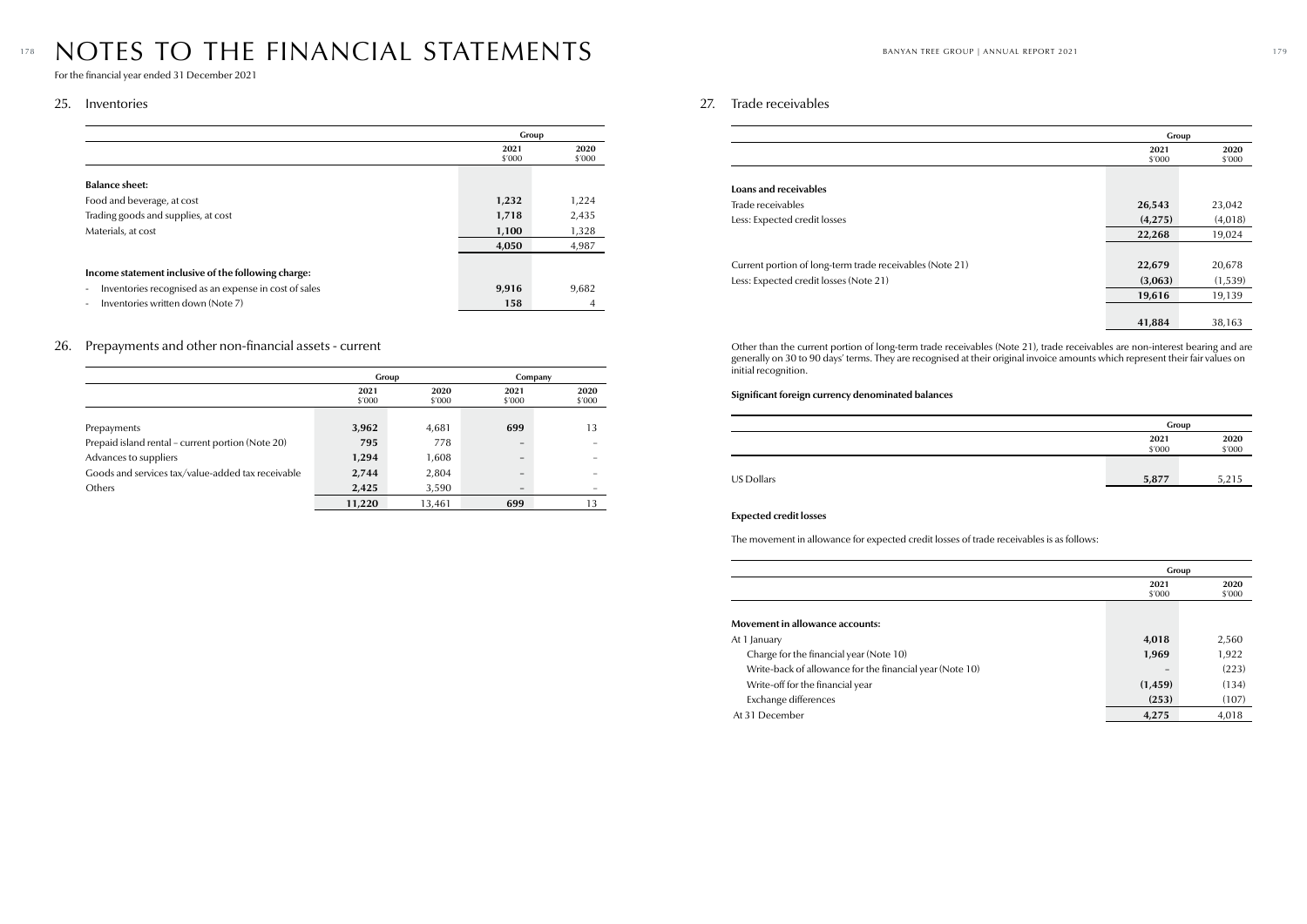For the financial year ended 31 December 2021

# 27. Trade receivables (cont'd)

## **Receivables subject to offsetting arrangements**

The Group regularly provides spa treatment services to in-house guests of Vineyard Hotel & Spa. The Group will be regularly charged by Vineyard Hotel & Spa for rental, utilities and other miscellaneous expenses incurred on behalf of the Group. Both parties have an arrangement to settle the net amount due to or from each other on a 30 days' term basis.

The Group's trade receivables and trade payables that are offset are as follows:

|                   |    | 2021<br>\$'000                                                                                                                 |    |  |  |
|-------------------|----|--------------------------------------------------------------------------------------------------------------------------------|----|--|--|
| Description       |    | <b>Gross amounts</b><br>offset in the<br><b>Gross carrying</b><br>Net amounts in<br>balance sheet the balance sheet<br>amounts |    |  |  |
| Trade receivables | 44 | (44)                                                                                                                           | -  |  |  |
| Trade payables    | 66 | (44)                                                                                                                           | 22 |  |  |

According to the sales and purchase agreement for the disposal of the Group's interest in Seychelles Group, part of the total sales consideration is deferred and recorded as deferred cash receivable.

|                    |                                  | 2020<br>\$'000                        |                                                   |  |  |
|--------------------|----------------------------------|---------------------------------------|---------------------------------------------------|--|--|
| <b>Description</b> | <b>Gross carrying</b><br>amounts | <b>Gross amounts</b><br>offset in the | Net amounts in<br>balance sheet the balance sheet |  |  |
| Trade receivables  | 8                                | (8)                                   |                                                   |  |  |
| Trade payables     | 30                               | (8)                                   | 22                                                |  |  |

# 28. Other receivables - current

During the financial year ended 31 December 2021, the Group has provided for an impairment loss of \$2,436,000 (2020: \$Nil) (Note 10) for other recoverable expenses and other rece

|                                       |                          | Group          |                         | Company        |
|---------------------------------------|--------------------------|----------------|-------------------------|----------------|
|                                       | 2021<br>\$'000           | 2020<br>\$'000 | 2021<br>$$^{\prime}000$ | 2020<br>\$'000 |
|                                       |                          |                |                         |                |
| Loans and receivables                 |                          |                |                         |                |
| Deposits                              | 220                      | 235            | -                       | 3              |
| Interest receivable                   | 43                       | 731            | -                       |                |
| Staff advances                        | 77                       | 152            | 3                       |                |
| Insurance recoverable                 | 8                        | 15             | -                       |                |
| Deferred cash receivable <sup>1</sup> |                          | 534            | -                       | 534            |
| Other recoverable expenses            | 4,344                    | 5,515          | 506                     | 129            |
| Other receivables <sup>2</sup>        | 8,553                    | 10,744         | -                       |                |
| Grant receivable <sup>3</sup>         | $\overline{\phantom{m}}$ | 119            | $\qquad \qquad$         |                |
|                                       | 13,245                   | 18,045         | 509                     | 666            |

2 Included in other receivables is an amount receivable from BTAC of RMB34,000,000 (2020: RMB34,000,000), which can be settled simultaneously against loan from BTAC based on a step-by-step approach agreed between a subsidiary of the Group and the holding company of BTAC with effect from 31 December 2021, subject to certain conditions being met (Note 37).

<sup>3</sup> Grant receivable consists of Job Support Scheme funded by the Singapore Government.

# 28. Other receivables - current (cont'd)

### **Significant foreign currency denominated balances**

|            |                              | Group          |                          | Company                  |
|------------|------------------------------|----------------|--------------------------|--------------------------|
|            | 2021<br>\$'000               | 2020<br>\$'000 | 2021<br>\$'000           | 2020<br>\$'000           |
|            |                              |                |                          |                          |
| <b>USD</b> | $\qquad \qquad \blacksquare$ | 534            | $\overline{\phantom{0}}$ | 534                      |
| <b>RMB</b> | 7,276                        | 6,936          | $\overline{\phantom{0}}$ | $\overline{\phantom{0}}$ |
|            |                              |                |                          |                          |

# 29. Amounts due from/(to) subsidiaries

### **Loans and receivables**

Amounts due from subsidiaries - non-trade Less: Expected credit losses

| Company        |                |
|----------------|----------------|
| 2021<br>\$'000 | 2020<br>\$'000 |
|                |                |
| 174,327        | 189,264        |
| (4, 538)       | (3,836)        |
| 169,789        | 185,428        |
|                |                |
| (33, 677)      | (17, 570)      |
|                |                |
| Company        |                |
| 2021<br>\$'000 | 2020<br>\$'000 |
|                |                |
|                |                |

| \$'000 | \$'000 |
|--------|--------|
|        |        |
|        |        |
| 3,836  | 3,836  |
| 702    |        |
| 4,538  | 3,836  |
|        |        |

## **Financial liabilities at amortised cost**

Amounts due to subsidiaries (current) - non-trade

### **Movement in allowance accounts:**

At 1 January

Charge for the financial year

At 31 December

Included in the amounts due from subsidiaries are unsecured loans of \$30,000,000 (2020: \$30,000,000), bearing interest at a rate of 3.74% (2020: 3.17%) and repayable on demand. Except for this loan, the amounts due from/(to) subsidiaries are unsecured, interest-free and repayable on demand.

| eivables. |  |  |  |
|-----------|--|--|--|
|           |  |  |  |
|           |  |  |  |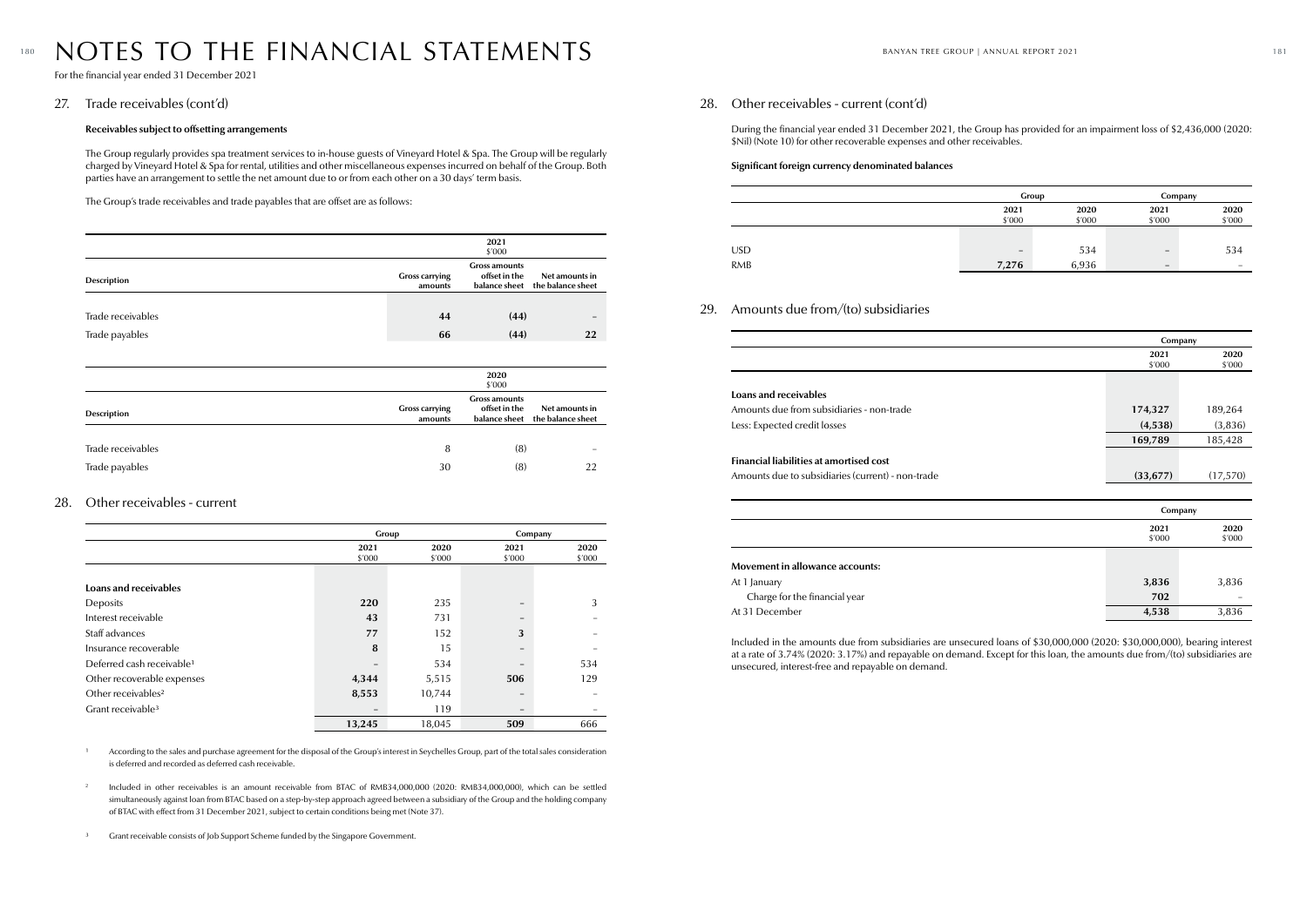For the financial year ended 31 December 2021

# 30. Amounts due from/(to) associates

|                                                | Group          |                          | Company           |                |
|------------------------------------------------|----------------|--------------------------|-------------------|----------------|
|                                                | 2021<br>\$'000 | 2020<br>\$'000           | 2021<br>\$'000    | 2020<br>\$'000 |
|                                                |                |                          |                   |                |
| Loans and receivables                          |                |                          |                   |                |
| Amounts due from associates                    |                |                          |                   |                |
| trade<br>$\overline{\phantom{a}}$              | 6,491          | 2,756                    | 6,491             | 1,430          |
| trade advances                                 | 7,815          | -                        |                   |                |
| non-trade                                      | 27,809         | $\qquad \qquad -$        | 711               |                |
|                                                | 42,115         | 2,756                    | 7,202             | 1,430          |
| Less: Expected credit losses                   | (246)          | $\overline{\phantom{m}}$ | $\qquad \qquad -$ |                |
|                                                | 41,869         | 2,756                    | 7,202             | 1,430          |
|                                                |                |                          |                   |                |
| <b>Financial liabilities at amortised cost</b> |                |                          |                   |                |
| Amounts due to associates                      |                |                          |                   |                |
| trade<br>$\overline{\phantom{a}}$              | (42)           | (26)                     |                   |                |
| non-trade                                      | (17, 831)      | (17, 860)                |                   | (17, 831)      |
|                                                | (17, 873)      | (17, 886)                |                   | (17, 831)      |

Included in the amounts due to associates (non-trade) are unsecured loans of \$17,831,000 (2020: \$17,831,000) that are non-interest bearing which can be offset against RCPS subject to certain conditions being met (Note 18). Except for this loan, the amounts due from/(to) associates are unsecured, non-interest bearing and repayable on demand.

During the financial year ended 31 December 2021, the long-term amounts due from associates has been reclassified to short-term amounts due from associates as the Group expects to receive these receivables within the next 12 months.

## **Expected credit losses**

The movement in allowance for expected credit losses of amounts due from associates is as follows:

|                                                          | Group                   |                |
|----------------------------------------------------------|-------------------------|----------------|
|                                                          | 2021<br>$$^{\prime}000$ | 2020<br>\$'000 |
| <b>Movement in allowance accounts:</b>                   |                         |                |
| At 1 January                                             |                         | 105            |
| Charge for the financial year (Note 10)                  |                         | 51             |
| Write-back of allowance for the financial year (Note 10) | (62)                    |                |
| Transfer of allowance from/(to) Associates (Note 18)     | 253                     | (137)          |
| Exchange differences                                     | 55                      | (19)           |
| At 31 December                                           | 246                     |                |

| BANYAN TREE GROUP   A |
|-----------------------|
|-----------------------|

| Amounts due from/(to) associates (cont'd)<br>30.  |                         |                |                   |                |
|---------------------------------------------------|-------------------------|----------------|-------------------|----------------|
| Significant foreign currency denominated balances |                         |                |                   |                |
|                                                   | Group                   |                | Company           |                |
|                                                   | 2021<br>$$^{\prime}000$ | 2020<br>\$'000 | 2021<br>\$'000    | 2020<br>\$'000 |
| <b>US Dollars</b>                                 | 9,352                   | 328            | $\qquad \qquad -$ | ٠              |
| Amounts due from/(to) related parties<br>31.      |                         |                |                   |                |
|                                                   | Group                   |                | Company           |                |
|                                                   | 2021                    | 2020           | 2021              | 202            |

| Group  |        |        | Company |
|--------|--------|--------|---------|
| 2021   | 2020   | 2021   | 2020    |
| \$'000 | \$'000 | \$'000 | \$'000  |
|        |        |        |         |
| 9,352  | 328    | -      | -       |

# **Loans and receivables - Current**

## Less: Expected credit losses

|                                         | Group             |                   |                          | Company        |  |  |
|-----------------------------------------|-------------------|-------------------|--------------------------|----------------|--|--|
|                                         | 2021<br>\$'000    | 2020<br>\$'000    | 2021<br>\$'000           | 2020<br>\$'000 |  |  |
|                                         |                   |                   |                          |                |  |  |
| <b>Loans and receivables - Current</b>  |                   |                   |                          |                |  |  |
| Amounts due from related parties        |                   |                   |                          |                |  |  |
| trade<br>-                              | 78                | 113               |                          |                |  |  |
| non-trade<br>-                          | $\qquad \qquad -$ | 19                | 16                       |                |  |  |
|                                         | 78                | 132               | 16                       |                |  |  |
| Less: Expected credit losses            | (26)              | $\qquad \qquad -$ | $\overline{\phantom{m}}$ | -              |  |  |
|                                         | 52                | 132               | 16                       |                |  |  |
|                                         |                   |                   |                          |                |  |  |
| Financial liabilities at amortised cost |                   |                   |                          |                |  |  |
| Amounts due to related parties          |                   |                   |                          |                |  |  |
| trade<br>-                              | (230)             | (231)             |                          |                |  |  |
| non-trade<br>-                          | (418)             | (39)              | (13)                     | (13)           |  |  |
|                                         | (648)             | (270)             | (13)                     | (13)           |  |  |

# **Financial liabilities at amortised cost**

- 
-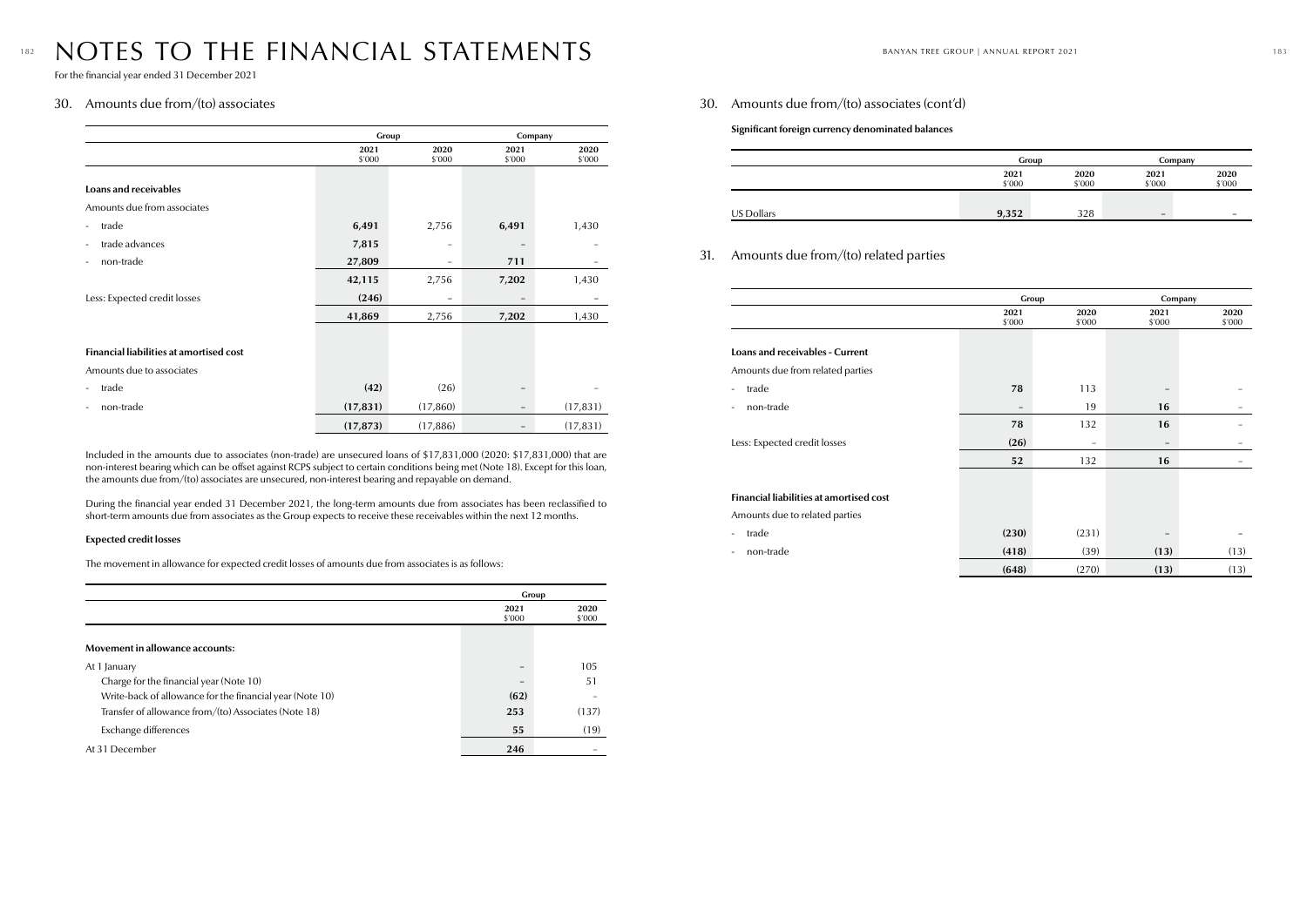For the financial year ended 31 December 2021

# 31. Amounts due from/(to) related parties (cont'd)

The amounts due from/(to) related parties (current) are unsecured, non-interest bearing and repayable on demand.

The Group provides management services, under a long-term hotel management agreement, to two resorts in Bintan which are owned by certain related parties.

|                                                        | Group            |                             | Company                                         |                |  |
|--------------------------------------------------------|------------------|-----------------------------|-------------------------------------------------|----------------|--|
|                                                        | 2021<br>\$'000   | 2020<br>\$'000              | 2021<br>$$^{\prime}000$                         | 2020<br>\$'000 |  |
| Loans and receivables - Non-current                    |                  |                             |                                                 |                |  |
| Amounts due from related parties<br>trade<br>non-trade | 4,000<br>18      | 16,485<br>589               | $\qquad \qquad \blacksquare$<br>$\qquad \qquad$ |                |  |
|                                                        | 4,018            | 17,074                      | $\qquad \qquad \blacksquare$                    |                |  |
| Less: Expected credit losses                           | (1,976)<br>2,042 | $\qquad \qquad -$<br>17,074 | $\qquad \qquad -$<br>$\qquad \qquad$            |                |  |

During the financial year ended 31 December 2021, the onset of new COVID-19 variants had resulted in delays in re-opening of international borders which worsened the Bintan resorts' operational performance and cash flows. The Group had reassessed and estimated the recovery of the amount owing from related parties to take an even longer period. As a result, the Group recorded a fair value adjustment (modification loss) of \$13,703,000 (Note 9) in finance expenses for the year ended 31 December 2021 which represents a discount rate of 14% and an expected credit loss of \$1,976,000, resulting in the previous carrying value of the amount due from related parties to further reduce by 92% to \$2,042,000.

During the financial year ended 31 December 2020, the Bintan resorts were impacted by the COVID-19 pandemic. The Group had assessed the financial impact on the Bintan resorts to be short-term given the introduction of vaccine then and the ability of the Bintan resorts to isolate themselves from the rest of Indonesia through a travel bubble. As a result of these expectations on the impact to the related parties' cash flow projections, the Group expects a delay in repayment of outstanding debts and consequently reduced the previous carrying amount due from these related parties by 30%. A fair value adjustment (modification loss) of \$7,360,000 (Note 9) was recorded in finance expenses for the year ended 31 December 2020, which represents a discount rate of 5.25% and the net carrying amount as at 31 December 2020 was \$17,074,000.

## **Expected credit losses**

The movement in allowance for expected credit losses of amounts due from related parties (current and non-current) is as follows:

|                                         |                | Group          |
|-----------------------------------------|----------------|----------------|
|                                         | 2021<br>\$'000 | 2020<br>\$'000 |
| <b>Movement in allowance accounts:</b>  |                |                |
| At 1 January                            |                |                |
| Charge for the financial year (Note 10) | 2,064          |                |
| Write-off for the financial year        | (63)           |                |
| Exchange differences                    |                | (1)            |
| At 31 December                          | 2,002          |                |

### **Significant foreign currency denominated balances**

|            | Group          |                |                | Company        |  |  |
|------------|----------------|----------------|----------------|----------------|--|--|
|            | 2021<br>\$'000 | 2020<br>\$'000 | 2021<br>\$'000 | 2020<br>\$'000 |  |  |
|            |                |                |                |                |  |  |
| US Dollars | 676            | 8,194          | (13)           | (13)           |  |  |

# 32. Cash and short-term deposits

|                                                                                                                                                                                                                                      |                | Group          | Company        |                |  |  |  |  |  |
|--------------------------------------------------------------------------------------------------------------------------------------------------------------------------------------------------------------------------------------|----------------|----------------|----------------|----------------|--|--|--|--|--|
|                                                                                                                                                                                                                                      | 2021<br>\$'000 | 2020<br>\$'000 | 2021<br>\$'000 | 2020<br>\$'000 |  |  |  |  |  |
| Loans and receivables                                                                                                                                                                                                                |                |                |                |                |  |  |  |  |  |
|                                                                                                                                                                                                                                      |                |                |                |                |  |  |  |  |  |
| Cash on hand and at bank                                                                                                                                                                                                             | 112,326        | 51,287         | 63,060         | 15,386         |  |  |  |  |  |
|                                                                                                                                                                                                                                      |                |                |                |                |  |  |  |  |  |
| Significant foreign currency<br>denominated balances                                                                                                                                                                                 |                |                |                |                |  |  |  |  |  |
| <b>US Dollars</b>                                                                                                                                                                                                                    | 26,584         | 7,657          | 17,024         | 3,270          |  |  |  |  |  |
| Cash at bank earns interest at floating rates based on daily bank deposit rates.<br>For the purpose of the consolidated cash flow statement, cash and cash equivalents comprise the following at the end of the<br>reporting period: |                |                |                |                |  |  |  |  |  |
|                                                                                                                                                                                                                                      |                |                | Group          |                |  |  |  |  |  |
|                                                                                                                                                                                                                                      |                |                | 2021<br>\$'000 | 2020<br>\$'000 |  |  |  |  |  |
| Cash and short-term deposits                                                                                                                                                                                                         |                |                | 112,326        | 51,287         |  |  |  |  |  |
|                                                                                                                                                                                                                                      |                |                |                |                |  |  |  |  |  |

33. Other non-financial liabilities - current

|                                                |                | Group          |                | Company                 |
|------------------------------------------------|----------------|----------------|----------------|-------------------------|
|                                                | 2021<br>\$'000 | 2020<br>\$'000 | 2021<br>\$'000 | 2020<br>$$^{\prime}000$ |
|                                                |                |                |                |                         |
| Goods and services tax/value-added tax payable | 6,095          | 6,394          | 356            | 402                     |
| Others                                         | 7,226          | 7,903          | 695            | 607                     |
|                                                | 13,321         | 14,297         | 1,051          | 1,009                   |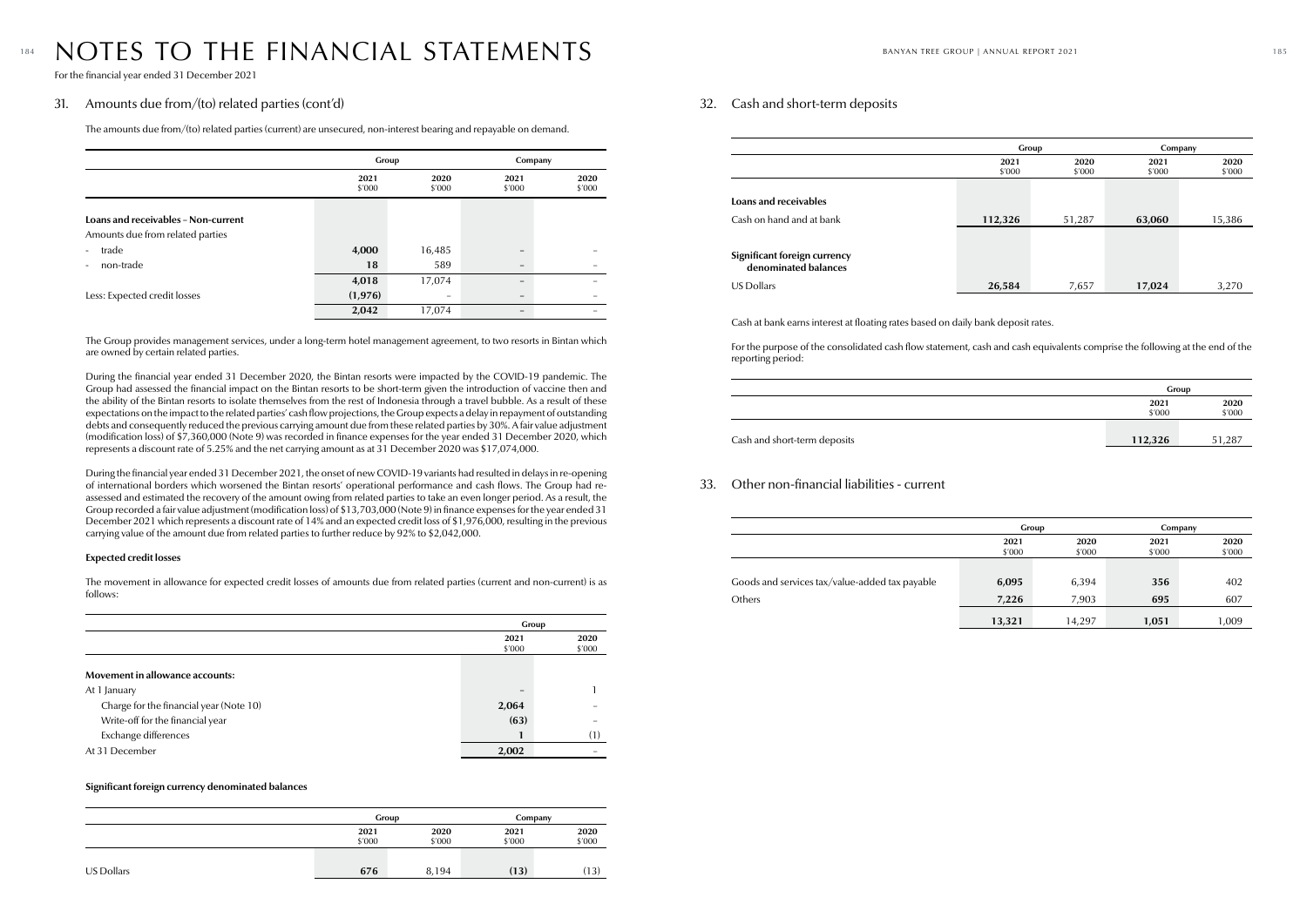For the financial year ended 31 December 2021

# 34. Interest-bearing loans and borrowings

|                                                |                 |                | Group          |                | Company        |  |  |
|------------------------------------------------|-----------------|----------------|----------------|----------------|----------------|--|--|
|                                                | <b>Maturity</b> | 2021<br>\$'000 | 2020<br>\$'000 | 2021<br>\$'000 | 2020<br>\$'000 |  |  |
| <b>Financial liabilities at amortised cost</b> |                 |                |                |                |                |  |  |
| <b>Current liabilities</b>                     |                 |                |                |                |                |  |  |
| Secured bank loans                             | 2022            | 96,192         | 179,303        | 10,560         | 60,600         |  |  |
| Unsecured bank loans                           | 2022            | 57,384         | 46,901         | 48,265         | 30,961         |  |  |
|                                                |                 | 153,576        | 226,204        | 58,825         | 91,561         |  |  |
| <b>Non-current liabilities</b>                 |                 |                |                |                |                |  |  |
| Secured bank loans                             | 2023-2038       | 223,511        | 223,330        | 30,886         | 15,167         |  |  |
| Unsecured bank loans                           | 2023-2025       | 9,662          | 9,766          | 2,662          | 3,646          |  |  |
|                                                |                 | 233,173        | 233,096        | 33,548         | 18,813         |  |  |
| Total                                          |                 | 386,749        | 459,300        | 92,373         | 110,374        |  |  |

A reconciliation of liabilities arising from financing activities is as follows:

|                                                      |                |                 | Non-cash changes                                                                           |                             |                                                |                                |                  |                |
|------------------------------------------------------|----------------|-----------------|--------------------------------------------------------------------------------------------|-----------------------------|------------------------------------------------|--------------------------------|------------------|----------------|
|                                                      | 2020<br>\$'000 | flows<br>\$'000 | <b>Accretion</b><br>of interest/<br>Amortisation<br>Cash of transaction<br>costs<br>\$'000 | <b>Fair value</b><br>\$'000 | Foreign<br>exchange<br>loss movement<br>\$'000 | <b>New</b><br>leases<br>\$'000 | Other*<br>\$'000 | 2021<br>\$'000 |
| Interest bearing loans and<br>borrowings - secured   |                |                 |                                                                                            |                             |                                                |                                |                  |                |
| Current                                              | 179,303        | (91, 112)       |                                                                                            |                             | (7, 357)                                       |                                | 15,358           | 96,192         |
| Non-current                                          | 223,330        | 33,663          |                                                                                            |                             | (18, 124)                                      |                                | (15, 358)        | 223,511        |
| Interest bearing loans and<br>borrowings - unsecured |                |                 |                                                                                            |                             |                                                |                                |                  |                |
| Current<br>$\overline{a}$                            | 46,901         | (9,820)         |                                                                                            |                             |                                                |                                | 20,303           | 57,384         |
| Non-current<br>$\overline{a}$                        | 9,766          | 20,199          |                                                                                            |                             |                                                |                                | (20, 303)        | 9,662          |
| Convertible bonds - Non-current                      |                |                 |                                                                                            |                             |                                                |                                |                  |                |
| Loan liability (Note 35)                             | 41,318         |                 | 5,286                                                                                      |                             |                                                |                                | (46, 604)        |                |
| Derivative liability (Note 36)                       | 15,182         |                 |                                                                                            | 2,708                       |                                                |                                | (17, 890)        |                |
| Convertible bonds - Current                          |                |                 |                                                                                            |                             |                                                |                                |                  |                |
| Loan liability (Note 35)                             |                |                 |                                                                                            |                             |                                                |                                | 42,473           | 42,473         |
| Derivative liability (Note 36)                       |                |                 |                                                                                            |                             |                                                |                                | 16,193           | 16,193         |
| Leases (Note 38)                                     |                |                 |                                                                                            |                             |                                                |                                |                  |                |
| Current                                              | 2,130          | (3,234)         | 2,248                                                                                      |                             | (63)                                           |                                | 1,210            | 2,291          |
| Non-current                                          | 32,298         |                 |                                                                                            |                             | 520                                            | 495                            | (1,210)          | 32,103         |
| <b>Total</b>                                         | 550,228        | (50, 304)       | 7,534                                                                                      | 2,708                       | (25,024)                                       | 495                            | (5,828)          | 479,809        |

\* Other relates to reclassification of non-current portion of loans and borrowings, capitalisation of transaction costs and conversion of Convertible Bonds to new shares.

# 34. Interest-bearing loans and borrowings (cont'd)

|                                                      |                |                         | Non-cash changes                                                                      |                                     |                                           |                                |                  |                |
|------------------------------------------------------|----------------|-------------------------|---------------------------------------------------------------------------------------|-------------------------------------|-------------------------------------------|--------------------------------|------------------|----------------|
|                                                      | 2019<br>\$'000 | Cash<br>flows<br>\$'000 | <b>Accretion</b><br>of interest/<br>Amortisation<br>of transaction<br>costs<br>\$'000 | <b>Fair value</b><br>loss<br>\$'000 | Foreign<br>exchange<br>movement<br>\$'000 | <b>New</b><br>leases<br>\$'000 | Other*<br>\$'000 | 2020<br>\$'000 |
| Interest bearing loans and<br>borrowings - secured   |                |                         |                                                                                       |                                     |                                           |                                |                  |                |
| Current                                              | 126,026        | (4,781)                 |                                                                                       |                                     | (2,039)                                   |                                | 60,097           | 179,303        |
| Non-current                                          | 269,600        | 17,965                  |                                                                                       |                                     | (4, 138)                                  |                                | (60,097)         | 223,330        |
| Interest bearing loans and<br>borrowings - unsecured |                |                         |                                                                                       |                                     |                                           |                                |                  |                |
| Current                                              | 51,940         | (10, 979)               |                                                                                       |                                     |                                           |                                | 5,940            | 46,901         |
| Non-current                                          | 12,060         | 3,646                   |                                                                                       |                                     |                                           |                                | (5,940)          | 9,766          |
| Convertible bonds                                    |                |                         |                                                                                       |                                     |                                           |                                |                  |                |
| Loan liability (Note 35)                             |                | 40,923                  | 1,916                                                                                 |                                     |                                           |                                | (1,521)          | 41,318         |
| Derivative liability (Note 36)                       |                | 9,480                   |                                                                                       | 5,702                               |                                           |                                |                  | 15,182         |
| Notes payable                                        |                |                         |                                                                                       |                                     |                                           |                                |                  |                |
| Current                                              |                | 99,926 (100,000)        | 74                                                                                    |                                     |                                           |                                |                  |                |
| Leases (Note 38)                                     |                |                         |                                                                                       |                                     |                                           |                                |                  |                |
| Current                                              | 1,428          | (3,560)                 | 2,325                                                                                 |                                     | (45)                                      | 33                             | 1,949            | 2,130          |
| Non-current                                          | 33,442         |                         |                                                                                       |                                     | (505)                                     | 1,310                          | (1, 949)         | 32,298         |
| <b>Total</b>                                         | 594,422        | (47,306)                | 4,315                                                                                 | 5,702                               | (6,727)                                   | 1,343                          | (1,521)          | 550,228        |

\* Other relates to reclassification of non-current portion of loans and borrowings, capitalisation of transaction costs and conversion of Convertible Bonds to new shares.

The secured bank loans of the Group are secured by assets with the following net book values:

| reehold land and buildings (Note 13)      |
|-------------------------------------------|
| nvestment properties (Note 14)            |
| easehold buildings (Note 13)              |
| Property development costs                |
| Jnquoted shares                           |
| repaid island rental                      |
| nvestment in associates                   |
| ong-term restricted deposit pledged (Note |
| Other assets                              |

|                                                | Group                   |                |
|------------------------------------------------|-------------------------|----------------|
|                                                | 2021<br>$$^{\prime}000$ | 2020<br>\$'000 |
| Freehold land and buildings (Note 13)          | 379,817                 | 446,547        |
| Investment properties (Note 14)                | 56,361                  | 35,158         |
| Leasehold buildings (Note 13)                  | 13,304                  | 13,556         |
| Property development costs                     | 42,844                  | 131,848        |
| Unquoted shares                                | 4,136                   | 4,048          |
| Prepaid island rental                          | 15,386                  | 15,735         |
| Investment in associates                       | 3,479                   | 3,731          |
| Long-term restricted deposit pledged (Note 22) | 1,524                   | 1,674          |
| Other assets                                   | 3,014                   | 1,399          |
|                                                | 519,865                 | 653,696        |

The secured bank loans of the Company amounting to \$41,446,000 (2020: \$75,767,000) are secured by freehold land and buildings of the Group's subsidiaries.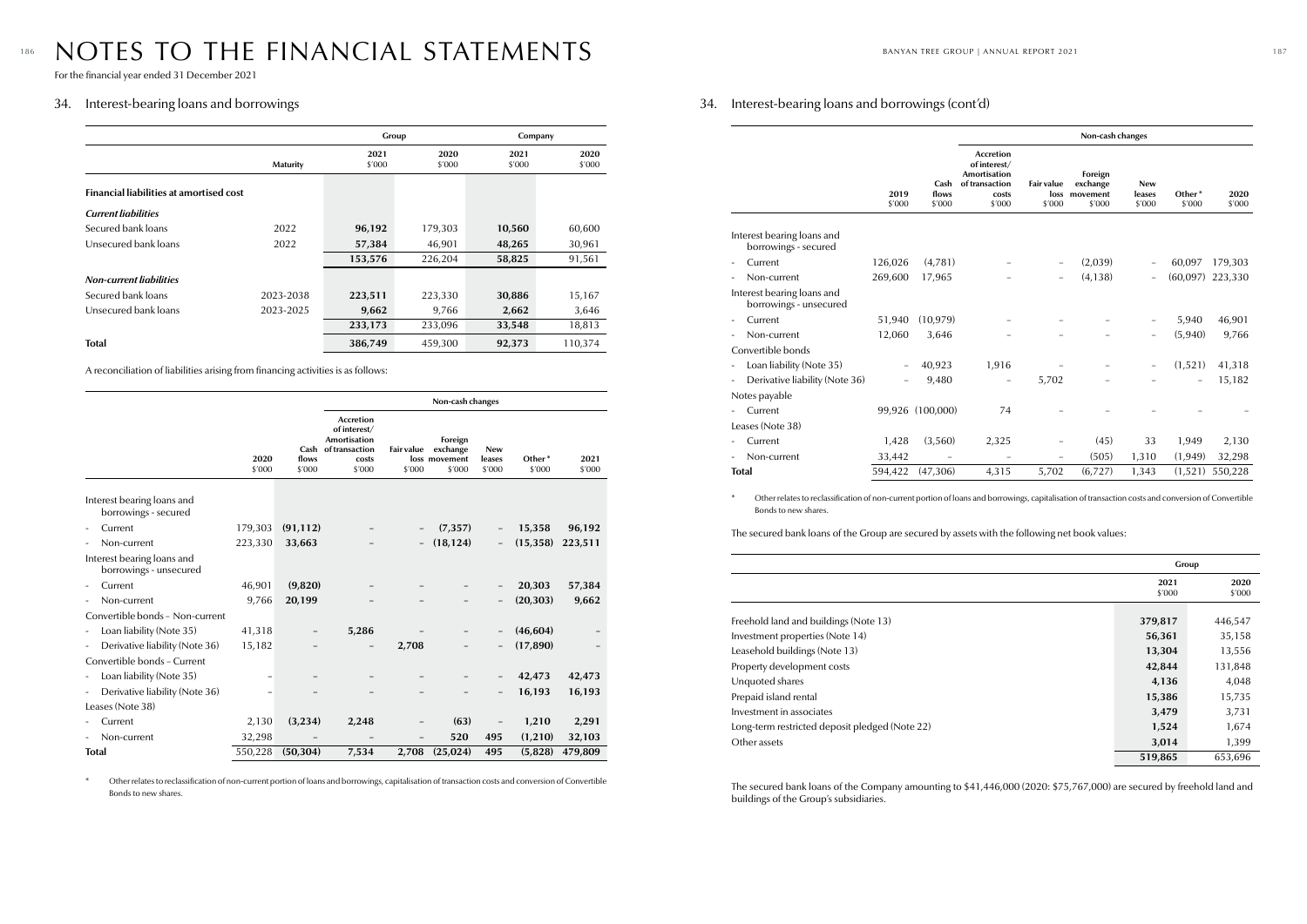For the financial year ended 31 December 2021

# 35. Convertible bonds

|                                                                         |                          | <b>Group and Company</b> |  |  |
|-------------------------------------------------------------------------|--------------------------|--------------------------|--|--|
|                                                                         | 2021<br>$$^{\prime}000$  | 2020<br>\$'000           |  |  |
| At 1 January                                                            | 41,318                   |                          |  |  |
| Face value of convertible bonds issued                                  |                          | 50,403                   |  |  |
| Capitalised transaction costs                                           | $\qquad \qquad$          | (1,291)                  |  |  |
| Face value, net of transaction costs, of convertible bonds issued       | 41,318                   | 49,112                   |  |  |
| Derivative liability conversion option of initial recognition (Note 36) | $\overline{\phantom{0}}$ | (9,480)                  |  |  |
|                                                                         | 41,318                   | 39,632                   |  |  |
| Accretion of interest (Note 9)                                          | 5,286                    | 1,916                    |  |  |
| Conversion of convertible bonds into ordinary shares                    | (4, 131)                 | (230)                    |  |  |
| At 31 December                                                          | 42,473                   | 41,318                   |  |  |

On 6 August 2020, the Company allotted and issued \$50,402,608 in aggregate principal amount of 7.5% Convertible Bonds maturing on 6 August 2022. The issue of any ordinary shares upon conversion of the Convertible Bonds has been approved by the shareholders at the Annual General Meeting on 6 May 2020. Interest is payable semi-annually in arrears on 6 February and 6 August in each year commencing on 6 February 2021.

Consequently, the maximum number of conversion shares that may be issued pursuant to the conversion of the Convertible Bonds is 201,610,432 shares. During the financial year ended 31 December 2021, there were 16,525,512 (2020: 920,000) new shares being issued from conversion of \$4,131,000 (2020: \$230,000) of Convertible Bonds at \$0.25 per share. As at 31 December 2021, there are up to 184,164,920 (2020: 200,690,432) new shares of the Company that may be issued upon the conversion of the Convertible Bonds.

The estimate of the fair value of the conversion and early redemption option derivatives is measured based on the Binomial Tree model. Details of the assumptions of conversion and early redemption option derivatives are as follows:

|                      | <b>Group and Company</b> |                  |  |  |
|----------------------|--------------------------|------------------|--|--|
| Date of valuation    | 31 December 2021         | 31 December 2020 |  |  |
|                      |                          |                  |  |  |
| Share price (S\$)    | 0.320                    | 0.265            |  |  |
| Exercise price (S\$) | 0.250                    | 0.250            |  |  |
| Expected volatility  | 28%                      | 37%              |  |  |
| Maturity period      | 0.6 years                | 1.6 years        |  |  |
| Conversion period    | 0.57 years               | $1.57$ years     |  |  |

# 36. Derivative liability conversion option in convertible bonds

|                                                                         |                | <b>Group and Company</b> |  |  |
|-------------------------------------------------------------------------|----------------|--------------------------|--|--|
|                                                                         | 2021<br>\$'000 | 2020<br>\$'000           |  |  |
|                                                                         |                |                          |  |  |
| At 1 January                                                            | 15,182         |                          |  |  |
| Derivative liability conversion option of initial recognition (Note 35) |                | 9,480                    |  |  |
| Fair value loss on derivatives (Note 7)                                 | 2,708          | 5,702                    |  |  |
| Conversion of convertible bonds into ordinary shares                    | (1,697)        |                          |  |  |
|                                                                         | 16,193         | 15,182                   |  |  |

The derivative liability conversion option relates to the conversion option of the Convertible Bonds that is recognised at its fair value, determined by applying the Binomial Tree model. The fair value measurement is categorised in Level 3 of the fair value hierarchy. Details of valuation techniques and inputs used are disclosed in Note 48.

37. Other payables – current

### **Financial liabilities at amortised cost**

|                                         | Group          |                         | Company        |                         |  |
|-----------------------------------------|----------------|-------------------------|----------------|-------------------------|--|
|                                         | 2021<br>\$'000 | 2020<br>$$^{\prime}000$ | 2021<br>\$'000 | 2020<br>$$^{\prime}000$ |  |
|                                         |                |                         |                |                         |  |
| Financial liabilities at amortised cost |                |                         |                |                         |  |
| Accrued operating expenses              | 31,616         | 30,807                  | 10,032         | 6,515                   |  |
| Accrued service charges                 | 1,339          | 785                     | -              |                         |  |
| Deposits                                | 140            | 3,430                   | -              |                         |  |
| Loans from BTAC                         | 79,005         | 79,005                  | 60,295         | 60,295                  |  |
| Sundry creditors                        | 3,023          | 2,585                   | 84             | 57                      |  |
|                                         | 115,123        | 116,612                 | 70,411         | 66,867                  |  |

The loans from BTAC which can be settled simultaneously against RCPS based on a step-by-step approach agreed beween a subsidiary of the Group and the holding company of BTAC with effect from 31 December 2021, subject to certain conditions being met (Notes 23 and 28).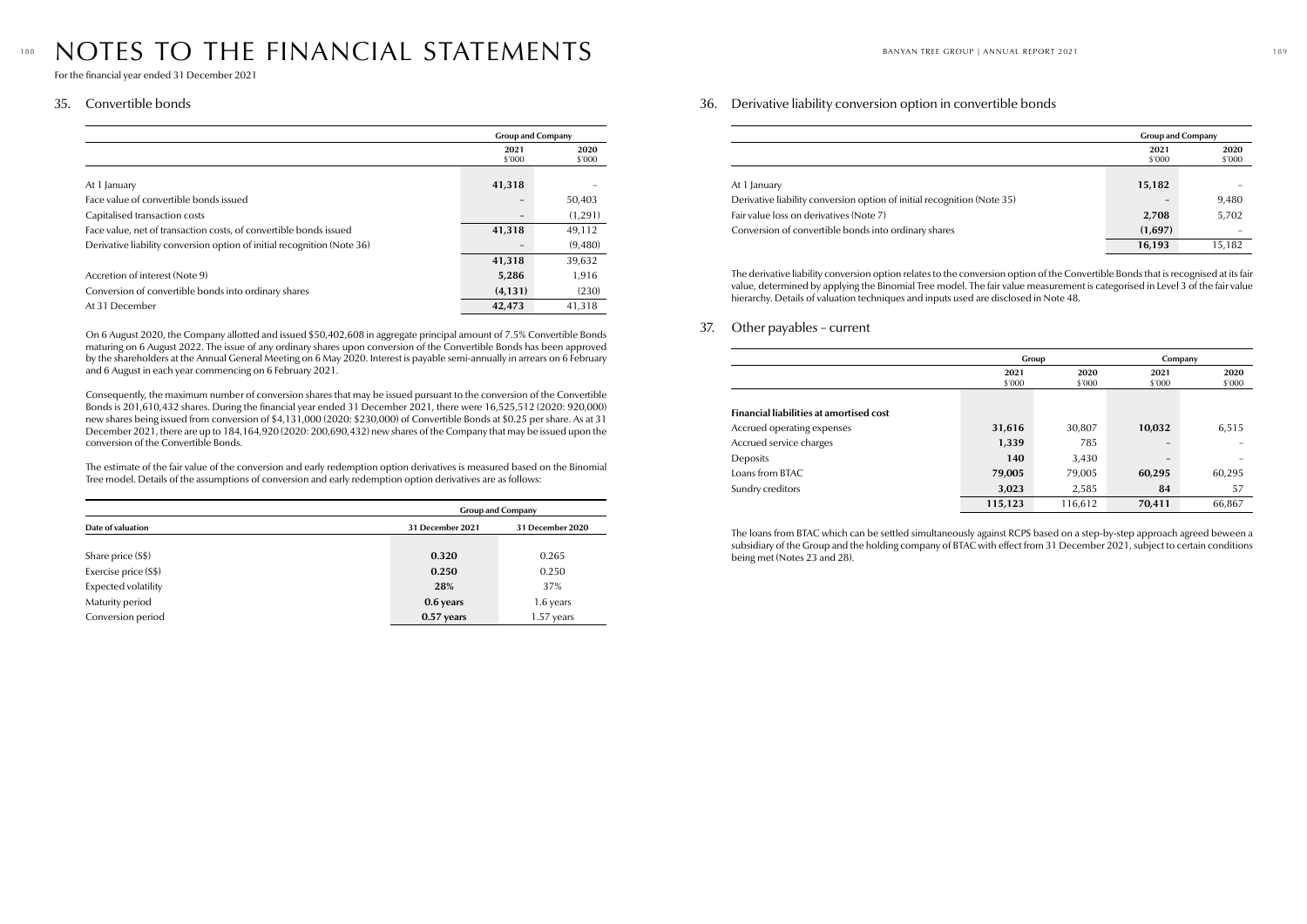For the financial year ended 31 December 2021

# 37. Other payables – current (cont'd)

### **Derivatives**

### *Vanke call and put option*

A subsidiary of the Group, Banyan Tree China Pte. Ltd. ("BTCN"), entered into a shareholder's agreement ("BTAC Shareholder's Agreement") with Tritonia Company Limited ("TCL"), which allows TCL to exercise a call option ("First Call Option") to purchase up to 99% of the Group's interest then held in BTAC on the date falling on and after 6 months after the second completion as defined in BTAC Shareholder's Agreement, and BTCN to exercise a put option ("First Put Option") to dispose up to 99% of the Group's interest then held in BTAC on and from the earlier of (i) BTAC having acquired China Fund Assets\* and BTMC having acquired remaining 10% interest in Banyan Tree Hotels Management (Tianjin) Co., Ltd ("CHMC") before 30 September 2018, or (ii) 30 September 2018.

On 20 November 2018, BTCN exercised the First Put Option to dispose 18.6% shares in BTAC to TCL. After exercising the First Put Option, BTCN retained 4.2% interest in BTAC. On the same day, BTCN entered into a supplemental agreement to the shareholders' agreement ("BTAC Supplemental Shareholder's Agreement") with TCL which allows TCL to exercise a call option ("Second Call option") to purchase up to 99% of the Group's interest then held in BTAC and BTCN to exercise a put option ("Second Put Option") to dispose up to 99% of the Group's interest then held in BTAC on the date falling on or after the 8th anniversary of 20 November 2018.

On 30 December 2019, BTCN has increased its interest in BTAC to 5.2%, and the Second Put Option remains valid on the revised BTCN's interest in BTAC as at 31 December 2021.

As at 31 December 2021 and 2020, the Group has assessed that the fair value of all Vanke call and put options are immaterial.

\* China Fund Assets refer to all projects, equity interests and other assets held by China Fund (other than 10% shareholding interest in CHMC held by China Fund).

### 38. Leases

The Group has lease contracts for land and buildings used in its operations. Leases of land generally have lease terms between 34 and 44 years and buildings generally have lease terms of 2 to 4 years. The Group's obligations under its leases are secured by the lessor's title to the leased assets.

The Group also has certain leases of office equipment with lease terms of 12 months or less and leases of office equipment with low value. The Group applies the 'short-term lease' and 'lease of low-value assets' recognition exemptions for these leases.

Set out below are the carrying amounts of right-of-use assets recognised and the movements during the period:

|                                                 |                         | Group              |  |  |
|-------------------------------------------------|-------------------------|--------------------|--|--|
|                                                 |                         | Land and buildings |  |  |
|                                                 | 2021<br>$$^{\prime}000$ | 2020<br>\$'000     |  |  |
| As at 1 January                                 | 18,769                  | 19,559             |  |  |
| <b>Additions</b>                                | 317                     | 1,447              |  |  |
| Depreciation charge for the financial year      | (1,610)                 | (1,940)            |  |  |
| Impairment loss for the financial year (Note 7) | (87)                    |                    |  |  |
| Exchange difference                             | 329                     | (297)              |  |  |
| As at 31 December                               | 17,718                  | 18,769             |  |  |

# 38. Leases (cont'd)

Set out below are the carrying amounts of lease liabilities and the movements during the period:

|                                |                | Group          |
|--------------------------------|----------------|----------------|
|                                | 2021<br>\$'000 | 2020<br>\$'000 |
| As at 1 January                | 34,428         | 34,870         |
| <b>Additions</b>               | 495            | 1,343          |
| Accretion of interest (Note 9) | 2,248          | 2,325          |
| Payments                       | (3,234)        | (3, 560)       |
| Exchange difference            | 457            | (550)          |
| As at 31 December              | 34,394         | 34,428         |
|                                |                |                |
| Current                        | 2,291          | 2,130          |
| Non-current                    | 32,103         | 32,298         |

The maturity analysis of lease liabilities are disclosed in Note 46.

The following are the amounts recognised in profit or loss:

Depreciation expense of right-of-use assets

|               | Group          |                |  |  |
|---------------|----------------|----------------|--|--|
|               | 2021<br>\$'000 | 2020<br>\$'000 |  |  |
|               | 1,610          | 1,940          |  |  |
|               | 87             |                |  |  |
|               | 2,248          | 2,325          |  |  |
| ive expenses) | 100            | 131            |  |  |
| es            |                |                |  |  |
|               | 1,676          | 1,948          |  |  |
|               | 5,721          | 6,344          |  |  |

Impairment loss of right-of-use assets (Note 7) **87** –

Interest expense on lease liabilities (Note 9) **2,248** 2,325

Expense relating to short-term leases (included in Administration

Variable lease payments (included in Other operating expenses and administrative expenses)

Total amount recognised in profit or loss

The Group had total cash outflows for leases of \$3,234,000 in 2021 (2020: \$3,560,000). The Group also had non-cash additions to right-of-use assets and lease liabilities of \$317,000 and \$495,000 (2020: \$1,447,000 and \$1,343,000) respectively in 2021.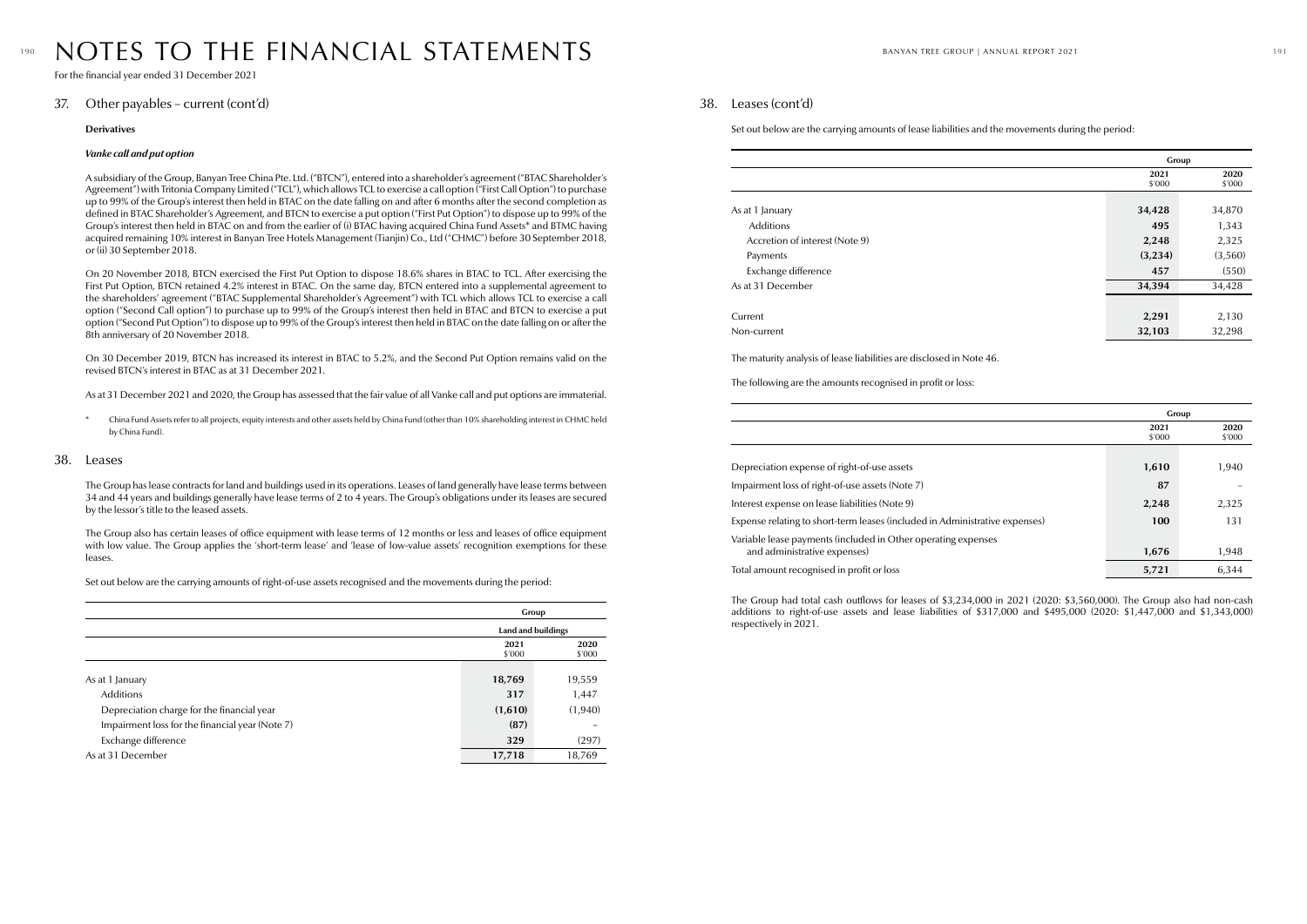For the financial year ended 31 December 2021

# 39. Deferred tax

|                                                           |                                   | Group      |                                      | Company  |                      |                |                |                |
|-----------------------------------------------------------|-----------------------------------|------------|--------------------------------------|----------|----------------------|----------------|----------------|----------------|
|                                                           | <b>Consolidated balance sheet</b> |            | <b>Consolidated income statement</b> |          | <b>Balance sheet</b> |                |                |                |
|                                                           | 2021<br>\$'000                    |            | 2021<br>2020<br>\$'000<br>\$'000     |          |                      | 2020<br>\$'000 | 2021<br>\$'000 | 2020<br>\$'000 |
| <b>Deferred tax liabilities:</b>                          |                                   |            |                                      |          |                      |                |                |                |
| Differences in depreciation                               |                                   |            |                                      |          |                      |                |                |                |
| for tax purposes                                          | (85)                              | (78)       | 7                                    |          |                      |                |                |                |
| Revaluation to fair value:                                |                                   |            |                                      |          |                      |                |                |                |
| Freehold land and buildings                               | (69, 371)                         | (74,093)   | 2,102                                | (1, 294) |                      |                |                |                |
| Investment properties<br>$\overline{\phantom{a}}$         | (8,004)                           | (9,926)    | (1,064)                              | 79       |                      |                |                |                |
| Temporary differences arising<br>from revenue recognition | (48, 760)                         | (51, 374)  | 2,147                                | 8,560    |                      |                |                |                |
| Provisions                                                | (96)                              | (96)       |                                      |          |                      |                |                |                |
| Other items                                               | (2,573)                           | (2,450)    | 357                                  | (1,984)  |                      |                |                |                |
|                                                           | (128, 889)                        | (138, 017) |                                      |          |                      |                |                |                |
|                                                           |                                   |            |                                      |          |                      |                |                |                |
| Deferred tax assets:                                      |                                   |            |                                      |          |                      |                |                |                |
| Differences in depreciation                               |                                   |            |                                      |          |                      |                |                |                |
| for tax purposes                                          | 657                               | 1,168      | 450                                  | (176)    |                      |                |                |                |
| Temporary differences arising<br>from revenue recognition | 17                                | 17         | (2)                                  |          |                      |                |                |                |
| Provisions                                                | 2,293                             | 3,250      | 695                                  | (590)    |                      |                |                |                |
| Unutilised tax losses                                     | 1,556                             | 3,481      | 1,936                                | 4,056    |                      |                |                |                |
|                                                           | 14,580                            | 13,319     | (2,580)                              | (2,674)  |                      |                |                |                |
| Property development costs<br>Other items                 |                                   |            | 121                                  |          |                      |                |                |                |
|                                                           | 1,939                             | 2,031      |                                      | (10)     |                      |                |                |                |
|                                                           | 21,042                            | 23,266     |                                      |          | -                    |                |                |                |
| Deferred tax expense                                      |                                   |            | 4,169                                | 5,967    |                      |                |                |                |

# **Unrecognised tax losses**

Such temporary differences for which no deferred tax liability has been recognised aggregate to \$67,047,000 (2020:  $$92,267,000$ . The unrecognised deferred tax liability is estimated to be  $$6,633,000 (2020: $9,305,000)$ .

The Group has tax losses of \$100,181,000 as at 31 December 2021 (2020: \$89,888,000) that are available for offset against future taxable profits of the companies in which the losses arose, for which no deferred tax asset is recognised due to uncertainty of its recoverability. These tax losses are subject to the agreement of the taxation authorities and compliance with certain provisions of the tax legislation of the respective countries in which the companies operate.

|                      | Group             |                |  |
|----------------------|-------------------|----------------|--|
|                      | 2021<br>\$'000    | 2020<br>\$'000 |  |
| Year of expiry:      |                   |                |  |
| Within 1 year        | 5,272             | 7,402          |  |
| Between 2 to 5 years | 94,909            | 60,070         |  |
| No expiry            | $\qquad \qquad -$ | 22,416         |  |
|                      | 100,181           | 89,888         |  |

# 39. Deferred tax (cont'd)

## **Unrecognised temporary differences relating to investments in subsidiaries**

At the end of the reporting period, no deferred tax liability (2020: \$Nil) has been recognised for taxes that would be payable on the undistributed earnings of the Group's subsidiaries as the Group has determined that the majority of the undistributed earnings of its subsidiaries will not be distributed in the foreseeable future. The tax impact arising from any potential distribution will not be significant to the Group.

# 40. Defined and other long-term employee benefits

The subsidiaries in Thailand operate two unfunded benefit schemes, Legal Severance Pay ("LSP") and Long Service Award ("LSA") for qualifying employees.

The subsidiaries in Indonesia are required to provide a minimum pension benefit ("MPB") under the Indonesian Labour Law, which represents an underlying defined benefit obligation.

The following tables summarise the components of net benefit expense recognised in profit or loss and amounts recognised in the balance sheets for the plans.

|                                                               |                   | <b>LSP</b>     | <b>LSA</b>               |                |                          | <b>MPB</b>     | <b>Total</b>      |                |
|---------------------------------------------------------------|-------------------|----------------|--------------------------|----------------|--------------------------|----------------|-------------------|----------------|
| Group                                                         | 2021<br>\$'000    | 2020<br>\$'000 | 2021<br>\$'000           | 2020<br>\$'000 | 2021<br>\$'000           | 2020<br>\$'000 | 2021<br>\$'000    | 2020<br>\$'000 |
| Net benefit expense                                           |                   |                |                          |                |                          |                |                   |                |
| Current service cost                                          | 254               | 128            | 121                      | 79             | 10                       | 17             | 385               | 224            |
| Interest cost on<br>benefit obligation                        | 43                | 41             | 19                       | 21             |                          | -              | 62                | 62             |
| Net actuarial loss<br>recognised in the year                  | -                 |                | $\qquad \qquad -$        | 1,032          | -                        | -              | $\qquad \qquad -$ | 1,032          |
| Loss/(gain) on settlements                                    | $\qquad \qquad -$ | 4,199          | $\overline{\phantom{0}}$ | (267)          | $\overline{\phantom{m}}$ |                |                   | 3,932          |
| Net benefit expense                                           | 297               | 4,368          | 140                      | 865            | 10                       | 17             | 447               | 5,250          |
| Actuarial loss recognised<br>in other comprehensive<br>income |                   | 1,534          |                          |                |                          |                |                   | 1,534          |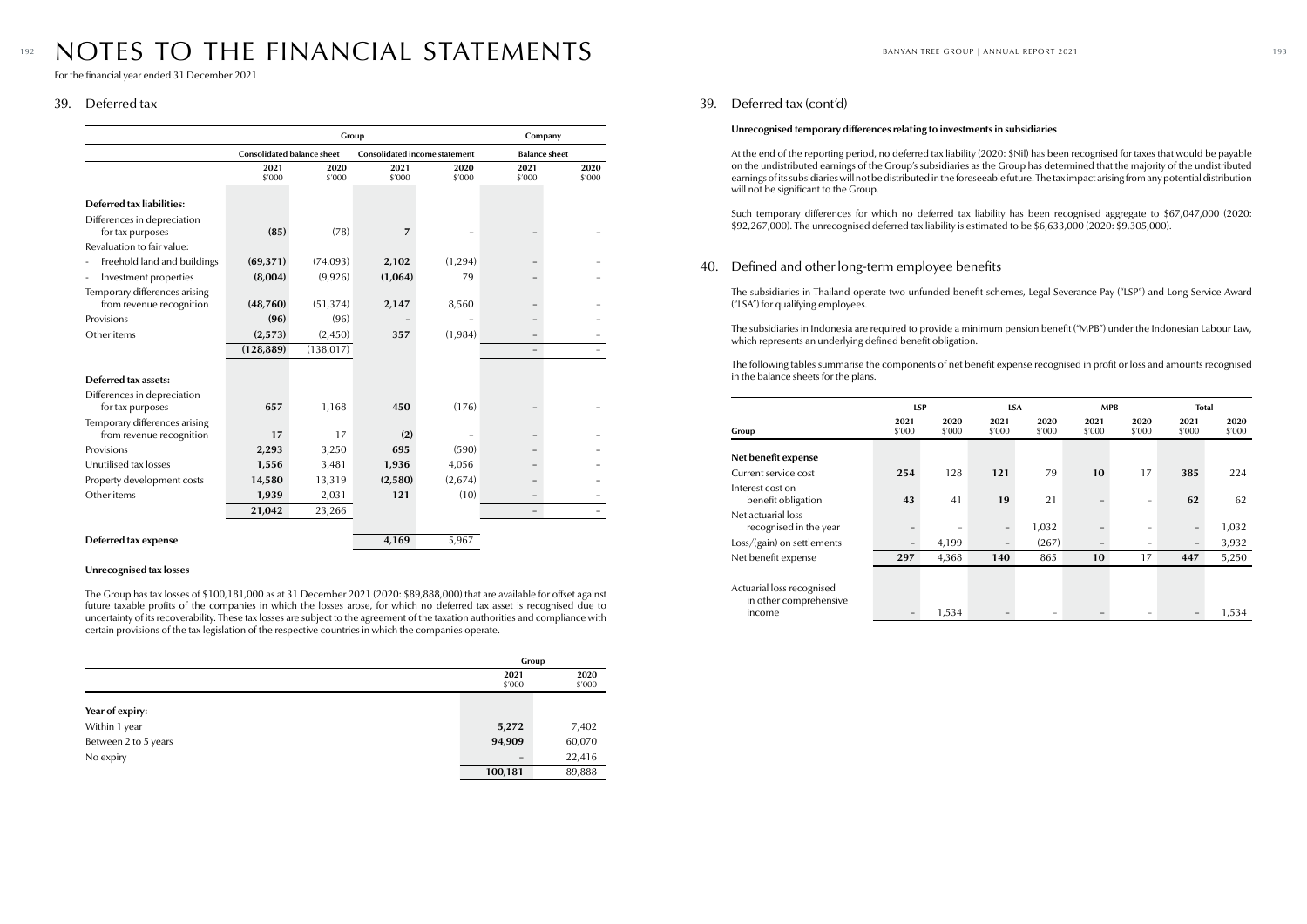For the financial year ended 31 December 2021

# 40. Defined and other long-term employee benefits (cont'd)

Changes in present value of the LSP, LSA and MPB obligations are as follows:

|                              | <b>LSP</b>              |                         | <b>LSA</b>      |                         | <b>MPB</b>     |                          | <b>Total</b>             |                         |
|------------------------------|-------------------------|-------------------------|-----------------|-------------------------|----------------|--------------------------|--------------------------|-------------------------|
| Group                        | 2021<br>$$^{\prime}000$ | 2020<br>$$^{\prime}000$ | 2021<br>\$'000  | 2020<br>$$^{\prime}000$ | 2021<br>\$'000 | 2020<br>$$^{\prime}000$  | 2021<br>\$'000           | 2020<br>$$^{\prime}000$ |
| At 1 January                 | 4,909                   | 3,069                   | 1,723           | 1,080                   | 95             | 87                       | 6,727                    | 4,236                   |
| Interest cost                | 43                      | 41                      | 19              | 21                      |                | -                        | 62                       | 62                      |
| Current service cost         | 254                     | 128                     | 121             | 79                      | 10             | 17                       | 385                      | 224                     |
| Benefits paid                | (1, 131)                | (3,997)                 | (260)           | (199)                   | (20)           | $\overline{\phantom{0}}$ | (1, 411)                 | (4,196)                 |
| Actuarial loss on obligation | -                       | 1,534                   | $\qquad \qquad$ | 1,032                   | -              | -                        | $\overline{\phantom{m}}$ | 2,566                   |
| Loss/(gain) on settlements   | $\qquad \qquad -$       | 4,199                   |                 | (267)                   | -              | -                        | $\overline{\phantom{m}}$ | 3,932                   |
| Exchange differences         | (410)                   | (65)                    | (152)           | (23)                    | 9              | (9)                      | (553)                    | (97)                    |
| At 31 December               | 3,665                   | 4,909                   | 1,451           | 1,723                   | 94             | 95                       | 5,210                    | 6,727                   |

The principal assumptions used in determining the Group's employee benefits pertaining to LSP and LSA are as follows:

|                                      | 2021                                                  | 2020       |  |
|--------------------------------------|-------------------------------------------------------|------------|--|
|                                      |                                                       |            |  |
| Discount rates                       | 1.40%                                                 | 1.40%      |  |
| Future salary increases              | 2.00%                                                 | 2.00%      |  |
| Gold price (per Baht weight of gold) | <b>BHT 26,000</b>                                     | BHT 26,000 |  |
| Gold inflation                       | 3.00%                                                 | 3.00%      |  |
|                                      | <b>Based on LRH Group's</b><br>withdrawal experiences |            |  |
| Attrition rate                       | in prior years                                        |            |  |

Amounts for the LSP and LSA obligations for the current and previous two periods are as follows:

|                                                | 2021<br>\$'000           | 2020<br>\$'000 | 2019<br>$$^{\prime}000$ |
|------------------------------------------------|--------------------------|----------------|-------------------------|
| Group                                          |                          |                |                         |
| LSP and LSA obligations                        | 5,116                    | 6,631          | 4,149                   |
| Experience adjustments on the plan liabilities |                          |                |                         |
| Effect of changes in demographic assumptions   |                          | 1,938          |                         |
| Effect of changes in financial assumptions     | $\overline{\phantom{0}}$ | 271            |                         |
| Effect of experience adjustments               |                          | 701            |                         |

# 41. Share capital

|                           |               | <b>Group and Company</b> |               |         |  |  |
|---------------------------|---------------|--------------------------|---------------|---------|--|--|
|                           | 2021          |                          | 2020          |         |  |  |
|                           | No. of shares | \$'000                   | No. of shares | \$'000  |  |  |
| Issued and fully paid up  |               |                          |               |         |  |  |
| At 1 January              | 842,284,980   | 241,750                  | 841,364,980   | 241,520 |  |  |
| New issue during the year | 16,525,512    | 5,828                    | 920,000       | 230     |  |  |
| 31 December               | 858,810,492   | 247,578                  | 842,284,980   | 241,750 |  |  |

The holders of ordinary shares (except for treasury shares) are entitled to receive dividends as and when declared by the Company. All ordinary shares (except for treasury shares) carry one vote per share without restrictions. The ordinary shares of the Company have no par value.

During the financial year ended 31 December 2021, there were 16,525,512 (2020: 920,000) new shares being issued from conversion of \$5,828,000 (2020: \$230,000) of Convertible Bonds.

# 42. Treasury shares and reserves

**(a) Treasury shares**

|                                                 | <b>Group and Company</b> |        |               |        |  |
|-------------------------------------------------|--------------------------|--------|---------------|--------|--|
|                                                 | 2021<br>2020             |        |               |        |  |
|                                                 | No. of shares            | \$'000 | No. of shares | \$'000 |  |
| At 1 January                                    | (1,321,500)              | (758)  | (1,570,000)   | (900)  |  |
| Reissued pursuant to Share-based Incentive Plan | 91,300                   | 52     | 248,500       | 142    |  |
| At 31 December                                  | (1,230,200)              | (706)  | (1,321,500)   | (758)  |  |

Treasury shares relate to ordinary shares of the Company that is held by the Company. In 2007 and 2018, the Company acquired 3,000,000 and 2,000,000 shares in the Company respectively through purchases on the Singapore Exchange. The total amount paid to acquire the shares was \$5,191,475 and \$1,147,000 respectively, and this was presented as a component within shareholders' equity.

As of 31 December 2021, there are 1,230,200 (2020: 1,321,500) treasury shares held by the Company.

The Company reissued 91,300 (2020: 248,500) treasury shares pursuant to Share-based Incentive Plan at a weighted average exercise price of \$0.363 (2020: \$0.244) per share.

# **(b) Share-based payment reserve**

The share-based payment reserve represents the equity-settled share grants granted to employees (Note 43). The reserve is made up of (i) the issue of free shares to employees in 2006 and (ii) the cumulative value of services received from employees recorded over the vesting period commencing from the grant date of equity-settled share grants, less value of share grants issued to employees and value of share grants that are expired.

| - 7         |              |
|-------------|--------------|
| I<br>×<br>٧ | I<br>×<br>۰. |
|             |              |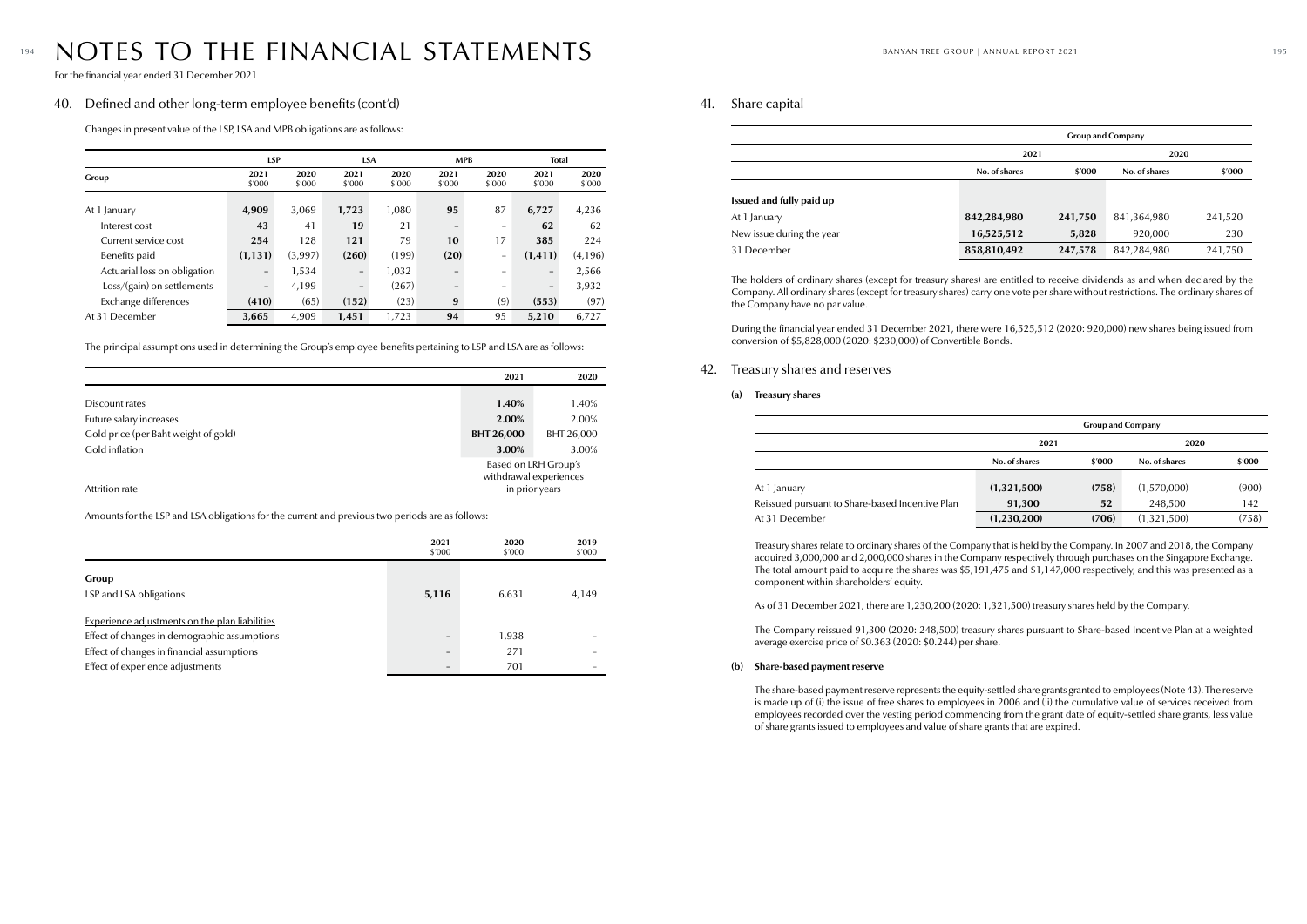For the financial year ended 31 December 2021

# 42. Treasury shares and reserves (cont'd)

## **(c) Legal reserve**

The legal reserve is set up in accordance with the Public Limited Companies Act B.E. 2535 under Section 116 in Thailand.

The Group is required to set aside a statutory reserve of at least 5% of its net profit until the reserve reaches 10% of its registered share capital for its listed subsidiary in Thailand.

## **(d) Property revaluation reserve**

The property revaluation reserve is used to record increases in the fair value of revalued properties, net of deferred tax, and decreases to the extent that such decrease relates to an increase on the same asset previously recognised in other comprehensive income.

### **(e) Currency translation reserve**

The currency translation reserve is used to record exchange differences arising from the translation of the financial statements of foreign operations whose functional currencies are different from that of the Group's presentation currency and exchange differences arising on monetary items that form part of the Group's net investment in foreign subsidiaries.

## **(f) Other reserves**

Other reserves include the following:

### *(i) Merger deficit*

The merger deficit comprises the difference between the consideration paid, in the form of the acquiring Company's shares and nominal value of the issued share capital of subsidiaries acquired.

### *(ii) Capital reserve*

The capital reserve comprises a waiver of debt by the joint venture on amounts due by the Company and accounting of assets in subsidiaries at their fair values as at the acquisition date and cannot be used for dividend payments.

### *(iii) Fair value adjustment reserve*

The fair value adjustment reserve records the cumulative fair value changes, net of tax, of equity instruments until they are derecognised.

### *(iv) Premium paid on acquisition of non-controlling interests*

Premium paid on acquisition of non-controlling interests represents the effects of changes in interest in subsidiaries when there is no change in control.

### *(v) Loss on reissuance of treasury shares*

This represents the loss arising from the purchase, sale, issue or cancellation of treasury shares. No dividend may be paid, and no other distribution (whether in cash or otherwise) of the Company's assets (including any distribution of assets to members on a winding up) may be made in respect of this reserve.

# 42. Treasury shares and reserves (cont'd)

### **(f) Other reserves** (cont'd)

A breakdown of the Group's and Company's other reserves is as follows:

| Group                                                                                               | Merger<br>deficit<br>\$'000 | Capital<br>reserve<br>\$'000 | <b>Fair value</b><br>adjustment<br>reserve<br>\$'000 | Premium<br>paid on<br>acquisition<br>of non-<br>controlling<br>interests<br>\$'000 | Loss on<br>reissuance<br>of treasury<br>shares<br>\$'000 | <b>Total</b><br>other<br>reserves<br>\$'000 |
|-----------------------------------------------------------------------------------------------------|-----------------------------|------------------------------|------------------------------------------------------|------------------------------------------------------------------------------------|----------------------------------------------------------|---------------------------------------------|
| At 1 January 2021                                                                                   | (18,038)                    | 7,852                        | (10, 424)                                            | 44,452                                                                             | (3,271)                                                  | 20,571                                      |
| Other comprehensive income                                                                          |                             |                              |                                                      |                                                                                    |                                                          |                                             |
| Net fair value gain on<br>equity instruments at fair<br>value through other<br>comprehensive income |                             |                              | 918                                                  |                                                                                    |                                                          | 918                                         |
| Total comprehensive income<br>for the financial year                                                |                             |                              | 918                                                  |                                                                                    |                                                          | 918                                         |
| Contributions by and<br>distributions to owners                                                     |                             |                              |                                                      |                                                                                    |                                                          |                                             |
| Treasury shares reissued<br>pursuant to Share-based<br><b>Incentive Plan</b>                        |                             |                              |                                                      |                                                                                    | (19)                                                     | (19)                                        |
| Total transactions with<br>owners in their capacity                                                 |                             |                              |                                                      |                                                                                    |                                                          |                                             |
| as owners<br>At 31 December 2021                                                                    | (18,038)                    | 7,852                        | (9,506)                                              | 44.452                                                                             | (19)<br>(3,290)                                          | (19)<br>21,470                              |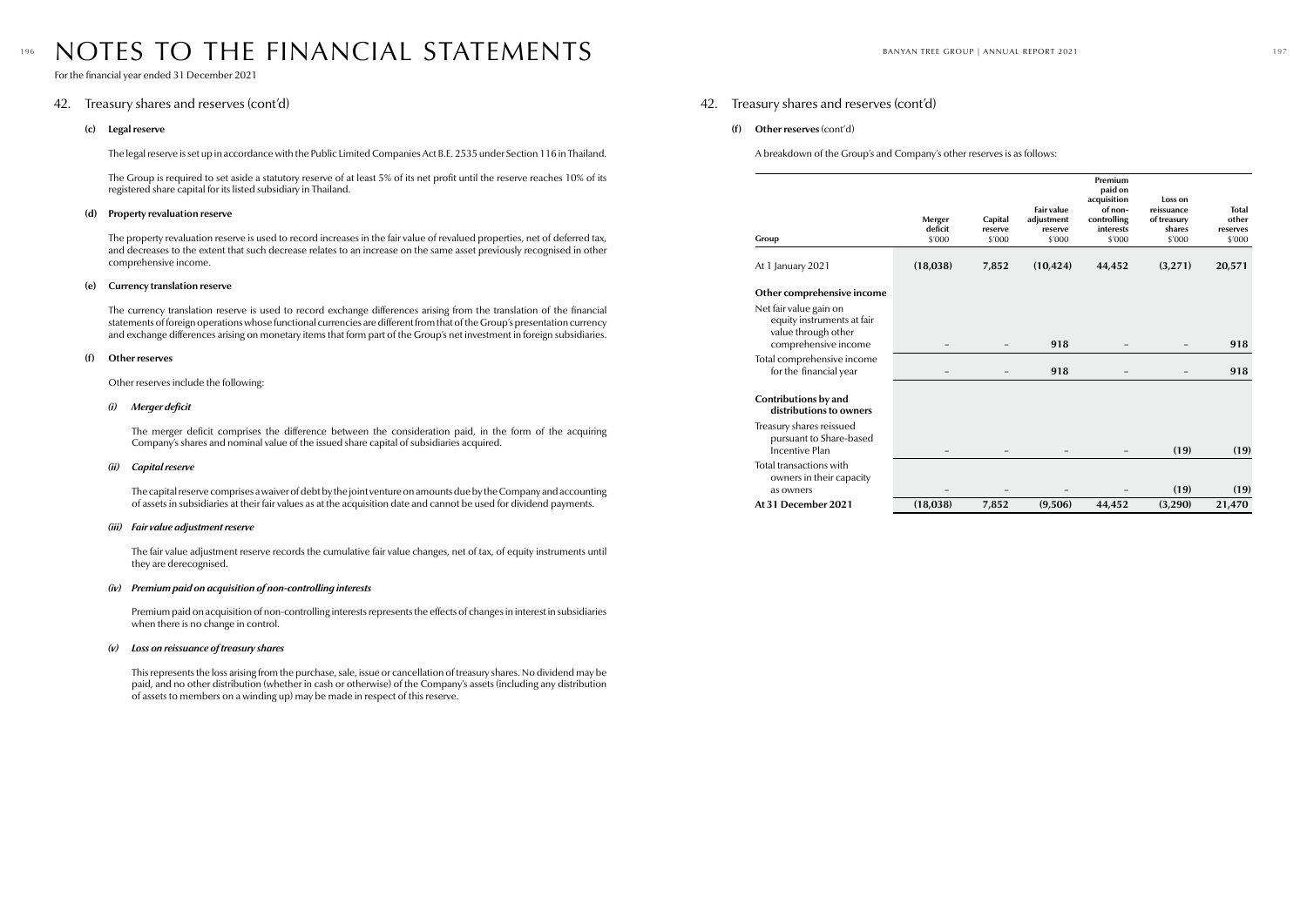For the financial year ended 31 December 2021

# 42. Treasury shares and reserves (cont'd)

## **(f) Other reserves** (cont'd)

| Group                                                                                               | Merger<br>deficit<br>\$'000 | Capital<br>reserve<br>\$'000 | Fair value<br>adjustment<br>reserve<br>\$'000 | Premium<br>paid on<br>acquisition<br>of non-<br>controlling<br>interests<br>\$'000 | Loss on<br>reissuance<br>of treasury<br>shares<br>\$'000 | <b>Total</b><br>other<br>reserves<br>\$'000 |
|-----------------------------------------------------------------------------------------------------|-----------------------------|------------------------------|-----------------------------------------------|------------------------------------------------------------------------------------|----------------------------------------------------------|---------------------------------------------|
| At 1 January 2020                                                                                   | (18,038)                    | 7,852                        | (9, 977)                                      | 44,452                                                                             | (3, 189)                                                 | 21,100                                      |
| Other comprehensive income                                                                          |                             |                              |                                               |                                                                                    |                                                          |                                             |
| Net fair value loss on equity<br>instruments at fair<br>value through other<br>comprehensive income |                             |                              | (447)                                         |                                                                                    |                                                          | (447)                                       |
| Total comprehensive income<br>for the financial year                                                |                             |                              | (447)                                         |                                                                                    |                                                          | (447)                                       |
| Contributions by and<br>distributions to owners                                                     |                             |                              |                                               |                                                                                    |                                                          |                                             |
| Treasury shares reissued<br>pursuant to Share-based<br><b>Incentive Plan</b>                        |                             |                              |                                               |                                                                                    | (82)                                                     | (82)                                        |
| Total transactions with<br>owners in their capacity<br>as owners                                    |                             |                              |                                               |                                                                                    | (82)                                                     | (82)                                        |
| At 31 December 2020                                                                                 | (18, 038)                   | 7,852                        | (10, 424)                                     | 44,452                                                                             | (3,271)                                                  | 20,571                                      |
| Company                                                                                             |                             |                              |                                               | Capital<br>reserve<br>\$'000                                                       | Loss on<br>reissuance<br>of treasury<br>shares<br>\$′000 | <b>Total</b><br>other<br>reserves<br>\$'000 |
| At 1 January 2021                                                                                   |                             |                              |                                               | 7,852                                                                              | (3,271)                                                  | 4,581                                       |
| Contributions by and distributions to owners                                                        |                             |                              |                                               |                                                                                    |                                                          |                                             |
| Treasury shares reissued pursuant to Share-based Incentive Plan                                     |                             |                              |                                               |                                                                                    | (19)                                                     | (19)                                        |
| Total transactions with owners in their capacity as owners                                          |                             |                              |                                               | $\overline{\phantom{0}}$                                                           | (19)                                                     | (19)                                        |

At the date of this report, the Share Award Scheme is the only share incentive scheme in force in the Company. This is administered by the Remuneration Committee ("RC") which comprises three Independent Directors, Karen Tay Koh, as Chairman and Paul Beh Jit Han and Arnoud De Meyer as members.

| Total transactions with owners in their capacity as owners      |       | 1 I J J |       |
|-----------------------------------------------------------------|-------|---------|-------|
| At 31 December 2021                                             | 7,852 | (3.290) | 4,562 |
|                                                                 |       |         |       |
| At 1 January 2020                                               | 7,852 | (3.189) | 4,663 |
|                                                                 |       |         |       |
| Contributions by and distributions to owners                    |       |         |       |
| Treasury shares reissued pursuant to Share-based Incentive Plan |       | (82)    | (82)  |
| Total transactions with owners in their capacity as owners      |       | (82)    | (82)  |
| At 31 December 2020                                             | 7,852 | (3.271) | 4,581 |

# 43. Equity compensation benefits

### **Banyan Tree Share Award Scheme 2016**

The Company adopted the Banyan Tree Share Award Scheme 2016 (the "Share Award Scheme") at the annual general meeting of the Company on 28 April 2016. The Share Award Scheme provide eligible participants with an opportunity to participate in the equity of the Company and motivate them towards better performance. The Share Award Scheme form an integral and important component of the compensation plan. Ho KwonPing, the Executive Chairman and controlling shareholder\*, is not entitled to participate in the Share Award Scheme.

The total number of shares which may be issued and/or transferred pursuant to awards granted under the Share Award Scheme, when added to the total number of shares issued and issuable and/or existing shares transferred and transferable in respect of all awards granted under the Share Award Scheme and all shares, options or awards granted under any share scheme of the Company then in force, shall not exceed 5% of the total number of issued shares (excluding treasury shares) on the day preceding the relevant date of the award.

The Share Award Scheme comprises the Performance Share Plan ("PSP") and the Restricted Share Plan ("RSP"). Participants who have attained from grade of Vice President and above are eligible to participate. PSP is targeted at a participant who is a key member of Senior Management with the ability to drive the growth of the Company through innovation, creativity and superior performance whereas RSP is intended to enhance the Group's overall compensation packages and strengthen the Group's ability to attract and retain high performing talent. The selection of a participant and the number of shares which are subject of each award to be granted to a participant in accordance with Share Award Scheme shall be determined at the absolute discretion of the RC, which shall take into account criteria such as rank, job performance, level of responsibility and potential for future development and his contribution to the success and development of the Group. A participant may be granted an award under the PSP and RSP although differing performance targets are likely to be set for each award.

Awards represent the right of a participant to receive fully paid shares, their equivalent cash value or combinations thereof free of charge, upon the participant achieving prescribed performance target(s) and/or time-based service conditions. Awards are released once the RC is satisfied that the prescribed performance target(s) and/or time-based service conditions have been achieved.

The Company has not issued any award under the Share Award Scheme to any of its controlling shareholders. Since the commencement of the Share Award Scheme, no participant has been awarded 5% or more of the total shares available.

The term "controlling shareholder" shall have the meaning ascribed to it in the SGX-ST Listing Manual.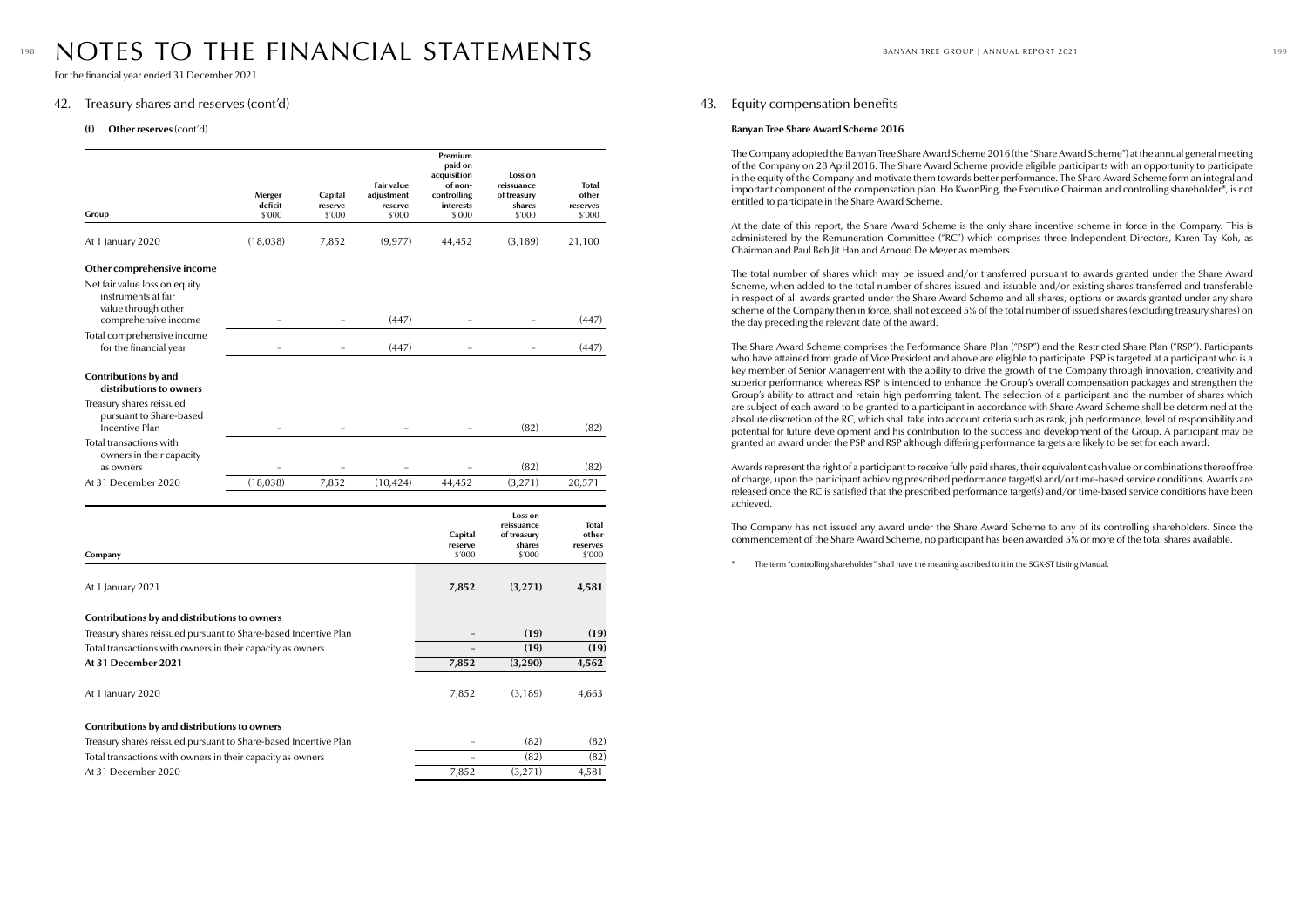For the financial year ended 31 December 2021

# 43. Equity compensation benefits (cont'd)

# **Banyan Tree Share Award Scheme 2016** (cont'd)

The details of the Share Award Scheme existed as at 31 December 2021 are set out as follows:

A prospective Monte Carlo simulation model involving projection of future outcomes using statistical distributions of random variables including share price and volatility of returns was used to value the conditional share awards. The simulation model was based on the following key assumptions for FY 2021 Grant:

|                                                                               | <b>PSP</b>                                                                                                                                                                       | <b>RSP</b>                                                                                                                                                                                                                |
|-------------------------------------------------------------------------------|----------------------------------------------------------------------------------------------------------------------------------------------------------------------------------|---------------------------------------------------------------------------------------------------------------------------------------------------------------------------------------------------------------------------|
|                                                                               |                                                                                                                                                                                  |                                                                                                                                                                                                                           |
| <b>Share Award Scheme Description</b>                                         | Award of fully-paid ordinary<br>shares of the Company or their<br>cash equivalent, conditional on<br>performance targets set at the start of<br>a three-year performance period. | Award of fully-paid ordinary shares of<br>the Company or their cash equivalent,<br>conditional on the Group's performance<br>over a one-year performance period.                                                          |
| Date of Grant:                                                                |                                                                                                                                                                                  |                                                                                                                                                                                                                           |
| FY 2021 Grant                                                                 | 1 April 2021                                                                                                                                                                     | 1 April 2021                                                                                                                                                                                                              |
| FY 2020 Grant                                                                 | 1 April 2020                                                                                                                                                                     | 1 April 2020                                                                                                                                                                                                              |
| FY 2019 Grant                                                                 | 1 April 2019                                                                                                                                                                     | 1 April 2019                                                                                                                                                                                                              |
| FY 2018 Grant                                                                 | 2 April 2018                                                                                                                                                                     | 2 April 2018                                                                                                                                                                                                              |
| <b>Performance Period:</b>                                                    |                                                                                                                                                                                  |                                                                                                                                                                                                                           |
| FY 2021 Grant                                                                 | 1 January 2021 to 31 December 2023                                                                                                                                               | 1 January 2021 to 31 December 2021                                                                                                                                                                                        |
| FY 2020 Grant                                                                 | 1 January 2020 to 31 December 2022                                                                                                                                               | 1 January 2020 to 31 December 2020                                                                                                                                                                                        |
| FY 2019 Grant                                                                 | 1 January 2019 to 31 December 2021                                                                                                                                               | 1 January 2019 to 31 December 2019                                                                                                                                                                                        |
| FY 2018 Grant                                                                 | 1 January 2018 to 31 December 2020                                                                                                                                               | 1 January 2018 to 31 December 2018                                                                                                                                                                                        |
| <b>Performance Conditions:</b>                                                |                                                                                                                                                                                  |                                                                                                                                                                                                                           |
| FY 2021 Grant,<br><b>FY 2020 Grant,</b><br>FY 2019 Grant and<br>FY 2018 Grant | Absolute Total Shareholder<br>Return ("TSR") as multiple<br>of Cost of Equity ("COE")<br>Relative TSR against selected<br>$\bullet$<br>hospitality listed peers                  | Return on Invested Capital ("ROIC")<br>EBITDA#<br>٠                                                                                                                                                                       |
| <b>Vesting Period:</b>                                                        |                                                                                                                                                                                  |                                                                                                                                                                                                                           |
| FY 2021 Grant,<br>FY 2020 Grant,<br>FY 2019 Grant and<br>FY 2018 Grant        | Vesting based on achieving stated<br>performance conditions over a<br>three-year performance period.                                                                             | Based on achieving stated<br>performance conditions over a one-<br>year performance period, 33 1/3%<br>of award will vest. Balance will vest<br>over the subsequent two years with<br>fulfilment of service requirements. |
| Payout:                                                                       | 0% to 200% depending on the<br>achievement of pre-set performance<br>targets over the performance period.                                                                        | 0% to 150% depending on the<br>achievement of pre-set performance<br>targets over the performance period.                                                                                                                 |

# EBITDA denotes Earnings before Interest, Taxes, Depreciation and Amortisation.

# 43. Equity compensation benefits (cont'd)

## **Banyan Tree Share Award Scheme 2016** (cont'd)

# **PSP RSP**

|                                      | PSP       | <b>RSP</b>        |
|--------------------------------------|-----------|-------------------|
|                                      |           |                   |
| <b>Historical Volatility</b>         |           |                   |
| Banyan Tree Holdings Limited ("BTH") | 33.19%    | 33.19%            |
| Benchmark Index <sup>1</sup>         | 28.51%    | Not applicable    |
|                                      |           |                   |
| Risk-free interest rates             |           |                   |
| Singapore Sovereign                  | 0.68%     | $0.36\% - 0.68\%$ |
| Term                                 | 36 months | 12 to 36 months   |
|                                      |           |                   |
| <b>BTH expected dividend yield</b>   | $0\%$     | $0\%$             |
|                                      |           |                   |
| Share price at grant date            | \$0.33    | \$0.33            |
|                                      |           |                   |

For non-market conditions, achievement factors have been estimated based on feedback from the RC for the purpose of accrual for the RSP until the achievement of the targets can be reasonably ascertained.

<sup>1</sup> Comprises of selected hospitality peer companies.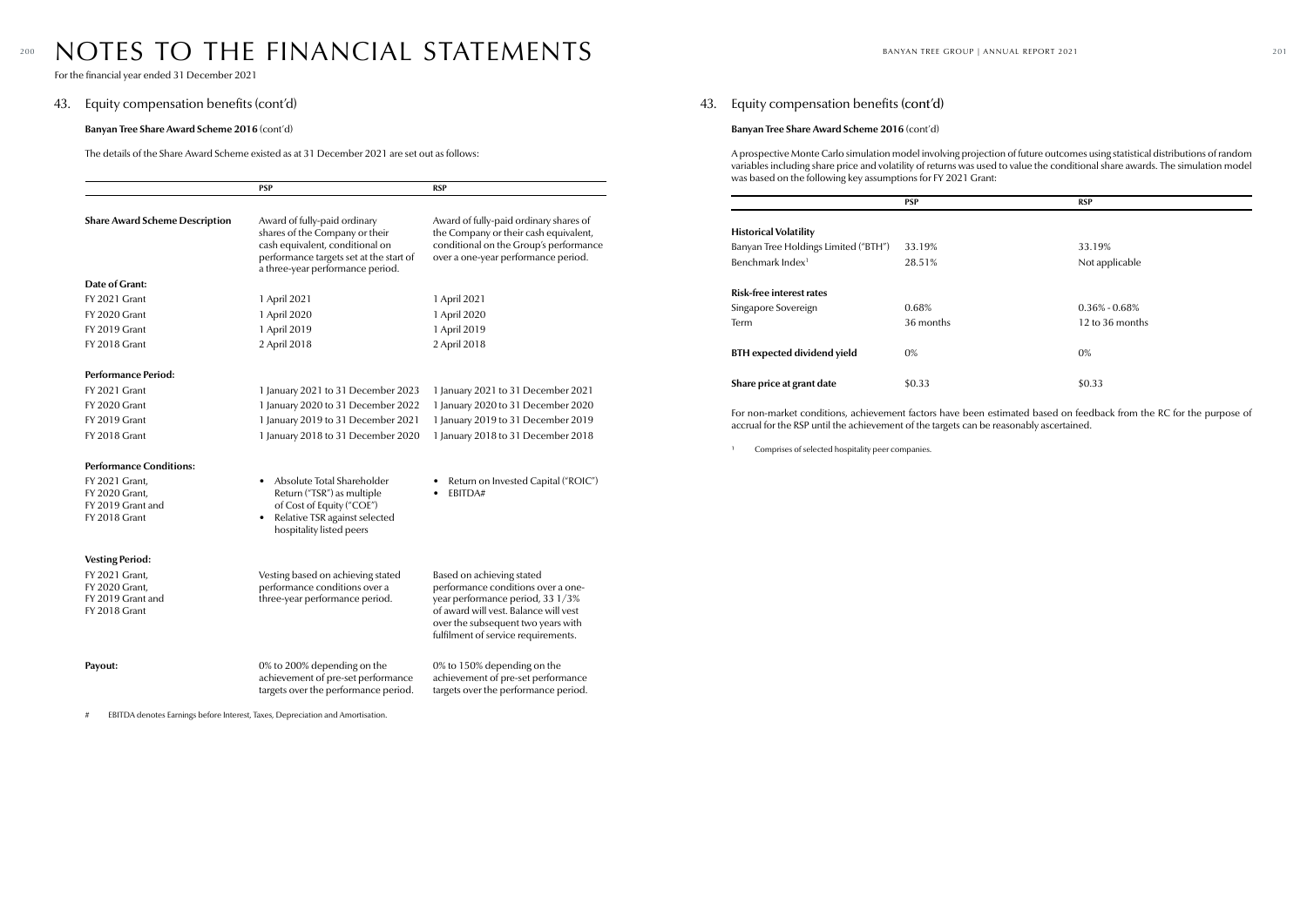For the financial year ended 31 December 2021

# 43. Equity compensation benefits (cont'd)

## **Banyan Tree Share Award Scheme 2016** (cont'd)

The details of shares awarded, cancelled and released during the financial year pursuant to the Share Award Scheme are as follows:

| <b>PSP</b>         |                                               |                                                                      |                                                                        |                                                          |                                                        |                                                 |
|--------------------|-----------------------------------------------|----------------------------------------------------------------------|------------------------------------------------------------------------|----------------------------------------------------------|--------------------------------------------------------|-------------------------------------------------|
| <b>Grant date</b>  | <b>Balance</b><br>as at<br>1 January<br>20211 | <b>Shares</b><br>granted<br>during<br>financial<br>year <sup>1</sup> | <b>Shares</b><br>cancelled<br>during<br>financial<br>year <sup>2</sup> | <b>Shares</b><br>released<br>during<br>financial<br>year | <b>Balance</b><br>as at 31<br><b>December</b><br>20211 | <b>Estimated</b><br>fair value at<br>grant date |
| 2 April 2018       |                                               |                                                                      |                                                                        |                                                          |                                                        |                                                 |
| Other Participants | 300,000                                       | $\overline{\phantom{m}}$                                             | (300,000)                                                              |                                                          |                                                        | \$0.555                                         |
| 1 April 2019       |                                               |                                                                      |                                                                        |                                                          |                                                        |                                                 |
| Other Participants | 360,000                                       |                                                                      |                                                                        |                                                          | 360,000                                                | \$0.445                                         |
| 1 April 2020       |                                               |                                                                      |                                                                        |                                                          |                                                        |                                                 |
| Other Participants | 405,000                                       |                                                                      |                                                                        |                                                          | 405,000                                                | \$0.129                                         |
| 1 April 2021       |                                               |                                                                      |                                                                        |                                                          |                                                        |                                                 |
| Other Participants | $\qquad \qquad -$                             | 405,000                                                              |                                                                        | $\qquad \qquad -$                                        | 405,000                                                | \$0.287                                         |
| <b>Total</b>       | 1,065,000                                     | 405,000                                                              | (300,000)                                                              | $\qquad \qquad -$                                        | 1,170,000                                              |                                                 |

The number of shares comprised in awards granted by the Company under the Banyan Tree Share Award Scheme, subject to performance conditions being met. It also represents the number of shares required if participants are to be awarded at 100% of the grant, however, the shares to be awarded at the vesting date may range from 0% to 200% depending on the level of achievement of pre-set performance conditions over the performance period.

<sup>2</sup> The number of shares cancelled due to forfeiture arising from not achieving the pre-set performance conditions or resignation during the performance period.

The number of shares comprised in awards granted by the Company under the Banyan Tree Share Award Scheme, subject to performance conditions being met. It also represents the number of shares required if participants are to be awarded at 100% of the grant, however, the shares to be awarded at the vesting date may range from 0% to 150% depending on the level of achievement of pre-set performance conditions over the performance period.

<sup>2</sup> The number of shares cancelled due to forfeiture arising from not achieving the pre-set performance conditions or resignation during the performance period.

# 43. Equity compensation benefits (cont'd)

## **Banyan Tree Share Award Scheme 2016** (cont'd)

The details of shares awarded, cancelled and released during the financial year pursuant to the Share Award Scheme are as follows: (cont'd)

| <b>RSP</b>         |                                               |                                                                      |                                                                        |                                                          |                                                          |                                                 |
|--------------------|-----------------------------------------------|----------------------------------------------------------------------|------------------------------------------------------------------------|----------------------------------------------------------|----------------------------------------------------------|-------------------------------------------------|
| <b>Grant date</b>  | <b>Balance</b><br>as at<br>1 January<br>20211 | <b>Shares</b><br>granted<br>during<br>financial<br>year <sup>1</sup> | <b>Shares</b><br>cancelled<br>during<br>financial<br>year <sup>2</sup> | <b>Shares</b><br>released<br>during<br>financial<br>year | <b>Balance</b><br>as at $31$<br><b>December</b><br>20211 | <b>Estimated</b><br>fair value at<br>grant date |
| 2 April 2018       |                                               |                                                                      |                                                                        |                                                          |                                                          |                                                 |
| Other Participants | 184,100                                       | -                                                                    | -                                                                      | (184, 100)                                               | -                                                        | \$0.570                                         |
| 1 April 2020       |                                               |                                                                      |                                                                        |                                                          |                                                          |                                                 |
| Other Participants | 585,000                                       | $\qquad \qquad -$                                                    | (585,000)                                                              | -                                                        | -                                                        | \$0.270                                         |
| 1 April 2021       |                                               |                                                                      |                                                                        |                                                          |                                                          |                                                 |
| Other Participants | $\qquad \qquad -$                             | 581,250                                                              | (22,500)                                                               | $\overline{\phantom{m}}$                                 | 558,750                                                  | \$0.330                                         |
| <b>Total</b>       | 769,100                                       | 581,250                                                              | (607,500)                                                              | (184, 100)                                               | 558,750                                                  |                                                 |

The number of contingent shares granted but not released as at 31 December 2021 were 1,170,000 and 558,750 (2020: 1,065,000 and 769,100) for PSP and RSP respectively. Based on the multiplying factor, the actual release of the awards could range from zero to a maximum of 2,340,000 and 838,125 (2020: 2,130,000 and 1,061,600) for PSP and RSP respectively.

### **Founder's Grant**

On 2 May 2006, the independent shareholders of the Company approved the incentive for the Executive Chairman, Ho KwonPing, which has been included in his employment agreement. Pursuant to the incentive, Mr Ho shall be entitled to, for each financial year for a period of ten years beginning from the financial year ended 31 December 2010, an amount equivalent to 5% of the profit before tax of the Group, such amount to be payable in cash or in shares at the sole discretion of the Company (the "Founder's Grant"). The Founder's Grant aims to secure the continuing commitment of Mr Ho to the Group and to reward him for founding, leading and building up the Group. The entitlement has ended at financial year ended 31 December 2019. The Group reported a profit before tax and before provision of the expense for Founder's Grant of \$14,689,846 for the financial year ended 31 December 2019. Accordingly, the amount payable pursuant to the Founder's Grant was \$734,492. Ho KwonPing has requested for payment to be deferred. The Board of Directors has approved the deferred payment on 28 February 2020. Payment of the Founder's Grant will be deferred to such date as may be agreed with Management. The Board of Directors and Remuneration Committee will be duly informed when payment is made. For the avoidance of doubt, save for the said deferred payment, the Founder's Grant has otherwise expired and does not apply to financial year ended 31 December 2020 or subsequent financial years.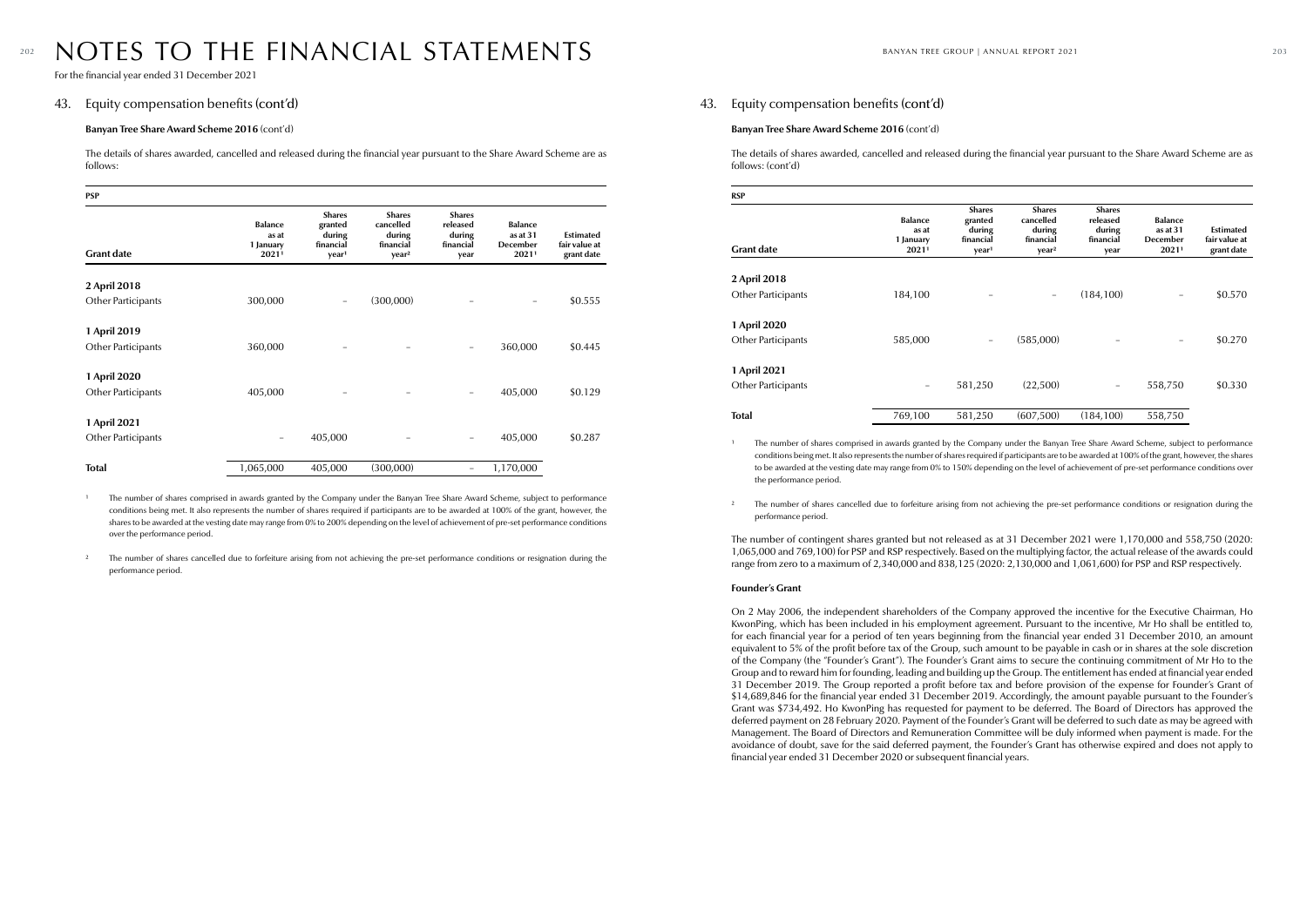For the financial year ended 31 December 2021

# 44. Commitments and contingencies

### **(a) Capital commitments**

Capital expenditure contracted for as at the end of the reporting period but not recognised in the financial statements are as follows:

|                                                                                                                                 |                 | Group           |
|---------------------------------------------------------------------------------------------------------------------------------|-----------------|-----------------|
|                                                                                                                                 | 2021<br>\$'000  | 2020<br>\$'000  |
| Capital commitments in respect of property, plant and equipment<br>Capital commitments in respect of property development costs | 3,836<br>60,372 | 4,853<br>71,804 |
|                                                                                                                                 | 64,208          | 76,657          |

# **(b) Contingent liabilities**

### *Guarantees*

As at the end of the reporting period, the Company had issued the following outstanding guarantees:

|                                                          | Company        |                |
|----------------------------------------------------------|----------------|----------------|
|                                                          | 2021<br>\$'000 | 2020<br>\$'000 |
| Guarantees issued for banking facilities to subsidiaries | 32,902         | 67,195         |

At the end of the reporting period, the Company has provided financial support amounting to \$116,598,000 (31 December 2020: \$96,479,000) to its subsidiaries in net current liabilities or net liabilities position to enable these companies to continue their operations and meet their liabilities as and when they fall due.

# 45. Related party transactions

Other than that disclosed in the financial statements, the Group had the following significant related party transactions on terms agreed during the financial year:

## **(a) Associates:**

- Management and service fee income
- Reservation fee income
- Royalty income
- China Licensing fee

### **(b) Related parties**

- Management and service fee income
- Rental income
- Reservation fee income
- Spa gallery income
- Royalty income
- 

|     |                                                     | Group  |        |
|-----|-----------------------------------------------------|--------|--------|
|     |                                                     | 2021   | 2020   |
|     |                                                     | \$'000 | \$'000 |
| (a) | <b>Associates:</b>                                  |        |        |
|     | Management and service fee income                   | 78     | 377    |
|     | Reservation fee income                              | 17     | 65     |
|     | Royalty income                                      |        | 92     |
|     | China Licensing fee                                 | 7,692  | 3,084  |
|     |                                                     |        |        |
| (b) | <b>Related parties</b>                              |        |        |
|     | Management and service fee income<br>$\overline{a}$ | 3      | 74     |
|     | Rental income                                       | 199    | 632    |
|     | Reservation fee income                              |        | 33     |
|     | Spa gallery income<br>۰                             |        | 2      |
|     | Royalty income                                      |        | 107    |
|     | Others                                              | 31     | 21     |
| (c) | Compensation of key management personnel            |        |        |
|     | Salaries and employee benefits<br>$\overline{a}$    | 3,074  | 2,807  |
|     | <b>Central Provident Fund contributions</b><br>÷    | 84     | 83     |
|     | Share-based payment expenses<br>÷                   | 11     | 15     |
|     | Other short-term benefits                           | 904    | 675    |
|     | Total compensation paid to key management personnel | 4,073  | 3,580  |
|     |                                                     |        |        |
|     | Comprise amounts paid to:                           |        |        |
|     | Directors of the Company                            | 1,473  | 958    |
|     | Other key management personnel                      | 2,600  | 2,622  |
|     |                                                     | 4,073  | 3,580  |

## **(c) Compensation of key management personnel**

- $-$  Salaries and employee benefits
- Central Provident Fund contributions
- Share-based payment expenses
- Other short-term benefits

# *Comprise amounts paid to:*

- Directors of the Company
- **•** Other key management personnel

| ٠ |             |              |
|---|-------------|--------------|
| I | I<br>$\sim$ | I<br>-<br>۰. |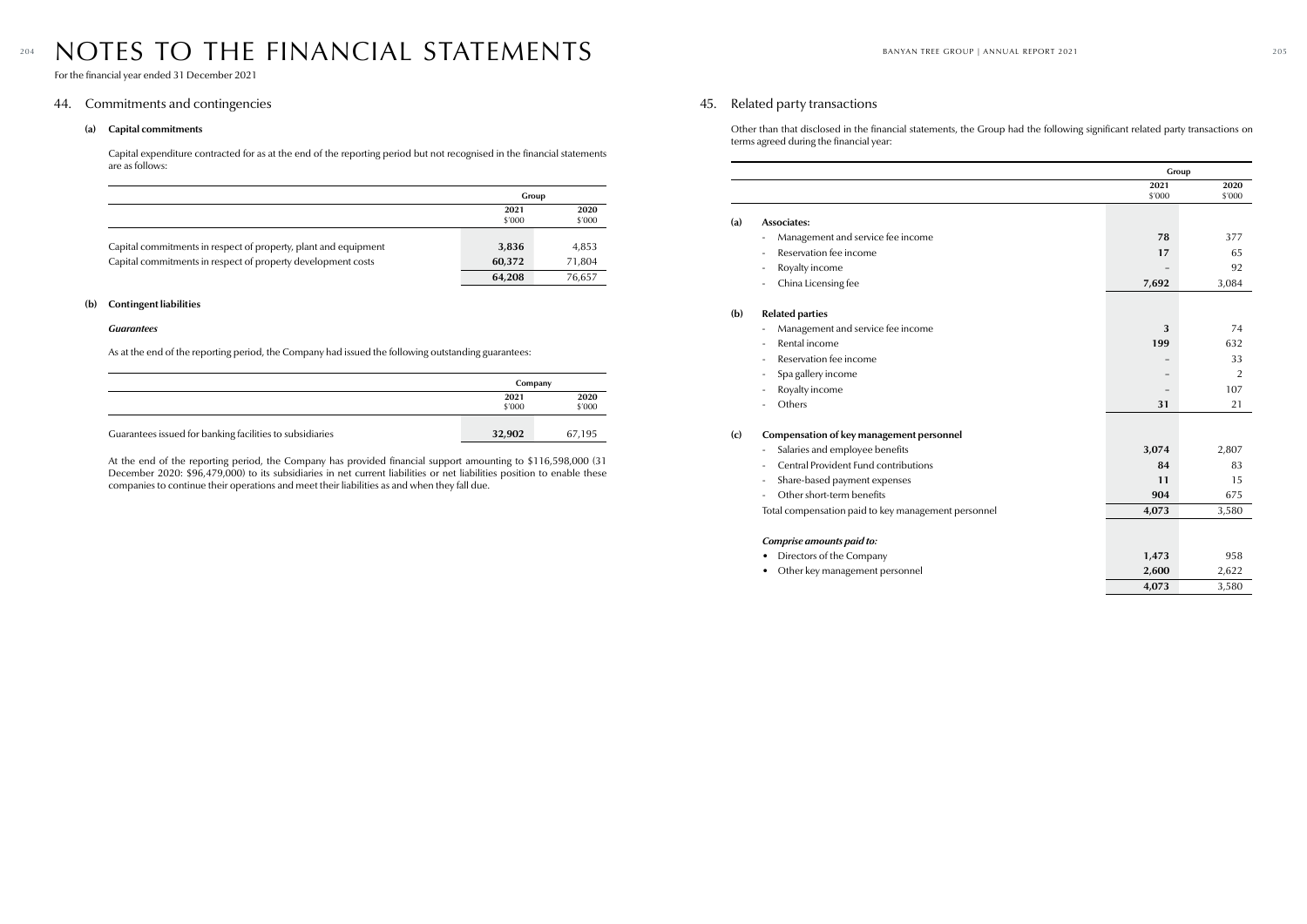For the financial year ended 31 December 2021

# 46. Financial risk management objectives and policies

The Group and the Company are exposed to financial risks arising from its operations and the use of financial instruments. The key financial risks include credit risk, liquidity risk, interest rate risk and foreign currency risk. The Board reviews and agrees policies and procedures, factoring in the challenges posed by the COVID-19 pandemic situation on the Group's operations for the management of these risks, which are executed by the President and Group Managing Director. The Audit and Risk Committee provides independent oversight to the effectiveness of the risk management process. It is, and has been throughout the current and previous financial year, the Group's policy that no derivatives shall be undertaken except for the use as hedging instruments where appropriate and cost-efficient.

The following sections provide details regarding the Group's and Company's exposure to the above-mentioned financial risks and the objectives, policies and processes for the management of these risks.

## **(a) Credit risk**

Credit risk is the risk of loss that may arise on outstanding financial instruments should a counterparty default on its obligations. The Group's and the Company's exposure to credit risk arises primarily from long-term receivables, trade receivables, contract assets, other receivables (current), amounts due from subsidiaries, amounts due from associates and amounts due from related parties. For other financial assets (including cash and short-term deposits), the Group and the Company minimise credit risk by dealing with high credit rating counterparties.

The Group's objective is to seek continual revenue growth while minimising losses incurred due to increased credit risk exposure. The Group trades only with recognised and creditworthy third parties. It is the Group's policy that all customers who wish to trade on credit terms are subject to credit verification procedures. In addition, receivable balances are monitored on an ongoing basis with the result that the Group's exposure to bad debts is not significant.

- There is significant difficulty of the issuer or the borrower
- A breach of contract, such as a default or past due event
- It is becoming probable that the borrower will enter bankruptcy or other financial reorganisation

The Group considers the probability of default upon initial recognition of asset and whether there has been a significant increase in credit risk on an ongoing basis throughout each reporting period.

The Group has generally determined the default event on a financial asset to be when the counterparty fails to make contractual payments, within 90 days when they fall due, which are derived based on the Group's historical information.

The Group considers "low risk" to be financial asset with an investment grade credit rating. To assess whether there is a significant increase in credit risk, the Group compares the risk of a default occurring on the asset as at reporting date with the risk of default as at the date of initial recognition. The Group considers available reasonable and supportive forward looking information which includes the following indicators:

- Internal credit rating
- External credit rating
- Actual or expected significant adverse changes in business, financial or economic conditions that are expected to cause a significant change to the borrower's ability to meet its obligations
- Actual or expected significant changes in the operating results of the borrower
- Significant increases in credit risk on other financial instruments of the same borrower
- Significant changes in the value of the collateral supporting the obligation or in the quality of third-party guarantees or credit enhancements
- Significant changes in the expected performance and behaviour of the borrower, including changes in the payment status of borrower in the group and changes in the operating results of the borrower.

The Group determined that its financial assets are credit-impaired when:

The Group categorises a loan or receivable for potential write-off when a debtor fails to make contractual payments more than 90 days past due. Financial assets are written off when there is no reasonable expectation of recovery, such as a debtor failing to engage in a repayment plan with the Group. Where loans and receivables have been written off, the Group continues to engage enforcement activity to attempt to recover the receivable due. Where recoveries are made, these are recognised in profit or loss.

- 46. Financial risk management objectives and policies (cont'd)
	- **(a) Credit risk** (cont'd)

The following are credit risk management practices and quantitative and qualitative information about amounts arising from expected credit losses for each class of financial assets.

### *(i) Debt securities at amortised cost, debt securities at fair value through other comprehensive income and loans at amortised cost*

The Group uses three categories of internal credit risk ratings for debt instruments and loans which reflect their credit risk and how the loss provision is determined for each of those categories. These internal credit risk ratings are determined through incorporating both qualitative and quantitative information that builds on information from external credit rating companies, supplemented with information specific to the counterparty and other external information that could affect the counterparty's behaviour.

The Group computes expected credit loss for this group of financial assets using the probability of default approach. In calculating the expected credit loss rates, the Group considers implied probability of default from external rating agencies where available and historical loss rates for each category of counterparty, and adjusts for forward looking macroeconomic data.

A summary of the Group's internal grading category in the computation of the Group's expected credit loss model for the debt instruments and loans is as follows:

| Category  | Definition of category                                                                                                                                                                                                                                                      | <b>Basis for recognition of</b><br>expected credit loss provision | Basis for calculating interest revenue                         |
|-----------|-----------------------------------------------------------------------------------------------------------------------------------------------------------------------------------------------------------------------------------------------------------------------------|-------------------------------------------------------------------|----------------------------------------------------------------|
| Grade I   | Customer has a low risk of<br>default and capacity to meet<br>contractual cash flows.                                                                                                                                                                                       | 12-month expected<br>credit losses                                | Gross carrying amount                                          |
| Grade II  | Customer debts for which<br>there is a significant increase<br>in credit risk; as significant<br>increase in credit risk is<br>presumed if debts repayments<br>are 30 days past due and/<br>or there is an indication<br>that the customers are<br>in financial difficulty. | Lifetime expected<br>credit losses                                | Gross carrying amount                                          |
| Grade III | Existence of objective<br>evidences that the customers<br>are in financial difficulty<br>and/or debts amount are<br>in dispute and/or past<br>360 days past due.                                                                                                            | Lifetime expected<br>credit losses                                | Amortised cost of carrying<br>amount (net of credit allowance) |

There are no significant changes to estimation techniques or assumptions made during the reporting period.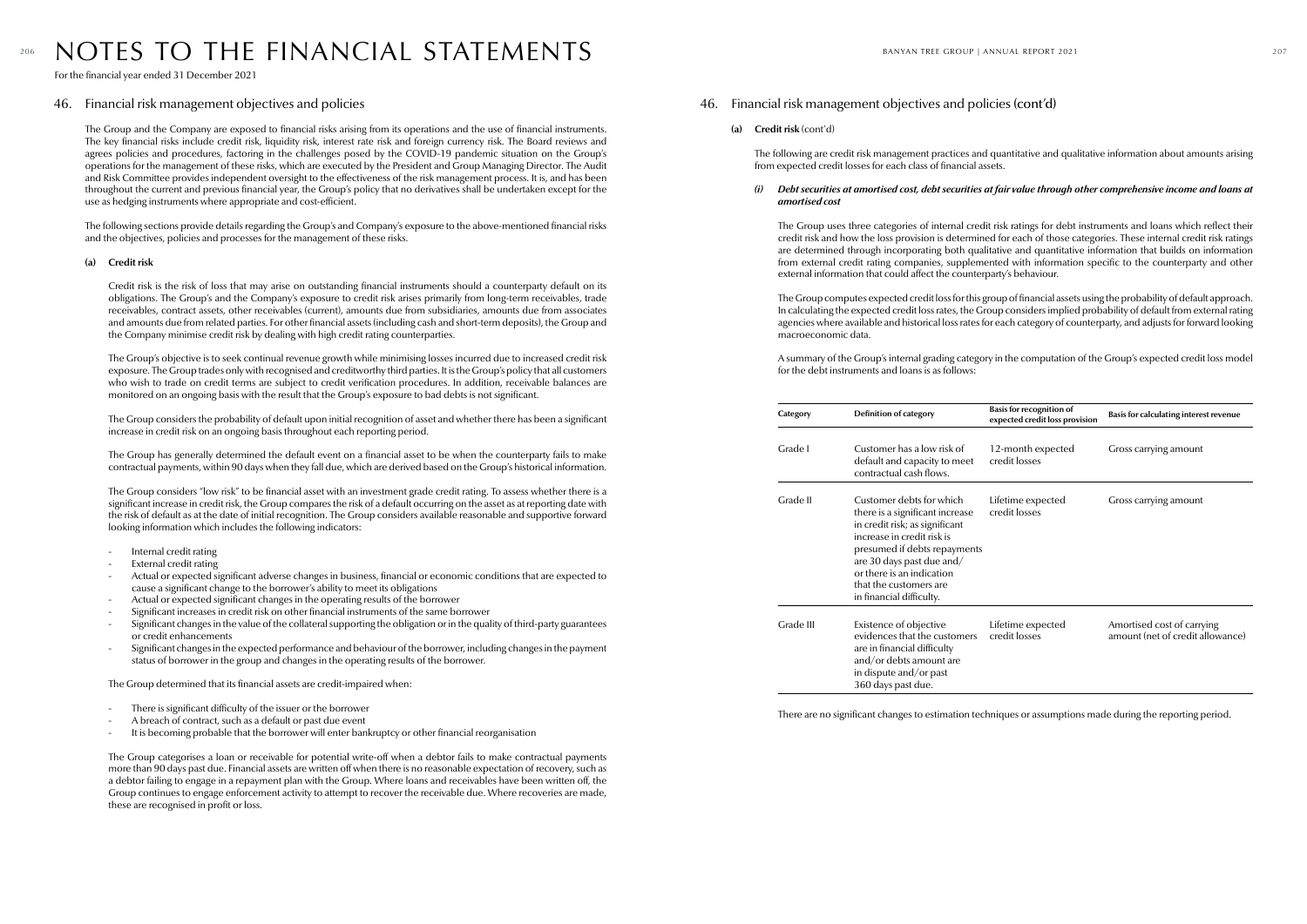For the financial year ended 31 December 2021

# 46. Financial risk management objectives and policies (cont'd)

**(a) Credit risk** (cont'd)

### *(ii) Financial assets at amortised cost*

The loss allowance provision for financial assets at amortised cost is as follows:

|                             | Group                                     |                |  |
|-----------------------------|-------------------------------------------|----------------|--|
|                             | <b>Financial assets at amortised cost</b> |                |  |
|                             | 2021<br>\$'000                            | 2020<br>\$'000 |  |
| As at 1 January             | 8,692                                     | 6,826          |  |
| Loss allowance measured at: |                                           |                |  |
| 12-month ECL                | 2,002                                     | 167            |  |
| Lifetime ECL                |                                           |                |  |
| Trade amounts<br>$\sim$     | 4,084                                     | 1,968          |  |
| Write-offs                  | (1,522)                                   | (134)          |  |
| Exchange difference         | (183)                                     | (135)          |  |
| As at 31 December           | 13,073                                    | 8,692          |  |

The gross carrying amount of financial assets at amortised cost is as follows:

| Group        |                                    | 2021<br>\$'000 | <b>2020</b><br>\$'000 |
|--------------|------------------------------------|----------------|-----------------------|
| 12-month ECL | Financial assets at amortised cost | 67,869         | 70,337                |
| Lifetime ECL | Financial assets at amortised cost | 70,890         |                       |
|              |                                    |                | 107,873               |
| <b>Total</b> |                                    | 138,759        | 178,210               |

The gross carrying amount of contract assets, long-term receivables, other receivables, trade receivables, amount due from associates and amount due from related parties of the Group are disclosed in Notes 3, 21, 22, 27, 28, 30 and 31.

The gross carrying amount of loans of the Company as at 31 December 2021, without taking into account any collaterals held or other credit enhancements which represents the maximum exposure to loss, is \$363,450,000 (2020: \$428,439,000).

### *(iii) Long-term receivables, trade receivables, contract assets, amounts due from associates and amounts due from related parties*

The Group provides for lifetime expected credit losses for all trade-related balances including long-term receivables, trade receivables, contract assets, amounts due from associates and amounts due from related parties using a provision matrix. The provision rates are determined based on the Group's historical observed default rates analysed in accordance to days past due by grouping of customers based on similar loss pattern and geographical region. The loss allowance provision as at 31 December 2021 and 31 December 2020 is determined as follows, the expected credit losses below also incorporate forward looking information based on specific economic data.

# 46. Financial risk management objectives and policies (cont'd)

- **(a) Credit risk** (cont'd)
	- *(iii) Long-term receivables, trade receivables, contract assets, amounts due from associates and amounts due from related parties* (cont'd)

Summarised below is the information about the credit risk exposure on the Group's trade-related balances using provision matrix, grouped by geographical region:

| <b>South East Asia:</b>  |                              |                   |                              |                               |                               |                        |                        |
|--------------------------|------------------------------|-------------------|------------------------------|-------------------------------|-------------------------------|------------------------|------------------------|
| 31 December 2021         | Contract<br>assets<br>\$'000 | Current<br>\$'000 | $91 - 120$<br>days<br>\$'000 | $121 - 180$<br>days<br>\$'000 | $181 - 365$<br>days<br>\$'000 | >365<br>days<br>\$'000 | <b>Total</b><br>\$'000 |
|                          |                              |                   |                              |                               |                               |                        |                        |
| Gross carrying amount    | 1,666                        | 31,728            | 339                          | 921                           | 2,747                         | 2,235                  | 39,636                 |
| Loss allowance provision |                              |                   | 77                           | 275                           | 1,187                         | 839                    | 2,378                  |
|                          | Contract                     |                   | $91 - 120$                   | $121 - 180$                   | $181 - 365$                   | >365                   |                        |
| 31 December 2020         | assets<br>\$'000             | Current<br>\$'000 | days<br>\$'000               | days<br>\$'000                | days<br>\$'000                | days<br>\$'000         | <b>Total</b><br>\$'000 |
| Gross carrying amount    | 2,592                        | 36,350            | 332                          | 3,170                         | 5,021                         | 15,962                 | 63,427                 |
| Loss allowance provision |                              | 173               | 31                           | 16                            | 497                           | 222                    | 939                    |
| <b>North East Asia:</b>  |                              |                   |                              |                               |                               |                        |                        |
|                          | Contract                     |                   | $91 - 120$                   | $121 - 180$                   | $181 - 365$                   | >365                   |                        |
| 31 December 2021         | assets<br>\$'000             | Current<br>\$'000 | days<br>\$'000               | days<br>\$'000                | days<br>\$'000                | days<br>\$'000         | <b>Total</b><br>\$'000 |
| Gross carrying amount    | $\qquad \qquad -$            | 13,853            | 873                          | 585                           | 763                           | 762                    | 16,836                 |
| Loss allowance provision |                              | 15                | 286                          | 263                           | 453                           | 95                     | 1,112                  |
|                          | Contract                     |                   | $91 - 120$                   | $121 - 180$                   | $181 - 365$                   | >365                   |                        |
| 31 December 2020         | assets<br>\$'000             | Current<br>\$'000 | days<br>\$'000               | days<br>\$'000                | days<br>\$'000                | days<br>\$'000         | <b>Total</b><br>\$'000 |
| Gross carrying amount    |                              | 27,385            | 541                          | 650                           | 2,419                         | 1,008                  | 32,003                 |
| Loss allowance provision |                              | 2,839             | 116                          | 167                           | 613                           | 845                    | 4,580                  |

| 31 December 2021                                  | Contract<br>assets<br>\$'000 | Current<br>\$'000 | $91 - 120$<br>days<br>\$'000 | $121 - 180$<br>days<br>\$'000 | $181 - 365$<br>days<br>\$'000 | >365<br>days<br>\$'000 | <b>Total</b><br>\$'000 |
|---------------------------------------------------|------------------------------|-------------------|------------------------------|-------------------------------|-------------------------------|------------------------|------------------------|
| Gross carrying amount                             | 1,666                        | 31,728            | 339                          | 921                           | 2,747                         | 2,235                  | 39,636                 |
| Loss allowance provision                          |                              |                   | 77                           | 275                           | 1,187                         | 839                    | 2,378                  |
| 31 December 2020                                  | Contract<br>assets<br>\$'000 | Current<br>\$'000 | $91 - 120$<br>days<br>\$'000 | $121 - 180$<br>days<br>\$'000 | $181 - 365$<br>days<br>\$'000 | >365<br>days<br>\$'000 | <b>Total</b><br>\$'000 |
|                                                   |                              |                   | 332                          |                               | 5,021                         |                        |                        |
| Gross carrying amount<br>Loss allowance provision | 2,592                        | 36,350<br>173     | 31                           | 3,170<br>16                   | 497                           | 15,962<br>222          | 63,427<br>939          |
| North East Asia:                                  |                              |                   |                              |                               |                               |                        |                        |
| 31 December 2021                                  | Contract<br>assets<br>\$'000 | Current<br>\$'000 | $91 - 120$<br>days<br>\$'000 | $121 - 180$<br>days<br>\$'000 | $181 - 365$<br>days<br>\$'000 | >365<br>days<br>\$'000 | <b>Total</b><br>\$'000 |
| Gross carrying amount                             |                              | 13,853            | 873                          | 585                           | 763                           | 762                    | 16,836                 |
| Loss allowance provision                          |                              | 15                | 286                          | 263                           | 453                           | 95                     | 1,112                  |
| 31 December 2020                                  | Contract<br>assets<br>\$'000 | Current<br>\$'000 | $91 - 120$<br>days<br>\$'000 | $121 - 180$<br>days<br>\$'000 | $181 - 365$<br>days<br>\$'000 | >365<br>days<br>\$'000 | <b>Total</b><br>\$'000 |
| Gross carrying amount                             |                              | 27,385            | 541                          | 650                           | 2,419                         | 1,008                  | 32,003                 |
| Loss allowance provision                          |                              | 2,839             | 116                          | 167                           | 613                           | 845                    | 4,580                  |

| 31 December 2021                                  | Contract<br>assets<br>\$'000 | Current<br>\$'000 | $91 - 120$<br>days<br>\$'000 | $121 - 180$<br>days<br>\$'000 | $181 - 365$<br>days<br>\$'000 | >365<br>days<br>\$'000 | <b>Total</b><br>\$'000 |
|---------------------------------------------------|------------------------------|-------------------|------------------------------|-------------------------------|-------------------------------|------------------------|------------------------|
| Gross carrying amount                             | 1,666                        | 31,728            | 339                          | 921                           | 2,747                         | 2,235                  | 39,636                 |
| Loss allowance provision                          |                              |                   | 77                           | 275                           | 1,187                         | 839                    | 2,378                  |
| 31 December 2020                                  | Contract<br>assets<br>\$'000 | Current<br>\$'000 | $91 - 120$<br>days<br>\$'000 | $121 - 180$<br>days<br>\$'000 | $181 - 365$<br>days<br>\$'000 | >365<br>days<br>\$'000 | <b>Total</b><br>\$'000 |
|                                                   |                              |                   | 332                          |                               | 5,021                         |                        |                        |
| Gross carrying amount<br>Loss allowance provision | 2,592                        | 36,350<br>173     | 31                           | 3,170<br>16                   | 497                           | 15,962<br>222          | 63,427<br>939          |
| North East Asia:                                  |                              |                   |                              |                               |                               |                        |                        |
| 31 December 2021                                  | Contract<br>assets<br>\$'000 | Current<br>\$'000 | $91 - 120$<br>days<br>\$'000 | $121 - 180$<br>days<br>\$'000 | $181 - 365$<br>days<br>\$'000 | >365<br>days<br>\$'000 | <b>Total</b><br>\$'000 |
| Gross carrying amount                             |                              | 13,853            | 873                          | 585                           | 763                           | 762                    | 16,836                 |
| Loss allowance provision                          |                              | 15                | 286                          | 263                           | 453                           | 95                     | 1,112                  |
| 31 December 2020                                  | Contract<br>assets<br>\$'000 | Current<br>\$'000 | $91 - 120$<br>days<br>\$'000 | $121 - 180$<br>days<br>\$'000 | $181 - 365$<br>days<br>\$'000 | >365<br>days<br>\$'000 | <b>Total</b><br>\$'000 |
| Gross carrying amount                             |                              | 27,385            | 541                          | 650                           | 2,419                         | 1,008                  | 32,003                 |
| Loss allowance provision                          |                              | 2,839             | 116                          | 167                           | 613                           | 845                    | 4,580                  |

| 31 December 2021         | Contract<br>assets<br>\$'000 | Current<br>\$'000 | $91 - 120$<br>days<br>\$'000 | $121 - 180$<br>days<br>\$'000 | $181 - 365$<br>days<br>\$'000 | >365<br>days<br>\$'000  | <b>Total</b><br>\$'000 |
|--------------------------|------------------------------|-------------------|------------------------------|-------------------------------|-------------------------------|-------------------------|------------------------|
| Gross carrying amount    | 1,666                        | 31,728            | 339                          | 921                           | 2,747                         | 2,235                   | 39,636                 |
| Loss allowance provision |                              |                   | 77                           | 275                           | 1,187                         | 839                     | 2,378                  |
| 31 December 2020         | Contract<br>assets<br>\$'000 | Current<br>\$'000 | $91 - 120$<br>days<br>\$'000 | $121 - 180$<br>days<br>\$'000 | $181 - 365$<br>days<br>\$'000 | >365<br>days<br>\$'000  | <b>Total</b><br>\$'000 |
| Gross carrying amount    | 2,592                        | 36,350            | 332                          | 3,170                         | 5,021                         | 15,962                  | 63,427                 |
| Loss allowance provision |                              | 173               | 31                           | 16                            | 497                           | 222                     | 939                    |
| <b>North East Asia:</b>  |                              |                   |                              |                               |                               |                         |                        |
| 31 December 2021         | Contract<br>assets<br>\$'000 | Current<br>\$'000 | $91 - 120$<br>days<br>\$'000 | $121 - 180$<br>days<br>\$'000 | $181 - 365$<br>days<br>\$'000 | >365<br>days<br>\$'000  | <b>Total</b><br>\$'000 |
| Gross carrying amount    | $\overline{\phantom{a}}$     | 13,853            | 873                          | 585                           | 763                           | 762                     | 16,836                 |
| Loss allowance provision |                              | 15                | 286                          | 263                           | 453                           | 95                      | 1,112                  |
| 31 December 2020         | Contract<br>assets<br>\$'000 | Current<br>\$'000 | $91 - 120$<br>days<br>\$'000 | $121 - 180$<br>days<br>\$'000 | $181 - 365$<br>days<br>\$'000 | > 365<br>days<br>\$'000 | <b>Total</b><br>\$'000 |
| Gross carrying amount    | $\overline{\phantom{a}}$     | 27,385            | 541                          | 650                           | 2,419                         | 1,008                   | 32,003                 |
| Loss allowance provision | $\overline{\phantom{a}}$     | 2,839             | 116                          | 167                           | 613                           | 845                     | 4,580                  |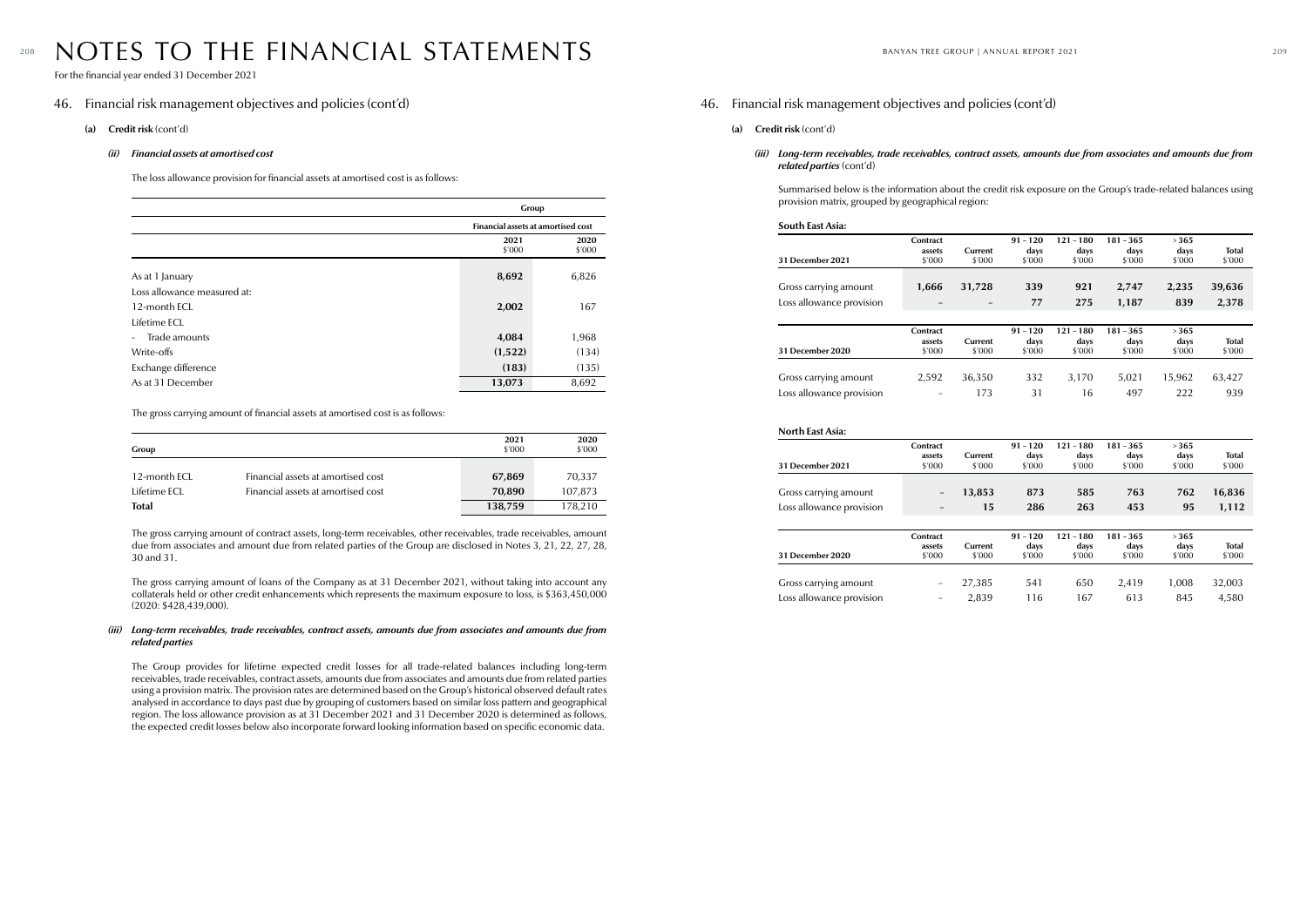For the financial year ended 31 December 2021

# 46. Financial risk management objectives and policies (cont'd)

- **(a) Credit risk** (cont'd)
	- *(iii) Long-term receivables, trade receivables, contract assets, amounts due from associates and amounts due from related parties* (cont'd)

| Other geographical areas: |                                       |                   |                              |                               |                             |                                 |                 |
|---------------------------|---------------------------------------|-------------------|------------------------------|-------------------------------|-----------------------------|---------------------------------|-----------------|
| 31 December 2021          | Contract<br>assets<br>$$^{\prime}000$ | Current<br>\$'000 | $91 - 120$<br>days<br>\$'000 | $121 - 180$<br>days<br>\$'000 | 181 - 365<br>days<br>\$'000 | >365<br>days<br>$$^{\prime}000$ | Total<br>\$'000 |
| Gross carrying amount     |                                       | 13,262            | 109                          | 234                           | 523                         | 290                             | 14,418          |
| Loss allowance provision  |                                       |                   | 48                           | 94                            | 244                         | 400                             | 786             |
|                           | Contract                              |                   | $91 - 120$                   | $121 - 180$                   | 181 - 365                   | >365                            | <b>Total</b>    |
| 31 December 2020          | assets<br>\$'000                      | Current<br>\$'000 | days<br>$$^{\prime}000$      | days<br>\$'000                | days<br>\$′000              | days<br>$$^{\prime}000$         | \$'000          |
| Gross carrying amount     | -                                     | 10,696            | 72                           | 84                            | 271                         | 1,320                           | 12,443          |
| Loss allowance provision  |                                       | 15                | 35                           | 141                           | 167                         | 1.150                           | 1,508           |

| <b>Grand Total:</b>      |                                       |                   |                              |                               |                               |                        |                        |
|--------------------------|---------------------------------------|-------------------|------------------------------|-------------------------------|-------------------------------|------------------------|------------------------|
| 31 December 2021         | Contract<br>assets<br>$$^{\prime}000$ | Current<br>\$'000 | $91 - 120$<br>days<br>\$'000 | $121 - 180$<br>days<br>\$'000 | $181 - 365$<br>days<br>\$'000 | >365<br>days<br>\$'000 | Total<br>\$'000        |
| Gross carrying amount    | 1,666                                 | 58,843            | 1,321                        | 1,740                         | 4,033                         | 3,287                  | 70,890                 |
| Loss allowance provision |                                       | 15                | 411                          | 632                           | 1.884                         | 1,334                  | 4,276                  |
| 31 December 2020         | Contract<br>assets<br>$$^{\prime}000$ | Current<br>\$'000 | $91 - 120$<br>days<br>\$'000 | $121 - 180$<br>days<br>\$'000 | $181 - 365$<br>days<br>\$′000 | >365<br>days<br>\$'000 | <b>Total</b><br>\$'000 |
| Gross carrying amount    | 2,592                                 | 74,431            | 945                          | 3,904                         | 7,711                         | 18,290                 | 107,873                |
| Loss allowance provision |                                       | 3,027             | 182                          | 324                           | 1.277                         | 2.217                  | 7,027                  |

### *Exposure to credit risk*

At the end of the reporting period, the Group's and the Company's maximum exposure to credit risk is represented by:

- the carrying amount of each class of financial assets recognised in the balance sheets; and
- a nominal amount of \$32,902,000 (2020: \$67,195,000) relating to corporate guarantees provided by the Company for the bank loans taken by its subsidiaries.
- 46. Financial risk management objectives and policies (cont'd)
	- **(a) Credit risk** (cont'd)

### *Excessive risk concentration*

Concentrations arise when a number of counterparties are engaged in similar business activities, or activities in the same geographical region, or have economic features that would cause their ability to meet contractual obligations to be similarly affected by changes in economic, political or other conditions. Concentrations indicate the relative sensitivity of the Group's performance to developments affecting a particular industry.

In order to avoid excessive concentrations of risk, the Group's policies and procedures include specific guidelines to focus on maintaining a diversified portfolio. Identified concentrations of credit risks are controlled and managed accordingly. The Group does not apply hedge accounting.

### *Credit risk concentration profile*

The Group determines concentrations of credit risk by monitoring the business segment and geographical profile of its trade receivables, amounts due from associates and related parties on an ongoing basis excluding other receivables of \$17,756,000 (2020: \$22,928,000) and contract assets of \$1,666,000 (2020: \$2,592,000). The credit risk concentration profile of the Group's trade receivables, amounts due from associates, and related parties at the end of the reporting period is as follows:

|                          |             | 2021    |            | 2020    |            |
|--------------------------|-------------|---------|------------|---------|------------|
|                          | <b>Note</b> | \$'000  | % of total | \$'000  | % of total |
| Group                    |             |         |            |         |            |
| By geographical regions: |             |         |            |         |            |
| South East Asia          |             | 27,337  | 26         | 46,078  | 32         |
| Indian Oceania           |             | 257     |            | 76      | 1          |
| Middle East              |             | 868     | 1          | 1,950   | 1          |
| North East Asia          |             | 55,560  | 52         | 80,977  | 56         |
| Rest of the world        |             | 22,243  | 21         | 14,917  | 10         |
|                          |             | 106,265 | 100        | 143,998 | 100        |
| By industry sectors:     |             |         |            |         |            |
| Hotel Investments        |             | 8,299   | 8          | 19,821  | 14         |
| <b>Property Sales</b>    |             | 38,657  | 36         | 55,708  | 38         |
| Fee-based Segment        |             | 39,380  | 37         | 54,474  | 38         |
| Head Office              |             | 19,929  | 19         | 13,995  | 10         |
|                          |             | 106,265 | 100        | 143,998 | 100        |
| <b>Trade receivables</b> |             |         |            |         |            |
| Non-current              | 21          | 20,418  |            | 41,530  |            |
| Current                  | 27          | 41,884  |            | 38,163  |            |
|                          |             | 62,302  |            | 79,693  |            |
|                          |             |         |            |         |            |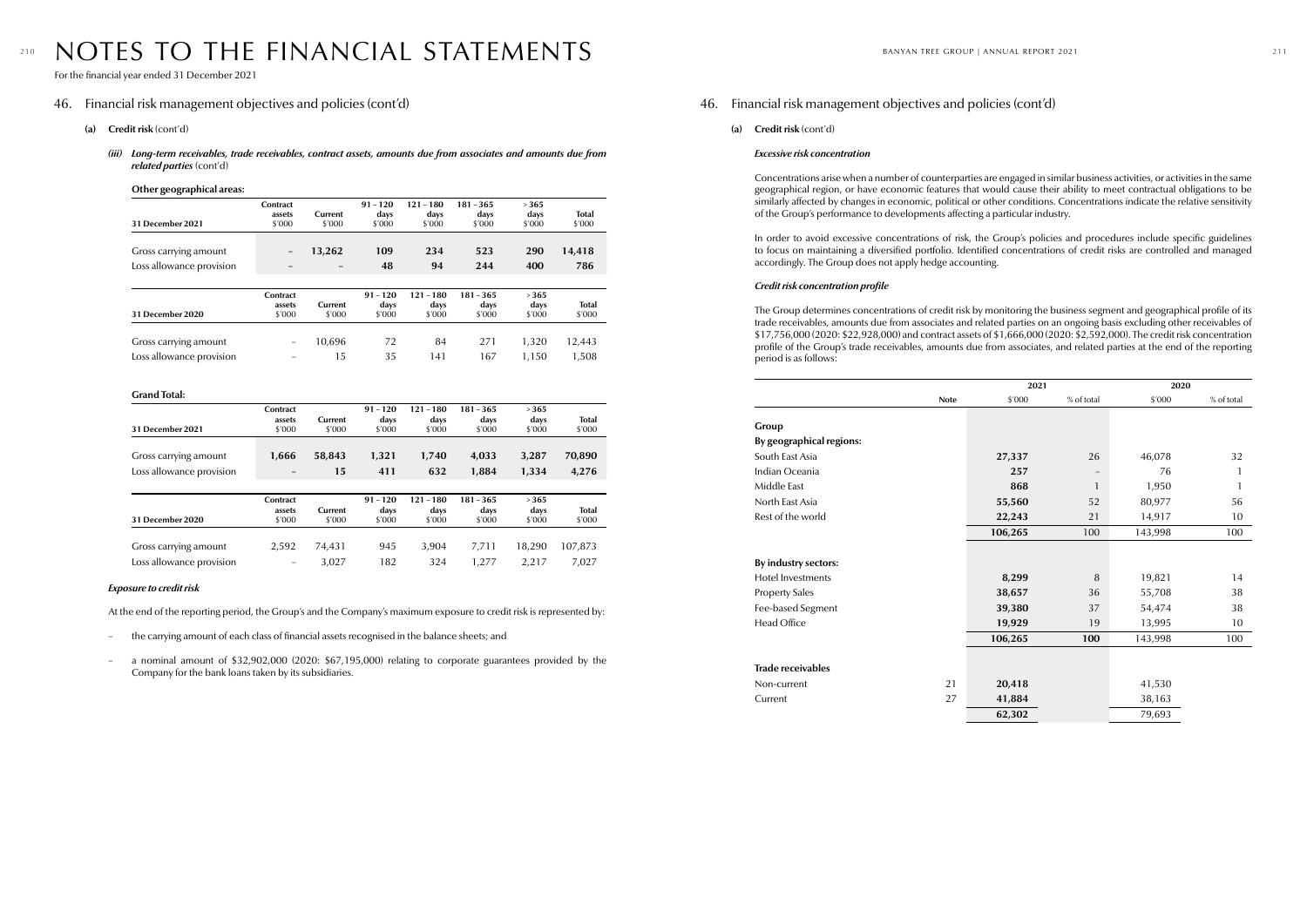For the financial year ended 31 December 2021

# 46. Financial risk management objectives and policies (cont'd)

## **(a) Credit risk** (cont'd)

### *Credit risk concentration profile* (cont'd)

|                                  |             | 2021   | 2020   |
|----------------------------------|-------------|--------|--------|
|                                  | <b>Note</b> | \$'000 | \$'000 |
|                                  |             |        |        |
| Amounts due from associates      |             |        |        |
| Current                          | 30          | 41,869 | 2,756  |
| Non-current                      | 18          |        | 44,343 |
|                                  |             | 41,869 | 47,099 |
|                                  |             |        |        |
| Amounts due from related parties |             |        |        |
| Current                          | 31          | 52     | 132    |
| Non-current                      | 31          | 2,042  | 17,074 |
|                                  |             | 2,094  | 17,206 |

## *Financial assets that are neither past due nor impaired*

Trade and other receivables and amounts due from associates and related parties that are neither past due nor impaired are creditworthy debtors with good payment record with the Group. Cash and short-term deposits, and investments that are neither past due nor impaired are placed with or entered into with reputable financial institutions or companies with high credit ratings and no history of default.

## **(b) Liquidity risk**

Liquidity risk is the risk that the Group or the Company will encounter difficulty in meeting financial obligations due to shortage of funds. The Group's and the Company's exposure to liquidity risk arises primarily from mismatches of the maturities of financial assets and liabilities. The Group's and the Company's objective is to maintain a balance between continuity of funding and flexibility through the use of stand-by credit facilities.

The Group maintains sufficient cash and short-term deposits, and internally generated cash flows to finance their activities. Management finances the Group's liquidity through internally generated cash flows and refinancing and minimises liquidity risk by keeping committed stand-by credit facilities available.

At the end of the reporting period, approximately 39.7% (2020: 49.2%) of the Group's interest-bearing loans and borrowings will mature in less than one year based on the carrying amount reflected in the financial statements. 63.7% (2020: 83.1%) of the Company's interest-bearing loans and borrowings will mature in less than one year at the end of the reporting period.

The following table summarises the maturity profiles of the Group's and the Company's financial assets and liabilities at the end of the reporting period based on contractual undiscounted payments except for financial liabilities where the timing of repayment cannot be reliably estimated as disclosed in the respective notes above.

# 46. Financial risk management objectives and policies (cont'd)

**(b) Liquidity risk** (cont'd)

|                                                    |             | 2021                            |            | $2$ to 5   | After 5         |                        |
|----------------------------------------------------|-------------|---------------------------------|------------|------------|-----------------|------------------------|
|                                                    |             | <b>Effective rate</b><br>\$'000 | 1 year     | years      | years<br>\$'000 | <b>Total</b><br>\$'000 |
| Group                                              | <b>Note</b> |                                 | \$'000     | \$'000     |                 |                        |
| 2021                                               |             |                                 |            |            |                 |                        |
| <b>Financial assets</b>                            |             |                                 |            |            |                 |                        |
| Trade receivables                                  | 21/27       |                                 | 34,374     | 19,595     | 573             | 54,542                 |
| Trade receivables                                  | 21/27       | 6.00                            | 497        | 347        |                 | 844                    |
| Trade receivables                                  | 27          | 5.33                            | 7,695      |            |                 | 7,695                  |
| Other receivables                                  | 22/28       |                                 | 13,245     |            | 4,458           | 17,703                 |
| Other receivables                                  | 22          | 3.00                            |            | 56         |                 | 56                     |
| Amounts due from associates                        | 30          |                                 | 41,869     |            |                 | 41,869                 |
| Amounts due from related parties                   | 31          |                                 | 52         |            |                 | 52                     |
| Amounts due from related parties                   | 31          | 14.00                           |            | 7,156      | 17,925          | 25,081                 |
| Investments                                        | 23          | 0.51                            | 2,020      |            |                 | 2,020                  |
| Cash and short-term deposits                       | 32          |                                 | 112,326    |            |                 | 112,326                |
| Total undiscounted financial assets                |             |                                 | 212,078    | 27,154     | 22,956          | 262,188                |
|                                                    |             |                                 |            |            |                 |                        |
| <b>Financial liabilities</b>                       |             |                                 |            |            |                 |                        |
| Trade payables                                     |             |                                 | (21, 825)  |            |                 | (21, 825)              |
| Other payables                                     | 37          |                                 | (115, 123) |            |                 | (115, 123)             |
| Other payables                                     |             |                                 |            |            | (3,239)         | (3,239)                |
| Lease liabilities                                  | 38          | $\overline{\phantom{0}}$        | (3,283)    | (11, 474)  | (51, 151)       | (65,908)               |
| Amounts due to associates                          | 30          |                                 | (17, 873)  |            |                 | (17, 873)              |
| Amounts due to related parties                     | 31          |                                 | (648)      |            |                 | (648)                  |
| Loans and borrowings                               |             |                                 |            |            |                 |                        |
| S\$ floating rate loan                             | 34          | $COF + 1.75$                    | (10, 245)  |            |                 | (10, 245)              |
| S\$ floating rate loan<br>$\overline{\phantom{0}}$ | 34          | $COF + 2.00$                    | (10, 206)  | (11,778)   | (2, 214)        | (24, 198)              |
| S\$ floating rate loan<br>$\overline{\phantom{0}}$ | 34          | $COF + 2.25$                    | (5, 137)   |            |                 | (5, 137)               |
| S\$ floating rate loan                             | 34          | $COF + 2.50$                    | (19, 458)  | (19,008)   |                 | (38, 466)              |
| S\$ floating rate loan<br>-                        |             | 34 SIBOR + 3.25                 | (9,537)    | (7, 144)   |                 | (16, 681)              |
| S\$ floating rate loan<br>$\overline{\phantom{0}}$ | 34          | $SORA + 2.50$                   | (10, 266)  |            |                 | (10, 266)              |
| S\$ floating rate loan                             | 34          | 3.05                            | (5, 153)   |            |                 | (5, 153)               |
| S\$ fixed rate loan                                | 34          | 2.50                            | (1, 145)   | (2,751)    |                 | (3,896)                |
| US\$ floating rate loan<br>-                       | 34          | 4.72                            | (17, 215)  |            |                 | (17, 215)              |
| BHT floating rate loan<br>÷                        | 34          | 2.00 to 4.81                    | (45, 285)  | (5,269)    |                 | (50, 554)              |
| <b>BHT</b> floating rate loan<br>-                 | 34          | 5.84                            | (1,023)    |            |                 | (1,023)                |
| <b>BHT</b> floating rate loan<br>-                 | 34          | 5.47                            | (844)      |            |                 | (844)                  |
|                                                    |             | <b>MLR-0.50</b>                 |            |            |                 |                        |
| <b>BHT</b> floating rate loan<br>÷                 |             | 34 to MLR - 1.50                | (29, 516)  | (58, 505)  | (215, 945)      | (303, 966)             |
| <b>BHT</b> fixed rate loan                         | 34          | Fixed $+1.50$                   | (1,504)    |            |                 | (1,504)                |
| <b>BHT</b> fixed rate loan                         | 34          | 2.00                            | (150)      | (4,528)    | (1, 352)        | (6,030)                |
| Convertible bonds                                  | 35          | 7.50                            | (49, 513)  |            |                 | (49, 513)              |
| Total undiscounted financial liabilities           |             |                                 | (374, 949) | (120, 457) | (273,901)       | (769, 307)             |
| Total net undiscounted financial liabilities       |             |                                 | (162, 871) | (93, 303)  | (250, 945)      | (507, 119)             |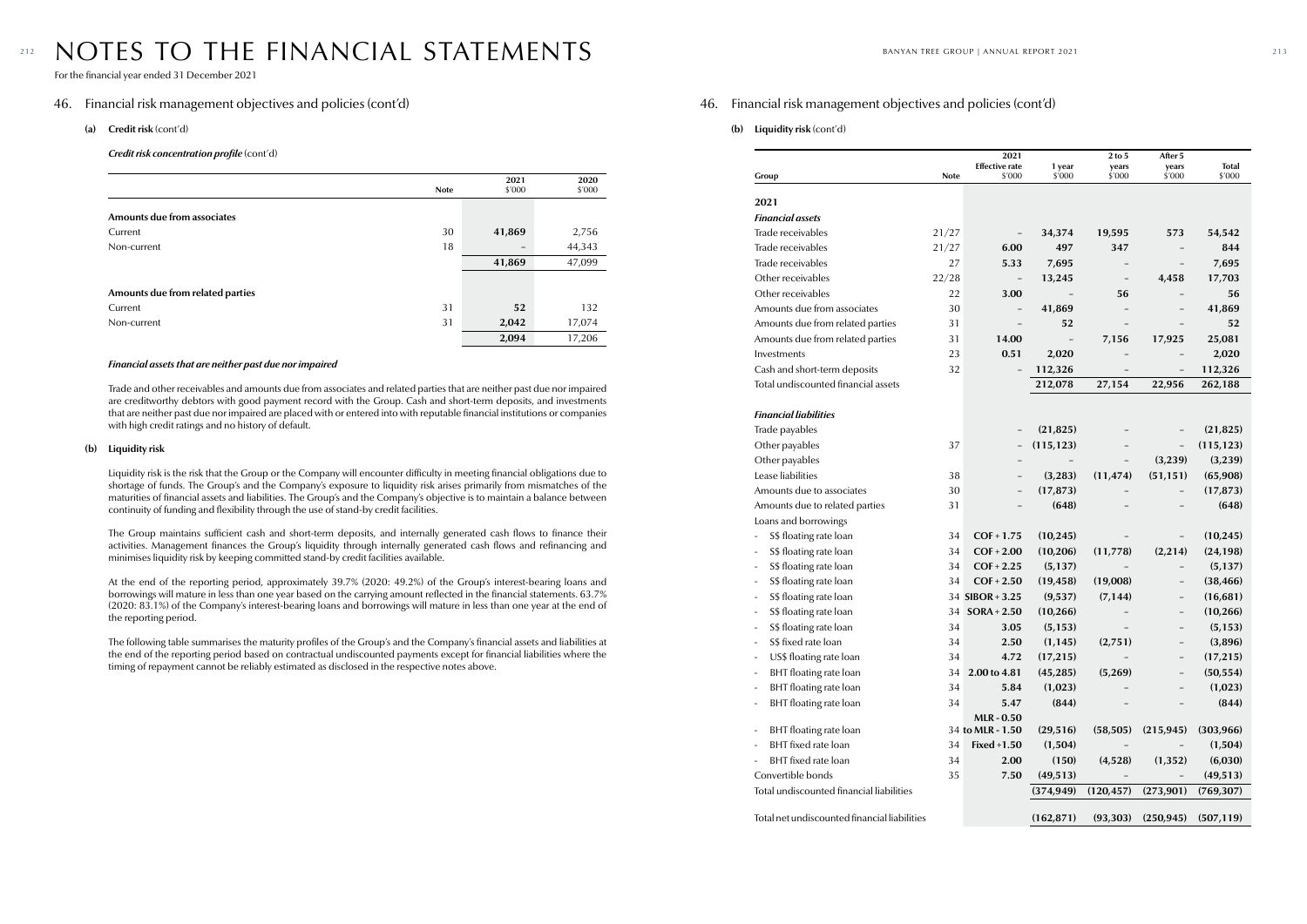For the financial year ended 31 December 2021

# 46. Financial risk management objectives and policies (cont'd)

**(b) Liquidity risk** (cont'd)

| Group                                                     | <b>Note</b> | 2020<br><b>Effective rate</b><br>\$'000 | 1 year<br>\$'000 | $2$ to 5<br>years<br>\$′000 | After 5<br>years<br>\$'000 | <b>Total</b><br>\$'000 |
|-----------------------------------------------------------|-------------|-----------------------------------------|------------------|-----------------------------|----------------------------|------------------------|
| 2020                                                      |             |                                         |                  |                             |                            |                        |
| <b>Financial assets</b>                                   |             |                                         |                  |                             |                            |                        |
| Long-term receivables                                     | 21          | 5.33                                    |                  | 5,978                       |                            | 5,978                  |
| Trade receivables                                         | 21/27       | $\qquad \qquad -$                       | 33,241           | 32,137                      | 628                        | 66,006                 |
| Trade receivables                                         | 21/27       | 6.00                                    | 2,586            | 3,876                       |                            | 6,462                  |
| Trade receivables                                         | 27          | 5.33                                    | 2,832            |                             |                            | 2,832                  |
| Other receivables                                         | 22/28       | $\qquad \qquad -$                       | 18,045           |                             | 4,883                      | 22,928                 |
| Amounts due from associates                               | 30          | $\overline{\phantom{m}}$                | 2,756            |                             |                            | 2,756                  |
| Amounts due from associates                               | 18          | 5.33                                    |                  | 35,039                      | 18,238                     | 53,277                 |
| Amounts due from related parties                          | 31          | $\overline{\phantom{a}}$                | 132              |                             |                            | 132                    |
| Amounts due from related parties                          | 31          | 5.25                                    |                  | 11,332                      | 13,103                     | 24,435                 |
| Investments                                               | 23          | 0.32                                    | 2,006            |                             |                            | 2,006                  |
| Cash and short-term deposits                              | 32          |                                         | 51,287           |                             |                            | 51,287                 |
| Total undiscounted financial assets                       |             |                                         | 112,885          | 88,362                      | 36,852                     | 238,099                |
| <b>Financial liabilities</b>                              |             |                                         |                  |                             |                            |                        |
| Trade payables                                            |             |                                         | (32, 166)        |                             |                            | (32, 166)              |
| Other payables                                            | 37          |                                         | (116, 612)       |                             | $\overline{\phantom{a}}$   | (116, 612)             |
| Other payables                                            |             |                                         |                  |                             | (3,034)                    | (3,034)                |
| Lease liabilities                                         | 38          | $5.00 - 7.00$                           | (3,767)          | (11,690)                    | (52, 607)                  | (68,064)               |
| Amounts due to associates                                 | 30          |                                         | (17,886)         |                             |                            | (17, 886)              |
| Amounts due to related parties                            | 31          |                                         | (270)            |                             |                            | (270)                  |
| Loans and borrowings                                      |             |                                         |                  |                             |                            |                        |
| S\$ floating rate loan                                    | 34          | $COF + 1.75$                            | (15, 359)        |                             |                            | (15, 359)              |
| S\$ floating rate loan                                    | 34          | $COF + 2.00$                            | (31, 844)        | (11, 726)                   | (4,990)                    | (48, 560)              |
| S\$ floating rate loan                                    | 34          | $SIBOR + 2.00$                          | (10, 253)        |                             |                            | (10, 253)              |
| S\$ floating rate loan                                    | 34          | $SIBOR + 2.50$                          | (10, 309)        |                             | $\qquad \qquad -$          | (10, 309)              |
| S\$ floating rate loan                                    |             | 34 SIBOR + 3.25                         | (6, 407)         | (6, 258)                    | $\qquad \qquad -$          | (12, 665)              |
| S\$ floating rate loan                                    | 34          | $SOR + 2.25$                            | (27, 654)        |                             |                            | (27, 654)              |
| S\$ floating rate loan                                    | 34          | $SOR + 2.50$                            | (30, 801)        |                             |                            | (30, 801)              |
| S\$ floating rate loan                                    | 34          | 3.00                                    | (5, 150)         |                             |                            | (5, 150)               |
| S\$ fixed rate loan                                       | 34          | 2.50                                    | (1, 145)         | (3,736)                     |                            | (4,881)                |
| US\$ floating rate loan                                   | 34          | 4.72                                    | (2,755)          | (17, 438)                   |                            | (20, 193)              |
| BHT floating rate loan<br>$\overline{\phantom{a}}$        | 34          | 2.50 to 4.81                            | (49,705)         |                             |                            | (49,705)               |
| <b>BHT</b> floating rate loan<br>$\overline{\phantom{0}}$ | 34          | 5.84                                    | (1, 225)         |                             |                            | (1,225)                |
| BHT floating rate loan<br>$\qquad \qquad \blacksquare$    | 34          | 5.47                                    | (928)            |                             |                            | (928)                  |
|                                                           |             | MLR - 0.75                              |                  |                             |                            |                        |
| BHT floating rate loan<br>$\overline{\phantom{0}}$        |             | 34 to MLR - 1.50                        | (41, 121)        | (131, 386)                  | (99, 404)                  | (271, 911)             |
| <b>BHT</b> fixed rate loan                                | 34          | 2.00                                    | (5,756)          | (45)                        |                            | (5,801)                |
| <b>BHT</b> fixed rate loan                                | 34          | 1.85                                    | (1,658)          |                             |                            | (1,658)                |
| Convertible bonds                                         | 35          | 7.50                                    | (3,763)          | (53, 935)                   | $\overline{\phantom{0}}$   | (57, 698)              |
| Total undiscounted financial liabilities                  |             |                                         | (416, 534)       | (236, 214)                  | (160, 035)                 | (812,783)              |
| Total net undiscounted financial assets                   |             |                                         | (303, 649)       | (147, 852)                  | (123, 183)                 | (574, 684)             |

# 46. Financial risk management objectives and policies (cont'd)

**(b) Liquidity risk** (cont'd)

| Company                                            | <b>Note</b> | 2021<br><b>Effective rate</b><br>\$'000 | 1 year<br>\$'000 | $2$ to 5<br>years<br>\$'000 | After 5<br>years<br>\$'000 | <b>Total</b><br>\$'000 |
|----------------------------------------------------|-------------|-----------------------------------------|------------------|-----------------------------|----------------------------|------------------------|
|                                                    |             |                                         |                  |                             |                            |                        |
| 2021                                               |             |                                         |                  |                             |                            |                        |
| <b>Financial assets</b>                            |             |                                         |                  |                             |                            |                        |
| Trade receivables                                  |             |                                         | 5,347            |                             |                            | 5,347                  |
| Other receivables                                  | 28          |                                         | 509              |                             |                            | 509                    |
| Amounts due from subsidiaries                      | 17/29       | 3.74 to 7.00                            | 34,022           | 64,574                      |                            | 98,596                 |
| Amounts due from subsidiaries                      | 17/29       |                                         | 139,789          |                             | 305,542                    | 445,331                |
| Amounts due from associates                        | 30          |                                         | 7,202            |                             |                            | 7,202                  |
| Amounts due from related parties                   | 31          |                                         | 16               |                             |                            | 16                     |
| Investments                                        | 23          | 0.51                                    | 2,020            |                             |                            | 2,020                  |
| Cash and short-term deposits                       | 32          |                                         | 63,060           |                             |                            | 63,060                 |
| Total undiscounted financial assets                |             |                                         | 251,965          | 64,574                      | 305,542                    | 622,081                |
|                                                    |             |                                         |                  |                             |                            |                        |
| <b>Financial liabilities</b>                       |             |                                         |                  |                             |                            |                        |
| Other payables                                     | 37          |                                         | (70, 411)        |                             |                            | (70, 411)              |
| Amounts due to subsidiaries                        |             |                                         | (33, 677)        |                             | (133, 852)                 | (167, 529)             |
| Amounts due to related parties                     | 31          |                                         | (13)             |                             |                            | (13)                   |
| Loans and borrowings                               |             |                                         |                  |                             |                            |                        |
| S\$ floating rate loan<br>Ξ                        | 34          | $COF + 1.75$                            | (10, 245)        |                             |                            | (10, 245)              |
| S\$ floating rate loan<br>$\blacksquare$           | 34          | $COF + 2.00$                            | (10, 206)        | (11,778)                    | (2, 214)                   | (24, 198)              |
| S\$ floating rate loan<br>$\overline{\phantom{0}}$ | 34          | $COF + 2.25$                            | (5, 137)         |                             |                            | (5, 137)               |
| S\$ floating rate loan<br>$\overline{a}$           | 34          | $COF + 2.50$                            | (19, 458)        | (19,008)                    |                            | (38, 466)              |
| S\$ floating rate loan<br>$\overline{a}$           | 34          | $SORA + 2.50$                           | (10, 266)        |                             |                            | (10, 266)              |
| S\$ floating rate loan<br>$\overline{a}$           | 34          | 3.05                                    | (5, 153)         |                             |                            | (5, 153)               |
| S\$ fixed rate loan<br>÷,                          | 34          | 2.50                                    | (1, 145)         | (2,751)                     |                            | (3,896)                |
| Convertible bonds                                  | 35          | 7.50                                    | (49, 513)        |                             |                            | (49, 513)              |
| Total undiscounted financial liabilities           |             |                                         | (215, 224)       | (33, 537)                   | (136,066)                  | (384, 827)             |
| Total net undiscounted financial assets            |             |                                         | 36,741           | 31,037                      | 169,476                    | 237,254                |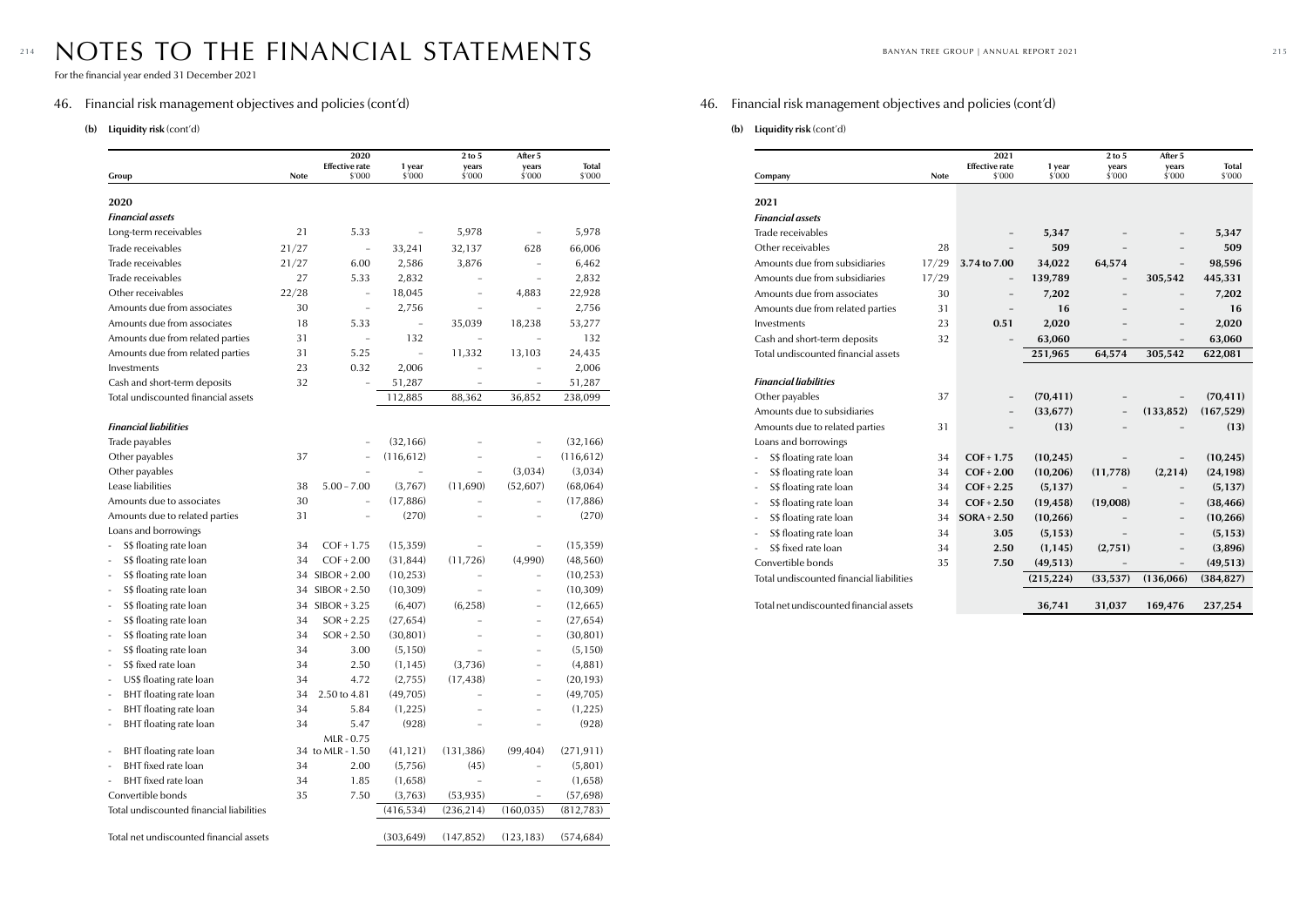For the financial year ended 31 December 2021

# 46. Financial risk management objectives and policies (cont'd)

**(b) Liquidity risk** (cont'd)

| Company                                  | <b>Note</b> | 2020<br><b>Effective rate</b><br>\$'000 | 1 year<br>\$'000  | $2$ to 5<br>years<br>\$'000 | After 5<br>years<br>\$'000 | <b>Total</b><br>\$'000 |
|------------------------------------------|-------------|-----------------------------------------|-------------------|-----------------------------|----------------------------|------------------------|
| 2020                                     |             |                                         |                   |                             |                            |                        |
| <b>Financial assets</b>                  |             |                                         |                   |                             |                            |                        |
| Long-term receivables                    | 21          | 5.33                                    | $\qquad \qquad -$ | 7,244                       |                            | 7,244                  |
| Trade receivables                        |             |                                         | 4,317             |                             |                            | 4,317                  |
| Other receivables                        | 28          |                                         | 666               |                             |                            | 666                    |
| Amounts due from subsidiaries            | 17/29       | 3.17 to 7.00                            | 36,535            | 125,480                     | $\qquad \qquad -$          | 162,015                |
| Amounts due from subsidiaries            | 17/29       |                                         | 155,428           |                             | 310,430                    | 465,858                |
| Amounts due from associates              | 30          |                                         | 1,430             | $\overline{\phantom{a}}$    |                            | 1,430                  |
| Amounts due from associates              | 18          | 5.33                                    |                   | 2,021                       | 1,326                      | 3,347                  |
| Amounts due from associates              | 18          | 5.25                                    |                   | 29                          |                            | 29                     |
| Investments                              | 23          | 0.32                                    | 2,006             |                             |                            | 2,006                  |
| Cash and short-term deposits             | 32          |                                         | 15,386            |                             |                            | 15,386                 |
| Total undiscounted financial assets      |             |                                         | 215,768           | 134,774                     | 311,756                    | 662,298                |
| <b>Financial liabilities</b>             |             |                                         |                   |                             |                            |                        |
| Other payables                           | 37          |                                         | (66, 867)         |                             |                            | (66, 867)              |
| Amounts due to subsidiaries              |             |                                         | (17, 570)         |                             | (130, 476)                 | (148, 046)             |
| Amounts due to associates                | 30          |                                         | (17, 831)         |                             |                            | (17, 831)              |
| Amounts due to related parties           | 31          |                                         | (13)              |                             |                            | (13)                   |
| Loans and borrowings                     |             |                                         |                   |                             |                            |                        |
| - S\$ floating rate loan                 | 34          | $COF + 1.75$                            | (15, 359)         |                             |                            | (15, 359)              |
| - S\$ floating rate loan                 | 34          | $COF + 2.00$                            | (31, 844)         | (11, 726)                   | (4,990)                    | (48, 560)              |
| - S\$ floating rate loan                 | 34          | $SIBOR + 2.50$                          | (10, 309)         |                             |                            | (10, 309)              |
| - S\$ floating rate loan                 | 34          | $SOR + 2.50$                            | (30, 801)         |                             | $\qquad \qquad -$          | (30, 801)              |
| - S\$ floating rate loan                 | 34          | 3.00                                    | (5, 150)          |                             |                            | (5, 150)               |
| - S\$ fixed rate loan                    | 34          | 2.50                                    | (1, 145)          | (3,736)                     | -                          | (4,881)                |
| Convertible bonds                        | 35          | 7.50                                    | (3,763)           | (53, 935)                   |                            | (57, 698)              |
| Total undiscounted financial liabilities |             |                                         | (200, 652)        | (69, 397)                   | (135, 466)                 | (405, 515)             |
| Total net undiscounted financial assets  |             |                                         | 15,116            | 65,377                      | 176,290                    | 256,783                |

 BHT : Thai Baht SIBOR: Singapore inter-bank offered rate

MLR : Minimum lending rate

COF : Cost of fund of lending bank

SOR : Swap offered rate

SORA : Singapore overnight rate average

# 46. Financial risk management objectives and policies (cont'd)

**(b) Liquidity risk** (cont'd)

The table below shows the maximum amount of financial guarantee contracts, allocated to the earliest period in which the guarantee could be called.

| Company              | 1 year<br>\$'000 | $2$ to 5<br>years<br>\$'000 | After 5<br>years<br>\$'000 | <b>Total</b><br>$$^{\prime}000$ |
|----------------------|------------------|-----------------------------|----------------------------|---------------------------------|
| 31 December 2021     |                  |                             |                            |                                 |
| Financial guarantees | 32,902           | $\qquad \qquad -$           | -                          | 32,902                          |
| 31 December 2020     |                  |                             |                            |                                 |
| Financial guarantees | 67,195           | $\overline{\phantom{0}}$    | -                          | 67,195                          |
| Interest rate risk   |                  |                             |                            |                                 |

**(c) Interest rate risk**

Interest rate risk is the risk that the fair value or future cash flows of the Group's and the Company's financial instruments will fluctuate because of changes in market interest rates. The Group's and the Company's exposure to interest rate risk arises primarily from their interest-bearing financial liabilities.

The Group's policy is to manage interest cost using a mix of fixed and floating rate debts. At the end of the reporting period, approximately 3% (2020: 3%) of the Group's interest-bearing financial liabilities are at fixed rates of interest. The table in Note 46(b) summarises the interest-bearing financial liabilities of the Group and the Company.

### *Sensitivity analysis for interest rate risk*

At the end of the reporting period, if interest rates had been 75 (2020: 75) basis points lower/higher with all other variables held constant, the Group's profit before taxation would have been \$2,821,000 (2020: \$3,355,000) higher/ lower, arising mainly as a result of lower/higher interest expense on floating rate interest-bearing financial liabilities.

## **(d) Foreign currency risk**

The Group has transactional currency exposures arising from sales that are denominated in a currency other than the respective functional currencies of Group entities, primarily SGD, United States Dollars ("USD"), Thai Baht ("Baht") and Chinese Renminbi ("RMB"). The foreign currencies in which these transactions are denominated are mainly USD. As at 31 December 2021, approximately 34% (2020: 29%) of the Group's receivables are denominated in foreign currencies.

In addition, the Group has a Currency Management Plan which aims to mitigate impact on the Group's revenue from unfavourable exchange rates movements. The plan requires all operating entities in the Group to list its major wholesalers and their respective currencies. All contracts should endeavour to be in the currency of the market source. Market source refers to the country of origin or domicile of the business. The contracts are then reviewed and managed on a quarterly basis to mitigate the exposure of the Group's operations to foreign currency fluctuation.

The Group is also exposed to currency translation risk arising from its net investments in foreign operations, including Thailand, PRC and Maldives. The Group's net investments in Thailand, PRC and Maldives are not hedged as currency positions in Thai Baht, Chinese Renminbi and United States Dollar are considered to be long-term in nature.

# *Sensitivity analysis for foreign currency risk*

The following table demonstrates the sensitivity of the Group's loss before taxation to a reasonably possible change in the USD and RMB exchange rates against the respective functional currencies of the Group entities, with all other variables held constant.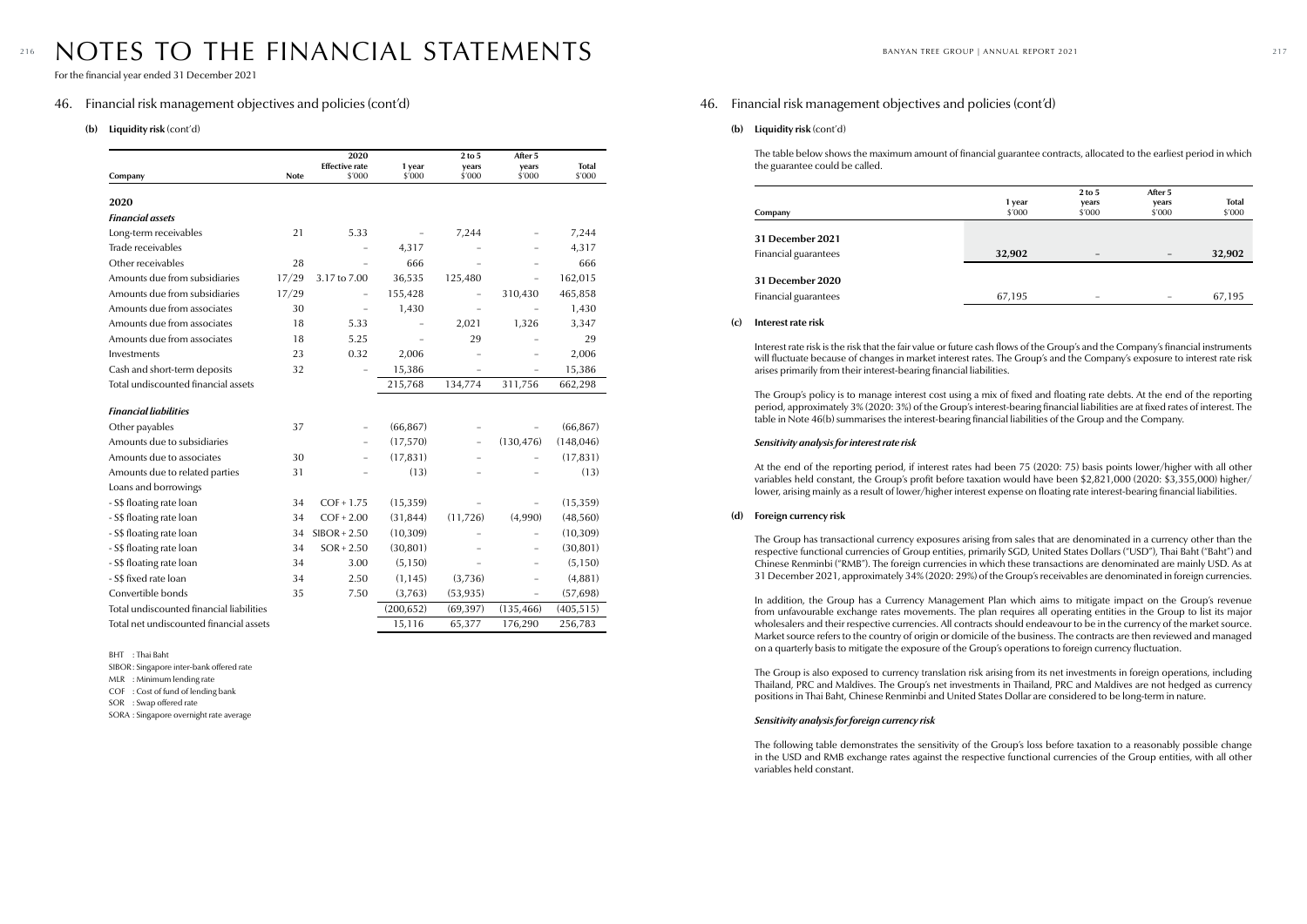For the financial year ended 31 December 2021

# 46. Financial risk management objectives and policies (cont'd)

## **(d) Foreign currency risk** (cont'd)

*Sensitivity analysis for foreign currency risk* (cont'd)

|          |                                                    |                | Group<br>Loss before taxation |  |  |
|----------|----------------------------------------------------|----------------|-------------------------------|--|--|
|          |                                                    |                |                               |  |  |
|          |                                                    | 2021<br>\$'000 | 2020<br>$$^{\prime}000$       |  |  |
| USD/Baht | strengthened 5% (2020: 5%)<br>$\blacksquare$       | 28             | 14                            |  |  |
|          | weakened 5% (2020: 5%)<br>$\blacksquare$           | (28)           | (14)                          |  |  |
| USD/SGD  | strengthened 5% (2020: 5%)<br>$\blacksquare$       | 2,443          | 1,569                         |  |  |
|          | weakened 5% (2020: 5%)<br>$\blacksquare$           | (2, 443)       | (1, 569)                      |  |  |
| RMB/SGD  | strengthened 5% (2020: 5%)<br>$\blacksquare$       | (606)          | 347                           |  |  |
|          | weakened 5% (2020: 5%)<br>$\overline{\phantom{a}}$ | 606            | (347)                         |  |  |

# 47. Capital management

Capital includes debt and equity items as disclosed in the table below.

The primary objective of the Group's capital management is to ensure that it maintains a strong credit rating and healthy capital ratios in order to support its business and maximise shareholder value.

The Group manages its capital structure and makes adjustments to it, in light of changes in economic conditions. To maintain or adjust the capital structure, the Group may adjust the dividend payment to shareholders, return capital to shareholders or issue new shares. No changes were made in the objectives, policies or processes during the financial years ended 31 December 2021 and 2020.

- at the measurement date;
- either directly or indirectly; and
- Level 3 Unobservable inputs for the asset or liability.

As disclosed in Note 42(c), subsidiaries of the Group are required to set aside Legal Reserves in accordance to the Public Limited Companies Act B.E. 2535 under Section 116 in Thailand. The imposed capital requirement has been complied with by the subsidiaries for the financial years ended 31 December 2021 and 2020.

The Group monitors capital using a gearing ratio, which is net debt divided by total capital. The Group's policy is to keep the gearing ratio below 100%. The Group includes within net debt, interest-bearing loans and borrowings, convertible bonds less cash and short-term deposits. Total capital refers to the total equity of the Group.

|                                                 | Group          |                         |  |
|-------------------------------------------------|----------------|-------------------------|--|
|                                                 | 2021<br>\$'000 | 2020<br>$$^{\prime}000$ |  |
| Interest-bearing loans and borrowings (Note 34) | 386,749        | 459,300                 |  |
| Convertible bonds (Note 35)                     | 42,473         | 41,318                  |  |
| Less: Cash and short-term deposits (Note 32)    | (112, 326)     | (51, 287)               |  |
| Net debt                                        | 316,896        | 449,331                 |  |
| Total capital                                   | 538,085        | 627,600                 |  |
| Gearing ratio                                   | 59%            | 72%                     |  |

# 48. Fair value of assets and liabilities

### **(a) Fair value hierarchy**

The Group categorises fair value measurements using a fair value hierarchy that is dependent on the valuation inputs used as follows:

Fair value measurements that use inputs of different hierarchy levels are categorised in its entirety in the same level of the fair value hierarchy as the lowest level input that is significant to the entire measurement.

### **(b) Assets and liabilities measured at fair value**

The following table shows an analysis of each class of assets and liabilities measured at fair value at the end of the reporting period:

| Group<br>2021          |                                                                     |                                                                                           |                                                                                              |             |  |  |  |  |  |  |
|------------------------|---------------------------------------------------------------------|-------------------------------------------------------------------------------------------|----------------------------------------------------------------------------------------------|-------------|--|--|--|--|--|--|
|                        | Fair value measurements at the end of the<br>reporting period using |                                                                                           |                                                                                              |             |  |  |  |  |  |  |
| <b>Total</b><br>\$'000 | Significant<br>unobservable<br>inputs<br>(Level 3)<br>\$'000        | Significant<br>observable<br>inputs other<br>than quoted<br>prices<br>(Level 2)<br>\$'000 | Quoted<br>prices in<br>active markets<br>for identical<br>instruments<br>(Level 1)<br>\$'000 | <b>Note</b> |  |  |  |  |  |  |
|                        |                                                                     |                                                                                           |                                                                                              |             |  |  |  |  |  |  |
| $\mathbf 2$            |                                                                     |                                                                                           | $\overline{2}$                                                                               | 19          |  |  |  |  |  |  |
| 29,008                 | 29,008                                                              |                                                                                           |                                                                                              | 19          |  |  |  |  |  |  |
| 29,010                 | 29,008                                                              |                                                                                           | $\overline{2}$                                                                               |             |  |  |  |  |  |  |
|                        |                                                                     |                                                                                           |                                                                                              |             |  |  |  |  |  |  |
| 2,010                  |                                                                     | 2,010                                                                                     |                                                                                              | 23          |  |  |  |  |  |  |
| 2,010                  |                                                                     | 2,010                                                                                     |                                                                                              |             |  |  |  |  |  |  |
| 31,020                 | 29,008                                                              | 2,010                                                                                     | $\overline{2}$                                                                               |             |  |  |  |  |  |  |

# *Assets measured at fair value*

### **Financial assets**

Equity securities at FVOCI

- Equity shares (quoted) 19 **2 – – 2**
- Equity shares (unquoted) 19 **– – 29,008 29,008**
- Total equity securities at FVOCI **2 – 29,008 29,010**

## Equity securities at FVTPL

- Investments 23 **– 2,010 – 2,010**

Total equity securities at FVTPL **– 2,010 – 2,010**

# **Financial assets as at 31 December 2021 2 2,010 29,008 31,020**

Level 1 - Quoted prices (unadjusted) in active market for identical assets or liabilities that the Group can access

Level 2 - Inputs other than quoted prices included within Level 1 that are observable for the asset or liability,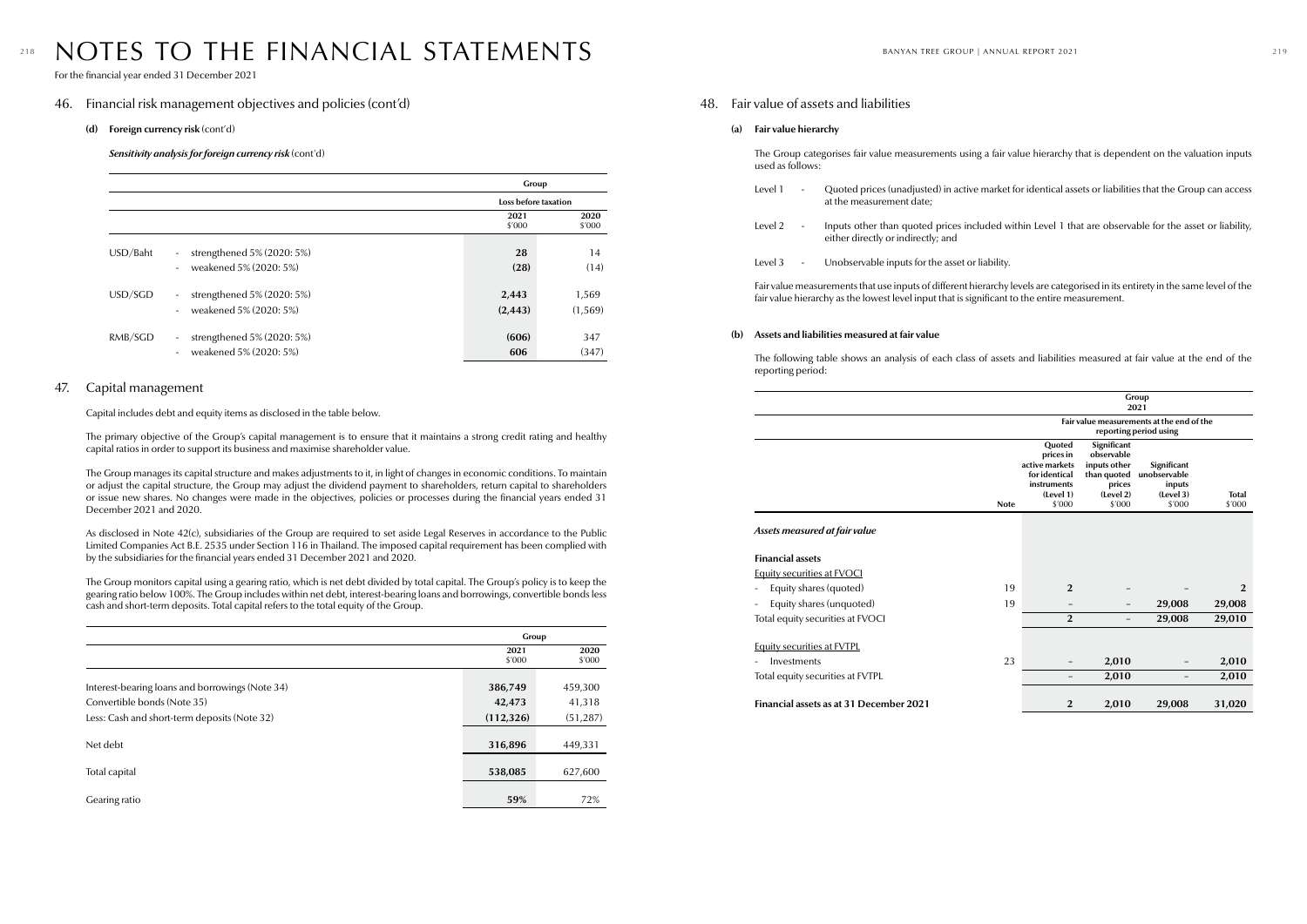For the financial year ended 31 December 2021

# 48. Fair value of assets and liabilities (cont'd)

# **(b) Assets and liabilities measured at fair value** (cont'd)

|                                                |             | Group<br>2021                                                                                |                                                                                           |                                                              |                 |  |
|------------------------------------------------|-------------|----------------------------------------------------------------------------------------------|-------------------------------------------------------------------------------------------|--------------------------------------------------------------|-----------------|--|
|                                                |             | Fair value measurements at the end of the<br>reporting period using                          |                                                                                           |                                                              |                 |  |
|                                                | <b>Note</b> | Quoted<br>prices in<br>active markets<br>for identical<br>instruments<br>(Level 1)<br>\$'000 | Significant<br>observable<br>inputs other<br>than quoted<br>prices<br>(Level 2)<br>\$'000 | Significant<br>unobservable<br>inputs<br>(Level 3)<br>\$'000 | Total<br>\$'000 |  |
| Assets measured at fair value (cont'd)         |             |                                                                                              |                                                                                           |                                                              |                 |  |
| Non-financial assets:                          |             |                                                                                              |                                                                                           |                                                              |                 |  |
| Investment properties                          |             |                                                                                              |                                                                                           |                                                              |                 |  |
| Freehold land                                  |             |                                                                                              |                                                                                           |                                                              |                 |  |
| Singapore                                      |             |                                                                                              |                                                                                           | 21,750                                                       | 21,750          |  |
| Thailand, Phuket                               |             |                                                                                              |                                                                                           | 12,202                                                       | 12,202          |  |
| Northern Thailand                              |             |                                                                                              |                                                                                           | 6,975                                                        | 6,975           |  |
| Freehold buildings                             |             |                                                                                              |                                                                                           |                                                              |                 |  |
| Singapore                                      |             |                                                                                              |                                                                                           | 2,650                                                        | 2,650           |  |
| Thailand, Phuket                               |             |                                                                                              |                                                                                           | 680                                                          | 680             |  |
| Thailand, Bangkok                              |             |                                                                                              |                                                                                           | 35,432                                                       | 35,432          |  |
| Total investment properties                    | 14          |                                                                                              | $\overline{\phantom{a}}$                                                                  | 79,689                                                       | 79,689          |  |
| Property, plant and equipment<br>Freehold land |             |                                                                                              |                                                                                           |                                                              |                 |  |
| Singapore                                      |             |                                                                                              |                                                                                           | 26,666                                                       | 26,666          |  |
| Thailand, Phuket                               |             |                                                                                              |                                                                                           | 262,720                                                      | 262,720         |  |
| Thailand, Bangkok<br>$\overline{\phantom{a}}$  |             |                                                                                              |                                                                                           | 39,680                                                       | 39,680          |  |
| Northern Thailand<br>$\overline{\phantom{a}}$  |             |                                                                                              |                                                                                           | 1,134                                                        | 1,134           |  |
| Morocco                                        |             |                                                                                              |                                                                                           | 4,616                                                        | 4,616           |  |
| Sri Lanka                                      |             |                                                                                              |                                                                                           | 4,832                                                        | 4,832           |  |
| Freehold buildings                             |             |                                                                                              |                                                                                           |                                                              |                 |  |
| Singapore                                      |             |                                                                                              |                                                                                           | 2,360                                                        | 2,360           |  |
| Thailand, Phuket                               |             |                                                                                              |                                                                                           | 105,690                                                      | 105,690         |  |
| Thailand, Bangkok                              |             |                                                                                              |                                                                                           | 43,505                                                       | 43,505          |  |
| Morocco                                        |             |                                                                                              |                                                                                           | 5,679                                                        | 5,679           |  |
| Sri Lanka                                      |             |                                                                                              |                                                                                           |                                                              |                 |  |
| Total property, plant and equipment            | 13          |                                                                                              | $\overline{\phantom{0}}$                                                                  | 496,882                                                      | 496,882         |  |
| Non-financial assets as at 31 December 2021    |             |                                                                                              | $\overline{\phantom{a}}$                                                                  | 576,571                                                      | 576,571         |  |

Equity securities at FVTPL - Investments Total equity securities at FVTPL

**Financial assets as at 31 December 2020** 

# 48. Fair value of assets and liabilities (cont'd)

**(b) Assets and liabilities measured at fair value** (cont'd)

|             | Group<br>2021<br>Fair value measurements at the end of the<br>reporting period using         |                                                                                           |                                                              |                        |  |  |  |  |
|-------------|----------------------------------------------------------------------------------------------|-------------------------------------------------------------------------------------------|--------------------------------------------------------------|------------------------|--|--|--|--|
| <b>Note</b> | Quoted<br>prices in<br>active markets<br>for identical<br>instruments<br>(Level 1)<br>\$'000 | Significant<br>observable<br>inputs other<br>than quoted<br>prices<br>(Level 2)<br>\$'000 | Significant<br>unobservable<br>inputs<br>(Level 3)<br>\$'000 | <b>Total</b><br>\$'000 |  |  |  |  |
| 36          |                                                                                              |                                                                                           | 16,193                                                       | 16,193                 |  |  |  |  |
|             |                                                                                              |                                                                                           | 16,193                                                       | 16,193                 |  |  |  |  |

## *Liabilities measured at fair value*

## **Financial liabilities:**

**Derivatives** Derivative liability conversion option  $\overrightarrow{a}$  in convertible bonds

# **Financial liabilities as at 31 December 2021 – – 16,193 16,193**

|             | Group<br>2020                                                                                       |                                                              |                                                                     |                |  |  |  |  |  |  |  |  |
|-------------|-----------------------------------------------------------------------------------------------------|--------------------------------------------------------------|---------------------------------------------------------------------|----------------|--|--|--|--|--|--|--|--|
|             |                                                                                                     |                                                              | Fair value measurements at the end of the<br>reporting period using |                |  |  |  |  |  |  |  |  |
| <b>Note</b> | Quoted<br>prices in<br>active markets<br>for identical<br><b>instruments</b><br>(Level 1)<br>\$'000 | Significant<br>unobservable<br>inputs<br>(Level 3)<br>\$'000 | <b>Total</b><br>\$'000                                              |                |  |  |  |  |  |  |  |  |
|             |                                                                                                     |                                                              |                                                                     |                |  |  |  |  |  |  |  |  |
|             |                                                                                                     |                                                              |                                                                     |                |  |  |  |  |  |  |  |  |
|             |                                                                                                     |                                                              |                                                                     |                |  |  |  |  |  |  |  |  |
| 19          | $\overline{2}$                                                                                      |                                                              |                                                                     | $\overline{2}$ |  |  |  |  |  |  |  |  |
| 19          |                                                                                                     |                                                              | 28,094                                                              | 28,094         |  |  |  |  |  |  |  |  |
|             | $\overline{2}$                                                                                      |                                                              | 28,094                                                              | 28,096         |  |  |  |  |  |  |  |  |
|             |                                                                                                     |                                                              |                                                                     |                |  |  |  |  |  |  |  |  |
| 23          |                                                                                                     | 2,006                                                        |                                                                     | 2,006          |  |  |  |  |  |  |  |  |
|             |                                                                                                     | 2,006                                                        |                                                                     | 2,006          |  |  |  |  |  |  |  |  |
|             |                                                                                                     |                                                              |                                                                     |                |  |  |  |  |  |  |  |  |
|             | 2                                                                                                   | 2,006                                                        | 28,094                                                              | 30,102         |  |  |  |  |  |  |  |  |

# *Assets measured at fair value*

**Financial assets:**

Equity securities at FVOCI

- Equity shares (quoted)

- Equity shares (unquoted)

Total equity securities at FVOCI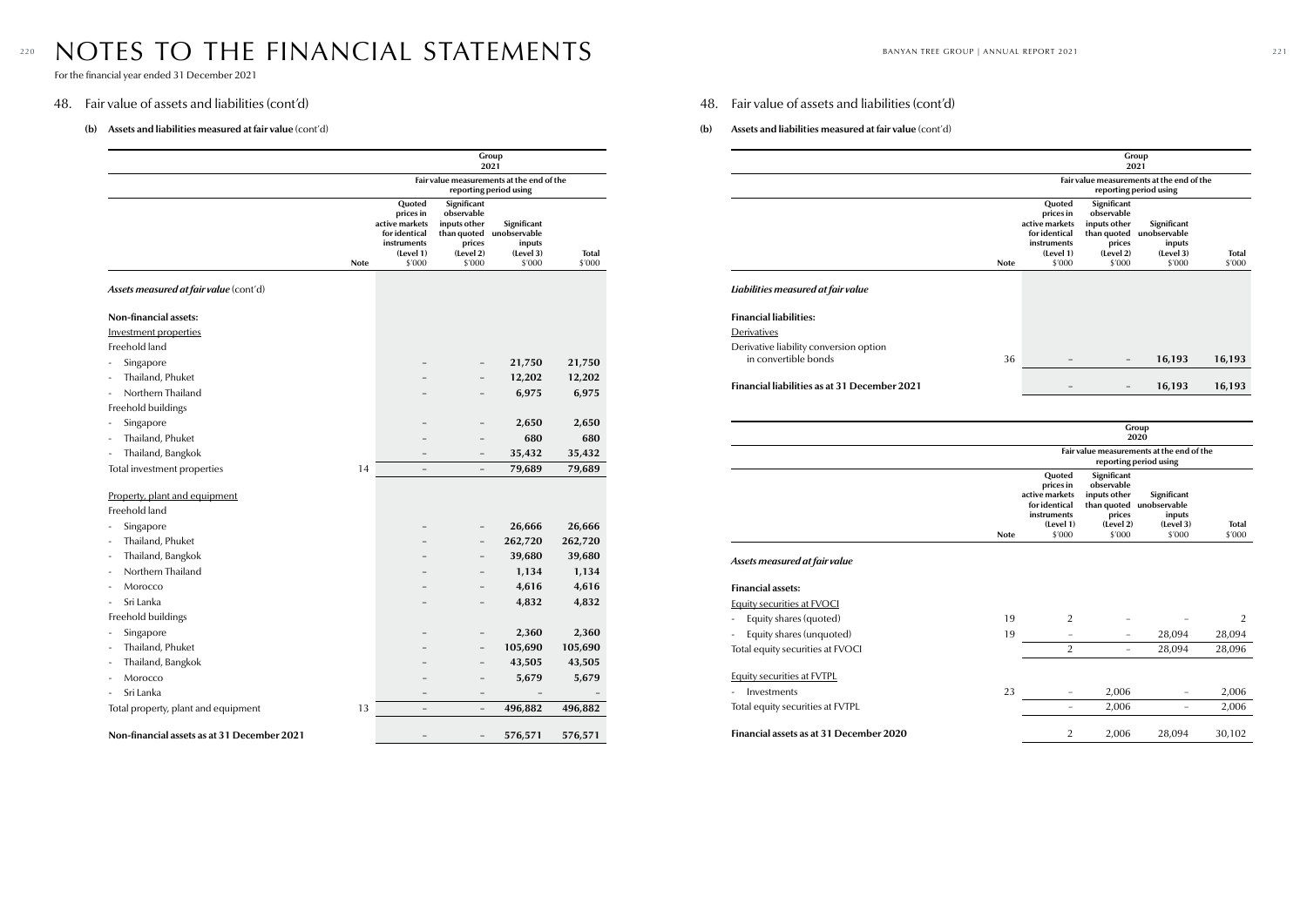For the financial year ended 31 December 2021

# 48. Fair value of assets and liabilities (cont'd)

### **(b) Assets and liabilities measured at fair value** (cont'd)

|                                                |                                                                                                                                                                                                                                                                                                           | Group<br>2020            |                          |         |                        |  |  |  |  |  |  |  |
|------------------------------------------------|-----------------------------------------------------------------------------------------------------------------------------------------------------------------------------------------------------------------------------------------------------------------------------------------------------------|--------------------------|--------------------------|---------|------------------------|--|--|--|--|--|--|--|
|                                                | Fair value measurements at the end of the<br>reporting period using                                                                                                                                                                                                                                       |                          |                          |         |                        |  |  |  |  |  |  |  |
|                                                | Quoted<br>Significant<br>observable<br>prices in<br>active markets<br>inputs other<br>Significant<br>for identical<br>than quoted unobservable<br>instruments<br>prices<br>inputs<br>(Level 2)<br>(Level 3)<br>(Level 1)<br>\$'000<br>\$'000<br><b>Note</b><br>\$'000<br>13,422<br>8,920<br>748<br>38,975 |                          |                          |         |                        |  |  |  |  |  |  |  |
|                                                |                                                                                                                                                                                                                                                                                                           |                          |                          |         | <b>Total</b><br>\$'000 |  |  |  |  |  |  |  |
| Assets measured at fair value (cont'd)         |                                                                                                                                                                                                                                                                                                           |                          |                          |         |                        |  |  |  |  |  |  |  |
| Non-financial assets:                          |                                                                                                                                                                                                                                                                                                           |                          |                          |         |                        |  |  |  |  |  |  |  |
| Investment properties                          |                                                                                                                                                                                                                                                                                                           |                          |                          |         |                        |  |  |  |  |  |  |  |
| Freehold land                                  |                                                                                                                                                                                                                                                                                                           |                          |                          |         |                        |  |  |  |  |  |  |  |
| Thailand, Phuket                               |                                                                                                                                                                                                                                                                                                           |                          |                          |         | 13,422                 |  |  |  |  |  |  |  |
| Northern Thailand                              |                                                                                                                                                                                                                                                                                                           |                          |                          |         | 8,920                  |  |  |  |  |  |  |  |
| Freehold buildings                             |                                                                                                                                                                                                                                                                                                           |                          |                          |         |                        |  |  |  |  |  |  |  |
| Thailand, Phuket                               |                                                                                                                                                                                                                                                                                                           |                          |                          |         | 748                    |  |  |  |  |  |  |  |
| Thailand, Bangkok                              |                                                                                                                                                                                                                                                                                                           |                          |                          |         | 38,975                 |  |  |  |  |  |  |  |
| Total investment properties                    | 14                                                                                                                                                                                                                                                                                                        | $\qquad \qquad -$        | $\overline{\phantom{a}}$ | 62,065  | 62,065                 |  |  |  |  |  |  |  |
| Property, plant and equipment<br>Freehold land |                                                                                                                                                                                                                                                                                                           |                          |                          |         |                        |  |  |  |  |  |  |  |
| Singapore                                      |                                                                                                                                                                                                                                                                                                           |                          |                          | 47,856  | 47,856                 |  |  |  |  |  |  |  |
| Thailand, Phuket                               |                                                                                                                                                                                                                                                                                                           |                          |                          | 289,695 | 289,695                |  |  |  |  |  |  |  |
| Thailand, Bangkok                              |                                                                                                                                                                                                                                                                                                           |                          |                          | 43,648  | 43,648                 |  |  |  |  |  |  |  |
| Morocco                                        |                                                                                                                                                                                                                                                                                                           |                          |                          | 4,914   | 4,914                  |  |  |  |  |  |  |  |
| Sri Lanka                                      |                                                                                                                                                                                                                                                                                                           |                          |                          | 5,073   | 5,073                  |  |  |  |  |  |  |  |
| Freehold buildings                             |                                                                                                                                                                                                                                                                                                           |                          |                          |         |                        |  |  |  |  |  |  |  |
| Singapore                                      |                                                                                                                                                                                                                                                                                                           |                          |                          | 4,520   | 4,520                  |  |  |  |  |  |  |  |
| Thailand, Phuket                               |                                                                                                                                                                                                                                                                                                           |                          |                          | 120,848 | 120,848                |  |  |  |  |  |  |  |
| Thailand, Bangkok                              |                                                                                                                                                                                                                                                                                                           |                          |                          | 50,870  | 50,870                 |  |  |  |  |  |  |  |
| Morocco                                        |                                                                                                                                                                                                                                                                                                           |                          |                          | 6,189   | 6,189                  |  |  |  |  |  |  |  |
| Sri Lanka                                      |                                                                                                                                                                                                                                                                                                           |                          | $\overline{\phantom{0}}$ | 259     | 259                    |  |  |  |  |  |  |  |
| Total property, plant and equipment            | 13                                                                                                                                                                                                                                                                                                        | $\overline{\phantom{0}}$ | $\qquad \qquad -$        | 573,872 | 573,872                |  |  |  |  |  |  |  |
| Non-financial assets as at 31 December 2020    |                                                                                                                                                                                                                                                                                                           |                          |                          | 635,937 | 635,937                |  |  |  |  |  |  |  |

# Derivatives Derivative liability conversion option in convertible bonds

### **Financial liabilities as at 31 December 2020**

# 48. Fair value of assets and liabilities (cont'd)

**(b) Assets and liabilities measured at fair value** (cont'd)

| Group<br>2020                                                       |                                                                                    |                                                                                 |                                                    |        |  |  |  |  |  |  |
|---------------------------------------------------------------------|------------------------------------------------------------------------------------|---------------------------------------------------------------------------------|----------------------------------------------------|--------|--|--|--|--|--|--|
| Fair value measurements at the end of the<br>reporting period using |                                                                                    |                                                                                 |                                                    |        |  |  |  |  |  |  |
|                                                                     | Quoted<br>prices in<br>active markets<br>for identical<br>instruments<br>(Level 1) | Significant<br>observable<br>inputs other<br>than quoted<br>prices<br>(Level 2) | Significant<br>unobservable<br>inputs<br>(Level 3) | Total  |  |  |  |  |  |  |
| <b>Note</b>                                                         | \$'000                                                                             | \$'000                                                                          | \$'000                                             | \$'000 |  |  |  |  |  |  |

| 36 | - | $ -$                     | 15,182 | 15,182 |
|----|---|--------------------------|--------|--------|
|    | - | $\overline{\phantom{0}}$ | 15,182 | 15,182 |

## *Liabilities measured at fair value*

### **Financial liabilities:**

## **(c) Level 2 fair value measurements**

The following is a description of the valuation techniques and inputs used in the fair value measurement for assets and liabilities that are categorised within Level 2 of the fair value hierarchy:

## *Investment securities at fair value through profit or loss*

The valuation of investment securities measured at fair value through profit or loss is determined using quoted market prices in less active markets.

## *Derivatives*

The valuation of derivatives are based on a variety of commonly used valuation methods and makes assumptions based on market conditions existing at each reporting date. The valuation models incorporate various market observable inputs including the risk free rate, volatility of quoted equity instruments and quoted price of equity instruments.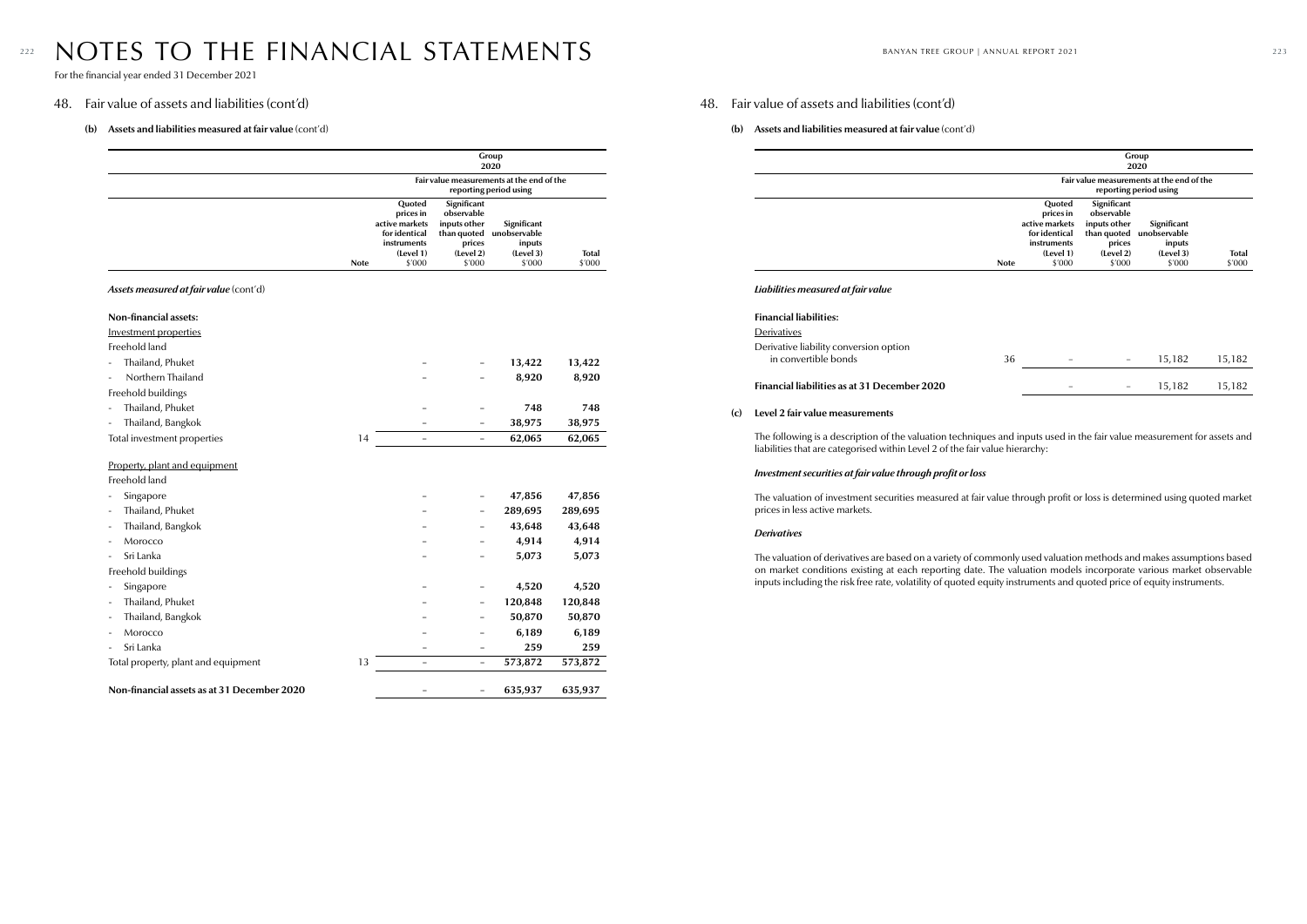For the financial year ended 31 December 2021

# 48. Fair value of assets and liabilities (cont'd)

## **(d) Level 3 fair value measurements**

# *(i) Information about significant unobservable inputs used in Level 3 fair value measurements*

The following table shows the information about fair value measurements using significant unobservable inputs (Level 3):

| <b>Description</b>                   | <b>Fair value at</b><br>31 December<br>2021<br>\$'000 | Valuation<br>techniques        | Unobservable<br>inputs       | Range<br>(weighted<br>average) |
|--------------------------------------|-------------------------------------------------------|--------------------------------|------------------------------|--------------------------------|
| Recurring fair value<br>measurements |                                                       |                                |                              |                                |
| At FVOCI:                            |                                                       |                                |                              |                                |
| La Punta Resorts S.A. De C.V.        | 2,733                                                 | <b>Discounted</b><br>cash flow | Growth rate<br>Discount rate | 2.0%<br>10.6%                  |
| Mayakoba Thai S.A. De C.V.           | 10,629                                                | Discounted<br>cash flow        | Growth rate<br>Discount rate | 1.0%<br>10.6%                  |
| Investment properties:               |                                                       |                                |                              |                                |
| Freehold land                        |                                                       |                                |                              |                                |
| Singapore                            | 21,750                                                | Market value<br>approach       | Yield<br>adjustments*        | 10.0%<br>to 26.0%              |
| Thailand, Phuket                     | 12,202                                                | Market value<br>approach       | Yield<br>adjustments*        | 12.5%                          |
| Northern Thailand                    | 6,975                                                 | Market value<br>approach       | Yield<br>adjustments*        | 29.8%<br>to 41.8%              |
| <b>Freehold buildings</b>            |                                                       |                                |                              |                                |
| Singapore                            | 2,650                                                 | Market value<br>approach       | Yield<br>adjustments*        | 10.0%<br>to 26.0%              |
| Thailand, Phuket                     | 680                                                   | Market value<br>approach       | Yield<br>adjustments*        | 9.3%                           |
| Thailand, Bangkok                    | 35,432                                                | Market value<br>approach       | Yield<br>adiustments*        | 2.5%                           |

\* The yield adjustments are made for any difference in the nature, location or condition of the specific property.

# 48. Fair value of assets and liabilities (cont'd)

- **(d) Level 3 fair value measurements** (cont'd)
	- *(i) Information about significant unobservable inputs used in Level 3 fair value measurements* (cont'd)

The following table shows the information about fair value measurements using significant unobservable inputs (Level 3): (cont'd)

| <b>Description</b>                            | <b>Fair value at</b><br>31 December<br>2021<br>\$'000 | Valuation<br>techniques  | Unobservable<br>inputs | Range<br>(weighted<br>average)                                                        |
|-----------------------------------------------|-------------------------------------------------------|--------------------------|------------------------|---------------------------------------------------------------------------------------|
| Recurring fair value<br>measurements (cont'd) |                                                       |                          |                        |                                                                                       |
| Property, plant and equipment:                |                                                       |                          |                        |                                                                                       |
| Freehold land                                 |                                                       |                          |                        |                                                                                       |
| Singapore                                     | 26,666                                                | Market value<br>approach | Yield<br>adjustments*  | 10.0%<br>to 20.0%                                                                     |
| Thailand, Phuket                              | 262,720                                               | Market value<br>approach | Yield<br>adjustments*  | 8.6%<br>to 82.3%<br>$(22.9\%)$                                                        |
| Thailand, Bangkok                             | 39,680                                                | Market value<br>approach | Yield<br>adjustments*  | 11.1%                                                                                 |
| Northern Thailand                             | 1,134                                                 | Market value<br>approach | Yield<br>adjustments*  | 0.5%<br>to 34.5%                                                                      |
| Morocco                                       | 4,616                                                 | Market value<br>approach | Yield<br>adjustments*  | 0.9%<br>to 6.2%                                                                       |
| Sri Lanka                                     | 4,832                                                 | Market value<br>approach | Yield<br>adjustments*  | SLR 184.0 mn<br>per acre to<br>SLR 207.0 mn<br>per acre (SLR<br>146.6 mn per<br>acre) |

The yield adjustments are made for any difference in the nature, location or condition of the specific property.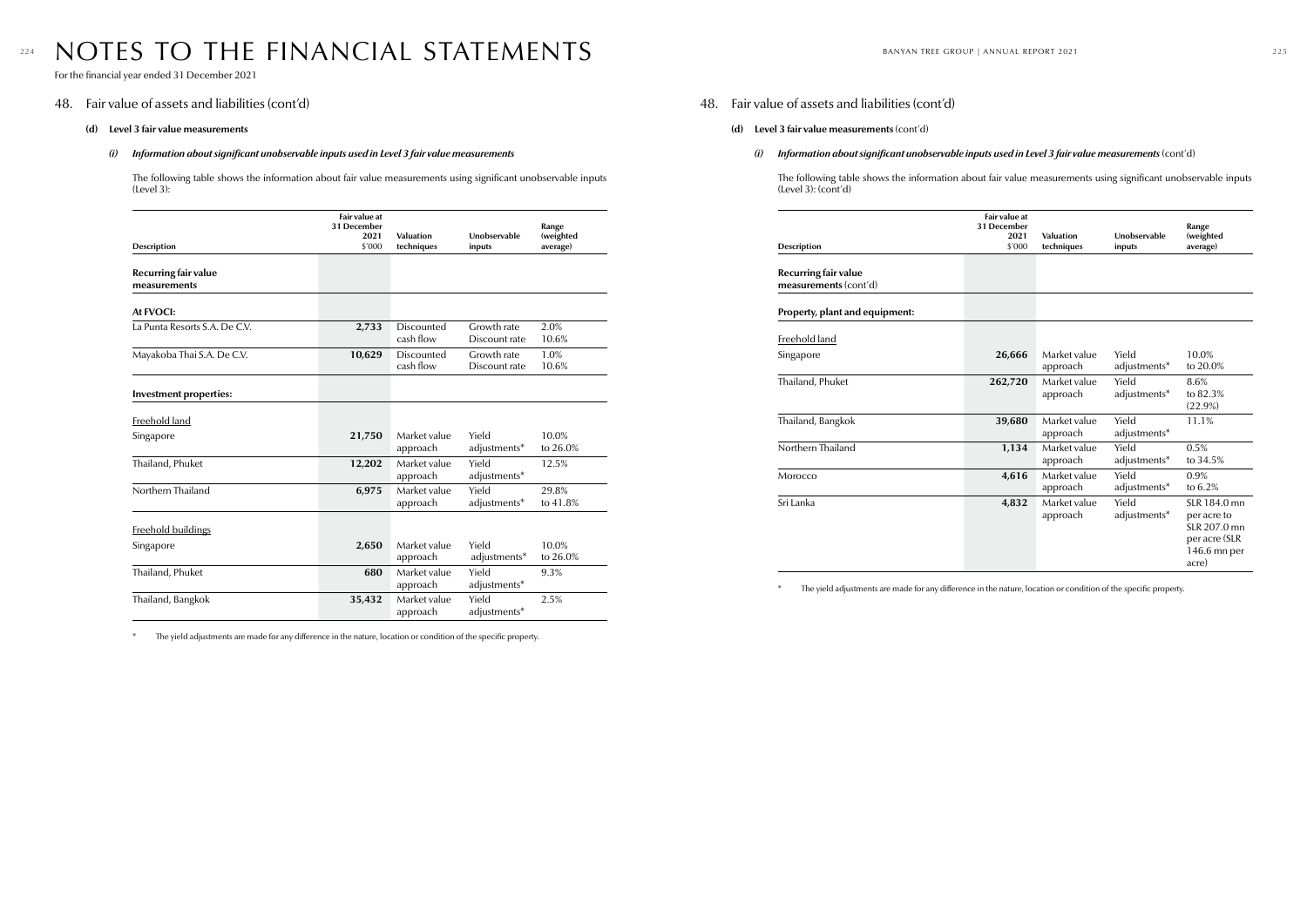For the financial year ended 31 December 2021

# 48. Fair value of assets and liabilities (cont'd)

### **(d) Level 3 fair value measurements** (cont'd)

## *(i) Information about significant unobservable inputs used in Level 3 fair value measurements* (cont'd)

The following table shows the information about fair value measurements using significant unobservable inputs (Level 3): (cont'd)

| <b>Description</b>                                             | <b>Fair value at</b><br>31 December<br>2021<br>\$'000 | Valuation<br>techniques         | Unobservable<br>inputs                           | Range<br>(weighted<br>average)                                |
|----------------------------------------------------------------|-------------------------------------------------------|---------------------------------|--------------------------------------------------|---------------------------------------------------------------|
| Recurring fair value<br>measurements (cont'd)                  |                                                       |                                 |                                                  |                                                               |
| Property, plant and equipment: (cont'd)                        |                                                       |                                 |                                                  |                                                               |
| <b>Freehold buildings</b>                                      |                                                       |                                 |                                                  |                                                               |
| Singapore                                                      | 2,360                                                 | Market value<br>approach        | Yield<br>adjustments*                            | 10.0%<br>to 20.0%                                             |
| Thailand, Phuket                                               | 96,841                                                | Replacement<br>cost<br>approach | Standard<br>construction<br>cost per Sq<br>meter | Baht 600 to<br>Baht 78,000<br>per Sq meter<br>(Baht 12,601)   |
|                                                                | 8,849                                                 | Market value<br>approach        | Yield<br>adjustments*                            | 0.5%<br>to 9.3%                                               |
| Thailand, Bangkok                                              | 43,505                                                | Replacement<br>cost<br>approach | Standard<br>construction<br>cost per Sq<br>meter | Baht 1,000 to<br>Baht 47,000<br>per Sq meter<br>(Baht 23,346) |
| Morocco                                                        | 5,679                                                 | Market value<br>approach        | Yield<br>adjustments*                            | 0.9%<br>to 6.2%                                               |
| At fair value through profit or loss:                          |                                                       |                                 |                                                  |                                                               |
| <b>Derivatives:</b>                                            |                                                       |                                 |                                                  |                                                               |
| Derivative liability conversion option<br>in convertible bonds | 16,193                                                | <b>Binomial Tree</b><br>model   | Risky rate                                       | 20.2%<br>to 20.4%                                             |

Freehold land Thailand, Phuket

Northern Thailand

Freehold buildings Thailand, Phuket

Thailand, Bangkok

The yield adjustments are made for any difference in the nature, location or condition of the specific property.

\* The yield adjustments are made for any difference in the nature, location or condition of the specific property.

# Unquoted equity instrument – Current investment in BTAC

The fair value of the unquoted equity shares in BTAC is determined by reference to the recent transaction price among unrelated willing buyer and seller. The key unobservable inputs include adjustments made to the most recent transaction price among unrelated willing buyer and seller.

# 48. Fair value of assets and liabilities (cont'd)

- **(d) Level 3 fair value measurements (cont'd)**
	- *(i) Information about significant unobservable inputs used in Level 3 fair value measurements* (cont'd)

The following table shows the information about fair value measurements using significant unobservable inputs (Level 3):

**Description**

**31 December**

**Recurring fair value measurements**

## **At FVOCI:**

La Punta Resorts S.A. De C.V.

Mayakoba Thai S.A. De C.V.

| <b>Fair value at</b><br>December<br>2020<br>\$'000 | Valuation<br>techniques  | Unobservable<br>inputs | Range<br>(weighted<br>average) |  |  |  |  |
|----------------------------------------------------|--------------------------|------------------------|--------------------------------|--|--|--|--|
|                                                    |                          |                        |                                |  |  |  |  |
|                                                    |                          |                        |                                |  |  |  |  |
| 1,670                                              | Discounted               | Growth rate            | 4.0%                           |  |  |  |  |
|                                                    | cash flow                | Discount rate          | 9.0%                           |  |  |  |  |
| 10,521                                             | Discounted               | Growth rate            | 4.0%                           |  |  |  |  |
|                                                    | cash flow                | Discount rate          | 9.0%                           |  |  |  |  |
|                                                    |                          |                        |                                |  |  |  |  |
|                                                    |                          |                        |                                |  |  |  |  |
| 13,422                                             | Market value             | Yield                  | 7.3%                           |  |  |  |  |
|                                                    | approach                 | adjustments*           |                                |  |  |  |  |
| 8,920                                              | Market value             | Yield                  | 28.9%                          |  |  |  |  |
|                                                    | approach                 | adjustments*           | to 55.7%                       |  |  |  |  |
|                                                    |                          |                        |                                |  |  |  |  |
| 748                                                | Market value             | Yield                  | 9.3%                           |  |  |  |  |
|                                                    | approach                 | adjustments*           |                                |  |  |  |  |
| 38,975                                             | Market value<br>approach | Yield<br>adjustments*  | 7.4%                           |  |  |  |  |

### **Investment properties:**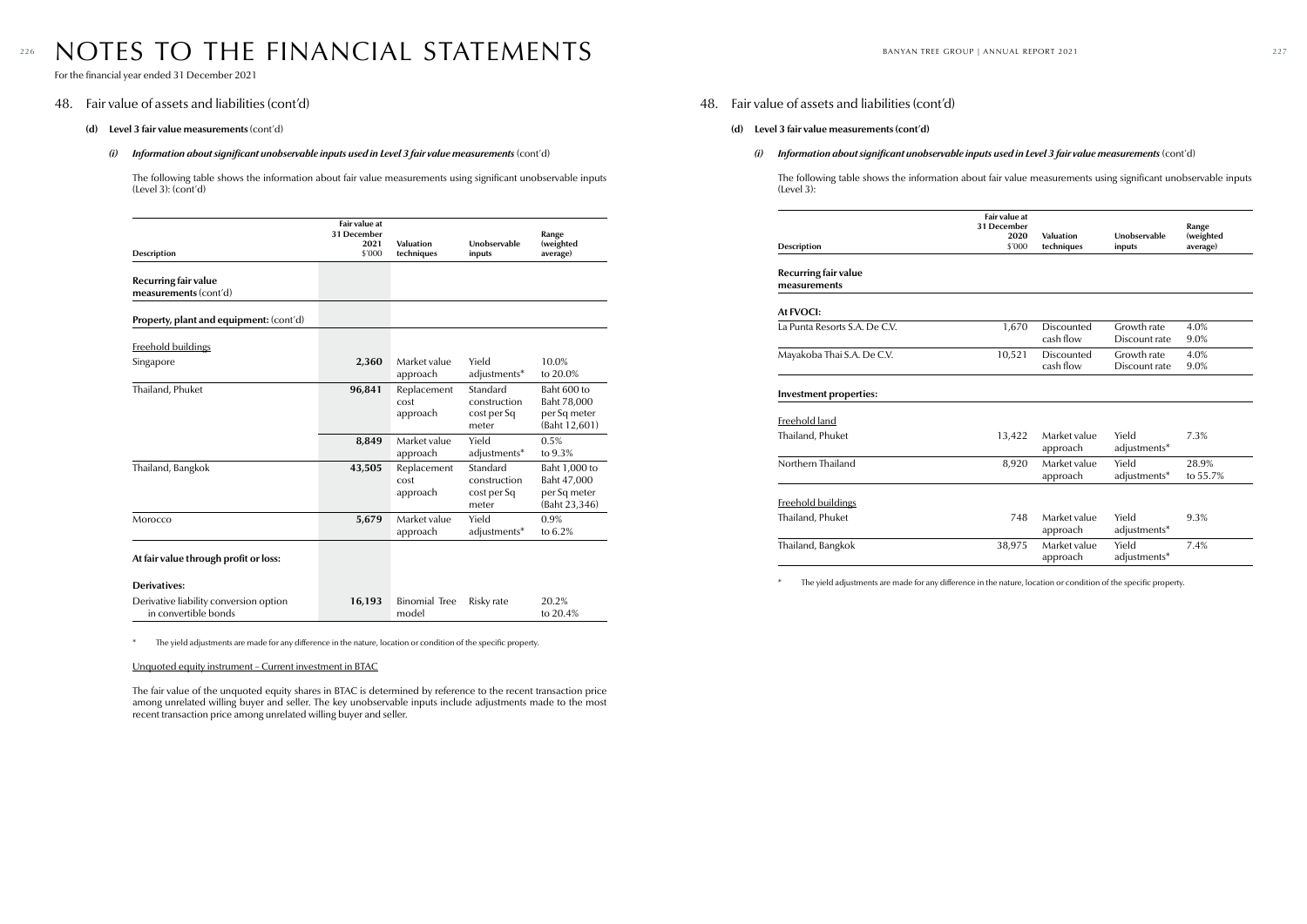For the financial year ended 31 December 2021

# 48. Fair value of assets and liabilities (cont'd)

### **(d) Level 3 fair value measurements** (cont'd)

## *(i) Information about significant unobservable inputs used in Level 3 fair value measurements* (cont'd)

The following table shows the information about fair value measurements using significant unobservable inputs (Level 3): (cont'd)

| <b>Description</b>                            | Fair value at<br>31 December<br>2020<br>\$'000 | Valuation<br>techniques  | Unobservable<br>inputs | Range<br>(weighted<br>average)                                        |
|-----------------------------------------------|------------------------------------------------|--------------------------|------------------------|-----------------------------------------------------------------------|
| Recurring fair value<br>measurements (cont'd) |                                                |                          |                        |                                                                       |
| Property, plant and equipment:                |                                                |                          |                        |                                                                       |
| Freehold land                                 |                                                |                          |                        |                                                                       |
| Singapore                                     | 47,856                                         | Market value<br>approach | Yield<br>adjustments*  | 15.0%<br>to 24.0%                                                     |
| Thailand, Phuket                              | 289,695                                        | Market value<br>approach | Yield<br>adjustments*  | $10.0\%$ to<br>82.3% (23.9%)                                          |
| Thailand, Bangkok                             | 43,648                                         | Market value<br>approach | Yield<br>adjustments*  | 11.5%                                                                 |
| Morocco                                       | 4,914                                          | Market value<br>approach | Yield<br>adjustments*  | 0.7%<br>to 6.3%                                                       |
| Sri Lanka                                     | 5,073                                          | Market value<br>approach | Yield<br>adjustments*  | Rs 550,000<br>perch to Rs<br>1,250,000<br>perch (Rs<br>936,250 perch) |

The yield adjustments are made for any difference in the nature, location or condition of the specific property.

Thailand, Phuket

Morocco

# 48. Fair value of assets and liabilities (cont'd)

- **(d) Level 3 fair value measurements** (cont'd)
	- *(i) Information about significant unobservable inputs used in Level 3 fair value measurements* (cont'd)

The following table shows the information about fair value measurements using significant unobservable inputs (Level 3): (cont'd)

**Description**

| <b>Description</b>                            | <b>Fair value at</b><br>31 December<br>2020<br>\$'000 | Valuation<br>techniques         | Unobservable<br>inputs                           | Range<br>(weighted<br>average)                                |
|-----------------------------------------------|-------------------------------------------------------|---------------------------------|--------------------------------------------------|---------------------------------------------------------------|
| Recurring fair value<br>measurements (cont'd) |                                                       |                                 |                                                  |                                                               |
| Property, plant and equipment: (cont'd)       |                                                       |                                 |                                                  |                                                               |
| <b>Freehold buildings</b>                     |                                                       |                                 |                                                  |                                                               |
| Singapore                                     | 4,520                                                 | Market value<br>approach        | Yield<br>adjustments*                            | 15.0%<br>to 24.0%                                             |
| Thailand, Phuket                              | 111,118                                               | Replacement<br>cost<br>approach | Standard<br>construction<br>cost per Sq<br>meter | Baht 600 to<br>Baht 78,000<br>per Sq meter<br>(Baht 12,607)   |
|                                               | 9,730                                                 | Market value<br>approach        | Yield<br>adjustments*                            | 0.5%<br>to 9.3%                                               |
| Thailand, Bangkok                             | 50,870                                                | Replacement<br>cost<br>approach | Standard<br>construction<br>cost per Sq<br>meter | Baht 1,000 to<br>Baht 47,000<br>per Sq meter<br>(Baht 23,346) |
| Morocco                                       | 6,189                                                 | Market value<br>approach        | Yield<br>adjustments*                            | 0.7%<br>to 6.3%                                               |
| Sri Lanka                                     | 259                                                   | Replacement<br>cost<br>approach | Standard<br>construction<br>cost per Sq<br>meter | Rs 2,000 psf to<br>Rs 6,000 psf<br>$(Rs 5,076 \text{ psf})$   |

## **At fair value through profit or loss:**

### **Derivatives:**

Derivative liability conversion option in convertible bonds

The yield adjustments are made for any difference in the nature, location or condition of the specific property.

| 15,182 Binomial Tree Risky rate | 20.2% |
|---------------------------------|-------|
| model                           |       |

Unquoted equity instrument – Long-term investment in BTAC

The fair value of the unquoted equity shares in BTAC is determined by reference to the recent transaction price among unrelated willing buyer and seller. The key unobservable inputs include adjustments made to the most recent transaction price among unrelated willing buyer and seller.

Significant increases/(decreases) in net cash flow, standard construction cost and yield adjustments in isolation would result in a significantly higher/(lower) fair value measurement.

Significant increases/(decreases) in discount rate in isolation would result in a significantly (lower)/higher fair value measurement.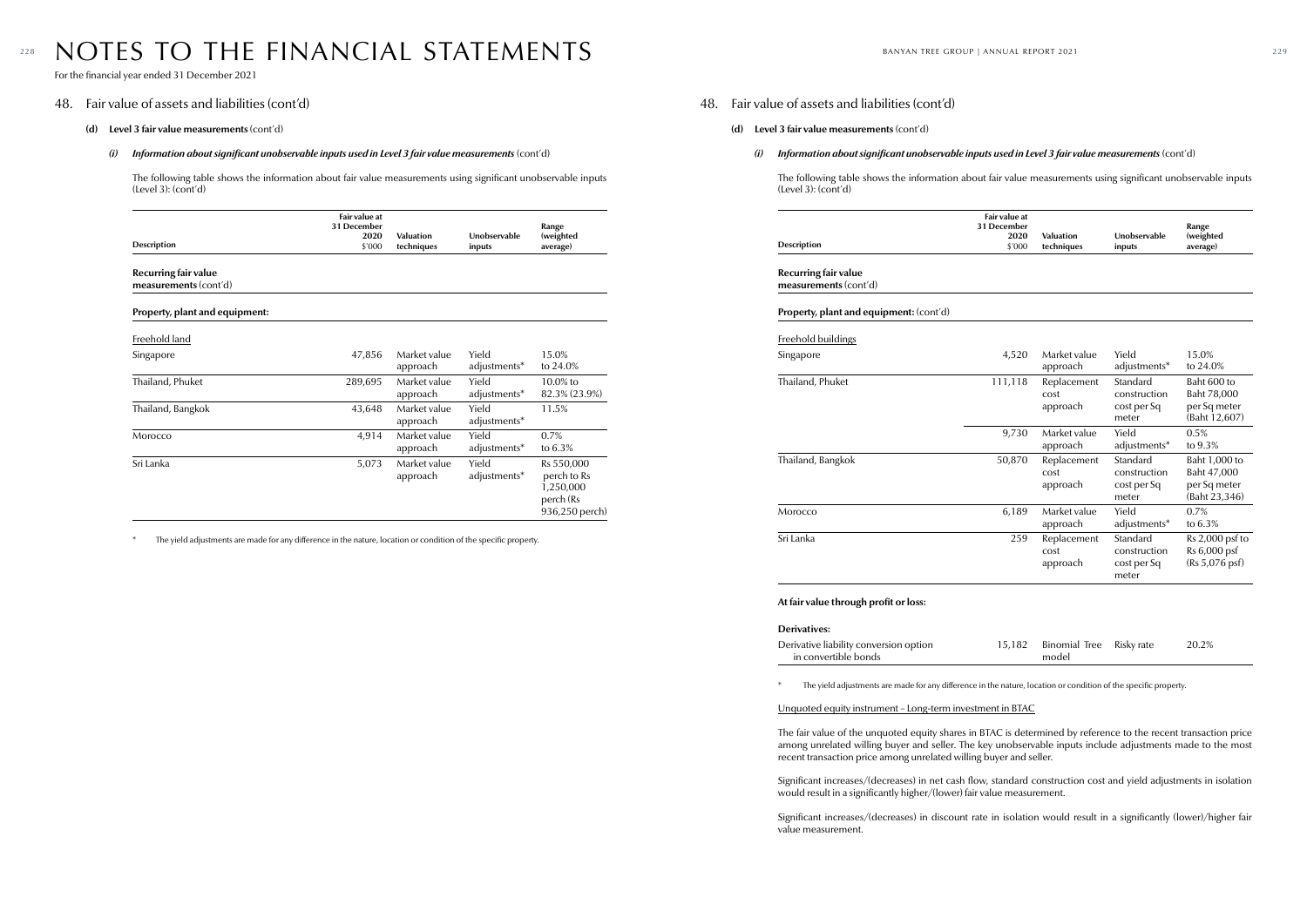For the financial year ended 31 December 2021

# 48. Fair value of assets and liabilities (cont'd)

## **(d) Level 3 fair value measurements** (cont'd)

# *(ii) Movements in Level 3 assets and liabilities measured at fair value*

The following table presents the reconciliation for all assets and liabilities measured at fair value based on significant unobservable inputs (Level 3):

| Fair value measurements using significant unobservable inputs (Level 3) |                            |                   |                               |                                       |                                       |                          |                          |                   |                               |                                       |                     |                           |                  |                                          | Fair value measurements using significant unobservable inputs (Level 3) |                               |                                       |                                               |                                                                                          |                        |
|-------------------------------------------------------------------------|----------------------------|-------------------|-------------------------------|---------------------------------------|---------------------------------------|--------------------------|--------------------------|-------------------|-------------------------------|---------------------------------------|---------------------|---------------------------|------------------|------------------------------------------|-------------------------------------------------------------------------|-------------------------------|---------------------------------------|-----------------------------------------------|------------------------------------------------------------------------------------------|------------------------|
|                                                                         |                            |                   | Property, plant and equipment |                                       |                                       |                          |                          |                   | Property, plant and equipment |                                       |                     |                           |                  |                                          | <b>Investment properties</b>                                            |                               |                                       | <b>Financial</b><br>assets at<br><b>FVOCI</b> | Financial<br>liabilities<br>at fair<br>value<br>through<br>profit or<br>loss             |                        |
| Freehold land                                                           |                            |                   |                               |                                       | <b>Freehold buildings</b>             |                          |                          |                   | <b>Freehold land</b>          |                                       |                     | <b>Freehold buildings</b> |                  |                                          | <b>Derivative</b><br>liability                                          |                               |                                       |                                               |                                                                                          |                        |
| Group<br>2021                                                           | <b>Singapore</b><br>\$'000 | Morocco<br>\$'000 | Thailand,<br>Phuket<br>\$'000 | Thailand,<br><b>Bangkok</b><br>\$7000 | Northern<br><b>Thailand</b><br>\$'000 | Sri Lanka<br>\$'000      | Singapore<br>\$'000      | Morocco<br>\$'000 | Thailand,<br>Phuket<br>\$'000 | Thailand,<br><b>Bangkok</b><br>\$'000 | Sri Lanka<br>\$'000 | Singapore<br>\$'000       | Phuket<br>\$'000 | Thailand, Northern<br>Thailand<br>\$'000 | Singapore<br>\$'000                                                     | Thailand,<br>Phuket<br>\$'000 | Thailand,<br><b>Bangkok</b><br>\$'000 | \$′000                                        | conversion<br>Equity<br>option in<br>shares convertible<br>bonds<br>(unquoted)<br>\$'000 | <b>Total</b><br>\$'000 |
| Opening balance                                                         | 47,856                     | 4,914             | 289,695                       | 43,648                                |                                       | 5,073                    | 4,520                    | 6,189             | 120,848                       | 50,870                                | 259                 | $\overline{\phantom{a}}$  | 13,422           | 8,920                                    | $\overline{\phantom{a}}$                                                | 748                           | 38,975                                | 100,243                                       |                                                                                          | $(15, 182)$ 720,998    |
| Total gains or losses for the period                                    |                            |                   |                               |                                       |                                       |                          |                          |                   |                               |                                       |                     |                           |                  |                                          |                                                                         |                               |                                       |                                               |                                                                                          |                        |
| - Included in profit or loss                                            | $\overline{\phantom{0}}$   | (95)              |                               |                                       |                                       |                          | $\qquad \qquad -$        | (97)              | -                             | $\qquad \qquad -$                     | (241)               | 560                       |                  |                                          | 500                                                                     |                               |                                       |                                               | (2,708)                                                                                  | (2,081)                |
| - Included in other<br>comprehensive income                             |                            |                   |                               |                                       |                                       | (3)                      | 118                      |                   |                               |                                       |                     |                           |                  |                                          |                                                                         |                               |                                       | 914                                           |                                                                                          | 1,029                  |
| Purchases, issues, sales and settlements                                |                            |                   |                               |                                       |                                       |                          |                          |                   |                               |                                       |                     |                           |                  |                                          |                                                                         |                               |                                       |                                               |                                                                                          |                        |
| - Purchases                                                             |                            |                   | 30                            |                                       |                                       |                          | $\qquad \qquad -$        |                   | 496                           |                                       |                     |                           |                  |                                          |                                                                         |                               |                                       |                                               |                                                                                          | 526                    |
| - Sales                                                                 |                            |                   |                               |                                       |                                       |                          | $\qquad \qquad -$        |                   | (307)                         | $\hspace{0.1mm}-\hspace{0.1mm}$       |                     |                           |                  |                                          |                                                                         |                               |                                       |                                               | $\overline{\phantom{0}}$                                                                 | (307)                  |
| - Transfer in/(out)                                                     | (21, 190)                  |                   | (694)                         |                                       | 1,184                                 | $\overline{\phantom{a}}$ | (2, 150)                 | $-$               | 2,240                         | $\overline{\phantom{a}}$              |                     | 21,190                    | $\sim$           | (1, 184)                                 | 2,150                                                                   |                               |                                       |                                               |                                                                                          | 1,546                  |
| Conversion of convertible bonds<br>into ordinary shares                 |                            |                   |                               |                                       |                                       |                          |                          |                   |                               |                                       |                     |                           |                  |                                          |                                                                         |                               |                                       |                                               | 1,697                                                                                    | 1,697                  |
| Depreciation                                                            |                            |                   | (2)                           |                                       |                                       | $\overline{\phantom{a}}$ | (128)                    | (155)             | (5,073)                       | (2, 175)                              | (7)                 |                           |                  |                                          |                                                                         |                               |                                       |                                               |                                                                                          | (7,540)                |
| Exchange differences                                                    | $\overline{\phantom{a}}$   | (203)             | (26, 309)                     | (3,968)                               | (50)                                  | (238)                    | $\overline{\phantom{a}}$ |                   | $(258)$ $(12,514)$            | (5, 190)                              | (11)                | $\overline{\phantom{m}}$  | (1,220)          | (761)                                    | $\overline{\phantom{a}}$                                                | (68)                          | (3,543)                               |                                               |                                                                                          | (54, 333)              |
| Closing balance                                                         | 26,666                     | 4,616             | 262,720                       | 39,680                                | 1,134                                 | 4,832                    | 2,360                    |                   | 5,679 105,690                 | 43,505                                |                     | 21,750                    | 12,202           | 6,975                                    | 2,650                                                                   | 680                           | 35,432                                | 101, 157                                      |                                                                                          | (16, 193)   661, 535   |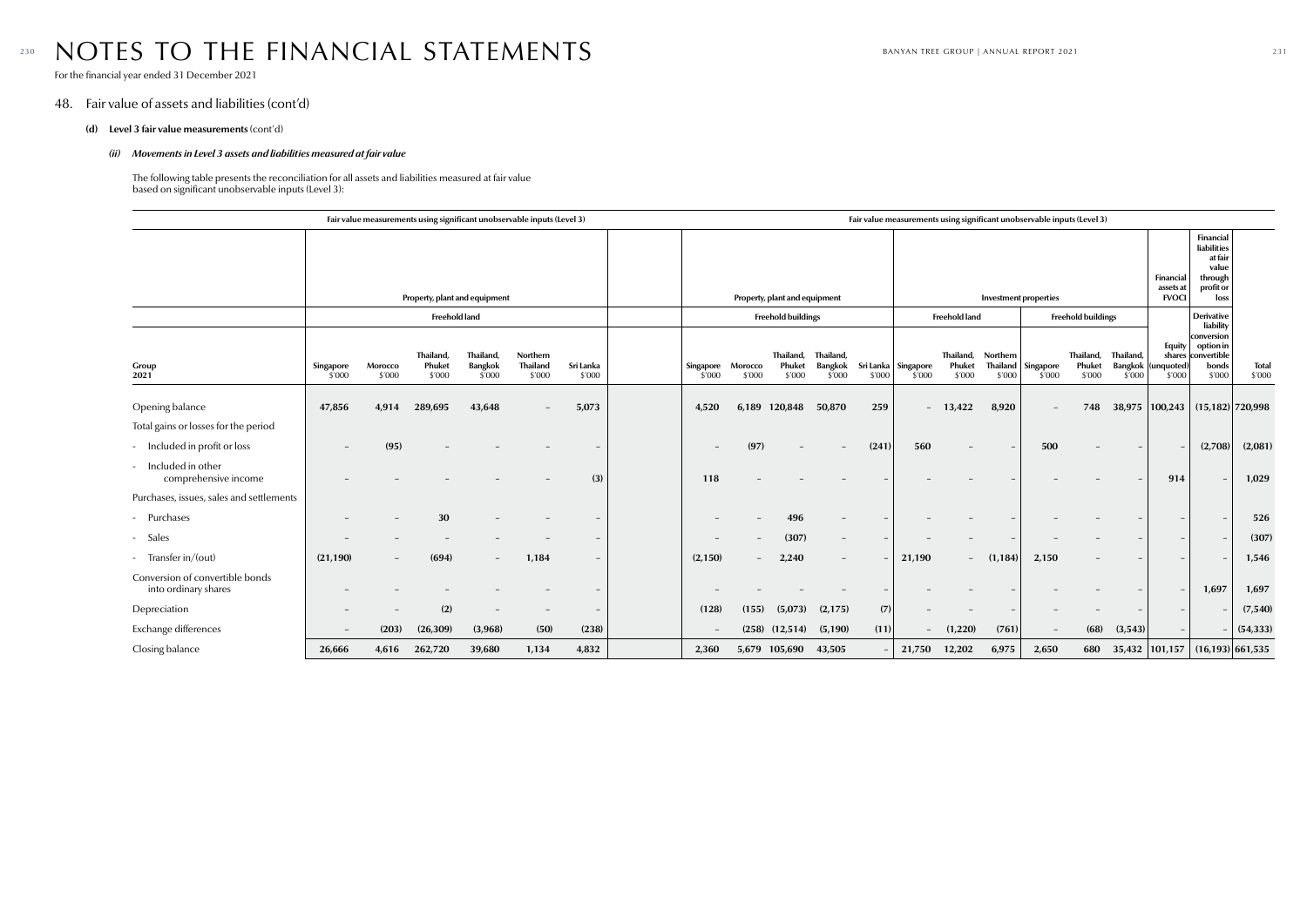For the financial year ended 31 December 2021

# 48. Fair value of assets and liabilities (cont'd)

## **(d) Level 3 fair value measurements** (cont'd)

# *(ii) Movements in Level 3 assets and liabilities measured at fair value*

The following table presents the reconciliation for all assets and liabilities measured at fair value based on significant unobservable inputs (Level 3): (cont'd)

|                                                |                          |                          | Fair value measurements using significant unobservable inputs (Level 3) |                                       |                     |                          |                          |                               |                                       |                     |                               |                                       | Fair value measurements using significant unobservable inputs (Level 3) |                                |                                        |                                                                                     |                        |
|------------------------------------------------|--------------------------|--------------------------|-------------------------------------------------------------------------|---------------------------------------|---------------------|--------------------------|--------------------------|-------------------------------|---------------------------------------|---------------------|-------------------------------|---------------------------------------|-------------------------------------------------------------------------|--------------------------------|----------------------------------------|-------------------------------------------------------------------------------------|------------------------|
|                                                |                          |                          | Property, plant and equipment                                           |                                       |                     |                          |                          | Property, plant and equipment |                                       |                     |                               |                                       | <b>Investment properties</b>                                            |                                | Financial<br>assets at<br><b>FVOCI</b> | <b>Financial</b><br>liabilities<br>at fair<br>value<br>through<br>profit or<br>loss |                        |
|                                                |                          |                          | <b>Freehold land</b>                                                    |                                       |                     |                          |                          | <b>Freehold buildings</b>     |                                       |                     | <b>Freehold land</b>          |                                       | <b>Freehold buildings</b>                                               |                                |                                        | <b>Derivative</b>                                                                   |                        |
| Group<br>2020                                  | Singapore<br>\$'000      | Morocco<br>\$'000        | Thailand,<br>Phuket<br>\$'000                                           | Thailand,<br><b>Bangkok</b><br>\$'000 | Sri Lanka<br>\$'000 | Singapore<br>\$'000      | Morocco<br>\$'000        | Thailand,<br>Phuket<br>\$'000 | Thailand,<br><b>Bangkok</b><br>\$'000 | Sri Lanka<br>\$'000 | Thailand,<br>Phuket<br>\$'000 | Northern<br><b>Thailand</b><br>\$'000 | Thailand,<br>Phuket<br>\$'000                                           | Thailand,<br>Bangkok<br>\$'000 | Equity<br>(unquoted)<br>\$'000         | liability<br>conversion<br>option in<br>shares convertible<br>bonds<br>\$'000       | <b>Total</b><br>\$'000 |
| Opening balance                                | 46,786                   | 4,615                    | 299,320                                                                 | 44,257                                | 5,382               | 4,654                    | 6,440                    | 132,743                       | 55,826                                | 304                 | 13,585                        | 9,122                                 | 782                                                                     | 40,015                         | 100,695                                | $\overline{\phantom{a}}$                                                            | 764,526                |
| Total gains or losses for the period           |                          |                          |                                                                         |                                       |                     |                          |                          |                               |                                       |                     |                               |                                       |                                                                         |                                |                                        |                                                                                     |                        |
| - Included in profit or loss                   | $\overline{\phantom{0}}$ | 2                        | (1,723)                                                                 |                                       |                     | $\overline{\phantom{m}}$ | (72)                     | (3,505)                       |                                       |                     | 140                           |                                       | (17)                                                                    | (150)                          | $\hspace{0.1mm}-\hspace{0.1mm}$        | (5,702)                                                                             | (11, 027)              |
| - Included in other comprehensive income       | 1,070                    | $\overline{\phantom{0}}$ | 355                                                                     | $\overline{\phantom{m}}$              |                     | 52                       | $\overline{\phantom{0}}$ | (309)                         | (2,109)                               | (21)                |                               |                                       |                                                                         | $\overline{\phantom{a}}$       | (451)                                  | $\overline{\phantom{a}}$                                                            | (1, 413)               |
| Purchases, issues, sales and settlements       |                          |                          |                                                                         |                                       |                     |                          |                          |                               |                                       |                     |                               |                                       |                                                                         |                                |                                        |                                                                                     |                        |
| - Purchases                                    |                          |                          | 21                                                                      |                                       |                     | $\overline{\phantom{a}}$ |                          | 266                           | 32                                    |                     |                               |                                       |                                                                         |                                |                                        | $\overline{\phantom{a}}$                                                            | 319                    |
| Write off                                      |                          |                          |                                                                         |                                       |                     |                          |                          | (2)                           |                                       |                     |                               |                                       |                                                                         |                                |                                        | $\overline{\phantom{m}}$                                                            | (2)                    |
| Transferred from property<br>development costs |                          | $\overline{\phantom{a}}$ | (1, 235)                                                                | $\overline{\phantom{m}}$              |                     |                          |                          |                               |                                       |                     |                               |                                       |                                                                         |                                | $\overline{\phantom{a}}$               | $\hspace{0.1mm}-\hspace{0.1mm}$                                                     | (1, 235)               |
| Transfer in/(out)                              |                          |                          | (374)                                                                   | 374                                   |                     | $\overline{\phantom{a}}$ | $\overline{\phantom{0}}$ | (1,211)                       |                                       |                     |                               |                                       |                                                                         |                                |                                        | $\hspace{0.1mm}-\hspace{0.1mm}$                                                     | (1, 211)               |
| Depreciation                                   |                          |                          |                                                                         |                                       |                     | (186)                    | (638)                    | (5, 563)                      | (2,351)                               | (8)                 |                               | $\overline{\phantom{a}}$              |                                                                         |                                | $\overline{\phantom{0}}$               | $\hspace{0.1mm}-\hspace{0.1mm}$                                                     | (8,746)                |
| Exchange differences                           |                          | 297                      | (6,669)                                                                 | (983)                                 | (309)               | $\overline{\phantom{m}}$ | 459                      | (1, 571)                      | (528)                                 | (16)                | (303)                         | (202)                                 | (17)                                                                    | (890)                          | (1)                                    | $\overline{\phantom{a}}$                                                            | (10,733)               |
| Arising from issuance of Convertible bonds     |                          |                          |                                                                         |                                       |                     | -                        |                          |                               |                                       |                     |                               |                                       | $\sim$                                                                  |                                | $\overline{\phantom{0}}$               | (9,480)                                                                             | (9,480)                |
| Closing balance                                | 47,856                   | 4,914                    | 289,695                                                                 | 43,648                                | 5,073               | 4,520                    |                          | 6,189 120,848                 | 50,870                                | 259                 | 13,422                        | 8,920                                 | 748                                                                     | 38,975                         | 100,243                                | (15, 182)                                                                           | 720,998                |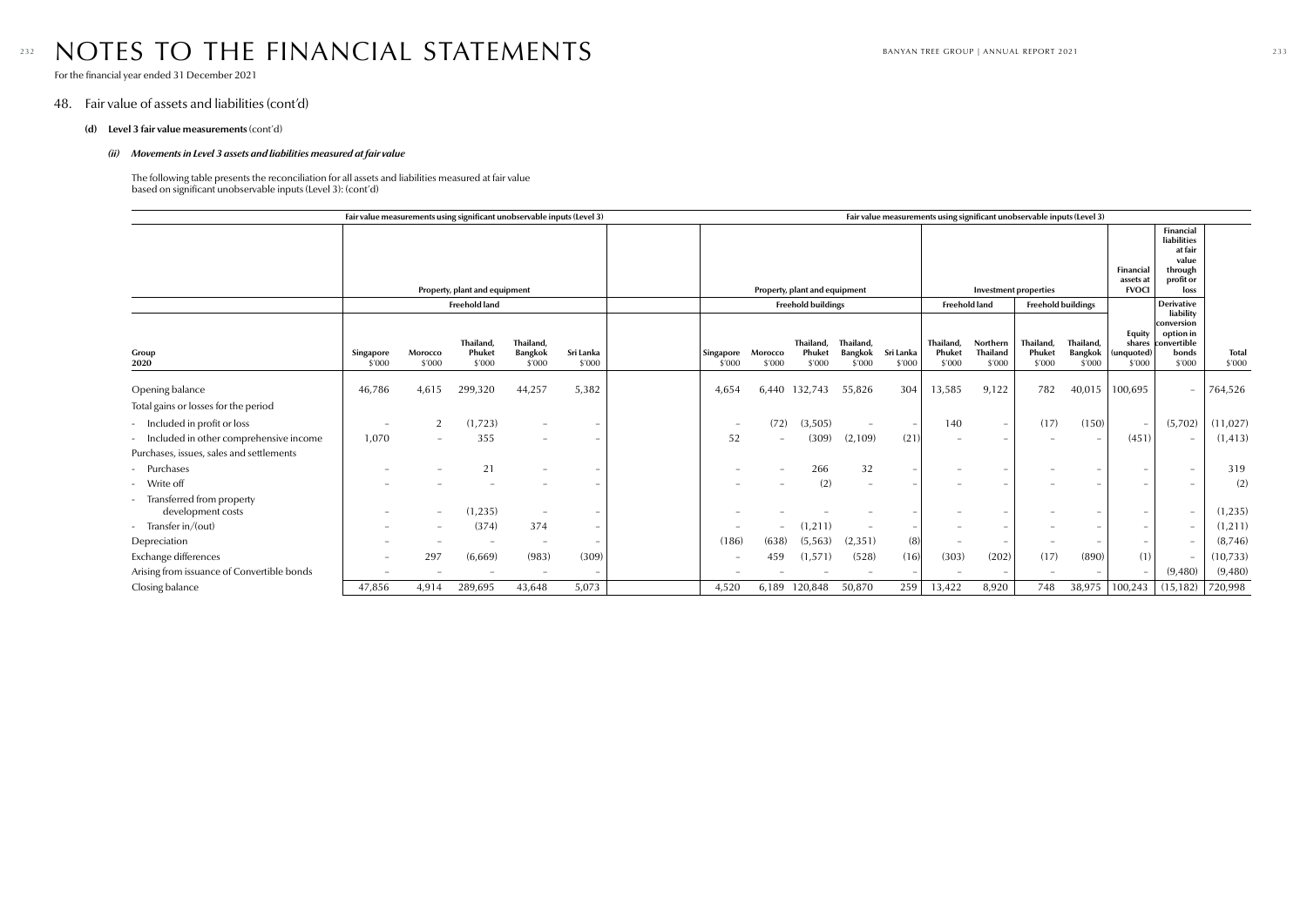For the financial year ended 31 December 2021

# 48. Fair value of assets and liabilities (cont'd)

## **(d) Level 3 fair value measurements** (cont'd)

# *(ii) Movements in Level 3 assets and liabilities measured at fair value*

The following table presents the reconciliation for all assets and liabilities measured at fair value based on significant unobservable inputs (Level 3): (cont'd)

|                                                                                                            | Fair value measurements using significant unobservable inputs (Level 3) |                     |                               |                           |                     |                              |                           | Fair value measurements using significant unobservable inputs (Level 3) |                                                                         |                        |
|------------------------------------------------------------------------------------------------------------|-------------------------------------------------------------------------|---------------------|-------------------------------|---------------------------|---------------------|------------------------------|---------------------------|-------------------------------------------------------------------------|-------------------------------------------------------------------------|------------------------|
|                                                                                                            |                                                                         |                     | Property, plant and equipment |                           |                     | <b>Investment properties</b> |                           | <b>Financial assets</b><br>at FVOCI                                     | <b>Financial liabilities</b><br>at fair value through<br>profit or loss |                        |
|                                                                                                            | <b>Freehold land</b>                                                    |                     |                               | <b>Freehold buildings</b> |                     | <b>Freehold land</b>         | <b>Freehold buildings</b> |                                                                         | Derivative liability                                                    |                        |
| Group<br>31 December 2021                                                                                  | Morocco<br>\$'000                                                       | Sri Lanka<br>\$'000 | Singapore<br>\$'000           | Morocco<br>\$'000         | Sri Lanka<br>\$'000 | Singapore<br>\$'000          | Singapore<br>\$'000       | <b>Equity shares</b><br>(unquoted)<br>\$'000                            | conversion option in<br>convertible bonds<br>$$^{\prime}000$            | <b>Total</b><br>\$'000 |
| Total gains or losses for the period included<br>in profit or loss:                                        |                                                                         |                     |                               |                           |                     |                              |                           |                                                                         |                                                                         |                        |
| - Net gain from fair value adjustment<br>of investment properties<br>- Net loss from fair value adjustment |                                                                         |                     |                               |                           |                     | 560                          | 500                       |                                                                         |                                                                         | 1,060                  |
| of derivative liability conversion<br>option in convertible bonds                                          |                                                                         |                     |                               |                           |                     | $\overline{\phantom{a}}$     | $\overline{\phantom{0}}$  |                                                                         | (2,708)                                                                 | (2,708)                |
| - Impairment loss                                                                                          | (95)                                                                    |                     |                               | (97)                      | (241)               |                              |                           |                                                                         |                                                                         | (433)                  |
|                                                                                                            | (95)                                                                    |                     | $-$                           | (97)                      | (241)               | 560                          | 500                       |                                                                         | (2,708)                                                                 | (2,081)                |
| Other comprehensive (loss)/income:<br>- Net (deficit)/surplus on revaluation<br>of land and buildings      | $-$                                                                     | (3)                 | 118                           | $\qquad \qquad$           |                     | $\overline{\phantom{0}}$     | $\overline{\phantom{0}}$  |                                                                         |                                                                         | 115                    |
| - Net gain from fair value adjustment<br>of equity shares                                                  |                                                                         |                     | $\overline{\phantom{a}}$      |                           |                     | $\overline{\phantom{0}}$     | $\overline{\phantom{0}}$  | 914                                                                     |                                                                         | 914                    |
|                                                                                                            | $\overline{\phantom{a}}$                                                | (3)                 | 118                           | $-$                       |                     | $\overline{\phantom{0}}$     | $\overline{\phantom{0}}$  | 914                                                                     |                                                                         | 1,029                  |

|                                                                                                                                                                 |                          |                          | Fair value measurements using significant unobservable inputs (Level 3) |                                       |                          |                          |                          |                               |                                          |        |                               | Fair value measurements using significant unobservable inputs (Level 3) |                               |                                       |                                          |                                                                                                   |                        |
|-----------------------------------------------------------------------------------------------------------------------------------------------------------------|--------------------------|--------------------------|-------------------------------------------------------------------------|---------------------------------------|--------------------------|--------------------------|--------------------------|-------------------------------|------------------------------------------|--------|-------------------------------|-------------------------------------------------------------------------|-------------------------------|---------------------------------------|------------------------------------------|---------------------------------------------------------------------------------------------------|------------------------|
|                                                                                                                                                                 |                          |                          | Property, plant and equipment                                           |                                       |                          |                          |                          | Property, plant and equipment |                                          |        |                               |                                                                         | <b>Investment properties</b>  |                                       | <b>Financial</b><br>assets at            | <b>Financial</b><br><b>liabilities</b><br>at fair value<br>through<br><b>FVOCI</b> profit or loss |                        |
|                                                                                                                                                                 |                          |                          | <b>Freehold land</b>                                                    |                                       |                          |                          |                          | <b>Freehold buildings</b>     |                                          |        |                               | <b>Freehold land</b>                                                    |                               | <b>Freehold buildings</b>             |                                          | <b>Derivative</b><br>liability                                                                    |                        |
| Group<br>31 December 2020                                                                                                                                       | Singapore<br>\$'000      | Morocco<br>\$'000        | Thailand.<br>Phuket<br>\$'000                                           | Thailand.<br><b>Bangkok</b><br>\$'000 | Sri Lanka<br>\$'000      | Singapore<br>\$'000      | Morocco<br>\$'000        | Thailand.<br>Phuket<br>\$'000 | Thailand.<br>Bangkok Sri Lanka<br>\$'000 | \$'000 | Thailand,<br>Phuket<br>\$'000 | Northern<br><b>Thailand</b><br>\$'000                                   | Thailand,<br>Phuket<br>\$'000 | Northern<br><b>Thailand</b><br>\$'000 | Equity<br>shares<br>(unquoted)<br>\$'000 | conversion<br>option in<br>convertible<br>bonds<br>\$'000                                         | <b>Total</b><br>\$'000 |
| Total gains or losses for the period included<br>in profit or loss:<br>Net gain/(loss) from fair value<br>adjustment of investment properties                   |                          |                          |                                                                         |                                       |                          |                          |                          |                               |                                          |        | 140                           | $-$                                                                     | (17)                          | (150)                                 | $\overline{\phantom{a}}$                 |                                                                                                   | (27)                   |
| Net loss from fair value adjustment<br>$\overline{\phantom{a}}$<br>of derivative liability conversion<br>option in convertible bonds                            |                          |                          |                                                                         |                                       |                          |                          |                          |                               |                                          |        |                               |                                                                         |                               |                                       | $\overline{\phantom{a}}$                 | (5,702)                                                                                           | (5,702)                |
| - Impairment loss                                                                                                                                               |                          |                          | (1,723)                                                                 | $\overline{\phantom{a}}$              |                          | $\overline{\phantom{a}}$ | (72)                     | (3,505)                       | $\sim$                                   |        |                               | $\overline{\phantom{0}}$                                                |                               | $\overline{\phantom{0}}$              | $\overline{\phantom{a}}$                 |                                                                                                   | (5,298)                |
|                                                                                                                                                                 | $-$                      | -2                       | (1,723)                                                                 | $-$                                   |                          | $-$                      | (72)                     | (3,505)                       | $\sim$                                   |        | 140                           | $ \,$                                                                   | (17)                          | (150)                                 | $\overline{\phantom{a}}$                 | (5,702)                                                                                           | (11, 027)              |
| Other comprehensive income:<br>Net surplus/(deficit) on revaluation<br>$\overline{\phantom{a}}$<br>of land and buildings<br>Net loss from fair value adjustment | 1,070                    | $\overline{\phantom{0}}$ | 355                                                                     |                                       |                          | 52                       |                          | (309)                         | (2,109)                                  | (21)   |                               |                                                                         |                               |                                       |                                          |                                                                                                   | (962)                  |
| of equity shares                                                                                                                                                | $\overline{\phantom{0}}$ | $\overline{\phantom{m}}$ | $\overline{\phantom{a}}$                                                |                                       | $\overline{\phantom{0}}$ | $\overline{\phantom{a}}$ |                          |                               |                                          |        |                               | $\qquad \qquad$                                                         | $\overline{\phantom{a}}$      | $\overline{\phantom{a}}$              | (451)                                    | $\overline{\phantom{a}}$                                                                          | (451)                  |
|                                                                                                                                                                 | 1,070                    | $\qquad \qquad -$        | 355                                                                     | $\overline{\phantom{a}}$              |                          | 52                       | $\overline{\phantom{a}}$ | (309)                         | (2,109)                                  | (21)   |                               |                                                                         | $\overline{\phantom{0}}$      | $\overline{\phantom{a}}$              | (451)                                    |                                                                                                   | (1, 413)               |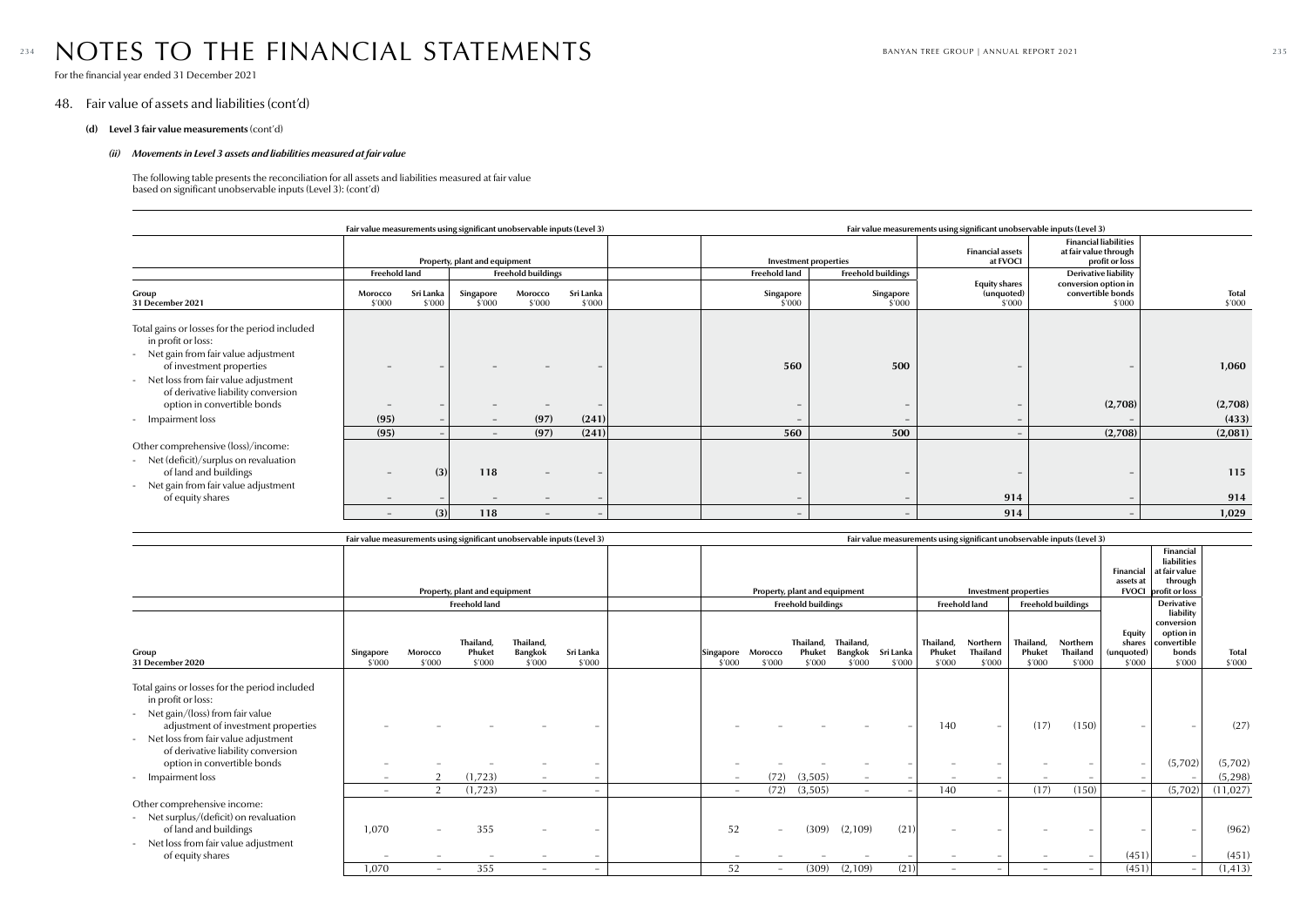For the financial year ended 31 December 2021

# 48. Fair value of assets and liabilities (cont'd)

### **(d) Level 3 fair value measurements** (cont'd)

### *(iii) Valuation policies and procedures*

The President and Group Managing Director ("President"), who is assisted by Senior Vice President, Group Finance and Corporate Affairs (collectively referred to as the "President office"), oversees the Group's financial reporting valuation process and is responsible for setting and documenting the Group's valuation policies and procedures. In this regard, the President office reports to the Group's Audit and Risk Committee.

For all significant financial reporting valuations using valuation models and significant unobservable inputs, it is the Group's policy to engage professional independent property valuers who possess the relevant credentials and knowledge on the subject of valuation, valuation methodologies and SFRS(I) 13 fair value measurement guidance to perform the valuation.

For financial year ended 31 December 2021, the President office has decided to include all the freehold land and buildings and investment properties for the purpose of valuation, due to indication of impairment arising from the COVID-19 pandemic.

For valuations performed by professional independent property valuers, the appropriateness of the valuation methodologies and assumptions adopted are reviewed along with the appropriateness and reliability of the inputs (including those developed internally by the Group) used in the valuations.

|               |             |                                                                                             | reporting period using       | Fair value measurements at the end of the                                                   |                              |
|---------------|-------------|---------------------------------------------------------------------------------------------|------------------------------|---------------------------------------------------------------------------------------------|------------------------------|
|               |             | Group                                                                                       |                              | Company                                                                                     |                              |
|               | <b>Note</b> | <b>Quoted prices</b><br>in active<br>markets for<br>identical assets<br>(Level 1)<br>\$'000 | Carrying<br>amount<br>\$'000 | <b>Quoted prices</b><br>in active<br>markets for<br>identical assets<br>(Level 1)<br>\$'000 | Carrying<br>amount<br>\$'000 |
|               |             |                                                                                             |                              |                                                                                             |                              |
| 2021          |             |                                                                                             |                              |                                                                                             |                              |
| <b>Assets</b> |             |                                                                                             |                              |                                                                                             |                              |
| Associates    | 18          | 19,613                                                                                      | 30,735                       |                                                                                             |                              |
| 2020          |             |                                                                                             |                              |                                                                                             |                              |
| <b>Assets</b> |             |                                                                                             |                              |                                                                                             |                              |
| Associates    | 18          | 15,005                                                                                      | 32,713                       |                                                                                             |                              |

In selecting the appropriate valuation models and inputs to be adopted for each valuation that uses significant non-observable inputs, professional independent property valuers are requested to calibrate the valuation models and inputs to actual market transactions (which may include transactions entered into by the Group with third parties as appropriate) that are relevant to the valuation if such information is reasonably available.

Significant changes in fair value measurements from period to period are evaluated for reasonableness. Key drivers of the changes are identified and assessed for reasonableness against relevant information from independent sources, or internal sources if necessary and appropriate.

As a result of the COVID-19 pandemic, assessing fair value as at the reporting date involved considering uncertainties around the underlying assumptions and inputs to fair value given the forward-looking nature of these assumptions. The COVID-19 pandemic has also created unprecedented economic uncertainty, in particular the absence of a significant level of market transactions which are ordinarily a key source of evidence for assessing the fair value of investment properties. As such, the 31 December 2021 valuation process has been adjusted for the current financial year compared to the process that would typically be followed and adopted in more normalised market conditions. In view of uncertainties and lack of market transactions brought upon by COVID-19, the Group performed independent valuation for all freehold land and building and investment properties for the current financial year.

# 48. Fair value of assets and liabilities (cont'd)

**(e) Assets and liabilities not carried at fair value but for which fair value is disclosed**

|            |             | Fair value measurements at the end of the<br>reporting period using                         |                              |                                                                                             |                              |  |  |  |  |
|------------|-------------|---------------------------------------------------------------------------------------------|------------------------------|---------------------------------------------------------------------------------------------|------------------------------|--|--|--|--|
|            |             | Group                                                                                       |                              | Company                                                                                     |                              |  |  |  |  |
|            | <b>Note</b> | <b>Quoted prices</b><br>in active<br>markets for<br>identical assets<br>(Level 1)<br>\$'000 | Carrying<br>amount<br>\$'000 | <b>Quoted prices</b><br>in active<br>markets for<br>identical assets<br>(Level 1)<br>\$'000 | Carrying<br>amount<br>\$'000 |  |  |  |  |
| 2021       |             |                                                                                             |                              |                                                                                             |                              |  |  |  |  |
| Assets     |             |                                                                                             |                              |                                                                                             |                              |  |  |  |  |
| Associates | 18          | 19,613                                                                                      | 30,735                       |                                                                                             |                              |  |  |  |  |
| 2020       |             |                                                                                             |                              |                                                                                             |                              |  |  |  |  |
| Assets     |             |                                                                                             |                              |                                                                                             |                              |  |  |  |  |

### **(f) Assets and liabilities not carried at fair value and whose carrying amounts are reasonable approximation of fair values**

Management has determined that the carrying amounts of cash and short-term deposits, current trade and other receivables, current amounts due to and from subsidiaries, associates and related parties, and current trade and other payables, based on their notional amounts, reasonably approximate their fair values because these are short-term in nature or are repriced frequently.

Long-term receivables and interest-bearing loans and borrowings carry interest which approximates market interest rate. Accordingly, their notional amounts approximate their fair values.

### **(g) Financial instruments that are not carried at fair value and whose carrying amounts are not reasonable approximation of fair values**

Fair value information has not been disclosed for the Group's financial instruments not carried at fair value and whose carrying amounts are not reasonable approximation of fair values, because the fair values cannot be measured reliably.

The loans due from subsidiaries and non-current amounts due from subsidiaries, associates, related parties and third parties (classified within non-current assets) have no repayment terms and are repayable only when the cash flows of the borrowers permit. The non-current deposits classified within non-current assets have no terms of maturity. Accordingly, management is of the view that the fair values of these loans and deposits cannot be determined reliably as the timing of the future cash flows arising from the loans and deposits cannot be estimated reliably.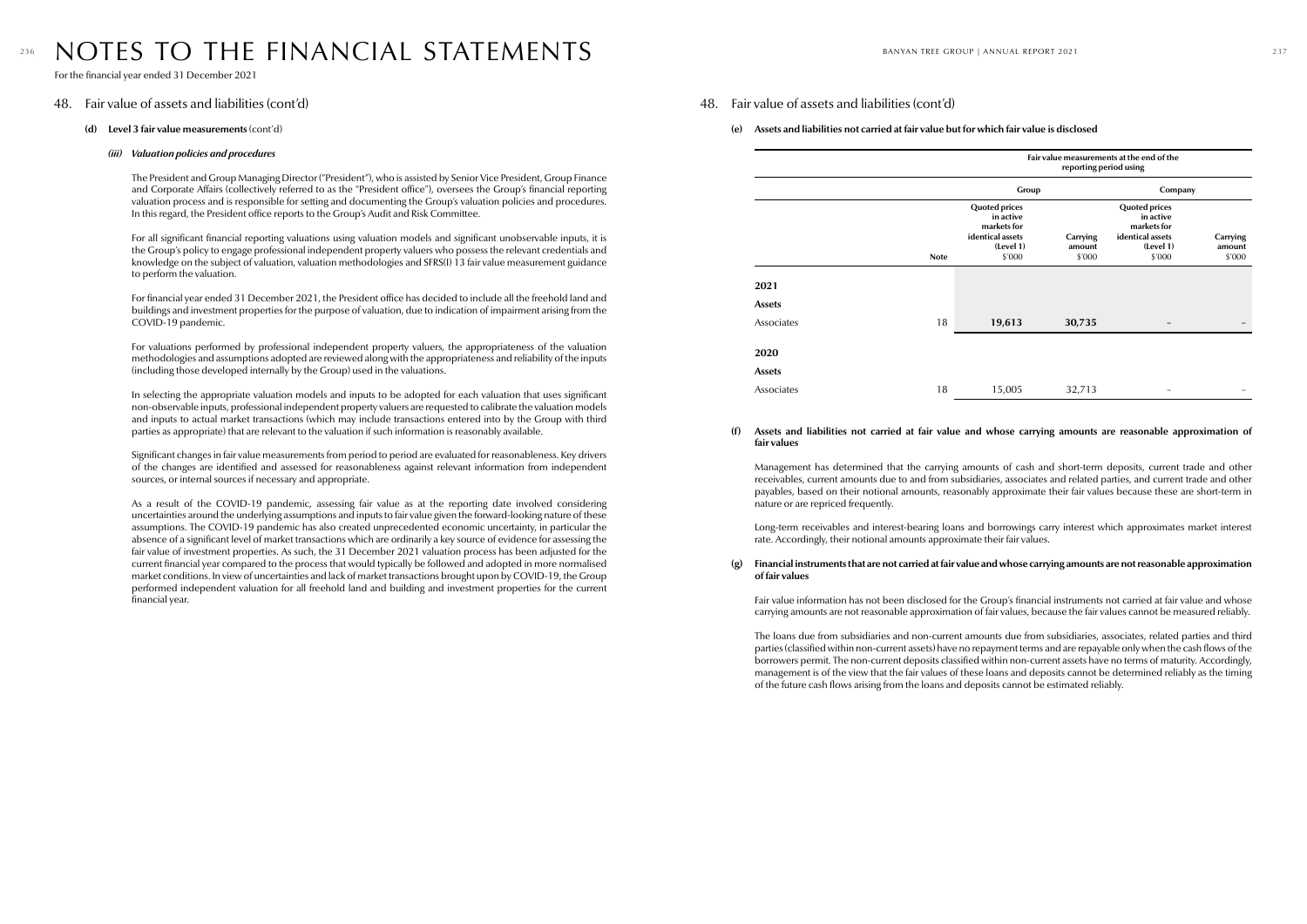For the financial year ended 31 December 2021

# 48. Fair value of assets and liabilities (cont'd)

# **(h) Classification of financial instruments**

Set out below is a comparison by category of carrying amounts of all the Group's and Company's financial instruments that are carried in the financial statements:

| Group                            | <b>Note</b> | <b>Financial</b><br>assets at<br>amortised cost<br>\$'000 | <b>Financial</b><br>assets at<br><b>FVOCI</b><br>\$'000 | Non-<br>financial<br>assets<br>\$'000 | <b>Total</b><br>\$'000 |
|----------------------------------|-------------|-----------------------------------------------------------|---------------------------------------------------------|---------------------------------------|------------------------|
| Year ended 31 December 2021      |             |                                                           |                                                         |                                       |                        |
| Non-current assets               |             |                                                           |                                                         |                                       |                        |
| Property, plant and equipment    | 13          |                                                           | -                                                       | 567,671                               | 567,671                |
| Right-of-use assets              | 38          |                                                           |                                                         | 17,718                                | 17,718                 |
| Investment properties            | 14          |                                                           |                                                         | 79,689                                | 79,689                 |
| Intangible assets                | 15          |                                                           |                                                         | 36,723                                | 36,723                 |
| Land use rights                  | 16          |                                                           |                                                         | 2,647                                 | 2,647                  |
| Associates                       | 18          |                                                           |                                                         | 111,135                               | 111,135                |
| Long-term investments            | 19          | $\qquad \qquad -$                                         | 29,010                                                  |                                       | 29,010                 |
| Deferred tax assets              | 39          |                                                           |                                                         | 21,042                                | 21,042                 |
| Prepaid island rental            | 20          |                                                           | -                                                       | 17,557                                | 17,557                 |
| Prepayments                      |             |                                                           |                                                         | 1,555                                 | 1,555                  |
| Long-term receivables            | 21          | 20,418                                                    |                                                         |                                       | 20,418                 |
| Other receivables                | 22          | 4,511                                                     |                                                         |                                       | 4,511                  |
| Amounts due from related parties | 31          | 2,042                                                     |                                                         |                                       | 2,042                  |
|                                  |             | 26,971                                                    | 29,010                                                  | 855,737                               | 911,718                |

| Group                                      | <b>Note</b> | <b>Financial</b><br>assets at<br>amortised<br>cost<br>\$'000 | <b>Financial</b><br>assets at<br><b>FVOCI</b><br>\$'000 | <b>Fair value</b><br>through<br><b>Profit or</b><br>Loss<br>\$'000 | Non-<br>financial<br>assets<br>\$'000 | <b>Total</b><br>\$'000 |
|--------------------------------------------|-------------|--------------------------------------------------------------|---------------------------------------------------------|--------------------------------------------------------------------|---------------------------------------|------------------------|
| Year ended 31 December 2021                |             |                                                              |                                                         |                                                                    |                                       |                        |
| <b>Current assets</b>                      |             |                                                              |                                                         |                                                                    |                                       |                        |
| Property development costs                 | 24          |                                                              |                                                         |                                                                    | 211,391                               | 211,391                |
| Inventories                                | 25          |                                                              |                                                         | -                                                                  | 4,050                                 | 4,050                  |
| Prepayments and other non-financial assets | 26          |                                                              |                                                         | $\overline{\phantom{m}}$                                           | 11,220                                | 11,220                 |
| Trade receivables                          | 27          | 41,884                                                       |                                                         | -                                                                  |                                       | 41,884                 |
| Other receivables                          | 28          | 13,245                                                       |                                                         |                                                                    | -                                     | 13,245                 |
| Contract assets                            | 3           |                                                              |                                                         | -                                                                  | 1,666                                 | 1,666                  |
| Amounts due from associates                | 30          | 41,869                                                       |                                                         |                                                                    | -                                     | 41,869                 |
| Amounts due from related parties           | 31          | 52                                                           |                                                         |                                                                    |                                       | 52                     |
| Investments                                | 23          | $\qquad \qquad -$                                            | 72,149                                                  | 2,010                                                              | -                                     | 74,159                 |
| Cash and short-term deposits               | 32          | 112,326                                                      |                                                         |                                                                    |                                       | 112,326                |
|                                            |             | 209,376                                                      | 72,149                                                  | 2,010                                                              | 228,327                               | 511,862                |
|                                            |             |                                                              |                                                         |                                                                    |                                       |                        |
| Total assets                               |             | 236,347                                                      | 101,159                                                 | 2,010                                                              | 1,084,064                             | 1,423,580              |

# 48. Fair value of assets and liabilities (cont'd)

**(h) Classification of financial instruments** (cont'd)

| Group<br>Note |
|---------------|
|---------------|

# *Year ended 31 December 2021*

**Current liabilities** Tax payable **– 11,524 – 11,524** Other non-financial liabilities 33 **13,321 – – 13,321 1** Interest-bearing loans and borrowings Convertible bonds 35 **42,473 – – 42,473** Derivative liability conversion option in convertible bonds 36 **– – 16,193 16,193** Trade payables **21,825 – – 21,825** Other payables 37 **115,123 – – 115,123** Contract liabilities 3 **– 69,286 – 69,286** Lease liabilities 38 **2,291 – – 2,291** Amounts due to associates 30 **17,873 – – 17,873** Amounts due to related parties 31 **648 – – 648**

|             | <b>Liabilities</b> |                       | <b>Fair value</b>    |                        |
|-------------|--------------------|-----------------------|----------------------|------------------------|
|             | at<br>amortised    | Non-financial         | through<br>Profit or |                        |
| <b>Note</b> | cost<br>\$'000     | liabilities<br>\$'000 | Loss<br>\$'000       | <b>Total</b><br>\$'000 |
|             |                    |                       |                      |                        |
|             |                    |                       |                      |                        |
|             |                    |                       |                      |                        |
|             |                    |                       |                      |                        |
|             |                    | 11,524                |                      | 11,524                 |
| 33          | 13,321             |                       |                      | 13,321                 |
| 34          | 153,576            |                       |                      | 153,576                |
| 35          | 42,473             |                       |                      | 42,473                 |
|             |                    |                       |                      |                        |
| 36          |                    |                       | 16,193               | 16,193                 |
|             | 21,825             |                       |                      | 21,825                 |
| 37          | 115,123            |                       |                      | 115,123                |
| 3           |                    | 69,286                |                      | 69,286                 |
| 38          | 2,291              |                       |                      | 2,291                  |
| 30          | 17,873             |                       |                      | 17,873                 |
| 31          | 648                |                       |                      | 648                    |
|             | 367,130            | 80,810                | 16,193               | 464,133                |
|             |                    |                       |                      |                        |
|             |                    |                       |                      |                        |
| 39          |                    | 128,889               |                      | 128,889                |
| 40          |                    | 5,210                 |                      | 5,210                  |
|             | 1,901              |                       |                      | 1,901                  |
|             |                    | 16,847                |                      | 16,847                 |
| 34          | 233,173            |                       |                      | 233,173                |
|             | 3,239              |                       |                      | 3,239                  |
| 38          | 32,103             |                       |                      | 32,103                 |
|             | 270,416            | 150,946               |                      | 421,362                |
|             | 637,546            | 231,756               | 16,193               | 885,495                |

# **Non-current liabilities**

Deferred tax liabilities 39 **– 128,889 – 128,889** Defined and other long-term employee benefits 40 **– 5,210 – 5,210**  $Deposits received$ Other non-financial liabilities **– 16,847 – 16,847** Interest-bearing loans and borrowings 34 **233,173 – – 233,173** Other payables **3,239 – – 3,239** Lease liabilities 38 **32,103 – – 32,103**

### **Total liabilities 637,546 231,756 16,193 885,495**

| i |        |   |
|---|--------|---|
| I | I<br>٠ | ۹ |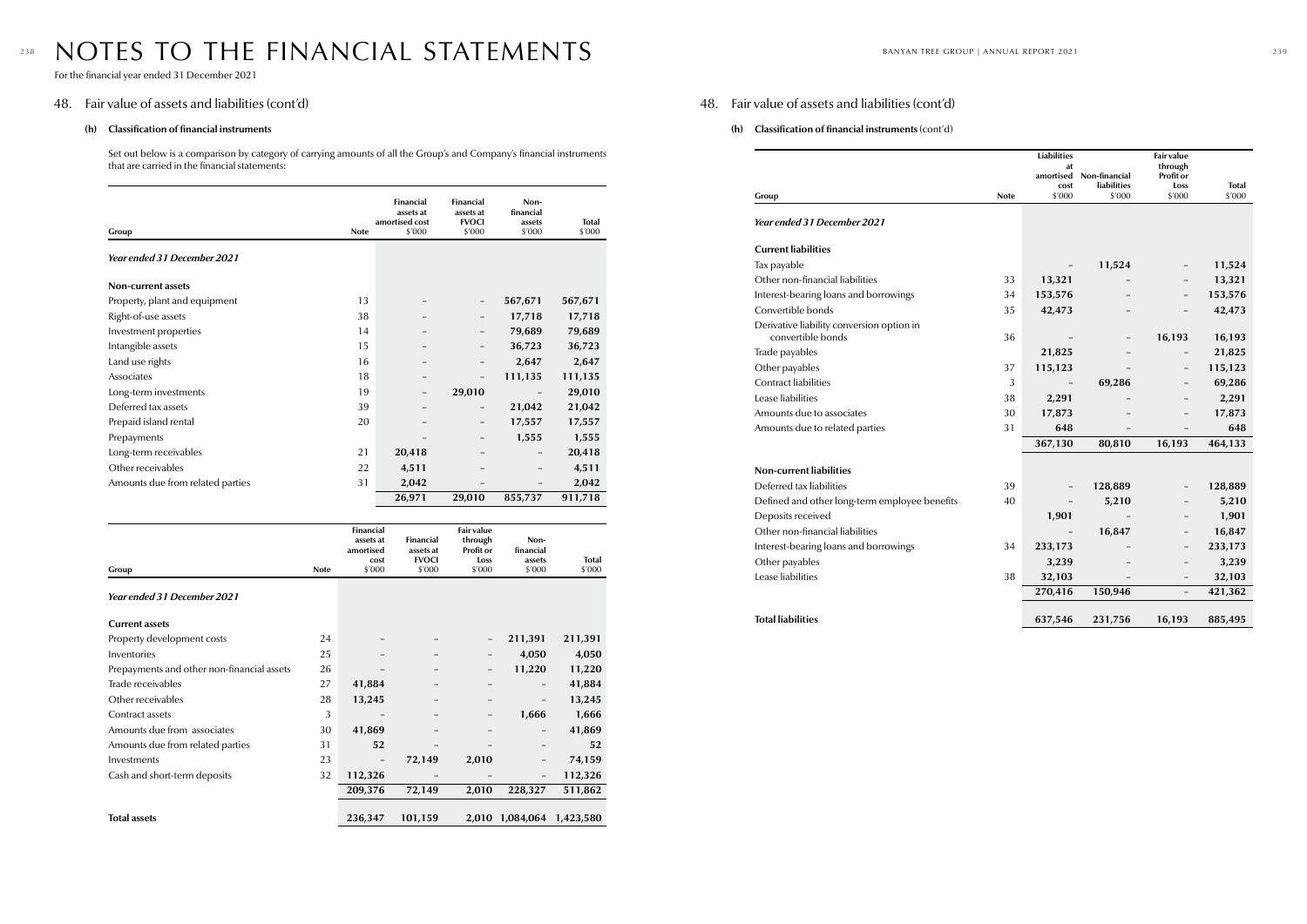For the financial year ended 31 December 2021

### 48. Fair value of assets and liabilities (cont'd)

### **(h) Classification of financial instruments** (cont'd)

| Group                            | <b>Note</b> | Financial<br>assets at<br>amortised cost<br>\$'000 | <b>Financial</b><br>assets at<br><b>FVOCI</b><br>\$'000 | Non-<br>financial<br>assets<br>\$'000 | <b>Total</b><br>\$'000 |
|----------------------------------|-------------|----------------------------------------------------|---------------------------------------------------------|---------------------------------------|------------------------|
| Year ended 31 December 2020      |             |                                                    |                                                         |                                       |                        |
| Non-current assets               |             |                                                    |                                                         |                                       |                        |
| Property, plant and equipment    | 13          |                                                    |                                                         | 651,822                               | 651,822                |
| Right-of-use assets              | 38          |                                                    |                                                         | 18,769                                | 18,769                 |
| Investment properties            | 14          |                                                    |                                                         | 62,065                                | 62,065                 |
| Intangible assets                | 15          |                                                    |                                                         | 35,198                                | 35,198                 |
| Land use rights                  | 16          |                                                    |                                                         | 2,338                                 | 2,338                  |
| Associates                       | 18          | 44,343                                             |                                                         | 111,263                               | 155,606                |
| Long-term investments            | 19          | $\qquad \qquad -$                                  | 100,245                                                 | $\overline{\phantom{m}}$              | 100,245                |
| Deferred tax assets              | 39          |                                                    |                                                         | 23,266                                | 23,266                 |
| Prepaid island rental            | 20          |                                                    |                                                         | 17,962                                | 17,962                 |
| Prepayments                      |             |                                                    |                                                         | 433                                   | 433                    |
| Long-term receivables            | 21          | 41,530                                             |                                                         | $\qquad \qquad -$                     | 41,530                 |
| Other receivables                | 22          | 4,883                                              |                                                         | $\qquad \qquad -$                     | 4,883                  |
| Amounts due from related parties | 31          | 17,074                                             |                                                         | $\qquad \qquad -$                     | 17,074                 |
|                                  |             | 107,830                                            | 100,245                                                 | 923,116                               | 1,131,191              |

| Group | <b>Note</b> | <b>Financial</b><br>assets at<br>amortised<br>cost<br>\$'000 | Financial<br>assets at<br><b>FVOCI</b><br>\$'000 | <b>Fair value</b><br>through<br><b>Profit or</b><br>Loss<br>\$'000 | Non-<br>financial<br>assets<br>\$'000 | Total<br>\$'000 |
|-------|-------------|--------------------------------------------------------------|--------------------------------------------------|--------------------------------------------------------------------|---------------------------------------|-----------------|
|       |             |                                                              |                                                  |                                                                    |                                       |                 |

### *Year ended 31 December 2020*

| <b>Current assets</b>                      |    |         |         |                          |           |           |
|--------------------------------------------|----|---------|---------|--------------------------|-----------|-----------|
| Property development costs                 | 24 |         |         | $\overline{\phantom{m}}$ | 314,091   | 314,091   |
| Inventories                                | 25 |         |         |                          | 4,987     | 4,987     |
| Prepayments and other non-financial assets | 26 |         |         |                          | 13,461    | 13,461    |
| Trade receivables                          | 27 | 38,163  |         |                          |           | 38,163    |
| Other receivables                          | 28 | 18,045  |         |                          |           | 18,045    |
| Contract assets                            | 3  |         |         |                          | 2,592     | 2,592     |
| Amounts due from associates                | 30 | 2,756   |         |                          |           | 2,756     |
| Amounts due from related parties           | 31 | 132     |         |                          |           | 132       |
| Investments                                | 23 |         |         | 2,006                    |           | 2,006     |
| Cash and short-term deposits               | 32 | 51,287  |         |                          |           | 51,287    |
|                                            |    | 110,383 |         | 2,006                    | 335,131   | 447,520   |
|                                            |    |         |         |                          |           |           |
| <b>Total assets</b>                        |    | 218,213 | 100,245 | 2,006                    | 1,258,247 | 1,578,711 |

# 48. Fair value of assets and liabilities (cont'd)

### **(h) Classification of financial instruments** (cont'd)

| Group                                 | Note |
|---------------------------------------|------|
| Year ended 31 December 2020           |      |
| <b>Current liabilities</b>            |      |
| Tax payable                           |      |
| Other non-financial liabilities       | 33   |
| Interest-bearing loans and borrowings | 34   |
| Trade payables                        |      |
| Other payables                        | 37   |
| <b>Contract liabilities</b>           | 3    |
| Lease liabilities                     | 38   |
| Amounts due to associates             | 30   |
| Amounts due to related parties        | 31   |
|                                       |      |

| Group                                                          | <b>Note</b> | Liabilities<br>at<br>amortised<br>cost<br>\$'000 | Non-financial<br>liabilities<br>\$'000 | Fair value<br>through<br>Profit or<br>Loss<br>\$'000 | <b>Total</b><br>\$'000 |
|----------------------------------------------------------------|-------------|--------------------------------------------------|----------------------------------------|------------------------------------------------------|------------------------|
| Year ended 31 December 2020                                    |             |                                                  |                                        |                                                      |                        |
| <b>Current liabilities</b>                                     |             |                                                  |                                        |                                                      |                        |
| Tax payable                                                    |             |                                                  | 9,290                                  |                                                      | 9,290                  |
| Other non-financial liabilities                                | 33          |                                                  | 14,297                                 | $\overline{\phantom{0}}$                             | 14,297                 |
| Interest-bearing loans and borrowings                          | 34          | 226,204                                          |                                        |                                                      | 226,204                |
| Trade payables                                                 |             | 32,166                                           |                                        |                                                      | 32,166                 |
| Other payables                                                 | 37          | 116,612                                          |                                        |                                                      | 116,612                |
| <b>Contract liabilities</b>                                    | 3           | L,                                               | 52,853                                 |                                                      | 52,853                 |
| Lease liabilities                                              | 38          | 2,130                                            |                                        |                                                      | 2,130                  |
| Amounts due to associates                                      | 30          | 17,886                                           |                                        | $\overline{\phantom{0}}$                             | 17,886                 |
| Amounts due to related parties                                 | 31          | 270                                              |                                        | L,                                                   | 270                    |
|                                                                |             | 395,268                                          | 76,440                                 | $\overline{\phantom{a}}$                             | 471,708                |
| <b>Non-current liabilities</b>                                 |             |                                                  |                                        |                                                      |                        |
| Deferred tax liabilities                                       | 39          |                                                  | 138,017                                |                                                      | 138,017                |
| Defined and other long-term employee benefits                  | 40          |                                                  | 6,727                                  |                                                      | 6,727                  |
| Deposits received                                              |             | 1,939                                            |                                        |                                                      | 1,939                  |
| Other non-financial liabilities                                |             |                                                  | 7,792                                  |                                                      | 7,792                  |
| Interest-bearing loans and borrowings                          | 34          | 233,096                                          |                                        |                                                      | 233,096                |
| Convertible bonds                                              | 35          | 41,318                                           |                                        |                                                      | 41,318                 |
| Derivative liability conversion option in<br>convertible bonds | 36          |                                                  |                                        | 15,182                                               | 15,182                 |
| Other payables                                                 |             | 3,034                                            |                                        |                                                      | 3,034                  |
| Lease liabilities                                              | 38          | 32,298                                           |                                        | $\overline{\phantom{0}}$                             | 32,298                 |
|                                                                |             | 311,685                                          | 152,536                                | 15,182                                               | 479,403                |
| <b>Total liabilities</b>                                       |             | 706,953                                          | 228,976                                | 15,182                                               | 951,111                |

### **Non-current liabilities**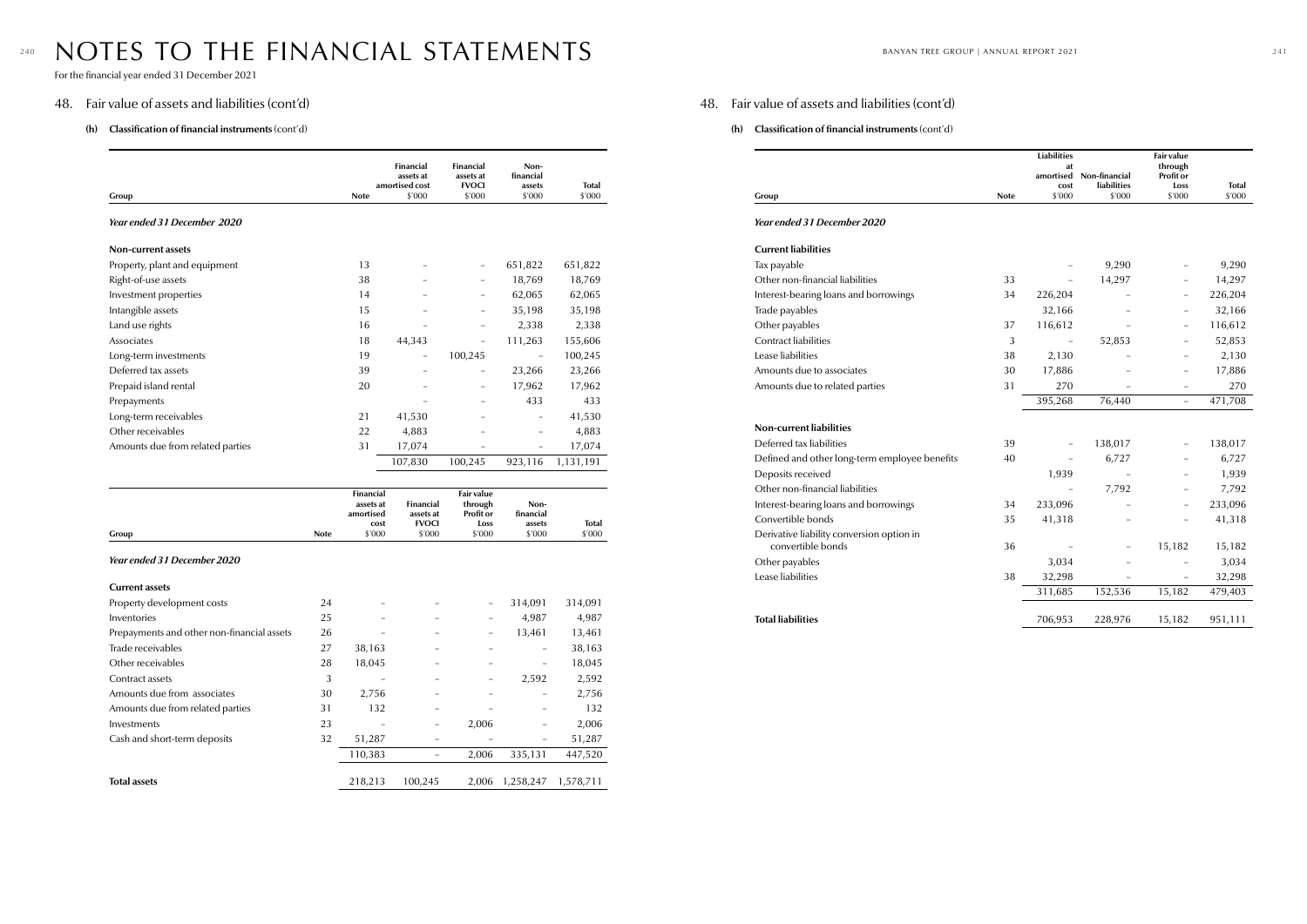For the financial year ended 31 December 2021

# 48. Fair value of assets and liabilities (cont'd)

### **(h) Classification of financial instruments** (cont'd)

| Company                                    | <b>Note</b> | Financial<br>assets at<br>amortised<br>cost<br>\$'000 | <b>Fair value</b><br>through<br>Profit or<br>Loss<br>\$'000 | Non-<br>financial<br>assets<br>\$'000 | <b>Total</b><br>\$'000 |
|--------------------------------------------|-------------|-------------------------------------------------------|-------------------------------------------------------------|---------------------------------------|------------------------|
| Year ended 31 December 2021                |             |                                                       |                                                             |                                       |                        |
| <b>Non-current assets</b>                  |             |                                                       |                                                             |                                       |                        |
| Intangible assets                          | 15          |                                                       |                                                             | 3,730                                 | 3,730                  |
| Subsidiaries                               | 17          | 1,238                                                 |                                                             | 561,568                               | 562,806                |
| Associates                                 | 18          |                                                       | -                                                           | 869                                   | 869                    |
|                                            |             | 1,238                                                 | $\overline{\phantom{a}}$                                    | 566,167                               | 567,405                |
| <b>Current assets</b>                      |             |                                                       |                                                             |                                       |                        |
| Prepayments and other non-financial assets | 26          |                                                       |                                                             | 699                                   | 699                    |
| Trade receivables                          |             | 5,347                                                 |                                                             |                                       | 5,347                  |
| Other receivables                          | 28          | 509                                                   |                                                             |                                       | 509                    |
| Amounts due from subsidiaries              | 29          | 169,789                                               |                                                             |                                       | 169,789                |
| Amounts due from associates                | 30          | 7,202                                                 |                                                             |                                       | 7,202                  |
| Amounts due from related parties           | 31          | 16                                                    |                                                             |                                       | 16                     |
| Investments                                | 23          |                                                       | 2,010                                                       |                                       | 2,010                  |
| Cash and short-term deposits               | 32          | 63,060                                                |                                                             | $\qquad \qquad -$                     | 63,060                 |
|                                            |             | 245,923                                               | 2,010                                                       | 699                                   | 248,632                |
| <b>Total assets</b>                        |             | 247,161                                               | 2,010                                                       | 566,866                               | 816,037                |

# 48. Fair value of assets and liabilities (cont'd)

**(h) Classification of financial instruments** (cont'd)

| Company                                                        | <b>Note</b> |
|----------------------------------------------------------------|-------------|
| Year ended 31 December 2021                                    |             |
| <b>Current liabilities</b>                                     |             |
| Other non-financial liabilities                                | 33          |
| Interest-bearing loans and borrowings                          | 34          |
| Convertible bonds                                              | 35          |
| Derivative liability conversion option in<br>convertible bonds | 36          |
| Other payables                                                 | 37          |
| Amounts due to subsidiaries                                    | 29          |
| Amounts due to related parties                                 | 31          |

|                                                                |             | <b>Liabilities</b><br>at | Non-                  | <b>Fair value</b><br>through |                        |
|----------------------------------------------------------------|-------------|--------------------------|-----------------------|------------------------------|------------------------|
|                                                                |             | amortised                | financial             | <b>Profit or</b>             |                        |
| Company                                                        | <b>Note</b> | cost<br>\$'000           | liabilities<br>\$'000 | Loss<br>\$'000               | <b>Total</b><br>\$'000 |
| Year ended 31 December 2021                                    |             |                          |                       |                              |                        |
| <b>Current liabilities</b>                                     |             |                          |                       |                              |                        |
| Other non-financial liabilities                                | 33          |                          | 1,051                 |                              | 1,051                  |
| Interest-bearing loans and borrowings                          | 34          | 58,825                   |                       |                              | 58,825                 |
| Convertible bonds                                              | 35          | 42,473                   |                       |                              | 42,473                 |
| Derivative liability conversion option in<br>convertible bonds | 36          |                          |                       | 16,193                       | 16,193                 |
| Other payables                                                 | 37          | 70,411                   |                       |                              | 70,411                 |
| Amounts due to subsidiaries                                    | 29          | 33,677                   |                       |                              | 33,677                 |
| Amounts due to related parties                                 | 31          | 13                       |                       |                              | 13                     |
|                                                                |             | 205,399                  | 1,051                 | 16,193                       | 222,643                |
| <b>Non-current liabilities</b>                                 |             |                          |                       |                              |                        |
| Interest-bearing loans and borrowings                          | 34          | 33,548                   |                       |                              | 33,548                 |
| Amounts due to subsidiaries                                    |             | 133,852                  |                       |                              | 133,852                |
|                                                                |             | 167,400                  |                       | $\qquad \qquad -$            | 167,400                |
|                                                                |             |                          |                       |                              |                        |
| <b>Total liabilities</b>                                       |             | 372,799                  | 1,051                 | 16,193                       | 390,043                |

| ×<br>I |   | ٧      |
|--------|---|--------|
|        | × | ×<br>٠ |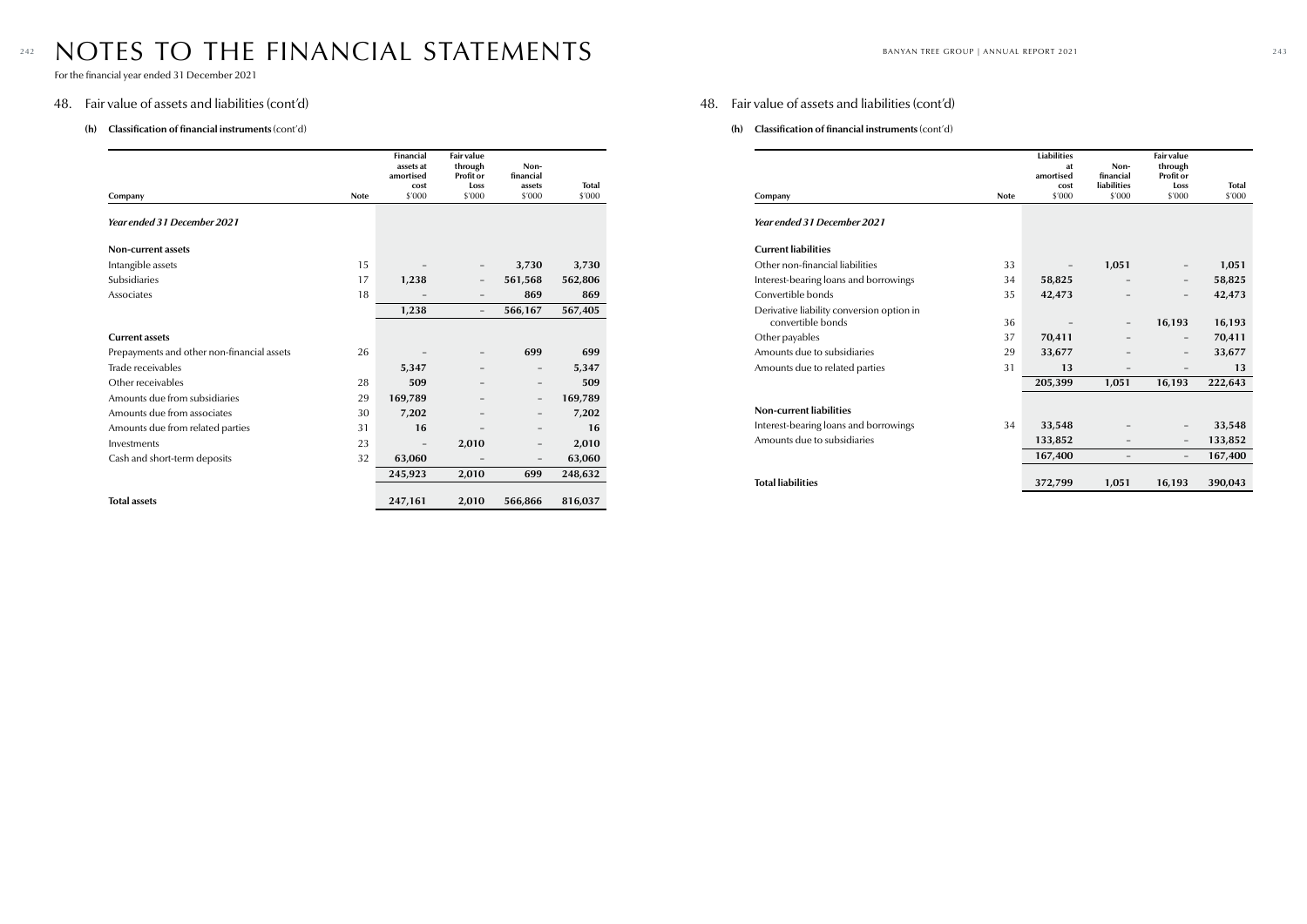For the financial year ended 31 December 2021

### 48. Fair value of assets and liabilities (cont'd)

### **(h) Classification of financial instruments** (cont'd)

| Company                                    | <b>Note</b> | Financial<br>assets at<br>amortised<br>cost<br>\$'000 | <b>Fair value</b><br>through<br>Profit or<br>Loss<br>\$'000 | Non-<br>financial<br>assets<br>\$'000 | <b>Total</b><br>\$'000 |
|--------------------------------------------|-------------|-------------------------------------------------------|-------------------------------------------------------------|---------------------------------------|------------------------|
| Year ended 31 December 2020                |             |                                                       |                                                             |                                       |                        |
| <b>Non-current assets</b>                  |             |                                                       |                                                             |                                       |                        |
| Intangible assets                          | 15          |                                                       |                                                             | 3,815                                 | 3,815                  |
| <b>Subsidiaries</b>                        | 17          | 1,151                                                 |                                                             | 635,912                               | 637,063                |
| Associates                                 | 18          | 2,660                                                 |                                                             | 869                                   | 3,529                  |
| Long-term receivables                      |             | 5,720                                                 | -                                                           |                                       | 5,720                  |
|                                            |             | 9,531                                                 | $\equiv$                                                    | 640,596                               | 650,127                |
| <b>Current assets</b>                      |             |                                                       |                                                             |                                       |                        |
| Prepayments and other non-financial assets | 26          |                                                       |                                                             | 13                                    | 13                     |
| Trade receivables                          |             | 4,317                                                 |                                                             | $\overline{\phantom{0}}$              | 4,317                  |
| Other receivables                          | 28          | 666                                                   |                                                             | $\overline{\phantom{0}}$              | 666                    |
| Amounts due from subsidiaries              | 29          | 185,428                                               |                                                             | -                                     | 185,428                |
| Amounts due from associates                | 30          | 1,430                                                 |                                                             | $\overline{\phantom{0}}$              | 1,430                  |
| Investments                                | 23          |                                                       | 2,006                                                       | $\overline{\phantom{0}}$              | 2,006                  |
| Cash and short-term deposits               | 32          | 15,386                                                |                                                             | $\overline{\phantom{0}}$              | 15,386                 |
|                                            |             | 207,227                                               | 2,006                                                       | 13                                    | 209,246                |
| <b>Total assets</b>                        |             | 216,758                                               | 2,006                                                       | 640,609                               | 859,373                |

# 48. Fair value of assets and liabilities (cont'd)

**(h) Classification of financial instruments** (cont'd)

| Company                               | Note |
|---------------------------------------|------|
| Year ended 31 December 2020           |      |
| <b>Current liabilities</b>            |      |
| Tax payable                           |      |
| Other non-financial liabilities       | 33   |
| Interest-bearing loans and borrowings | 34   |
| Other payables                        | 37   |
| Amounts due to subsidiaries           | 29   |
| Amounts due to associates             | 30   |
| Amounts due to related parties        | 31   |

|                                                                |             | <b>Liabilities</b><br>at<br>amortised | Non-<br>financial            | <b>Fair value</b><br>through<br><b>Profit or</b> |                        |
|----------------------------------------------------------------|-------------|---------------------------------------|------------------------------|--------------------------------------------------|------------------------|
| Company                                                        | <b>Note</b> | cost<br>\$'000                        | <b>liabilities</b><br>\$'000 | Loss<br>\$'000                                   | <b>Total</b><br>\$'000 |
| Year ended 31 December 2020                                    |             |                                       |                              |                                                  |                        |
| <b>Current liabilities</b>                                     |             |                                       |                              |                                                  |                        |
| Tax payable                                                    |             |                                       | 16                           |                                                  | 16                     |
| Other non-financial liabilities                                | 33          |                                       | 1,009                        |                                                  | 1,009                  |
| Interest-bearing loans and borrowings                          | 34          | 91,561                                |                              |                                                  | 91,561                 |
| Other payables                                                 | 37          | 66,867                                |                              |                                                  | 66,867                 |
| Amounts due to subsidiaries                                    | 29          | 17,570                                |                              |                                                  | 17,570                 |
| Amounts due to associates                                      | 30          | 17,831                                |                              |                                                  | 17,831                 |
| Amounts due to related parties                                 | 31          | 13                                    |                              |                                                  | 13                     |
|                                                                |             | 193,842                               | 1,025                        | $\qquad \qquad -$                                | 194,867                |
| <b>Non-current liabilities</b>                                 |             |                                       |                              |                                                  |                        |
| Interest-bearing loans and borrowings                          | 34          | 18,813                                |                              |                                                  | 18,813                 |
| Convertible bonds                                              | 35          | 41,318                                |                              |                                                  | 41,318                 |
| Derivative liability conversion option in<br>convertible bonds | 36          |                                       |                              | 15,182                                           | 15,182                 |
| Amounts due to subsidiaries                                    |             | 130,476                               | $\qquad \qquad -$            | $\qquad \qquad -$                                | 130,476                |
|                                                                |             | 190,607                               | $\overline{\phantom{m}}$     | 15,182                                           | 205,789                |
| <b>Total liabilities</b>                                       |             | 384,449                               | 1,025                        | 15,182                                           | 400,656                |

### **Non-current liabilities**

### **Total liabilities**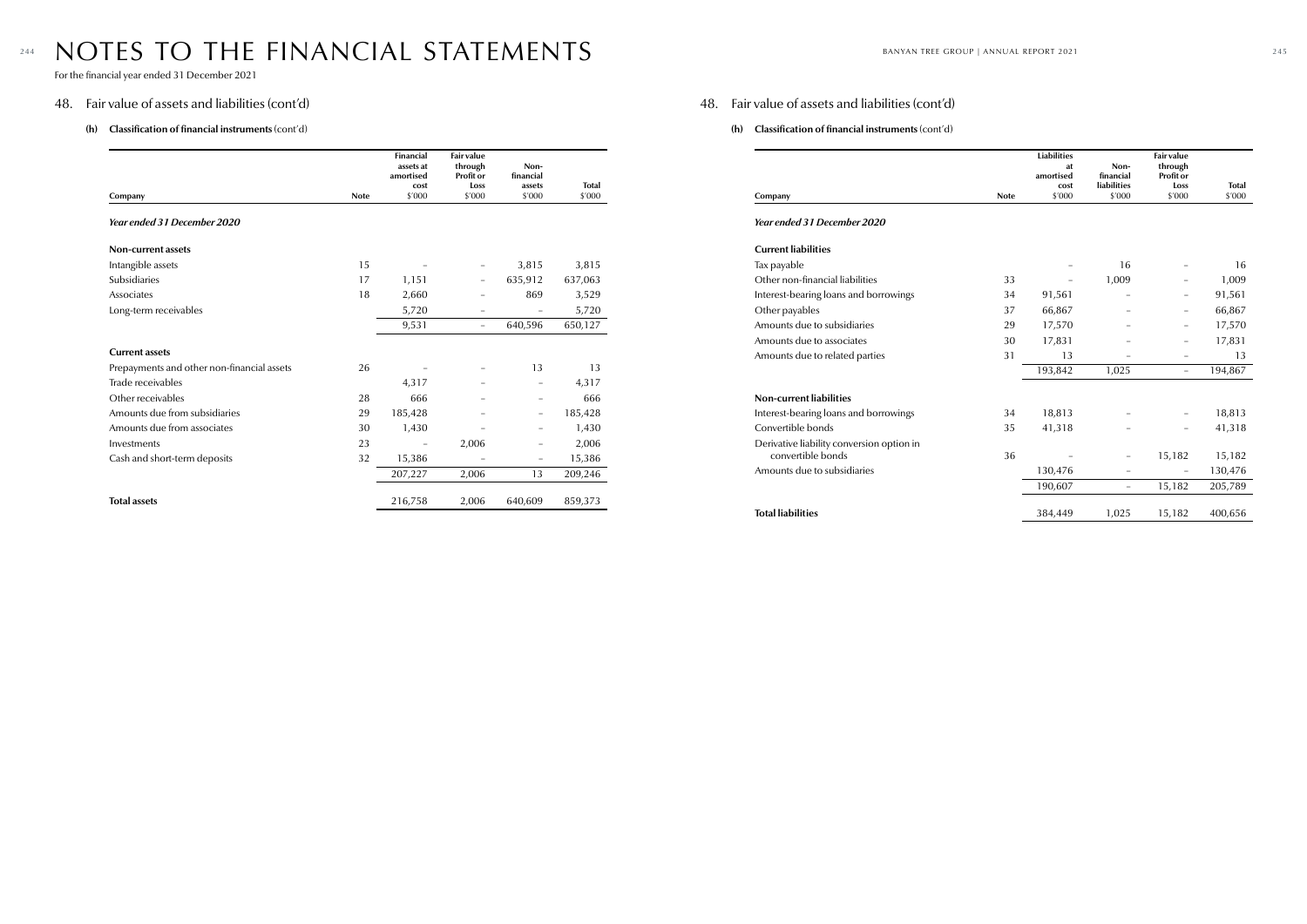For the financial year ended 31 December 2021

### 49. Segment information

For management purposes, the Group is organised into business units based on the nature of products and services provided, with each reportable operating segment representing strategic business units that offers different products and serves different markets. The reportable operating segments are as follows:

The Hotel investments segment relates to hotel and restaurant operations.

The Property sales segment comprises hotel residences, Laguna property sales and development project/site sales. Hotel residences business relates to the sale of hotel villas or suites to investors, and continues to be managed by the Group as part of hotel operations. Laguna property sales business relates to the development and sale of properties which are standalone vacation homes in Laguna Phuket. Development project/site sales relates to pure development land sales or development land sales which are fully or partially developed with infrastructure.

The Fee-based segment mainly comprises the management of hotels and resorts, the management and operation of spas, the provision of architectural and design services, the management and ownership of golf courses, and rental of retail outlets and offices.

The Head Office segment relates to expenses incurred by corporate office.

Management monitors the operating results of its business units separately for the purpose of making decisions about resource allocation and performance assessment. Segment performance is evaluated based on operating profit or loss which in certain respects, as explained below, is measured differently from operating profit or loss in the consolidated financial statements.

#### **Geographical information**

Revenue derived from management of hotels and resorts, and provision of architectural and design services are reported based on the geographical location of the Group's customers while all other revenue streams are based on the geographical location of the Group's assets. Non-current assets are based on the geographical location of the Group's assets.

The South East Asia segment comprises countries such as Thailand, Indonesia, Malaysia and Vietnam.

The Indian Oceania segment comprises countries such as Seychelles, Maldives, Sri Lanka and India.

The Middle East segment comprises countries such as Dubai, Kuwait and Qatar.

The North East Asia segment comprises countries such as China, Japan, Hong Kong and Macau.

The rest of the world segment comprises countries such as Australia, Guam, Morocco, Americas and Europe.

#### **Allocation basis and transfer pricing**

Segments' results, assets and liabilities include items directly attributable to a segment as well as those that can be allocated on a reasonable basis. Income taxes are managed on a group basis and are not allocated to operating segments. Unallocated income comprises of other sources of income which are not directly attributable to the identified operating segments.

Transfer prices between business segments are set on an arm's length basis in a manner similar to transactions with third parties. Segment revenue, expenses and results include transfers between business segments. These transfers are eliminated on consolidation.

Segment accounting policies are the same as the policies of the Group as described in Note 2. The Group generally accounts for inter-segment sales and transfers as if the sales or transfers were to third parties at current market prices.

### 49. Segment information (cont'd)

#### **Information about major customers**

There is no concentration of revenue derived from any one single customer for both years ended 31 December 2021 and 2020.

### **(a) Operating segments**

The following tables present revenue and results information regarding the Group's reportable operating segments for the financial years ended 31 December 2021 and 2020:

|                                      | Fee-                           |                             |                            |                          |                        |
|--------------------------------------|--------------------------------|-----------------------------|----------------------------|--------------------------|------------------------|
|                                      | Hotel<br>investments<br>\$'000 | Property<br>sales<br>\$'000 | based<br>segment<br>\$'000 | Head<br>Office<br>\$'000 | <b>Total</b><br>\$'000 |
| Year ended 31 December 2021          |                                |                             |                            |                          |                        |
| Revenue:                             |                                |                             |                            |                          |                        |
| Segment revenue                      |                                |                             |                            |                          |                        |
| Sales                                | 59,646                         | 122,788                     | 47,984                     | -                        | 230,418                |
| Inter-segment sales                  | (156)                          |                             | (9,034)                    |                          | (9,190)                |
| Sales to external customers          | 59,490                         | 122,788                     | 38,950                     | $\qquad \qquad -$        | 221,228                |
|                                      |                                |                             |                            |                          |                        |
| <b>Results:</b>                      |                                |                             |                            |                          |                        |
| Segment results                      | (38, 044)                      | 11,072                      | 9,204                      | (13, 587)                | (31, 355)              |
| Unallocated income                   |                                |                             |                            |                          | 13,224                 |
| Loss from operations and other gains |                                |                             |                            |                          | (18, 131)              |
| Finance income                       | 32                             | 1,997                       | 613                        | 996                      | 3,638                  |
| Finance costs                        | (11, 035)                      | (1, 477)                    | (953)                      | (26, 509)                | (39, 974)              |
| Share of results of associates       | (35)                           |                             |                            | 2,682                    | 2,647                  |
| Loss before taxation                 |                                |                             |                            |                          | (51, 820)              |
| Income tax expense                   |                                |                             |                            |                          | (9, 454)               |
| Loss for the financial year          |                                |                             |                            |                          | (61, 274)              |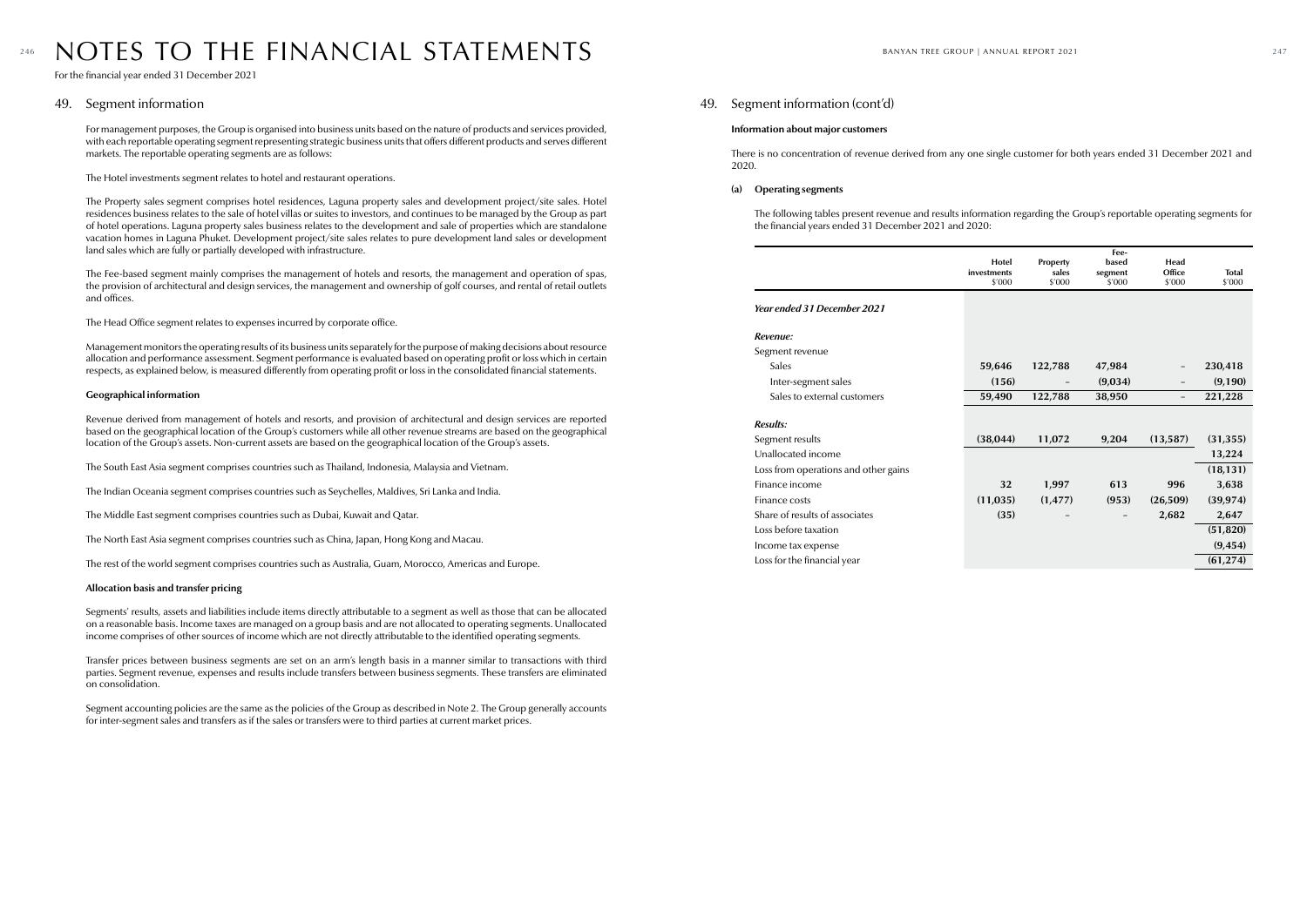For the financial year ended 31 December 2021

# 49. Segment information (cont'd)

### **(a) Operating segments** (cont'd)

|                                      | Hotel<br>investments<br>\$'000 | Property<br>sales<br>\$'000 | Fee-<br>based<br>segment<br>\$'000 | Head<br>Office<br>\$'000 | <b>Total</b><br>\$'000 |
|--------------------------------------|--------------------------------|-----------------------------|------------------------------------|--------------------------|------------------------|
| Year ended 31 December 2020          |                                |                             |                                    |                          |                        |
| Revenue:                             |                                |                             |                                    |                          |                        |
| Segment revenue                      |                                |                             |                                    |                          |                        |
| Sales                                | 62,340                         | 69,398                      | 38,089                             |                          | 169,827                |
| Inter-segment sales                  | (164)                          |                             | (11, 831)                          |                          | (11, 995)              |
| Sales to external customers          | 62,176                         | 69,398                      | 26,258                             | $\overline{\phantom{0}}$ | 157,832                |
| <b>Results:</b>                      |                                |                             |                                    |                          |                        |
| Segment results                      | (37, 123)                      | (1, 157)                    | (10, 474)                          | (14, 447)                | (63, 201)              |
| Unallocated income                   |                                |                             |                                    |                          | 1,747                  |
| Loss from operations and other gains |                                |                             |                                    |                          | (61, 454)              |
| Finance income                       | 59                             | 2,293                       | 3,375                              | 1,289                    | 7,016                  |
| Finance costs                        | (10, 525)                      | (2,745)                     | (1,093)                            | (19,085)                 | (33, 448)              |
| Share of results of associates       | 37                             |                             |                                    | (6,723)                  | (6,686)                |
| Loss before taxation                 |                                |                             |                                    |                          | (94, 572)              |
| Income tax expense                   |                                |                             |                                    |                          | (7,936)                |
| Loss for the financial year          |                                |                             |                                    |                          | (102, 508)             |

# 49. Segment information (cont'd)

# **(a) Operating segments** (cont'd)

The following tables present certain assets, liabilities and other information regarding the Group's reportable operating segments for the financial years ended 31 December 2021 and 2020:

|                                       | Fee-<br>Hotel<br>Property<br>based<br>Head |                 |                   |                  |                        |
|---------------------------------------|--------------------------------------------|-----------------|-------------------|------------------|------------------------|
|                                       | investments<br>\$'000                      | sales<br>\$'000 | segment<br>\$'000 | Office<br>\$'000 | <b>Total</b><br>\$'000 |
| Year ended 31 December 2021           |                                            |                 |                   |                  |                        |
| <b>Assets and liabilities:</b>        |                                            |                 |                   |                  |                        |
| Segment assets                        | 483,974                                    | 351,257         | 258,978           | 197,194          | 1,291,403              |
| Associates                            |                                            |                 | 230               | 110,905          | 111,135                |
| Deferred tax assets                   | 3,212                                      | 16,316          | 1,146             | 368              | 21,042                 |
| <b>Total assets</b>                   |                                            |                 |                   |                  | 1,423,580              |
| Segment liabilities                   | 86,829                                     | 69,354          | 46,244            | 113,433          | 315,860                |
| Interest-bearing loans and borrowings | 230,081                                    | 55,114          | 4,147             | 97,407           | 386,749                |
| Convertible bonds                     |                                            |                 |                   | 42,473           | 42,473                 |
| Current and deferred tax liabilities  | 15,774                                     | 103,140         | 16,016            | 5,483            | 140,413                |
| <b>Total liabilities</b>              |                                            |                 |                   |                  | 885,495                |
| Other segment information:            |                                            |                 |                   |                  |                        |
| Capital expenditure                   | 6,372                                      | 8               | 138               | 234              | 6,752                  |
| Depreciation of property, plant and   |                                            |                 |                   |                  |                        |
| equipment and right-of-use assets     | 18,787                                     | 1,267           | 1,472             | 319              | 21,845                 |
| Amortisation expense                  | 722                                        | 18              |                   | 85               | 825                    |
| Other non-cash items                  | 348                                        | 1,299           | 615               | 2,413            | 4,675                  |